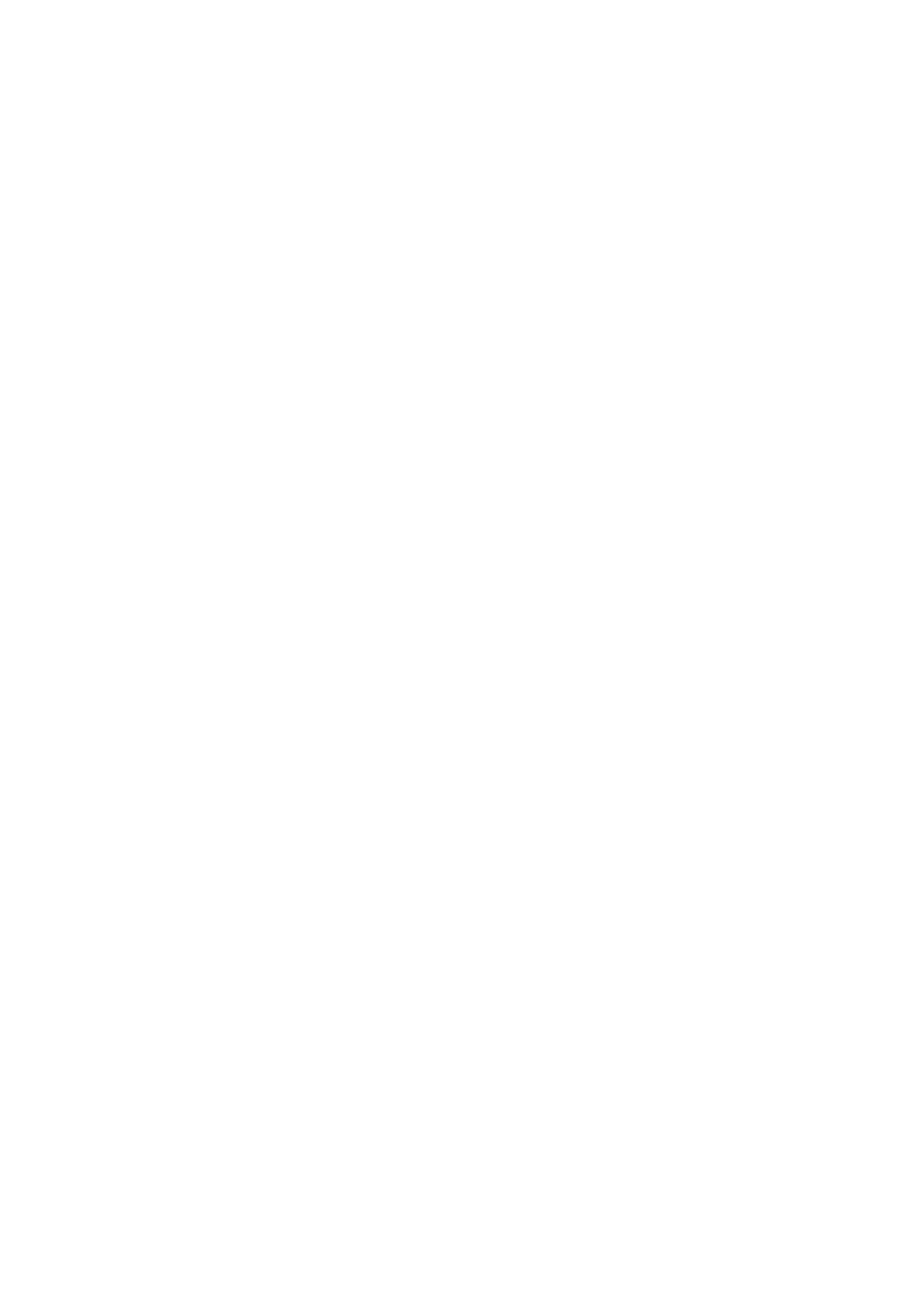

# Extradition Act 2003

# **CHAPTER 41**

# **CONTENTS**

# **PART 1**

# EXTRADITION TO CATEGORY 1 TERRITORIES

# *Introduction*

- 1 Extradition to category 1 territories
- 2 Part 1 warrant and certificate

# *Arrest*

- 3 Arrest under certified Part 1 warrant
- 4 Person arrested under Part 1 warrant
- 5 Provisional arrest
- 6 Person arrested under section 5

# *The initial hearing*

- 7 Identity of person arrested
- 8 Remand etc.

# *The extradition hearing*

- 9 Judge's powers at extradition hearing
- 10 Initial stage of extradition hearing
- 11 Bars to extradition
- 12 Rule against double jeopardy
- 13 Extraneous considerations
- 14 Passage of time
- Age
- 16 Hostage-taking considerations<br>17 Speciality
- Speciality
- 18 Earlier extradition to United Kingdom from category 1 territory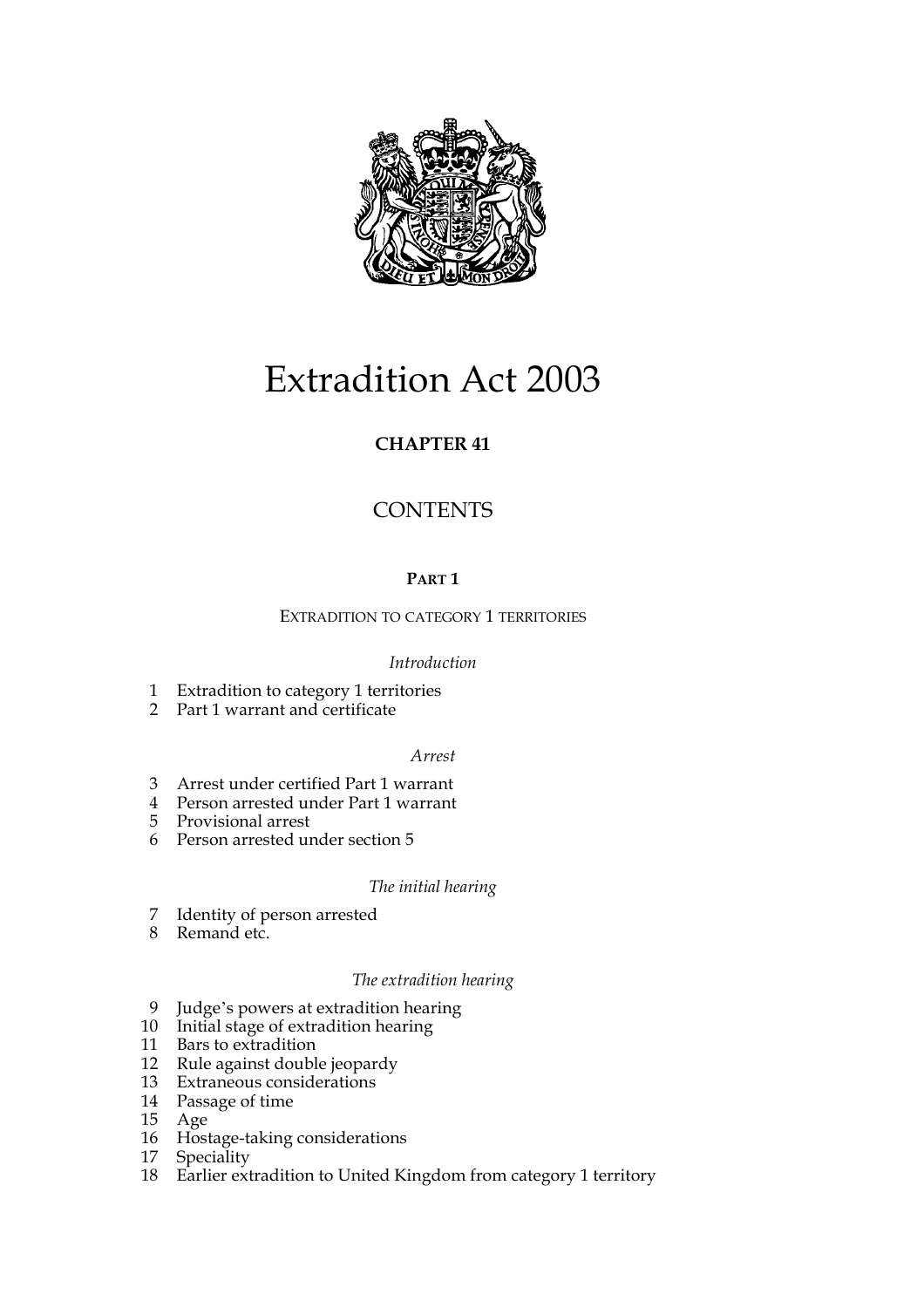- 19 Earlier extradition to United Kingdom from non-category 1 territory
- 20 Case where person has been convicted
- 21 Human rights

#### *Matters arising before end of extradition hearing*

- 22 Person charged with offence in United Kingdom<br>23 Person serving sentence in United Kingdom
- Person serving sentence in United Kingdom
- 24 Extradition request
- 25 Physical or mental condition

#### *Appeals*

- 26 Appeal against extradition order<br>27 Court's powers on appeal under
- 27 Court's powers on appeal under section 26<br>28 Appeal against discharge at extradition hea
- Appeal against discharge at extradition hearing
- 29 Court's powers on appeal under section 28
- 30 Detention pending conclusion of appeal under section 28
- 31 Appeal to High Court: time limit for start of hearing
- 32 Appeal to House of Lords
- 33 Powers of House of Lords on appeal under section 32
- 34 Appeals: general

#### *Time for extradition*

- 35 Extradition where no appeal
- 36 Extradition following appeal
- 37 Undertaking in relation to person serving sentence in United Kingdom
- 38 Extradition following deferral for competing claim
- 39 Asylum claim
- 40 Certificate in respect of asylum claimant

#### *Withdrawal of Part 1 warrant*

- 41 Withdrawal of warrant before extradition
- 42 Withdrawal of warrant while appeal to High Court pending
- 43 Withdrawal of warrant while appeal to House of Lords pending

#### *Competing Part 1 warrants*

44 Competing Part 1 warrants

#### *Consent to extradition*

- 45 Consent to extradition
- 46 Extradition order following consent
- 47 Extradition to category 1 territory following consent
- 48 Other warrant issued following consent
- 49 Other warrant issued: extradition to category 1 territory
- 50 Other warrant issued: proceedings deferred
- 51 Extradition request following consent
- 52 Undertaking in relation to person serving sentence
- 53 Extradition following deferral for competing claim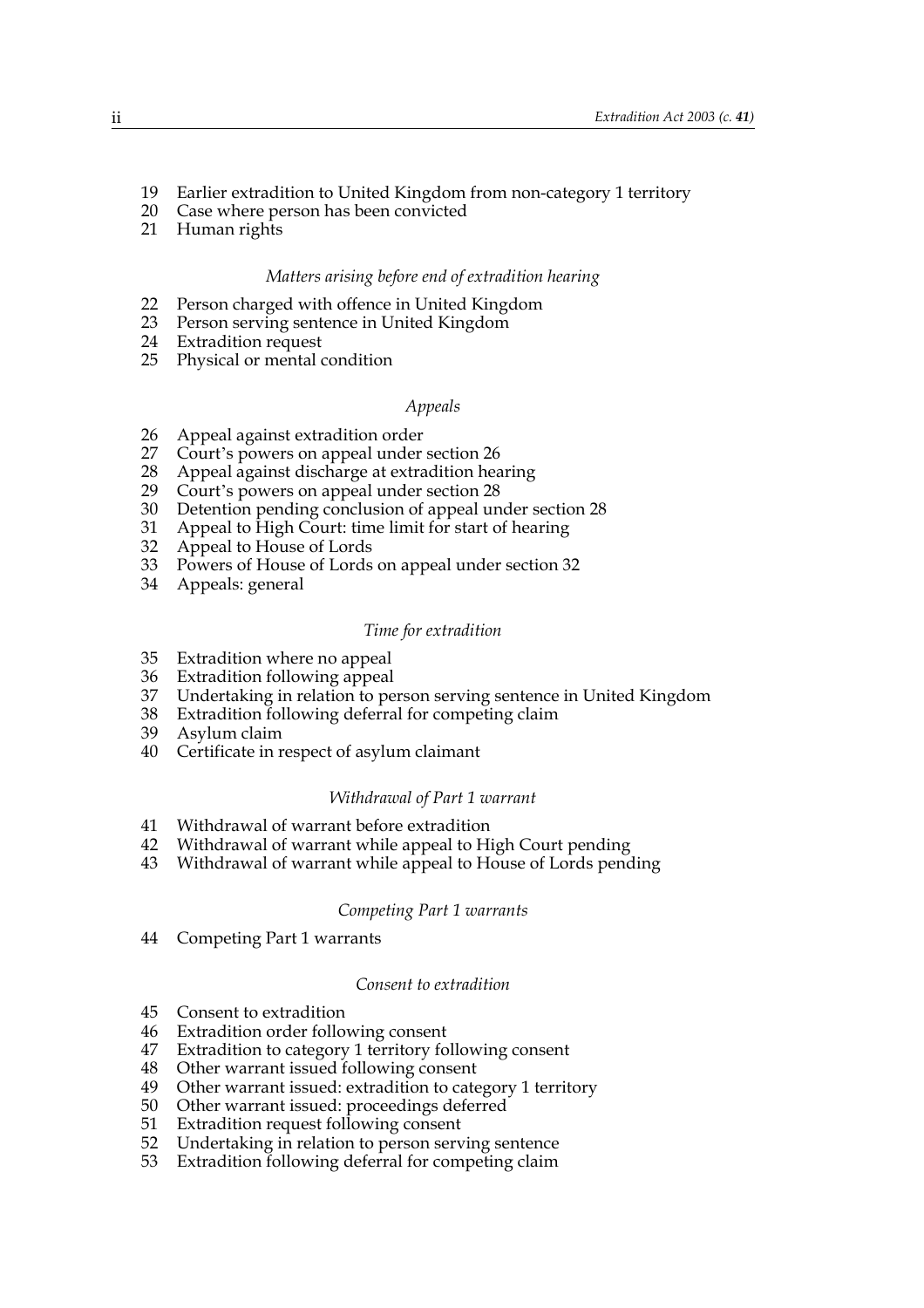#### *Post-extradition matters*

- 54 Request for consent to other offence being dealt with
- 55 Questions for decision at consent hearing
- 56 Request for consent to further extradition to category 1 territory
- 57 Questions for decision at consent hearing
- 58 Consent to further extradition to category 2 territory
- 59 Return of person to serve remainder of sentence

#### *Costs*

- 60 Costs where extradition ordered
- 61 Costs where discharge ordered
- 62 Costs where discharge ordered: supplementary

#### *Repatriation cases*

63 Persons serving sentences outside territory where convicted

#### *Interpretation*

- 64 Extradition offences: person not sentenced for offence
- 65 Extradition offences: person sentenced for offence
- 66 Extradition offences: supplementary
- 67 The appropriate judge
- 68 The extradition hearing

#### **PART 2**

#### EXTRADITION TO CATEGORY 2 TERRITORIES

#### *Introduction*

- 69 Extradition to category 2 territories
- 70 Extradition request and certificate

#### *Arrest*

- 71 Arrest warrant following extradition request
- 72 Person arrested under section 71
- 73 Provisional warrant
- 74 Person arrested under provisional warrant

#### *The extradition hearing*

- 75 Date of extradition hearing: arrest under section 71
- 76 Date of extradition hearing: arrest under provisional warrant
- 77 Judge's powers at extradition hearing
- 78 Initial stages of extradition hearing
- 79 Bars to extradition
- 80 Rule against double jeopardy
- 81 Extraneous considerations
- 82 Passage of time
- 83 Hostage-taking considerations
- 84 Case where person has not been convicted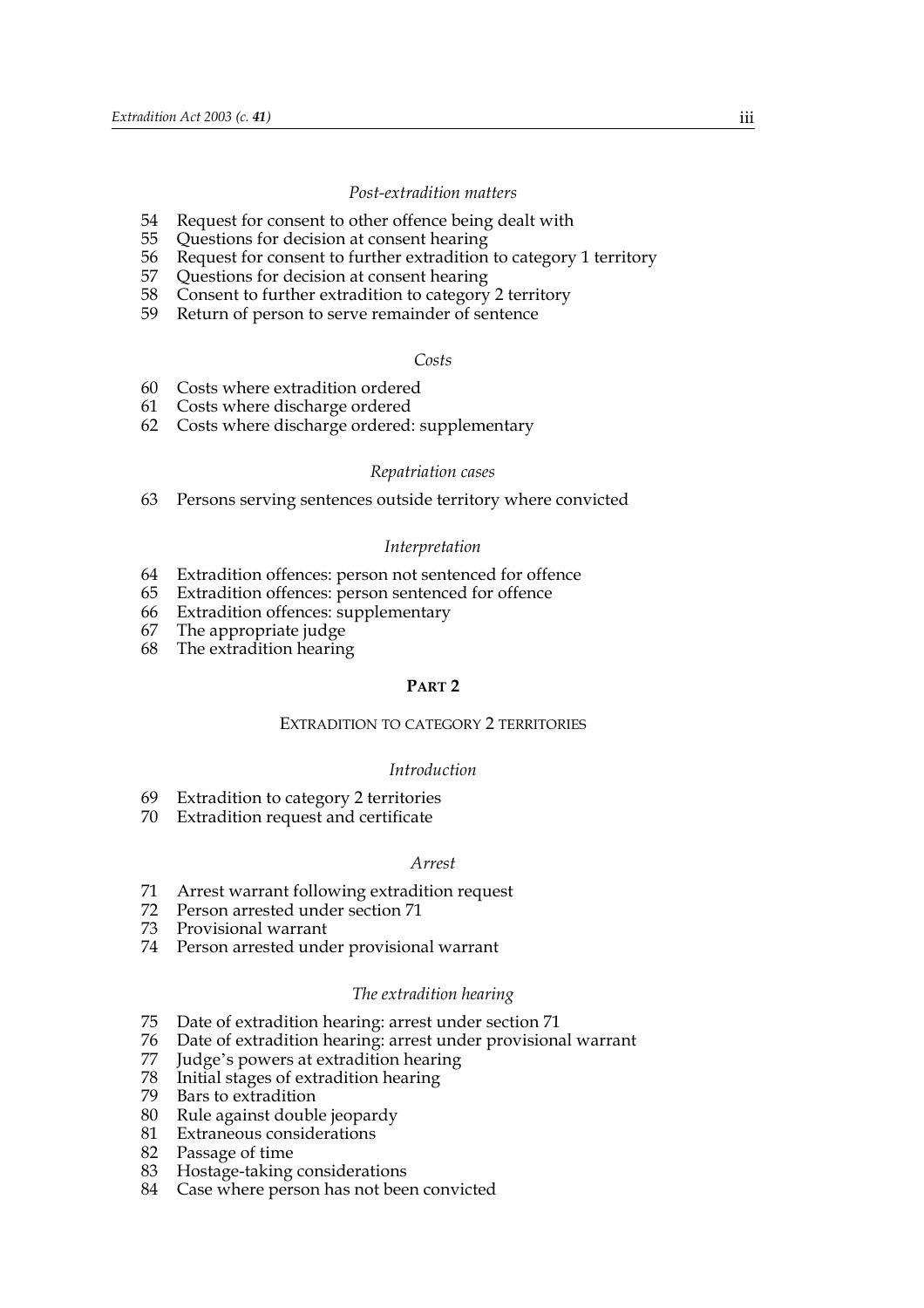- 85 Case where person has been convicted
- 86 Conviction in person's absence
- 87 Human rights
- 88 Person charged with offence in United Kingdom
- 89 Person serving sentence in United Kingdom
- 90 Competing extradition claim
- 91 Physical or mental condition
- 92 Case sent to Secretary of State

#### *Secretary of State's functions*

- 93 Secretary of State's consideration of case
- 94 Death penalty
- 95 Speciality
- 96 Earlier extradition to United Kingdom from other territory
- 97 Deferral: person charged with offence in United Kingdom<br>98 Deferral: person serving sentence in United Kingdom
- 98 Deferral: person serving sentence in United Kingdom<br>99 Time limit for order for extradition or discharge
- Time limit for order for extradition or discharge
- 100 Information
- 101 Making of order for extradition or discharge
- 102 The appropriate day

#### *Appeals*

- 103 Appeal where case sent to Secretary of State
- 104 Court's powers on appeal under section 103
- 105 Appeal against discharge at extradition hearing
- 106 Court's powers on appeal under section 105
- 107 Detention pending conclusion of appeal under section 105
- 108 Appeal against extradition order
- 109 Court's powers on appeal under section 108
- 110 Appeal against discharge by Secretary of State
- 111 Court's powers on appeal under section 110
- 112 Detention pending conclusion of appeal under section 110
- 113 Appeal to High Court: time limit for start of hearing
- 114 Appeal to House of Lords
- 115 Powers of House of Lords on appeal under section 114
- 116 Appeals: general

#### *Time for extradition*

- 117 Extradition where no appeal
- 118 Extradition following appeal
- 119 Undertaking in relation to person serving sentence in United Kingdom
- 120 Extradition following deferral for competing claim
- 121 Asylum claim

#### *Withdrawal of extradition request*

- 122 Withdrawal of request before end of extradition hearing
- 123 Withdrawal of request after case sent to Secretary of State
- 124 Withdrawal of request while appeal to High Court pending
- 125 Withdrawal of request while appeal to House of Lords pending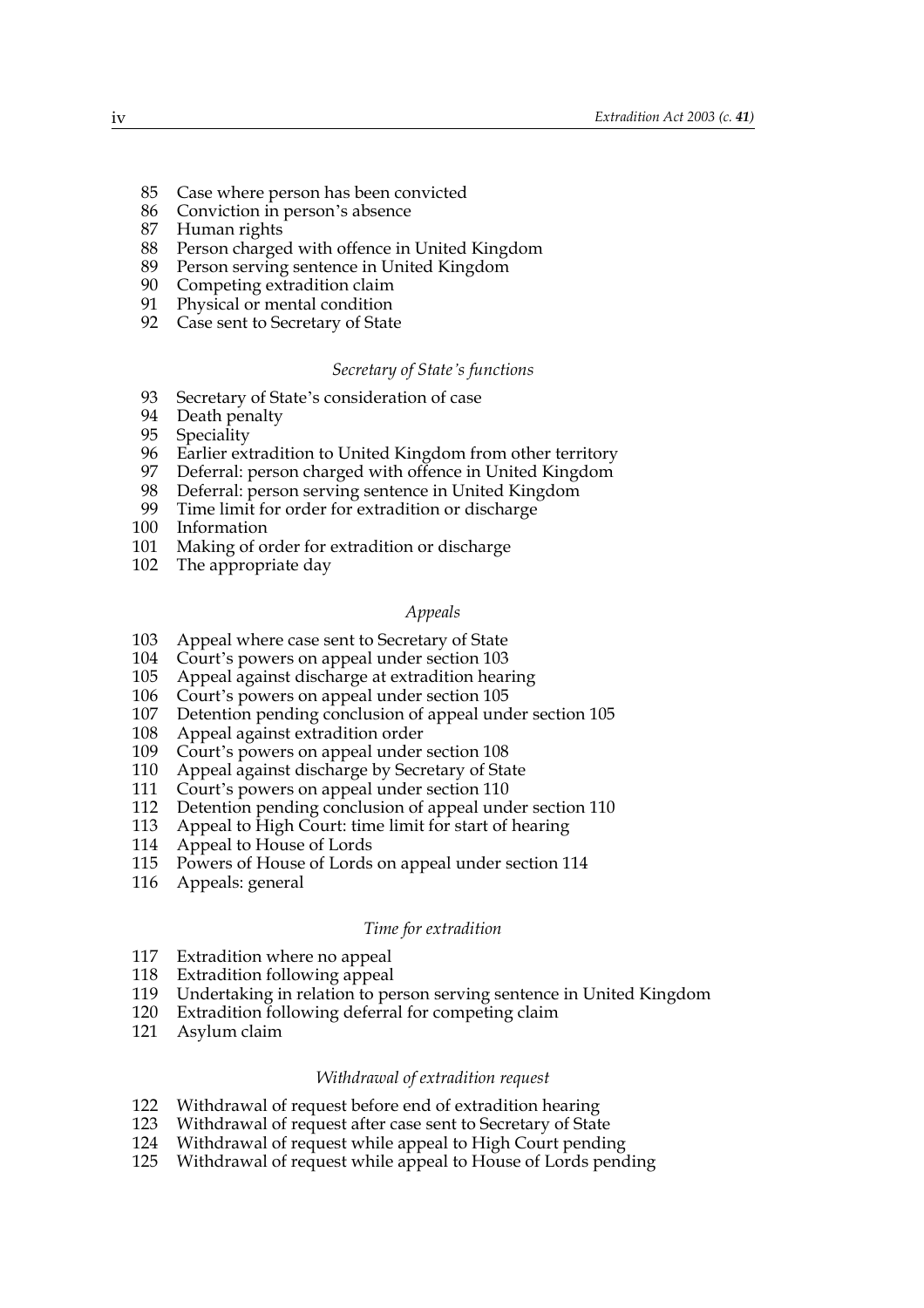#### *Competing extradition requests*

#### 126 Competing extradition requests

#### *Consent to extradition*

- 127 Consent to extradition: general
- 128 Consent to extradition before case sent to Secretary of State

#### *Post-extradition matters*

- 129 Consent to other offence being dealt with
- 130 Consent to further extradition to category 2 territory
- 131 Consent to further extradition to category 1 territory
- 132 Return of person to serve remainder of sentence

#### *Costs*

- 133 Costs where extradition ordered
- 134 Costs where discharge ordered
- 135 Costs where discharge ordered: supplementary

#### *Repatriation cases*

136 Persons serving sentences outside territory where convicted

#### *Interpretation*

- 137 Extradition offences: person not sentenced for offence
- 138 Extradition offences: person sentenced for offence
- 139 The appropriate judge
- 140 The extradition hearing
- 141 Scotland: references to Secretary of State

#### **PART 3**

#### EXTRADITION TO THE UNITED KINGDOM

#### *Extradition from category 1 territories*

- 142 Issue of Part 3 warrant
- 143 Undertaking in relation to person serving sentence<br>144 Return to extraditing territory to serve sentence
- 
- 144 Return to extraditing territory to serve sentence<br>145 Service of sentence in territory executing Part 3 Service of sentence in territory executing Part 3 warrant
- 146 Dealing with person for other offences
- 147 Effect of consent to extradition to the United Kingdom
- 148 Extradition offences
- 149 The appropriate judge

#### *Extradition from category 2 territories*

- 150 Dealing with person for other offences: Commonwealth countries etc.
- 151 Dealing with person for other offences: other category 2 territories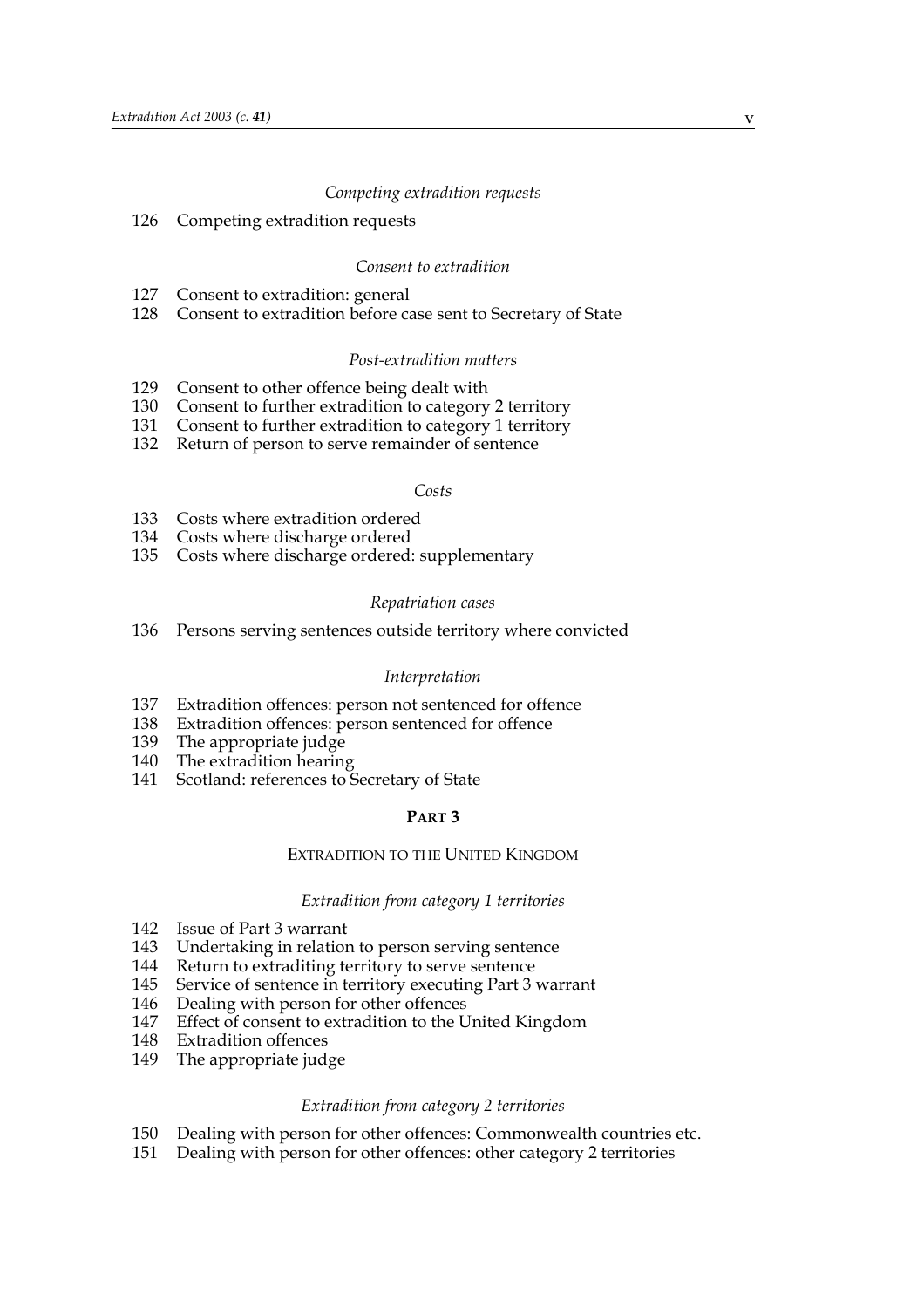#### *General*

- 152 Remission of punishment for other offences
- 153 Return of person acquitted or not tried
- 154 Restriction on bail where undertaking given by Secretary of State
- 155 Service personnel

#### **PART 4**

# POLICE POWERS

#### *Warrants and orders*

- 156 Search and seizure warrants
- 157 Production orders
- 158 Requirements for making of production order
- 159 Computer information
- 160 Warrants: special procedure material and excluded material

#### *Search and seizure without warrant*

- 161 Entry and search of premises for purposes of arrest<br>162 Entry and search of premises on arrest
- 162 Entry and search of premises on arrest
- 163 Search of person on arrest
- 164 Entry and search of premises after arrest
- 165 Additional seizure powers

#### *Treatment following arrest*

- 166 Fingerprints and samples<br>167 Searches and examination
- Searches and examination
- 168 Photographs
- 169 Evidence of identity: England and Wales
- 170 Evidence of identity: Northern Ireland
- 171 Other treatment and rights

#### *Delivery of seized property*

172 Delivery of seized property

*Codes of practice*

173 Codes of practice

#### *General*

- 174 Interpretation
- 175 Customs officers
- 176 Service policemen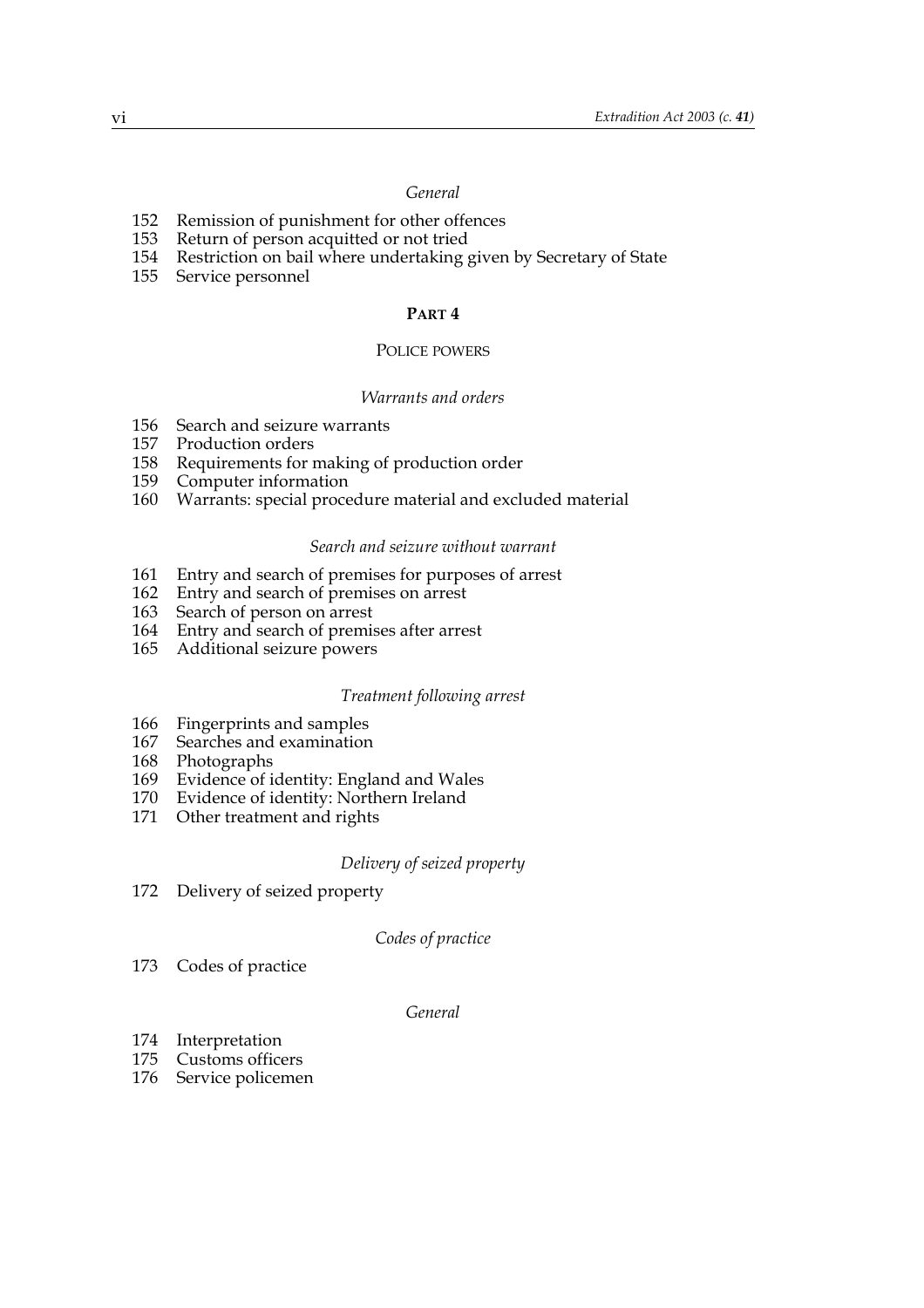#### **PART 5**

#### MISCELLANEOUS AND GENERAL

#### *British overseas territories*

- 177 Extradition from British overseas territories
- 178 Extradition to British overseas territories

#### *Competing extradition claims*

- 179 Competing claims to extradition
- 180 Proceedings on deferred warrant or request
- 181 Proceedings where extradition deferred

#### *Legal aid*

- 182 Legal advice, assistance and representation: England and Wales
- 183 Legal aid: Scotland
- 184 Grant of free legal aid: Northern Ireland
- 185 Free legal aid: supplementary

#### *Re-extradition*

- 186 Re-extradition: preliminary
- 187 Re-extradition hearing
- 188 Re-extradition to category 1 territories
- 189 Re-extradition to category 2 territories

#### *Conduct of extradition proceedings*

- 190 Crown Prosecution Service: role in extradition proceedings
- 191 Lord Advocate: role in extradition proceedings
- 192 Northern Ireland DPP and Crown Solicitor: role in extradition proceedings

#### *Parties to international Conventions*

193 Parties to international Conventions

#### *Special extradition arrangements*

194 Special extradition arrangements

#### *Human rights*

195 Human rights: appropriate tribunal

#### *Genocide etc*

196 Genocide, crimes against humanity and war crimes

*Custody and bail*

197 Custody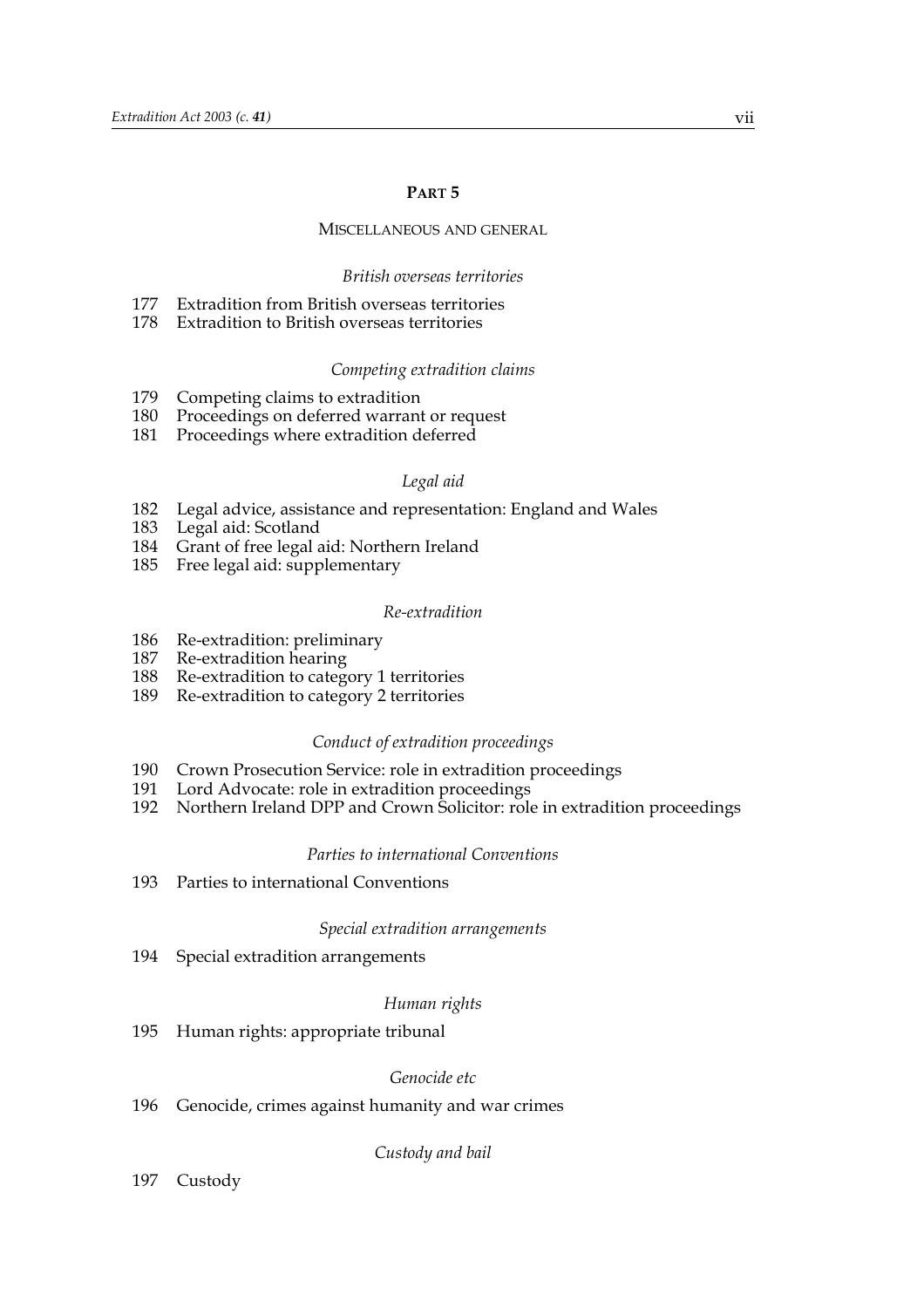- 198 Bail: England and Wales
- 199 Bail: Scotland
- 200 Appeal against grant of bail
- 201 Remand to local authority accommodation

#### *Evidence*

- 202 Receivable documents
- 203 Documents sent by facsimile
- 204 Part 1 warrant: transmission by other electronic means
- 205 Written statements and admissions
- 206 Burden and standard of proof

#### *Other miscellaneous provisions*

- 207 Extradition for more than one offence
- 208 National security
- 209 Reasonable force
- 210 Rules of court
- 211 Service of notices
- 212 Article 95 alerts: transitional provision

#### *Interpretation*

- 213 Disposal of Part 1 warrant and extradition request
- 214 Disposal of charge
- 215 European framework list
- 216 Other interpretative provisions

#### *General*

- 217 Form of documents
- 218 Existing legislation on extradition
- 219 Amendments
- 220 Repeals
- 221 Commencement
- 222 Channel Islands and Isle of Man
- 223 Orders and regulations
- 224 Orders in Council
- 225 Finance
- 226 Extent
- 227 Short title
	- Schedule 1 Re-extradition: modifications
		- Part 1 Category 1 territories
		- Part 2 Category 2 territories
	- Schedule 2 European framework list
	- Schedule 3 Amendments
	- Schedule 4 Repeals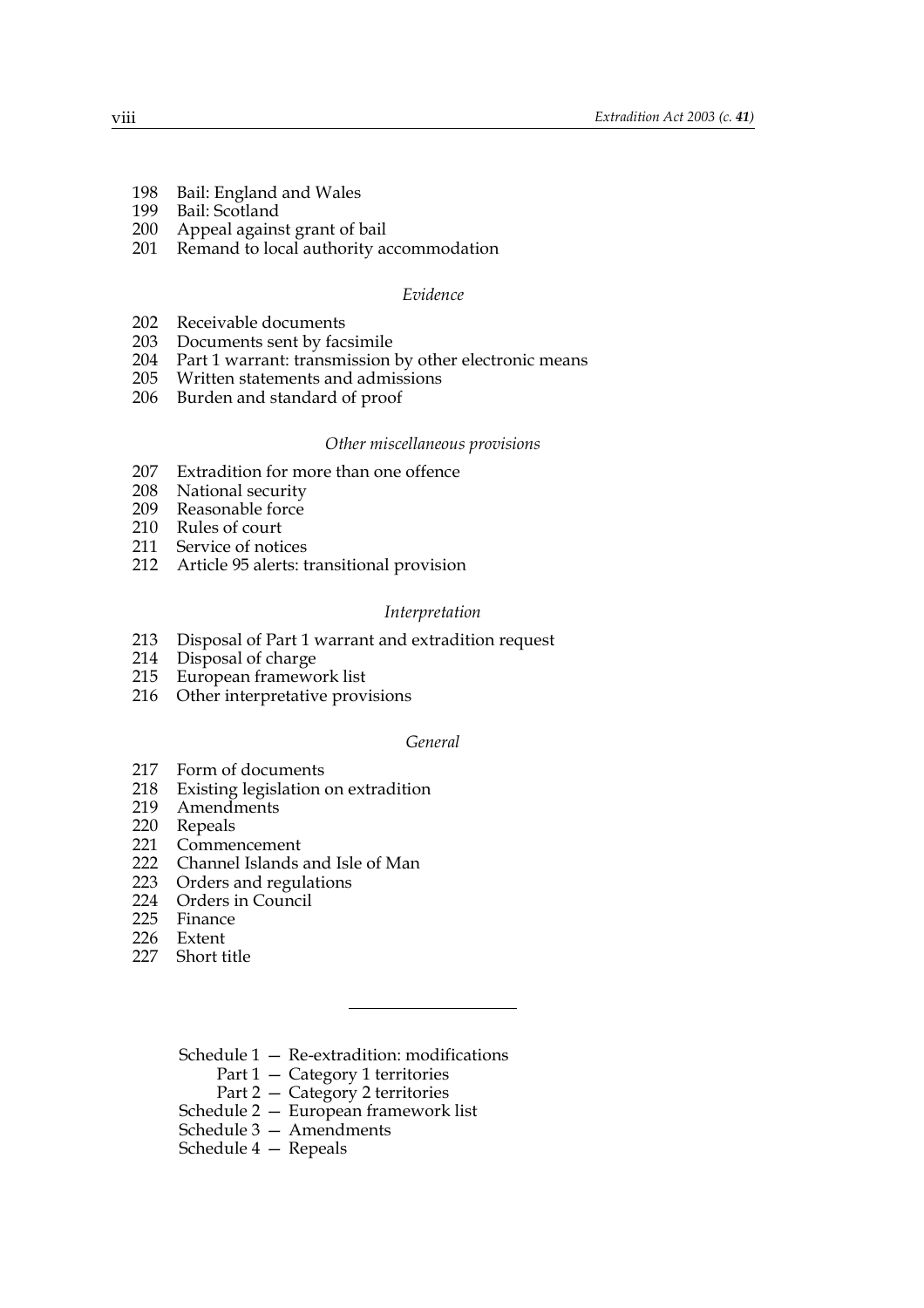# **ELIZABETH II** c. **41**



# Extradition Act 2003

# **2003 CHAPTER 41**

An Act to make provision about extradition. [20th November 2003]

E IT ENACTED by the Queen's most Excellent Majesty, by and with the advice and consent of the Lords Spiritual and Temporal, and Commons, in this present **B** E IT ENACTED by the Queen's most Excellent Majesty, by and with consent of the Lords Spiritual and Temporal, and Commons, Parliament assembled, and by the authority of the same, as follows:

# **PART 1**

# EXTRADITION TO CATEGORY 1 TERRITORIES

*Introduction*

# **1 Extradition to category 1 territories**

- (1) This Part deals with extradition from the United Kingdom to the territories designated for the purposes of this Part by order made by the Secretary of State.
- (2) In this Act references to category 1 territories are to the territories designated for the purposes of this Part.
- (3) A territory may not be designated for the purposes of this Part if a person found guilty in the territory of a criminal offence may be sentenced to death for the offence under the general criminal law of the territory.

# **2 Part 1 warrant and certificate**

- (1) This section applies if the designated authority receives a Part 1 warrant in respect of a person.
- (2) A Part 1 warrant is an arrest warrant which is issued by a judicial authority of a category 1 territory and which contains—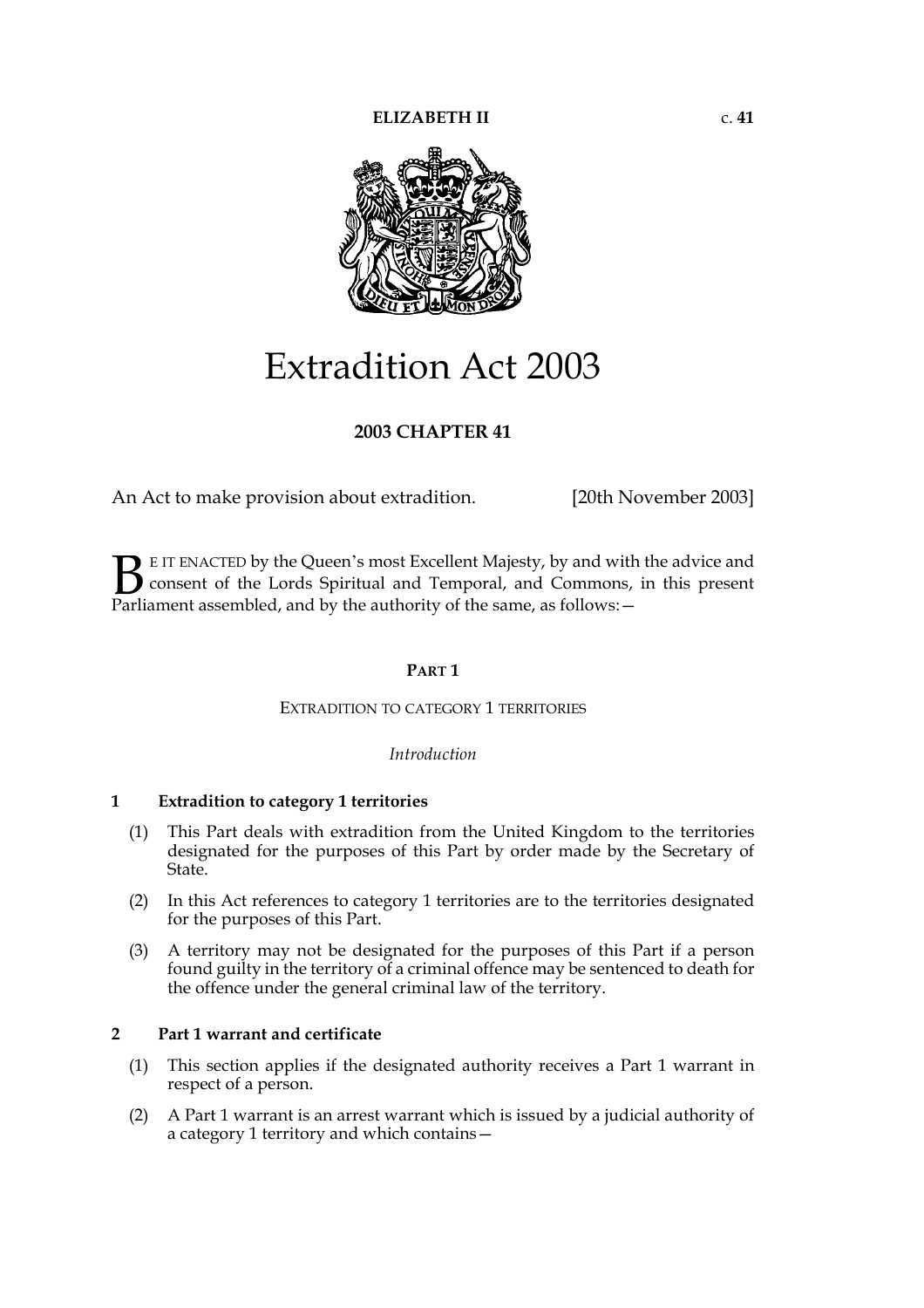- (a) the statement referred to in subsection (3) and the information referred to in subsection (4), or
- (b) the statement referred to in subsection (5) and the information referred to in subsection (6).
- (3) The statement is one that—
	- (a) the person in respect of whom the Part 1 warrant is issued is accused in the category 1 territory of the commission of an offence specified in the warrant, and
	- (b) the Part 1 warrant is issued with a view to his arrest and extradition to the category 1 territory for the purpose of being prosecuted for the offence.
- (4) The information is—
	- (a) particulars of the person's identity;
	- (b) particulars of any other warrant issued in the category 1 territory for the person's arrest in respect of the offence;
	- (c) particulars of the circumstances in which the person is alleged to have committed the offence, including the conduct alleged to constitute the offence, the time and place at which he is alleged to have committed the offence and any provision of the law of the category 1 territory under which the conduct is alleged to constitute an offence;
	- (d) particulars of the sentence which may be imposed under the law of the category 1 territory in respect of the offence if the person is convicted of it.
- (5) The statement is one that—
	- (a) the person in respect of whom the Part 1 warrant is issued is alleged to be unlawfully at large after conviction of an offence specified in the warrant by a court in the category 1 territory, and
	- (b) the Part 1 warrant is issued with a view to his arrest and extradition to the category 1 territory for the purpose of being sentenced for the offence or of serving a sentence of imprisonment or another form of detention imposed in respect of the offence.
- (6) The information is  $-$ 
	- (a) particulars of the person's identity;
	- (b) particulars of the conviction;
	- (c) particulars of any other warrant issued in the category 1 territory for the person's arrest in respect of the offence;
	- (d) particulars of the sentence which may be imposed under the law of the category 1 territory in respect of the offence, if the person has not been sentenced for the offence:
	- (e) particulars of the sentence which has been imposed under the law of the category 1 territory in respect of the offence, if the person has been sentenced for the offence.
- (7) The designated authority may issue a certificate under this section if it believes that the authority which issued the Part 1 warrant has the function of issuing arrest warrants in the category 1 territory.
- (8) A certificate under this section must certify that the authority which issued the Part 1 warrant has the function of issuing arrest warrants in the category 1 territory.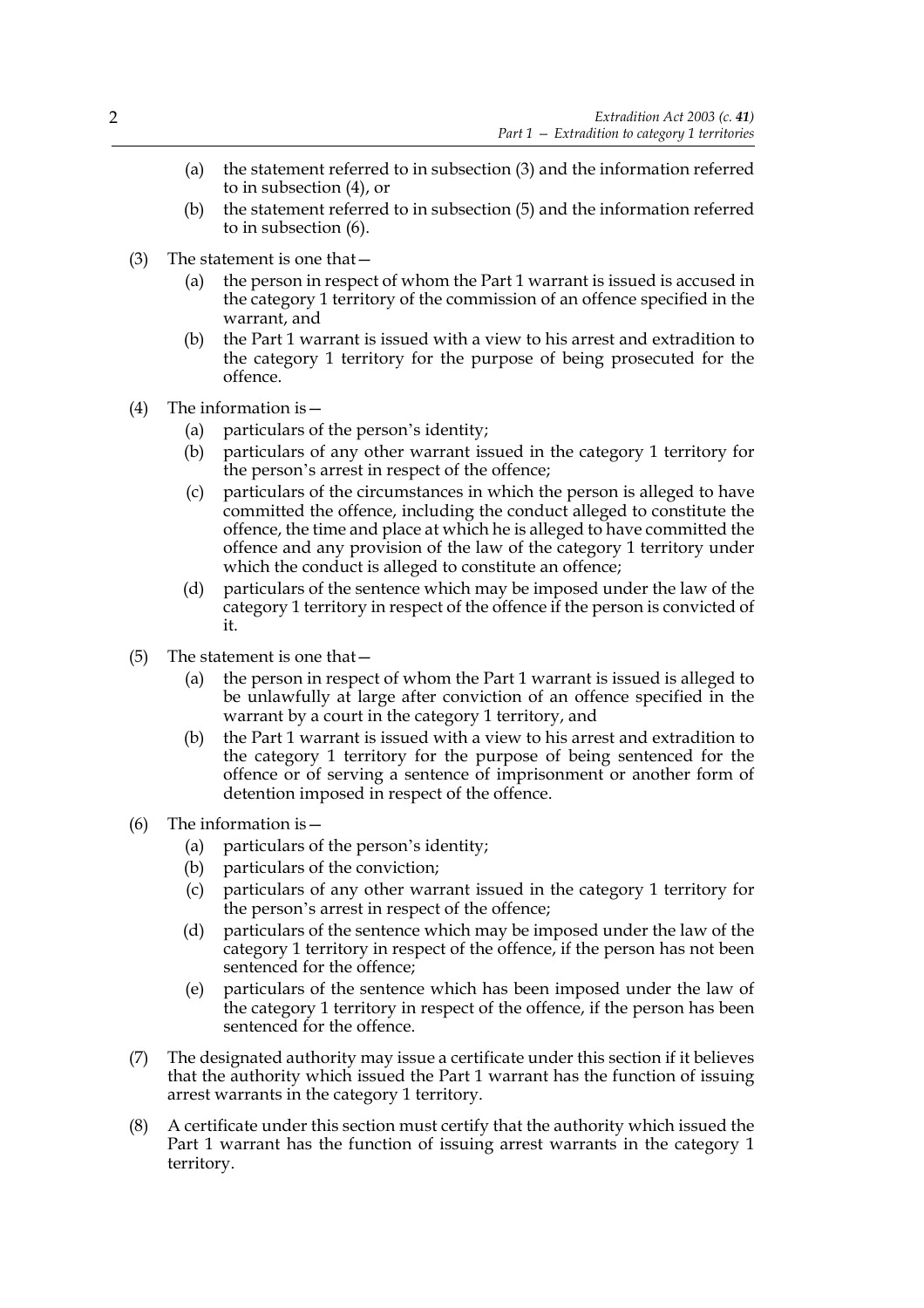- (9) The designated authority is the authority designated for the purposes of this Part by order made by the Secretary of State.
- (10) An order made under subsection (9) may—
	- (a) designate more than one authority;
	- (b) designate different authorities for different parts of the United Kingdom.

#### *Arrest*

#### **3 Arrest under certified Part 1 warrant**

- (1) This section applies if a certificate is issued under section 2 in respect of a Part 1 warrant issued in respect of a person.
- (2) The warrant may be executed by a constable or a customs officer in any part of the United Kingdom.
- (3) The warrant may be executed by a service policeman, but only if the service policeman would have power to arrest the person under the appropriate service law if the person had committed an offence under that law.
- (4) If a service policeman has power to execute the warrant under subsection (3), he may execute the warrant in any place where he would have power to arrest the person under the appropriate service law if the person had committed an offence under that law.
- (5) The warrant may be executed even if neither the warrant nor a copy of it is in the possession of the person executing it at the time of the arrest.
- (6) The appropriate service law is  $-$ 
	- (a) the Army Act 1955 (3  $\&$  4 Eliz. 2 c. 18), if the person in respect of whom the warrant is issued is subject to military law;
	- (b) the Air Force Act 1955 (3 & 4 Eliz. 2 c. 19), if that person is subject to airforce law;
	- (c) the Naval Discipline Act 1957 (c. 53), if that person is subject to that Act.

#### **4 Person arrested under Part 1 warrant**

- (1) This section applies if a person is arrested under a Part 1 warrant.
- (2) A copy of the warrant must be given to the person as soon as practicable after his arrest.
- (3) The person must be brought as soon as practicable before the appropriate judge.
- (4) If subsection (2) is not complied with and the person applies to the judge to be discharged, the judge may order his discharge.
- (5) If subsection (3) is not complied with and the person applies to the judge to be discharged, the judge must order his discharge.
- (6) A person arrested under the warrant must be treated as continuing in legal custody until he is brought before the appropriate judge under subsection (3) or he is discharged under subsection (4) or (5).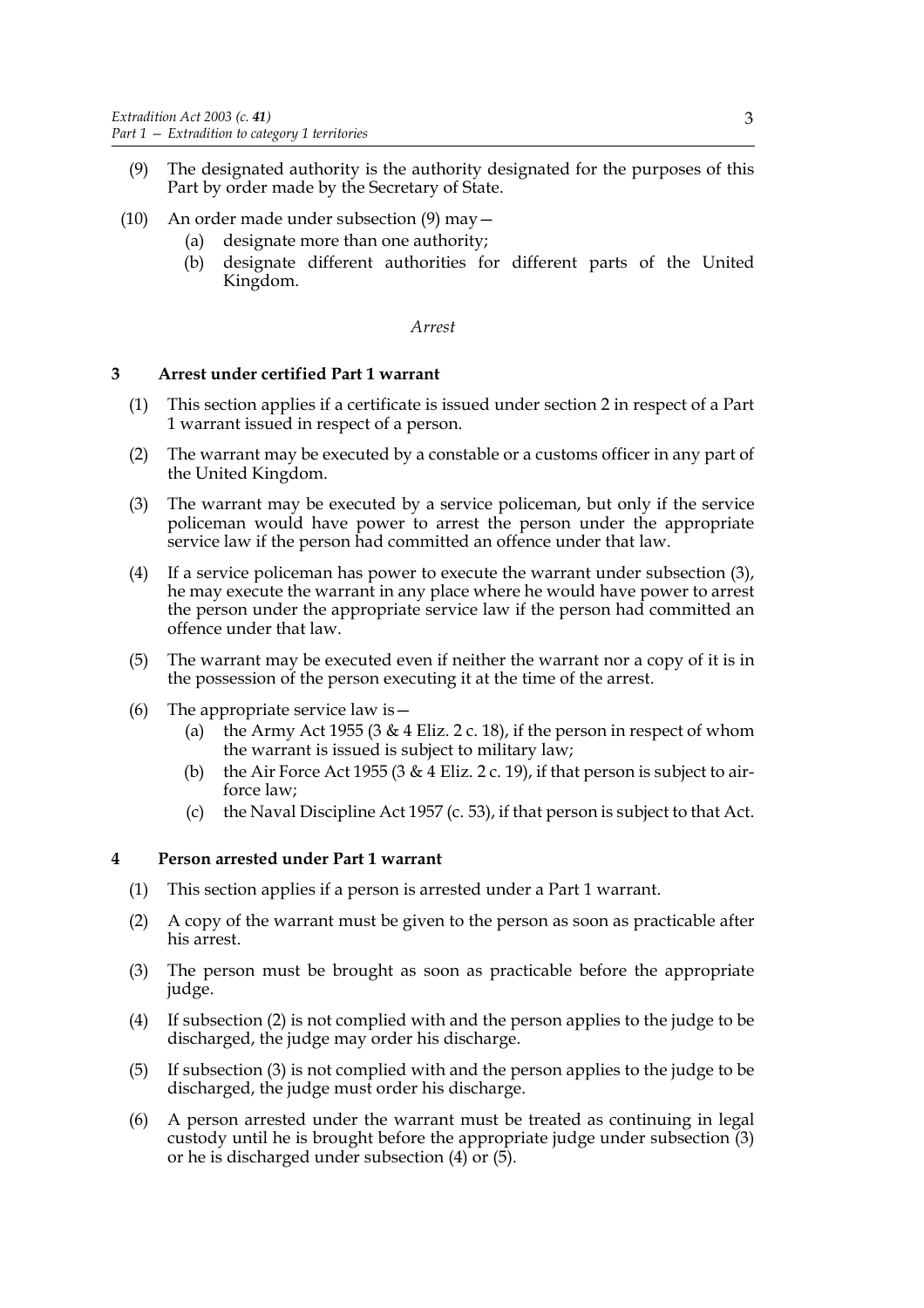# **5 Provisional arrest**

- (1) A constable, a customs officer or a service policeman may arrest a person without a warrant if he has reasonable grounds for believing -
	- (a) that a Part 1 warrant has been or will be issued in respect of the person by an authority of a category 1 territory, and
	- (b) that the authority has the function of issuing arrest warrants in the category 1 territory.
- (2) A constable or a customs officer may arrest a person under subsection (1) in any part of the United Kingdom.
- (3) A service policeman may arrest a person under subsection (1) only if the service policeman would have power to arrest the person under the appropriate service law if the person had committed an offence under that law.
- (4) If a service policeman has power to arrest a person under subsection (1), the service policeman may exercise the power in any place where he would have power to arrest the person for an offence under the appropriate service law if the person had committed an offence under that law.
- (5) The appropriate service law is—
	- (a) the Army Act 1955 (3  $&$  4 Eliz. 2 c. 18), if the person to be arrested is subject to military law;
	- (b) the Air Force Act 1955 (3 & 4 Eliz. 2 c. 19), if that person is subject to airforce law;
	- (c) the Naval Discipline Act 1957 (c. 53), if that person is subject to that Act.

# **6 Person arrested under section 5**

- (1) This section applies if a person is arrested under section 5.
- (2) The following must occur within the required period—
	- (a) the person must be brought before the appropriate judge;
	- (b) the documents specified in subsection (4) must be produced to the judge.
- (3) The required period is 48 hours starting with the time when the person is arrested.
- (4) The documents are—
	- (a) a Part 1 warrant in respect of the person;
	- (b) a certificate under section 2 in respect of the warrant.
- (5) A copy of the warrant must be given to the person as soon as practicable after his arrest.
- (6) If subsection (2) is not complied with and the person applies to the judge to be discharged, the judge must order his discharge.
- (7) If subsection (5) is not complied with and the person applies to the judge to be discharged, the judge may order his discharge.
- (8) The person must be treated as continuing in legal custody until he is brought before the appropriate judge under subsection (2) or he is discharged under subsection  $\overline{(6)}$  or  $\overline{(7)}$ .
- (9) Subsection  $(10)$  applies if  $-$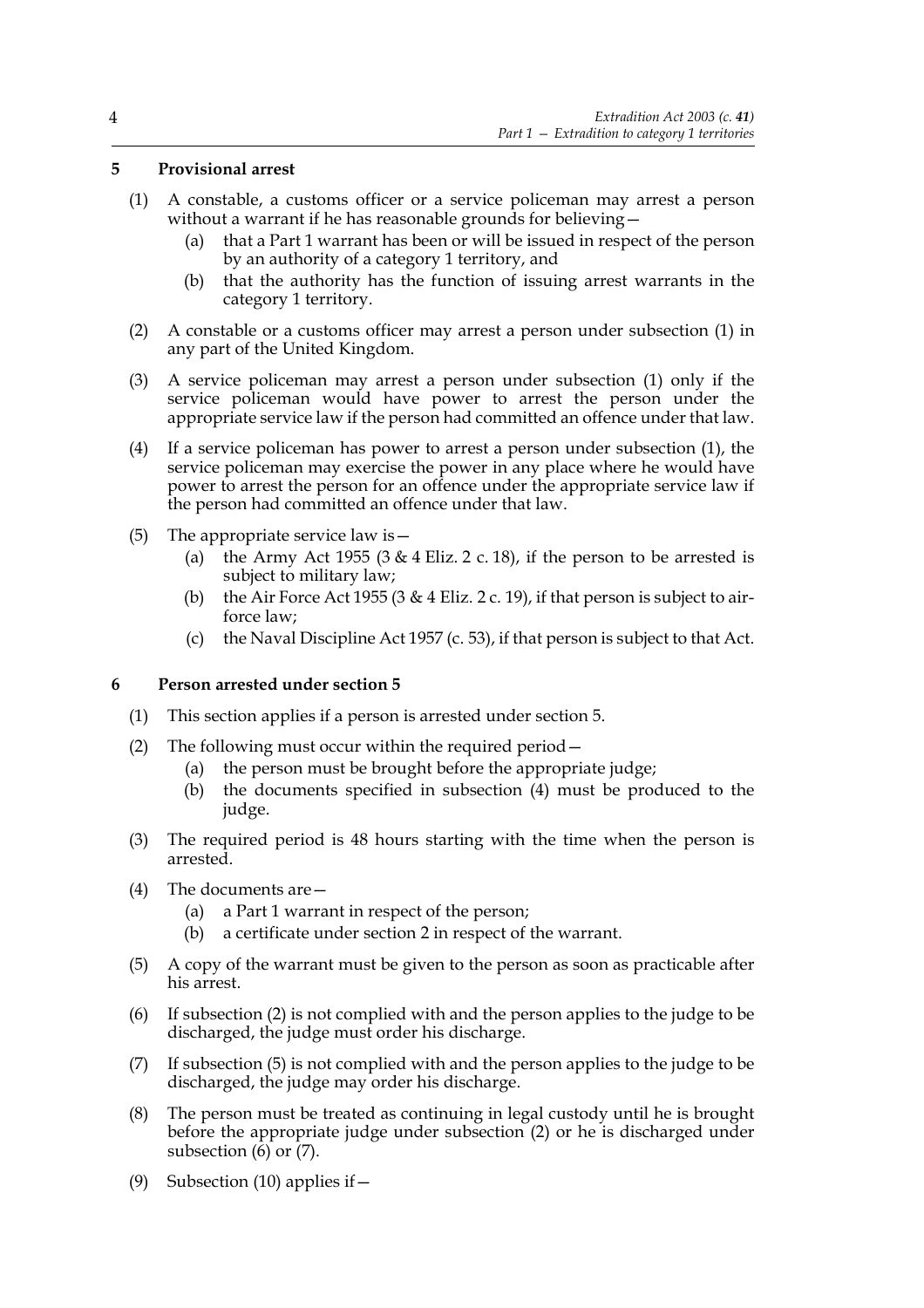- (a) a person is arrested under section 5 on the basis of a belief that a Part 1 warrant has been or will be issued in respect of him;
- (b) the person is discharged under subsection (6) or (7).
- (10) The person must not be arrested again under section 5 on the basis of a belief relating to the same Part 1 warrant.

# *The initial hearing*

# **7 Identity of person arrested**

- (1) This section applies if—
	- (a) a person arrested under a Part 1 warrant is brought before the appropriate judge under section 4(3), or
	- (b) a person is arrested under section 5 and section 6(2) is complied with in relation to him.
- (2) The judge must decide whether the person brought before him is the person in respect of whom—
	- (a) the warrant referred to in subsection  $(1)(a)$  was issued, or
	- (b) the warrant referred to in section 6(4) was issued.
- (3) The judge must decide the question in subsection (2) on a balance of probabilities.
- (4) If the judge decides the question in subsection (2) in the negative he must order the person's discharge.
- (5) If the judge decides that question in the affirmative he must proceed under section 8.
- (6) In England and Wales, the judge has the same powers (as nearly as may be) as a magistrates' court would have if the proceedings were the summary trial of an information against the person.
- (7) In Scotland—
	- (a) the judge has the same powers (as nearly as may be) as if the proceedings were summary proceedings in respect of an offence alleged to have been committed by the person; but
	- (b) in his making any decision under subsection (2) evidence from a single source shall be sufficient.
- (8) In Northern Ireland, the judge has the same powers (as nearly as may be) as a magistrates' court would have if the proceedings were the hearing and determination of a complaint against the person.
- (9) If the judge exercises his power to adjourn the proceedings he must remand the person in custody or on bail.
- (10) If the judge remands the person in custody he may later grant bail.

# **8 Remand etc.**

- (1) If the judge is required to proceed under this section he must—
	- (a) fix a date on which the extradition hearing is to begin;
	- (b) inform the person of the contents of the Part 1 warrant;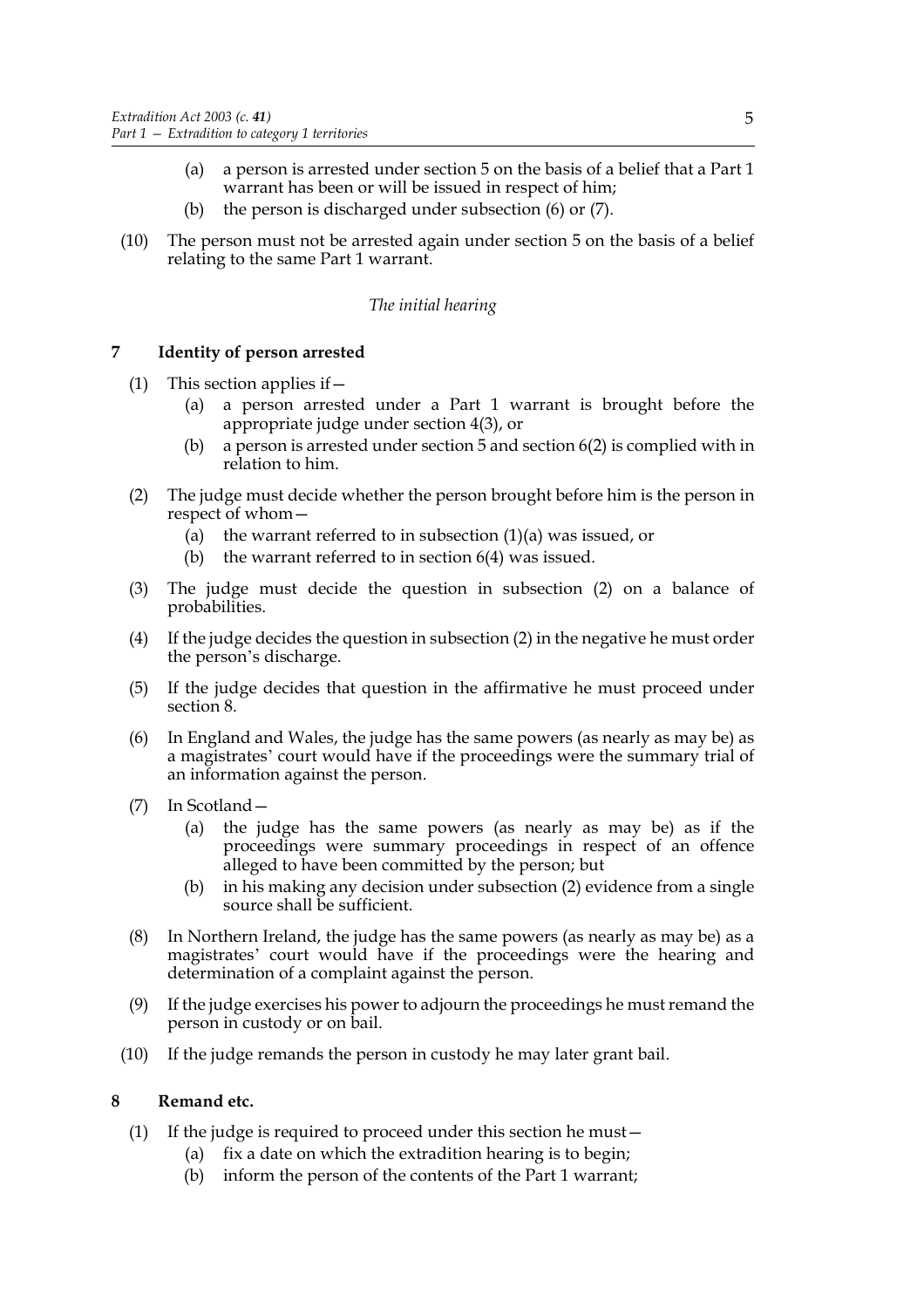- (c) give the person the required information about consent;
- (d) remand the person in custody or on bail.
- (2) If the judge remands the person in custody he may later grant bail.
- (3) The required information about consent is—
	- (a) that the person may consent to his extradition to the category 1 territory in which the Part 1 warrant was issued;
	- (b) an explanation of the effect of consent and the procedure that will apply if he gives consent;
	- (c) that consent must be given before the judge and is irrevocable.
- (4) The date fixed under subsection (1) must not be later than the end of the permitted period, which is 21 days starting with the date of the arrest referred to in section  $7(1)(a)$  or  $(b)$ .
- (5) If before the date fixed under subsection (1) (or this subsection) a party to the proceedings applies to the judge for a later date to be fixed and the judge believes it to be in the interests of justice to do so, he may fix a later date; and this subsection may apply more than once.
- (6) Subsections (7) and (8) apply if the extradition hearing does not begin on or before the date fixed under this section.
- (7) If the person applies to the judge to be discharged the judge must order his discharge, unless reasonable cause is shown for the delay.
- (8) If no application is made under subsection (7) the judge must order the person's discharge on the first occasion after the date fixed under this section when the person appears or is brought before the judge, unless reasonable cause is shown for the delay.

# *The extradition hearing*

# **9 Judge's powers at extradition hearing**

- (1) In England and Wales, at the extradition hearing the appropriate judge has the same powers (as nearly as may be) as a magistrates' court would have if the proceedings were the summary trial of an information against the person in respect of whom the Part 1 warrant was issued.
- (2) In Scotland, at the extradition hearing the appropriate judge has the same powers (as nearly as may be) as if the proceedings were summary proceedings in respect of an offence alleged to have been committed by the person in respect of whom the Part 1 warrant was issued.
- (3) In Northern Ireland, at the extradition hearing the appropriate judge has the same powers (as nearly as may be) as a magistrates' court would have if the proceedings were the hearing and determination of a complaint against the person in respect of whom the Part 1 warrant was issued.
- (4) If the judge adjourns the extradition hearing he must remand the person in custody or on bail.
- (5) If the judge remands the person in custody he may later grant bail.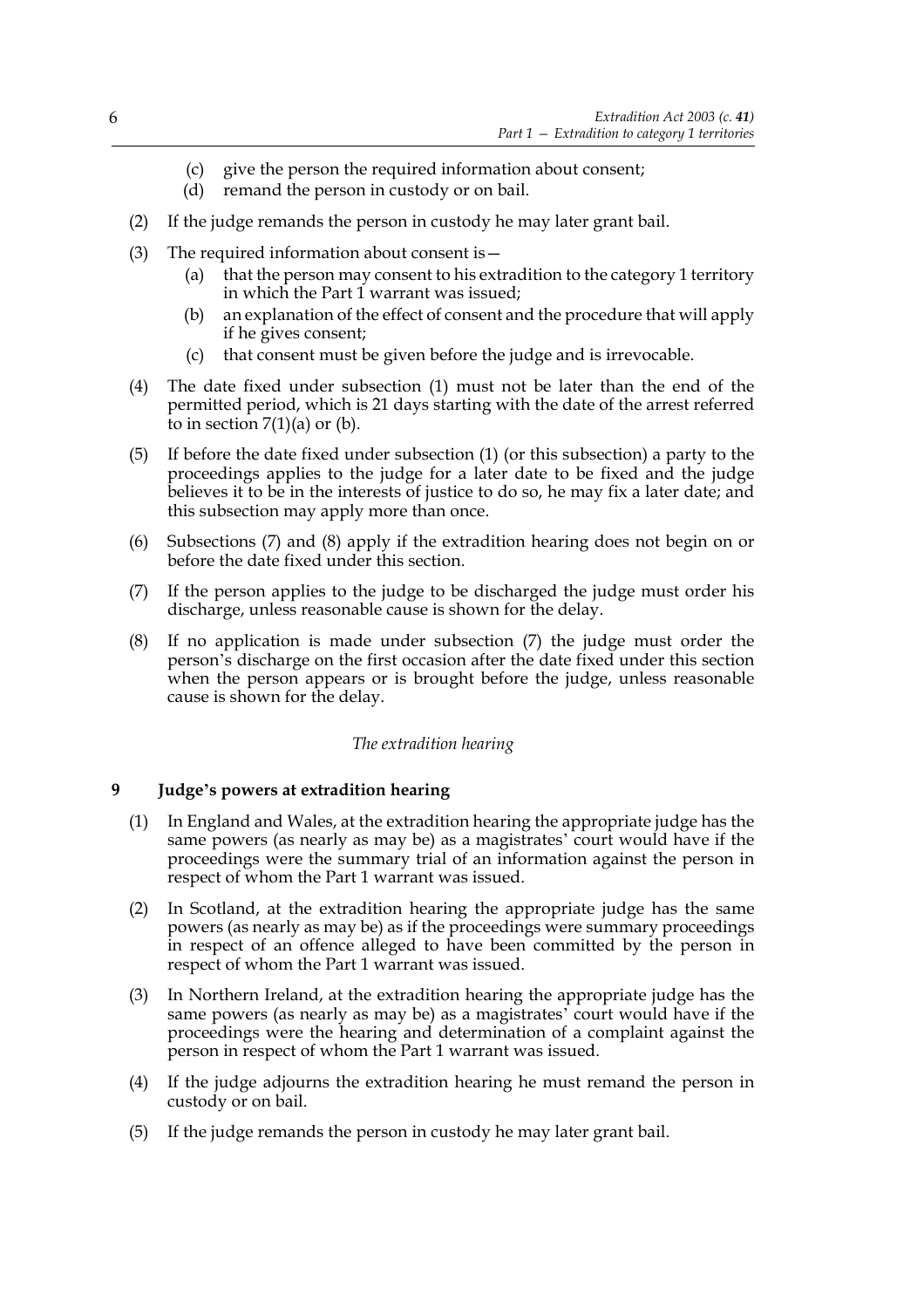# **10 Initial stage of extradition hearing**

- (1) This section applies if a person in respect of whom a Part 1 warrant is issued appears or is brought before the appropriate judge for the extradition hearing.
- (2) The judge must decide whether the offence specified in the Part 1 warrant is an extradition offence.
- (3) If the judge decides the question in subsection (2) in the negative he must order the person's discharge.
- (4) If the judge decides that question in the affirmative he must proceed under section 11.

# **11 Bars to extradition**

- (1) If the judge is required to proceed under this section he must decide whether the person's extradition to the category 1 territory is barred by reason of—
	- (a) the rule against double jeopardy;
	- (b) extraneous considerations;
	- (c) the passage of time;
	- (d) the person's age;
	- (e) hostage-taking considerations;
	- (f) speciality;
	- (g) the person's earlier extradition to the United Kingdom from another category 1 territory;
	- (h) the person's earlier extradition to the United Kingdom from a noncategory 1 territory.
- (2) Sections 12 to 19 apply for the interpretation of subsection (1).
- (3) If the judge decides any of the questions in subsection (1) in the affirmative he must order the person's discharge.
- (4) If the judge decides those questions in the negative and the person is alleged to be unlawfully at large after conviction of the extradition offence, the judge must proceed under section 20.
- (5) If the judge decides those questions in the negative and the person is accused of the commission of the extradition offence but is not alleged to be unlawfully at large after conviction of it, the judge must proceed under section 21.

# **12 Rule against double jeopardy**

A person's extradition to a category 1 territory is barred by reason of the rule against double jeopardy if (and only if) it appears that he would be entitled to be discharged under any rule of law relating to previous acquittal or conviction on the assumption—

- (a) that the conduct constituting the extradition offence constituted an offence in the part of the United Kingdom where the judge exercises jurisdiction;
- (b) that the person were charged with the extradition offence in that part of the United Kingdom.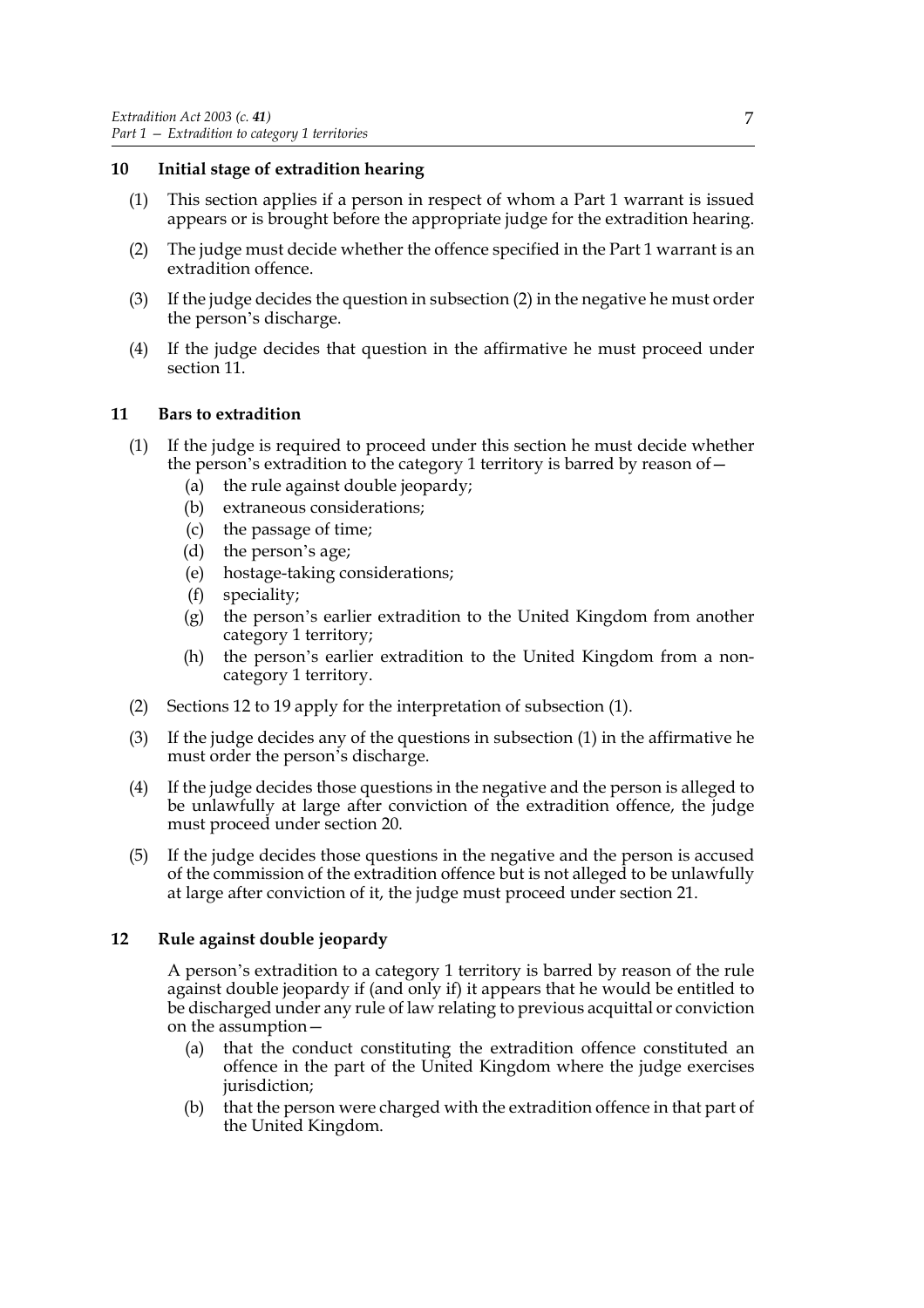# **13 Extraneous considerations**

A person's extradition to a category 1 territory is barred by reason of extraneous considerations if (and only if) it appears that—

- (a) the Part 1 warrant issued in respect of him (though purporting to be issued on account of the extradition offence) is in fact issued for the purpose of prosecuting or punishing him on account of his race, religion, nationality, gender, sexual orientation or political opinions, or
- (b) if extradited he might be prejudiced at his trial or punished, detained or restricted in his personal liberty by reason of his race, religion, nationality, gender, sexual orientation or political opinions.

#### **14 Passage of time**

A person's extradition to a category 1 territory is barred by reason of the passage of time if (and only if) it appears that it would be unjust or oppressive to extradite him by reason of the passage of time since he is alleged to have committed the extradition offence or since he is alleged to have become unlawfully at large (as the case may be).

#### **15 Age**

A person's extradition to a category 1 territory is barred by reason of his age if (and only if) it would be conclusively presumed because of his age that he could not be guilty of the extradition offence on the assumption—

- (a) that the conduct constituting the extradition offence constituted an offence in the part of the United Kingdom where the judge exercises jurisdiction;
- (b) that the person carried out the conduct when the extradition offence was committed (or alleged to be committed);
- (c) that the person carried out the conduct in the part of the United Kingdom where the judge exercises jurisdiction.

#### **16 Hostage-taking considerations**

- (1) A person's extradition to a category 1 territory is barred by reason of hostagetaking considerations if (and only if) the territory is a party to the Hostagetaking Convention and it appears that—
	- (a) if extradited he might be prejudiced at his trial because communication between him and the appropriate authorities would not be possible, and
	- (b) the act or omission constituting the extradition offence also constitutes an offence under section 1 of the Taking of Hostages Act 1982 (c. 28) or an attempt to commit such an offence.
- (2) The appropriate authorities are the authorities of the territory which are entitled to exercise rights of protection in relation to him.
- (3) A certificate issued by the Secretary of State that a territory is a party to the Hostage-taking Convention is conclusive evidence of that fact for the purposes of subsection  $(1)$ .
- (4) The Hostage-taking Convention is the International Convention against the Taking of Hostages opened for signature at New York on 18 December 1979.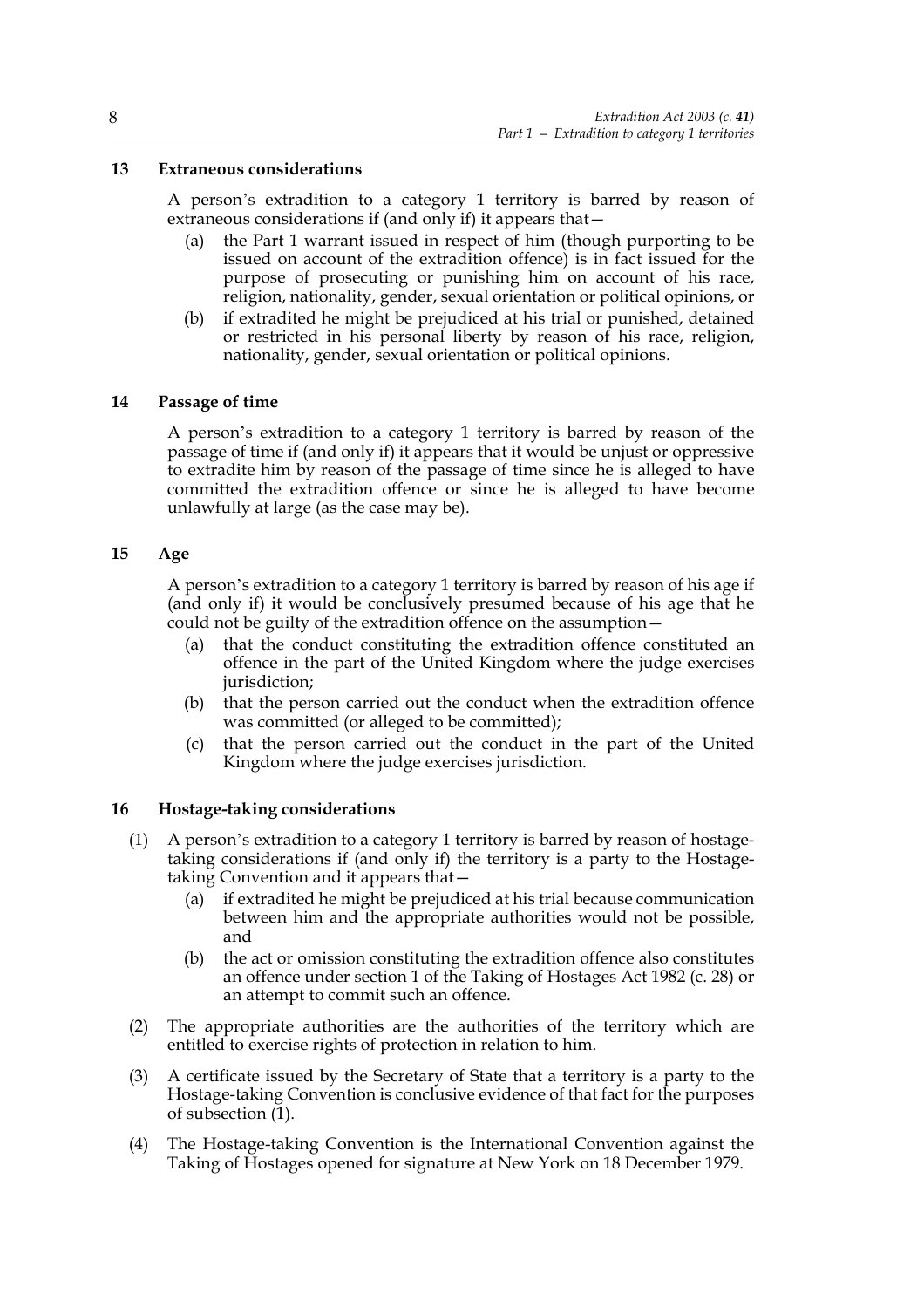# **17 Speciality**

- (1) A person's extradition to a category 1 territory is barred by reason of speciality if (and only if) there are no speciality arrangements with the category 1 territory.
- (2) There are speciality arrangements with a category 1 territory if, under the law of that territory or arrangements made between it and the United Kingdom, a person who is extradited to the territory from the United Kingdom may be dealt with in the territory for an offence committed before his extradition only  $if -$ 
	- (a) the offence is one falling within subsection (3), or
	- (b) the condition in subsection (4) is satisfied.
- (3) The offences are—
	- (a) the offence in respect of which the person is extradited;
	- (b) an extradition offence disclosed by the same facts as that offence;
	- (c) an extradition offence in respect of which the appropriate judge gives his consent under section 55 to the person being dealt with;
	- (d) an offence which is not punishable with imprisonment or another form of detention;
	- (e) an offence in respect of which the person will not be detained in connection with his trial, sentence or appeal;
	- (f) an offence in respect of which the person waives the right that he would have (but for this paragraph) not to be dealt with for the offence.
- (4) The condition is that the person is given an opportunity to leave the category 1 territory and—
	- (a) he does not do so before the end of the permitted period, or
	- (b) if he does so before the end of the permitted period, he returns there.
- (5) The permitted period is 45 days starting with the day on which the person arrives in the category 1 territory.
- (6) Arrangements made with a category 1 territory which is a Commonwealth country or a British overseas territory may be made for a particular case or more generally.
- (7) A certificate issued by or under the authority of the Secretary of State confirming the existence of arrangements with a category 1 territory which is a Commonwealth country or a British overseas territory and stating the terms of the arrangements is conclusive evidence of those matters.

# **18 Earlier extradition to United Kingdom from category 1 territory**

A person's extradition to a category 1 territory is barred by reason of his earlier extradition to the United Kingdom from another category 1 territory if (and only if)  $-$ 

- (a) the person was extradited to the United Kingdom from another category 1 territory (the extraditing territory);
- (b) under arrangements between the United Kingdom and the extraditing territory, that territory's consent is required to the person's extradition from the United Kingdom to the category 1 territory in respect of the extradition offence under consideration;
- (c) that consent has not been given on behalf of the extraditing territory.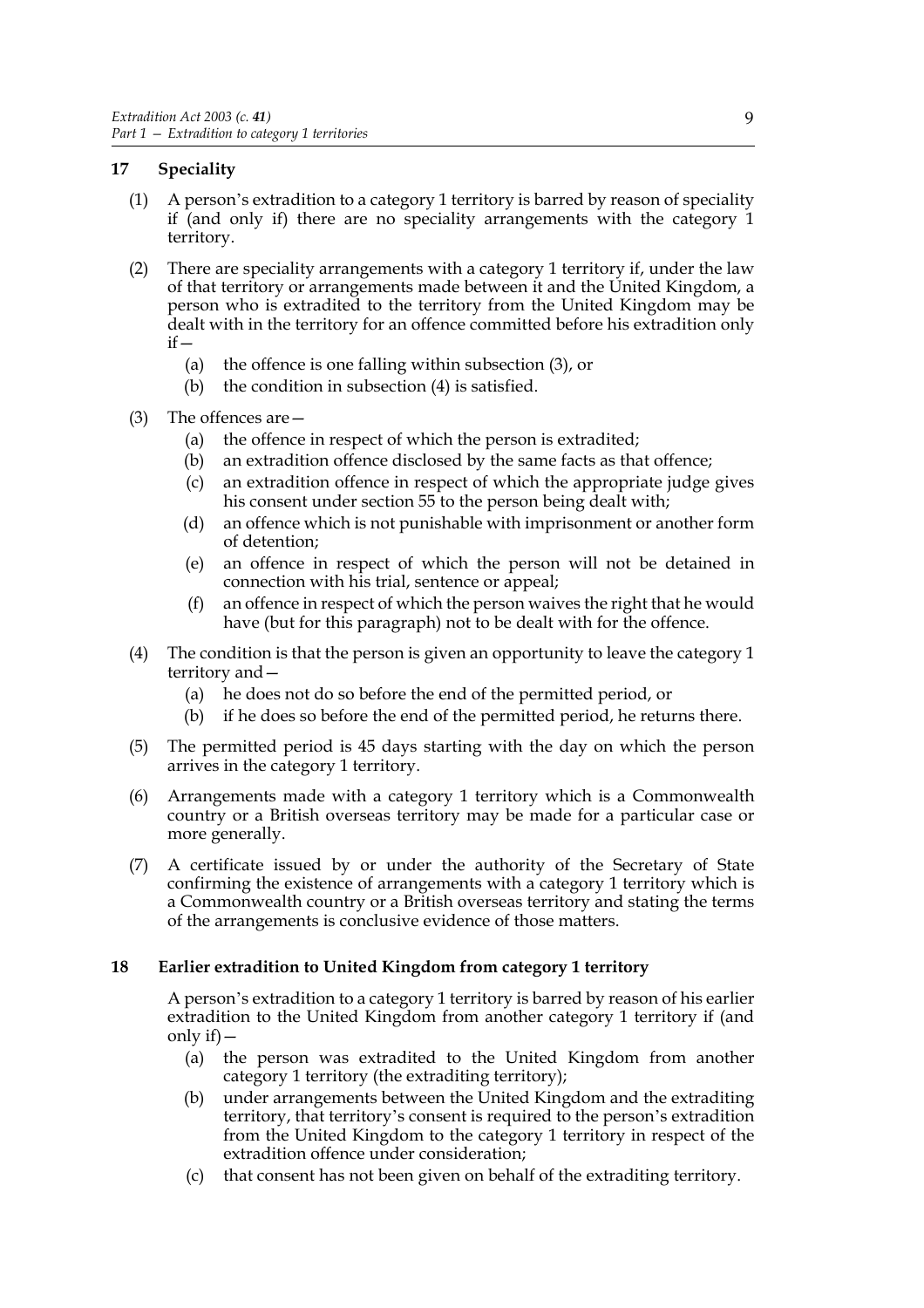# **19 Earlier extradition to United Kingdom from non-category 1 territory**

A person's extradition to a category 1 territory is barred by reason of his earlier extradition to the United Kingdom from a non-category 1 territory if (and only  $if)$  —

- (a) the person was extradited to the United Kingdom from a territory that is not a category 1 territory (the extraditing territory);
- (b) under arrangements between the United Kingdom and the extraditing territory, that territory's consent is required to the person's being dealt with in the United Kingdom in respect of the extradition offence under consideration;
- (c) consent has not been given on behalf of the extraditing territory to the person's extradition from the United Kingdom to the category 1 territory in respect of the extradition offence under consideration.

# **20 Case where person has been convicted**

- (1) If the judge is required to proceed under this section (by virtue of section 11) he must decide whether the person was convicted in his presence.
- (2) If the judge decides the question in subsection (1) in the affirmative he must proceed under section 21.
- (3) If the judge decides that question in the negative he must decide whether the person deliberately absented himself from his trial.
- (4) If the judge decides the question in subsection (3) in the affirmative he must proceed under section 21.
- (5) If the judge decides that question in the negative he must decide whether the person would be entitled to a retrial or (on appeal) to a review amounting to a retrial.
- (6) If the judge decides the question in subsection (5) in the affirmative he must proceed under section 21.
- (7) If the judge decides that question in the negative he must order the person's discharge.
- (8) The judge must not decide the question in subsection (5) in the affirmative unless, in any proceedings that it is alleged would constitute a retrial or a review amounting to a retrial, the person would have these rights—
	- (a) the right to defend himself in person or through legal assistance of his own choosing or, if he had not sufficient means to pay for legal assistance, to be given it free when the interests of justice so required;
	- (b) the right to examine or have examined witnesses against him and to obtain the attendance and examination of witnesses on his behalf under the same conditions as witnesses against him.

# **21 Human rights**

(1) If the judge is required to proceed under this section (by virtue of section 11 or 20) he must decide whether the person's extradition would be compatible with the Convention rights within the meaning of the Human Rights Act 1998 (c. 42).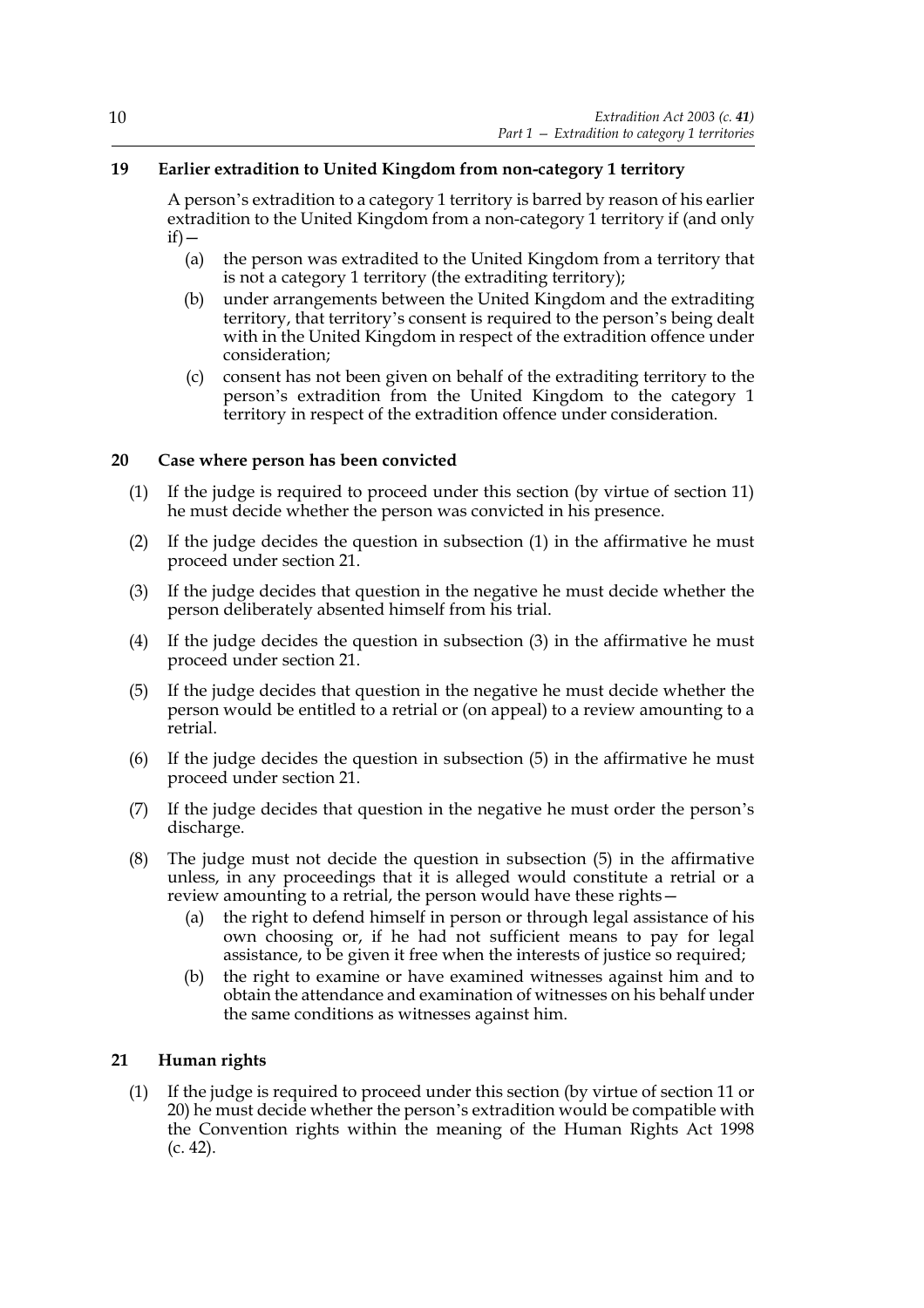- (2) If the judge decides the question in subsection (1) in the negative he must order the person's discharge.
- (3) If the judge decides that question in the affirmative he must order the person to be extradited to the category 1 territory in which the warrant was issued.
- (4) If the judge makes an order under subsection (3) he must remand the person in custody or on bail to wait for his extradition to the category 1 territory.
- (5) If the judge remands the person in custody he may later grant bail.

*Matters arising before end of extradition hearing*

# **22 Person charged with offence in United Kingdom**

- (1) This section applies if at any time in the extradition hearing the judge is informed that the person in respect of whom the Part 1 warrant is issued is charged with an offence in the United Kingdom.
- (2) The judge must adjourn the extradition hearing until one of these occurs—
	- (a) the charge is disposed of;
	- (b) the charge is withdrawn;
	- (c) proceedings in respect of the charge are discontinued;
	- (d) an order is made for the charge to lie on the file, or in relation to Scotland, the diet is deserted *pro loco et tempore*.
- (3) If a sentence of imprisonment or another form of detention is imposed in respect of the offence charged, the judge may adjourn the extradition hearing until the sentence has been served.
- (4) If before he adjourns the extradition hearing under subsection (2) the judge has decided under section 11 whether the person's extradition is barred by reason of the rule against double jeopardy, the judge must decide that question again after the resumption of the hearing.

# **23 Person serving sentence in United Kingdom**

- (1) This section applies if at any time in the extradition hearing the judge is informed that the person in respect of whom the Part 1 warrant is issued is serving a sentence of imprisonment or another form of detention in the United Kingdom.
- (2) The judge may adjourn the extradition hearing until the sentence has been served.

# **24 Extradition request**

- (1) This section applies if at any time in the extradition hearing the judge is informed that—
	- (a) a certificate has been issued under section 70 in respect of a request for the person's extradition;
	- (b) the request has not been disposed of;
	- (c) an order has been made under section 179(2) for further proceedings on the warrant to be deferred until the request has been disposed of.
- (2) The judge must remand the person in custody or on bail.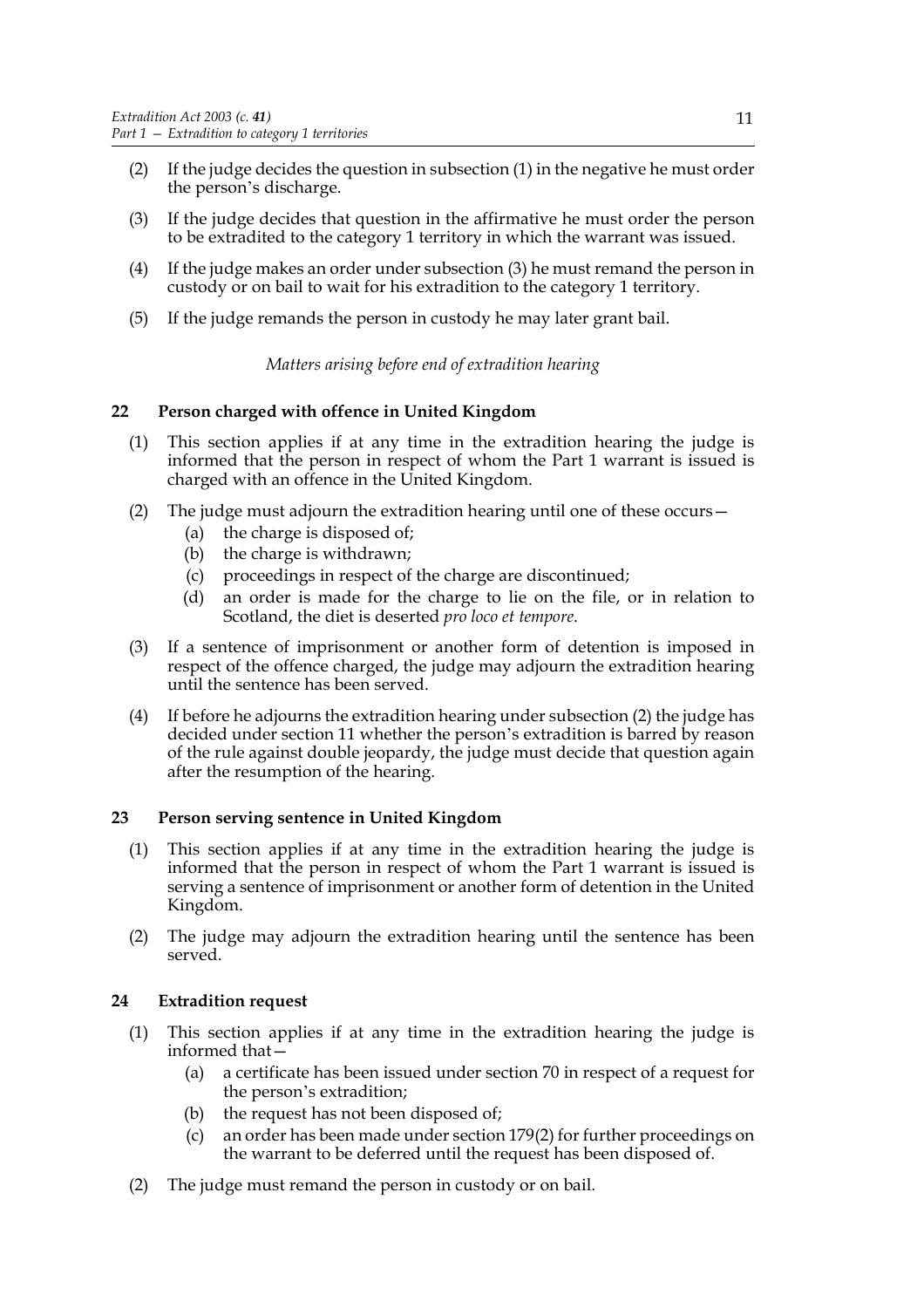(3) If the judge remands the person in custody he may later grant bail.

# **25 Physical or mental condition**

- (1) This section applies if at any time in the extradition hearing it appears to the judge that the condition in subsection (2) is satisfied.
- (2) The condition is that the physical or mental condition of the person in respect of whom the Part 1 warrant is issued is such that it would be unjust or oppressive to extradite him.
- (3) The judge must—
	- (a) order the person's discharge, or
	- (b) adjourn the extradition hearing until it appears to him that the condition in subsection (2) is no longer satisfied.

*Appeals*

# **26 Appeal against extradition order**

- (1) If the appropriate judge orders a person's extradition under this Part, the person may appeal to the High Court against the order.
- (2) But subsection (1) does not apply if the order is made under section 46 or 48.
- (3) An appeal under this section may be brought on a question of law or fact.
- (4) Notice of an appeal under this section must be given in accordance with rules of court before the end of the permitted period, which is 7 days starting with the day on which the order is made.

# **27 Court's powers on appeal under section 26**

- (1) On an appeal under section 26 the High Court may—
	- (a) allow the appeal;
	- (b) dismiss the appeal.
- (2) The court may allow the appeal only if the conditions in subsection (3) or the conditions in subsection (4) are satisfied.
- (3) The conditions are that—
	- (a) the appropriate judge ought to have decided a question before him at the extradition hearing differently;
	- (b) if he had decided the question in the way he ought to have done, he would have been required to order the person's discharge.
- (4) The conditions are that—
	- (a) an issue is raised that was not raised at the extradition hearing or evidence is available that was not available at the extradition hearing;
	- (b) the issue or evidence would have resulted in the appropriate judge deciding a question before him at the extradition hearing differently;
	- (c) if he had decided the question in that way, he would have been required to order the person's discharge.
- (5) If the court allows the appeal it must—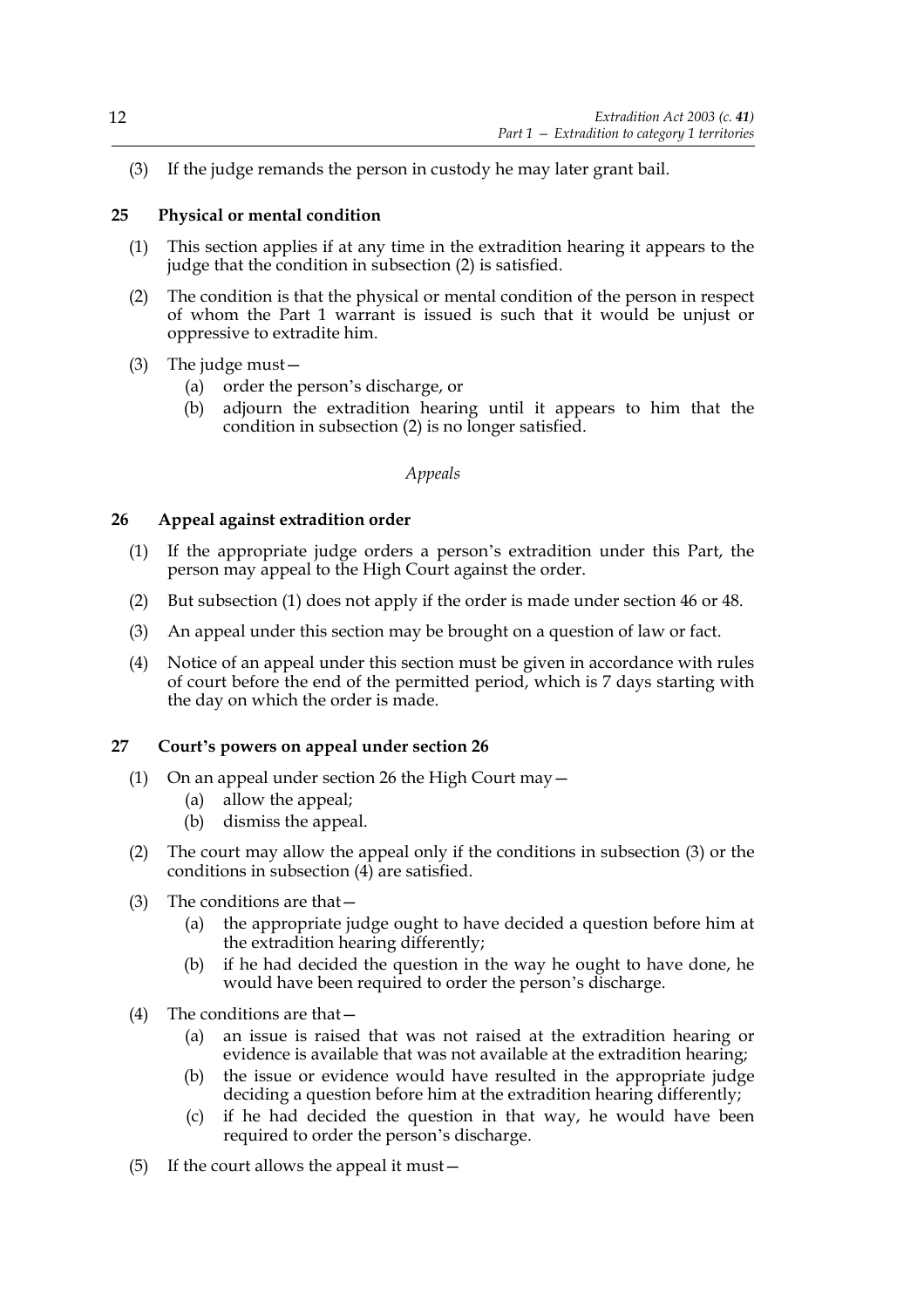- (a) order the person's discharge;
- (b) quash the order for his extradition.

# **28 Appeal against discharge at extradition hearing**

- (1) If the judge orders a person's discharge at the extradition hearing the authority which issued the Part 1 warrant may appeal to the High Court against the relevant decision.
- (2) But subsection (1) does not apply if the order for the person's discharge was under section 41.
- (3) The relevant decision is the decision which resulted in the order for the person's discharge.
- (4) An appeal under this section may be brought on a question of law or fact.
- (5) Notice of an appeal under this section must be given in accordance with rules of court before the end of the permitted period, which is 7 days starting with the day on which the order for the person's discharge is made.

# **29 Court's powers on appeal under section 28**

- (1) On an appeal under section 28 the High Court may—
	- (a) allow the appeal;
	- (b) dismiss the appeal.
- (2) The court may allow the appeal only if the conditions in subsection (3) or the conditions in subsection (4) are satisfied.
- (3) The conditions are that—
	- (a) the judge ought to have decided the relevant question differently;
	- (b) if he had decided the question in the way he ought to have done, he would not have been required to order the person's discharge.
- (4) The conditions are that—
	- (a) an issue is raised that was not raised at the extradition hearing or evidence is available that was not available at the extradition hearing;
	- (b) the issue or evidence would have resulted in the judge deciding the relevant question differently;
	- (c) if he had decided the question in that way, he would not have been required to order the person's discharge.
- (5) If the court allows the appeal it must—
	- (a) quash the order discharging the person;
	- (b) remit the case to the judge;
	- (c) direct him to proceed as he would have been required to do if he had decided the relevant question differently at the extradition hearing.
- (6) A question is the relevant question if the judge's decision on it resulted in the order for the person's discharge.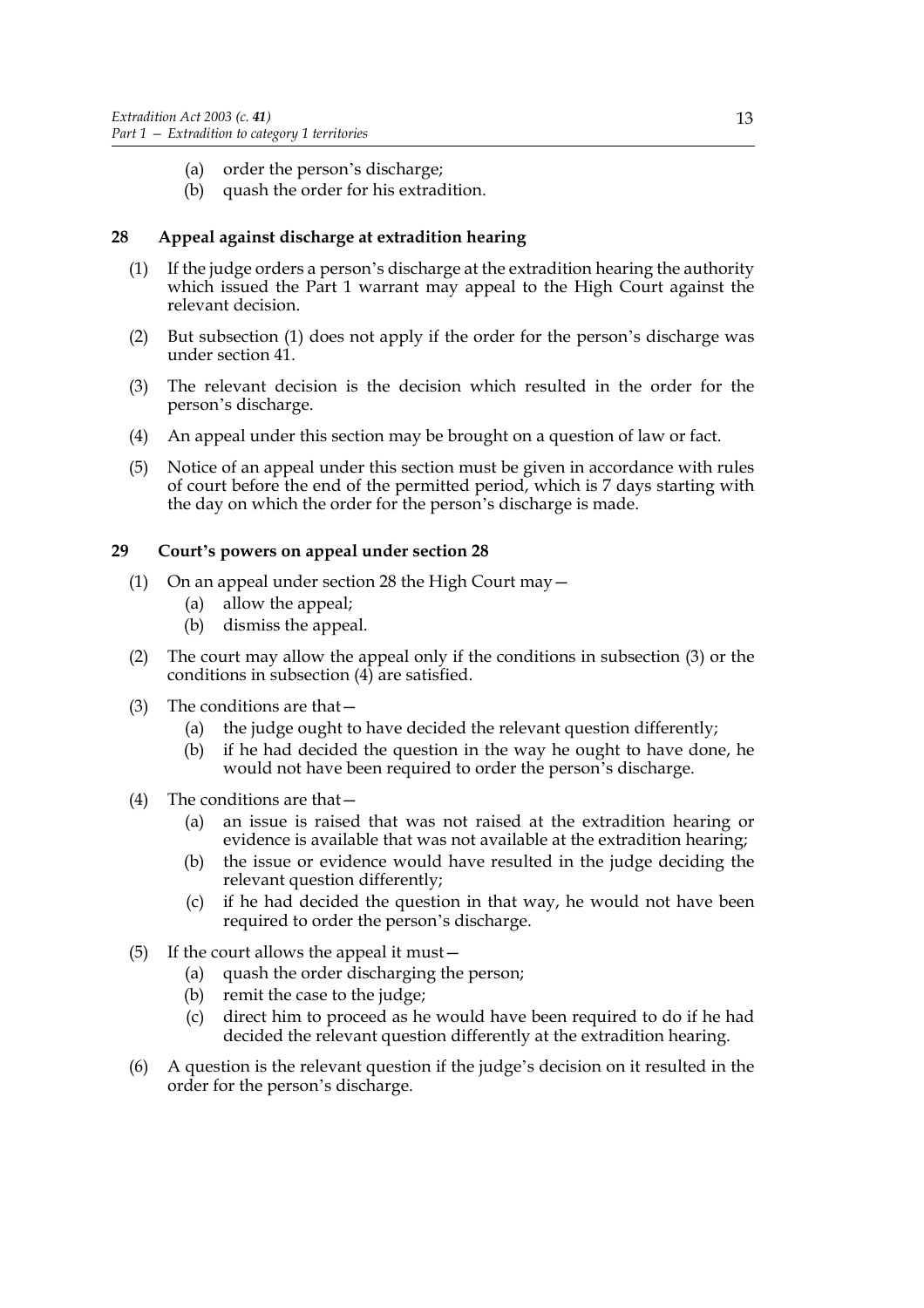# **30 Detention pending conclusion of appeal under section 28**

- (1) This section applies if immediately after the judge orders the person's discharge the judge is informed by the authority which issued the Part 1 warrant that it intends to appeal under section 28.
- (2) The judge must remand the person in custody or on bail while the appeal is pending.
- (3) If the judge remands the person in custody he may later grant bail.
- (4) An appeal under section 28 ceases to be pending at the earliest of these times—
	- (a) when the proceedings on the appeal are discontinued;
	- (b) when the High Court dismisses the appeal, if the authority does not immediately inform the court that it intends to apply for leave to appeal to the House of Lords;
	- (c) at the end of the permitted period, which is 28 days starting with the day on which leave to appeal to the House of Lords against the decision of the High Court on the appeal is granted;
	- (d) when there is no further step that can be taken by the authority which issued the Part 1 warrant in relation to the appeal (ignoring any power of a court to grant leave to take a step out of time).
- (5) The preceding provisions of this section apply to Scotland with these modifications—
	- (a) in subsection  $(4)(b)$  omit the words from "if" to the end;
	- (b) omit subsection (4)(c).

# **31 Appeal to High Court: time limit for start of hearing**

- (1) Rules of court must prescribe the period (the relevant period) within which the High Court must begin to hear an appeal under section 26 or 28.
- (2) Rules of court must provide for the relevant period to start with the date on which the person in respect of whom a Part 1 warrant is issued—
	- (a) was arrested under section 5, if he was arrested under that section;
	- (b) was arrested under the Part 1 warrant, if he was not arrested under section 5.
- (3) The High Court must begin to hear the appeal before the end of the relevant period.
- (4) The High Court may extend the relevant period if it believes it to be in the interests of justice to do so; and this subsection may apply more than once.
- (5) The power in subsection (4) may be exercised even after the end of the relevant period.
- (6) If subsection (3) is not complied with and the appeal is under section  $26-$ 
	- (a) the appeal must be taken to have been allowed by a decision of the High Court;
	- (b) the person whose extradition has been ordered must be taken to have been discharged by the High Court;
	- (c) the order for the person's extradition must be taken to have been quashed by the High Court.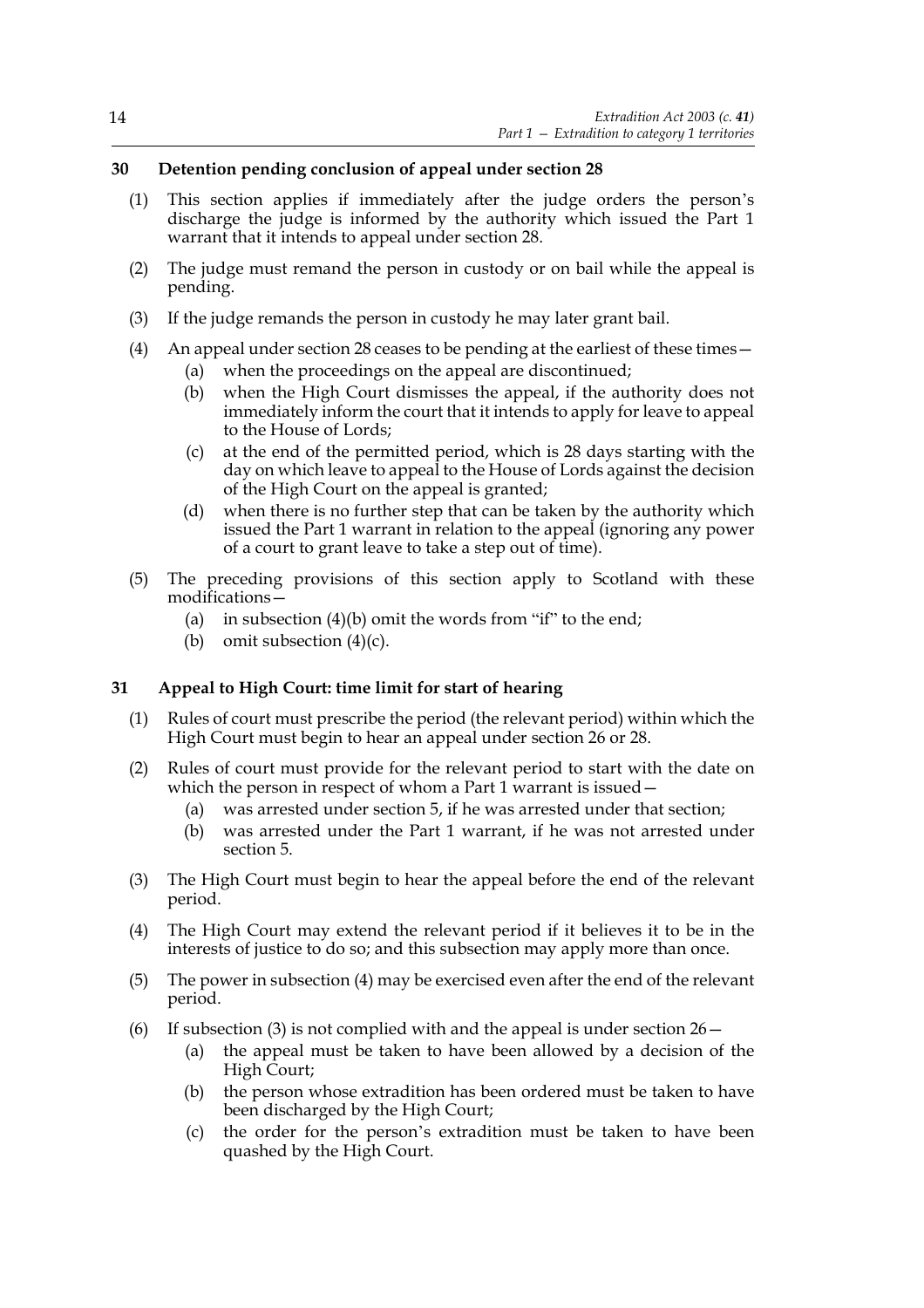(7) If subsection (3) is not complied with and the appeal is under section 28 the appeal must be taken to have been dismissed by a decision of the High Court.

# **32 Appeal to House of Lords**

- (1) An appeal lies to the House of Lords from a decision of the High Court on an appeal under section 26 or 28.
- (2) An appeal under this section lies at the instance of  $-$ 
	- (a) the person in respect of whom the Part 1 warrant was issued;
	- (b) the authority which issued the Part 1 warrant.
- (3) An appeal under this section lies only with the leave of the High Court or the House of Lords.
- (4) Leave to appeal under this section must not be granted unless
	- the High Court has certified that there is a point of law of general public importance involved in the decision, and
	- (b) it appears to the court granting leave that the point is one which ought to be considered by the House of Lords.
- (5) An application to the High Court for leave to appeal under this section must be made before the end of the permitted period, which is 14 days starting with the day on which the court makes its decision on the appeal to it.
- (6) An application to the House of Lords for leave to appeal under this section must be made before the end of the permitted period, which is 14 days starting with the day on which the High Court refuses leave to appeal.
- (7) If leave to appeal under this section is granted, the appeal must be brought before the end of the permitted period, which is 28 days starting with the day on which leave is granted.
- (8) If subsection  $(7)$  is not complied with  $-$ 
	- (a) the appeal must be taken to have been brought;
	- (b) the appeal must be taken to have been dismissed by the House of Lords immediately after the end of the period permitted under that subsection.
- (9) These must be ignored for the purposes of subsection  $(8)(b)$ 
	- (a) any power of a court to extend the period permitted for bringing the appeal;
	- (b) any power of a court to grant leave to take a step out of time.
- (10) The High Court may grant bail to a person appealing under this section or applying for leave to appeal under this section.
- (11) Section 5 of the Appellate Jurisdiction Act 1876 (c. 59) (composition of House of Lords for hearing and determination of appeals) applies in relation to an appeal under this section or an application for leave to appeal under this section as it applies in relation to an appeal under that Act.
- (12) An order of the House of Lords which provides for an application for leave to appeal under this section to be determined by a committee constituted in accordance with section 5 of the Appellate Jurisdiction Act 1876 may direct that the decision of the committee is taken on behalf of the House.
- (13) The preceding provisions of this section do not apply to Scotland.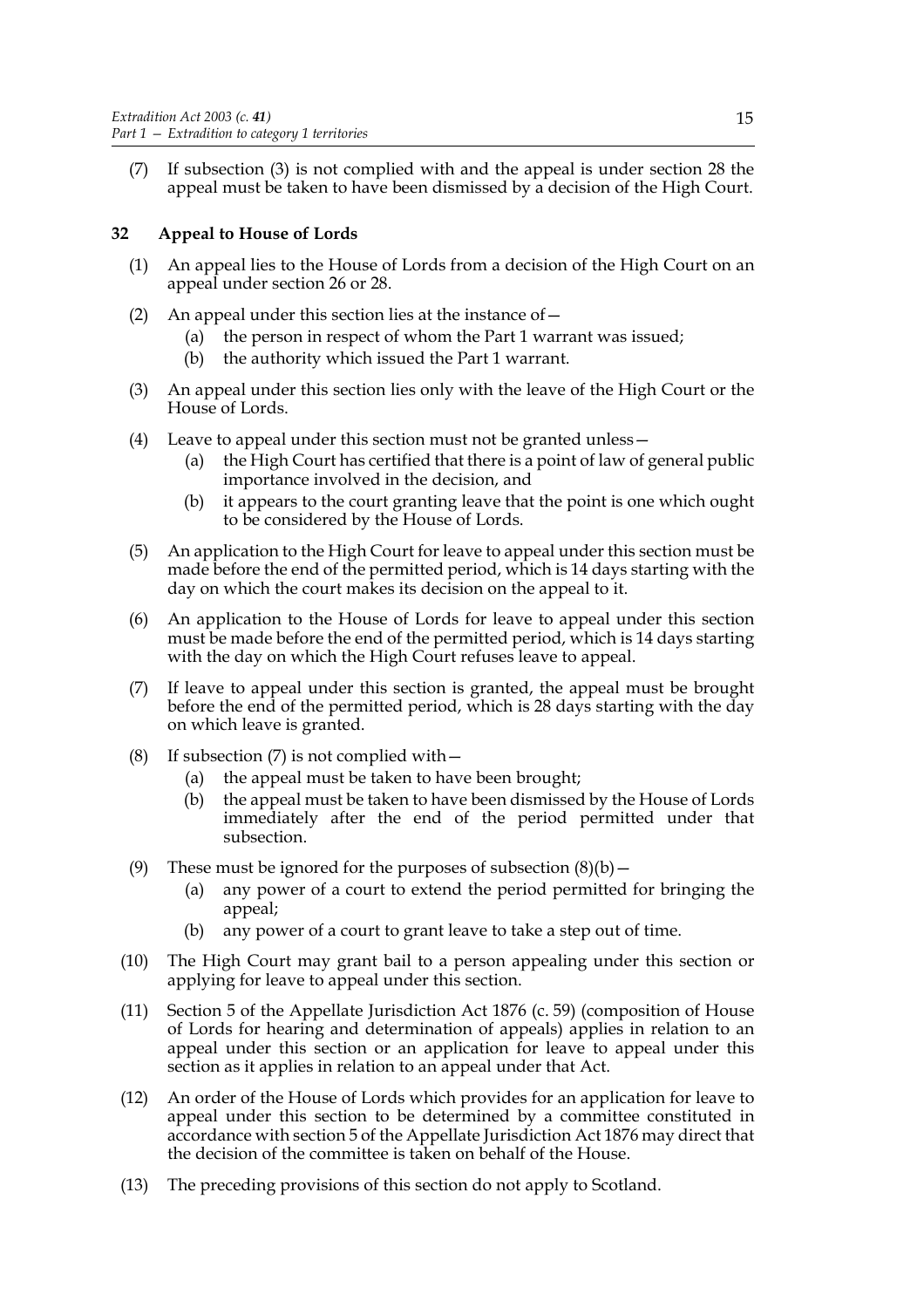# **33 Powers of House of Lords on appeal under section 32**

- (1) On an appeal under section 32 the House of Lords may—
	- (a) allow the appeal;
	- (b) dismiss the appeal.
- (2) Subsection (3) applies if  $-$ 
	- (a) the person in respect of whom the Part 1 warrant was issued brings an appeal under section 32, and
	- (b) the House of Lords allows the appeal.
- (3) The House of Lords must—
	- (a) order the person's discharge;
	- (b) quash the order for his extradition, if the appeal was against a decision of the High Court to dismiss an appeal under section 26.
- (4) Subsection (5) applies if  $-$ 
	- (a) the High Court allows an appeal under section 26 by the person in respect of whom the Part 1 warrant was issued,
	- (b) the authority which issued the warrant brings an appeal under section 32 against the decision of the High Court, and
	- (c) the House of Lords allows the appeal.
- (5) The House of Lords must—
	- (a) quash the order of the High Court under section 27(5) discharging the person;
	- (b) order the person to be extradited to the category 1 territory in which the warrant was issued.
- (6) Subsections (7) and (8) apply if  $-$ 
	- (a) the High Court dismisses an appeal under section 28 against a decision made by the judge at the extradition hearing,
	- (b) the authority which issued the Part 1 warrant brings an appeal under section 32 against the decision of the High Court, and
	- (c) the House of Lords allows the appeal.
- (7) If the judge would have been required to order the person in respect of whom the warrant was issued to be extradited had he decided the relevant question differently, the House of Lords must—
	- (a) quash the order of the judge discharging the person;
	- (b) order the person to be extradited to the category 1 territory in which the warrant was issued.
- (8) In any other case, the House of Lords must—
	- (a) quash the order of the judge discharging the person in respect of whom the warrant was issued;
	- (b) remit the case to the judge;
	- (c) direct him to proceed as he would have been required to do if he had decided the relevant question differently at the extradition hearing.
- (9) A question is the relevant question if the judge's decision on it resulted in the order for the person's discharge.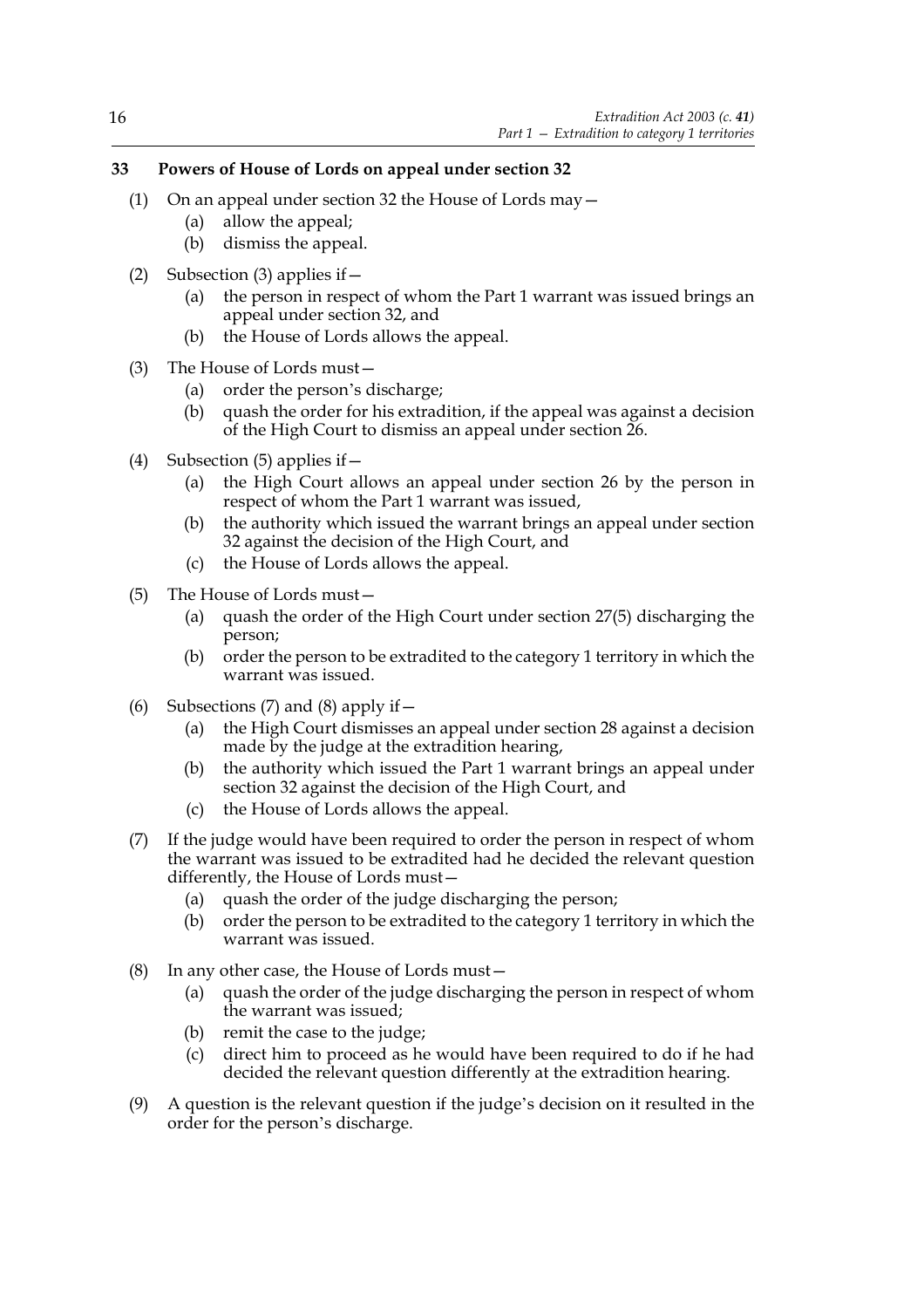# **34 Appeals: general**

A decision of the judge under this Part may be questioned in legal proceedings only by means of an appeal under this Part.

# *Time for extradition*

# **35 Extradition where no appeal**

- (1) This section applies if  $-$ 
	- (a) the appropriate judge orders a person's extradition to a category 1 territory under this Part, and
	- (b) no notice of an appeal under section 26 is given before the end of the period permitted under that section.
- (2) But this section does not apply if the order is made under section 46 or 48.
- (3) The person must be extradited to the category 1 territory before the end of the required period.
- (4) The required period is—
	- (a) 10 days starting with the day on which the judge makes the order, or
	- (b) if the judge and the authority which issued the Part 1 warrant agree a later date, 10 days starting with the later date.
- (5) If subsection (3) is not complied with and the person applies to the appropriate judge to be discharged the judge must order his discharge, unless reasonable cause is shown for the delay.
- (6) These must be ignored for the purposes of subsection  $(1)(b)$ 
	- (a) any power of a court to extend the period permitted for giving notice of appeal;
	- (b) any power of a court to grant leave to take a step out of time.

# **36 Extradition following appeal**

- (1) This section applies if  $-$ 
	- (a) there is an appeal to the High Court under section 26 against an order for a person's extradition to a category 1 territory, and
	- (b) the effect of the decision of the relevant court on the appeal is that the person is to be extradited there.
- (2) The person must be extradited to the category 1 territory before the end of the required period.
- (3) The required period is—
	- (a) 10 days starting with the day on which the decision of the relevant court on the appeal becomes final or proceedings on the appeal are discontinued, or
	- (b) if the relevant court and the authority which issued the Part 1 warrant agree a later date, 10 days starting with the later date.
- (4) The relevant court is—
	- (a) the High Court, if there is no appeal to the House of Lords against the decision of the High Court on the appeal;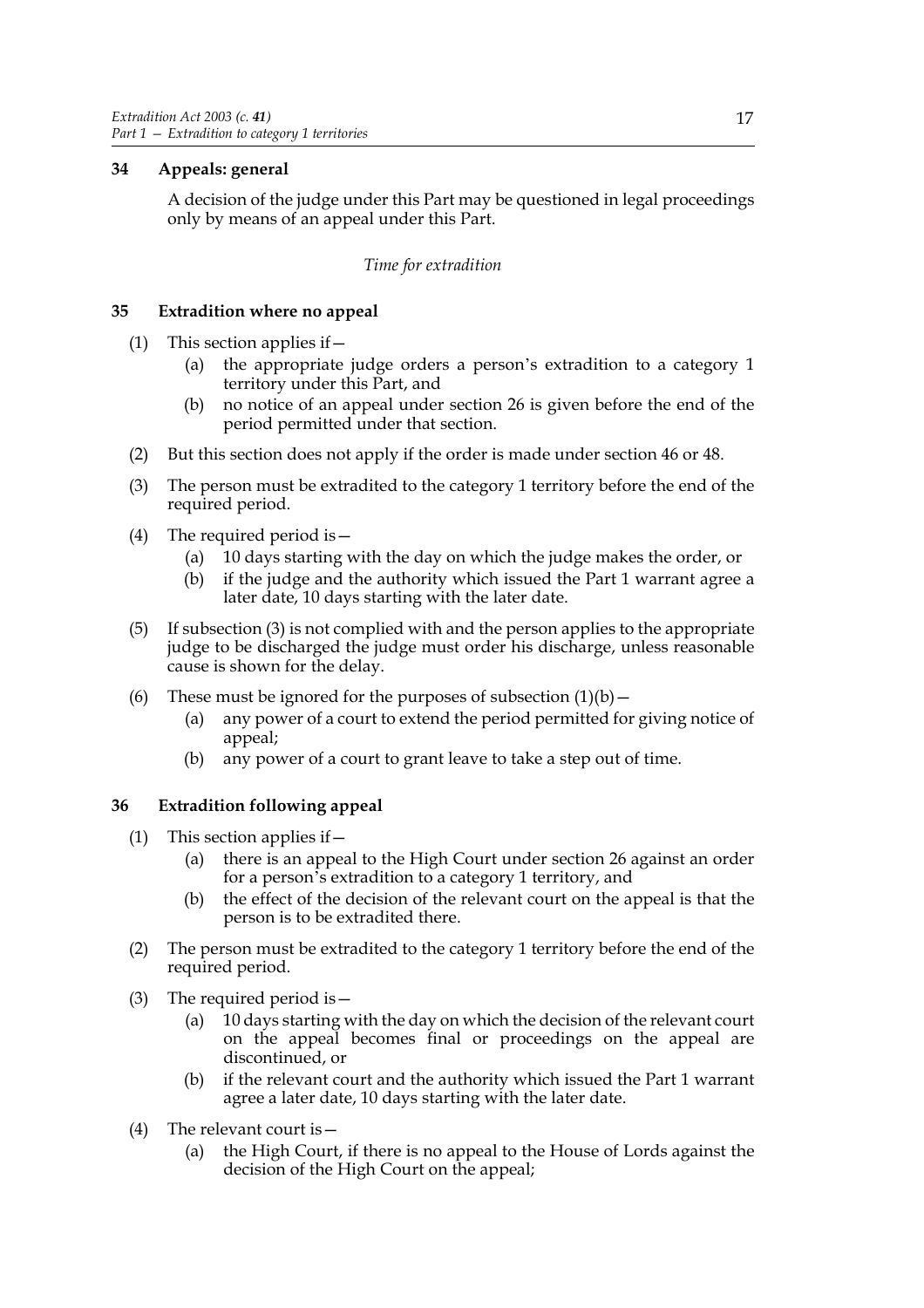- (b) the House of Lords, if there is such an appeal.
- (5) The decision of the High Court on the appeal becomes final—
	- (a) when the period permitted for applying to the High Court for leave to appeal to the House of Lords ends, if there is no such application;
	- (b) when the period permitted for applying to the House of Lords for leave to appeal to it ends, if the High Court refuses leave to appeal and there is no application to the House of Lords for leave to appeal;
	- (c) when the House of Lords refuses leave to appeal to it;
	- (d) at the end of the permitted period, which is 28 days starting with the day on which leave to appeal to the House of Lords is granted, if no such appeal is brought before the end of that period.
- (6) These must be ignored for the purposes of subsection  $(5)$  -
	- (a) any power of a court to extend the period permitted for applying for leave to appeal;
	- (b) any power of a court to grant leave to take a step out of time.
- (7) The decision of the House of Lords on the appeal becomes final when it is made.
- (8) If subsection (2) is not complied with and the person applies to the appropriate judge to be discharged the judge must order his discharge, unless reasonable cause is shown for the delay.
- (9) The preceding provisions of this section apply to Scotland with these modifications—
	- (a) in subsections (1) and (3) for "relevant court" substitute "High Court";
	- (b) omit subsections (4) to (7).

#### **37 Undertaking in relation to person serving sentence in United Kingdom**

- (1) This section applies if  $-$ 
	- (a) the appropriate judge orders a person's extradition to a category 1 territory under this Part;
	- (b) the person is serving a sentence of imprisonment or another form of detention in the United Kingdom.
- (2) But this section does not apply if the order is made under section 46 or 48.
- (3) The judge may make the order for extradition subject to the condition that extradition is not to take place before he receives an undertaking given on behalf of the category 1 territory in terms specified by him.
- (4) The terms which may be specified by the judge in relation to a person accused in a category 1 territory of the commission of an offence include terms—
	- (a) that the person be kept in custody until the conclusion of the proceedings against him for the offence and any other offence in respect of which he is permitted to be dealt with in the category 1 territory;
	- (b) that the person be returned to the United Kingdom to serve the remainder of his sentence on the conclusion of those proceedings.
- (5) The terms which may be specified by the judge in relation to a person alleged to be unlawfully at large after conviction of an offence by a court in a category 1 territory include terms that the person be returned to the United Kingdom to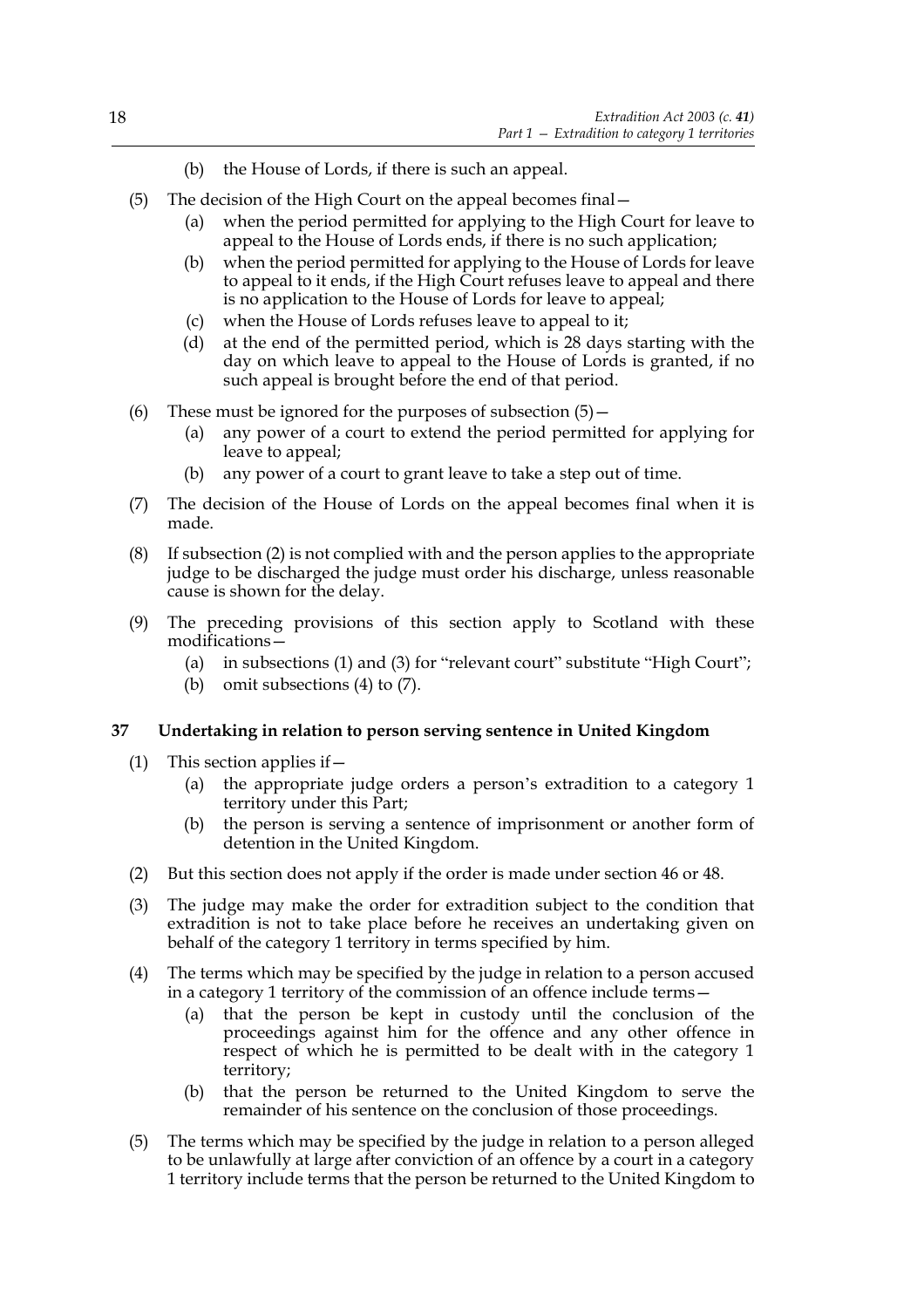serve the remainder of his sentence after serving any sentence imposed on him in the category 1 territory for—

- (a) the offence, and
- (b) any other offence in respect of which he is permitted to be dealt with in the category 1 territory.
- (6) Subsections (7) and (8) apply if the judge makes an order for extradition subject to a condition under subsection (3).
- (7) If the judge does not receive the undertaking before the end of the period of 21 days starting with the day on which he makes the order and the person applies to the appropriate judge to be discharged, the judge must order his discharge.
- (8) If the judge receives the undertaking before the end of that period—
	- (a) in a case where section 35 applies, the required period for the purposes of section 35(3) is 10 days starting with the day on which the judge receives the undertaking;
	- (b) in a case where section 36 applies, the required period for the purposes of section 36(2) is 10 days starting with the day on which the decision of the relevant court on the appeal becomes final (within the meaning of that section) or (if later) the day on which the judge receives the undertaking.

# **38 Extradition following deferral for competing claim**

- (1) This section applies if  $-$ 
	- (a) an order is made under this Part for a person to be extradited to a category 1 territory in pursuance of a Part 1 warrant;
	- (b) before the person is extradited to the territory an order is made under section 44(4)(b) or 179(2)(b) for the person's extradition in pursuance of the warrant to be deferred;
	- (c) the appropriate judge makes an order under section 181(2) for the person's extradition in pursuance of the warrant to cease to be deferred.
- (2) But this section does not apply if the order for the person's extradition is made under section 46 or 48.
- (3) In a case where section 35 applies, the required period for the purposes of section 35(3) is 10 days starting with the day on which the order under section 181(2) is made.
- (4) In a case where section 36 applies, the required period for the purposes of section 36(2) is 10 days starting with the day on which the decision of the relevant court on the appeal becomes final (within the meaning of that section) or (if later) the day on which the order under section 181(2) is made.

# **39 Asylum claim**

- (1) This section applies if  $-$ 
	- (a) a person in respect of whom a Part 1 warrant is issued makes an asylum claim at any time in the relevant period;
	- (b) an order is made under this Part for the person to be extradited in pursuance of the warrant.
- (2) The relevant period is the period—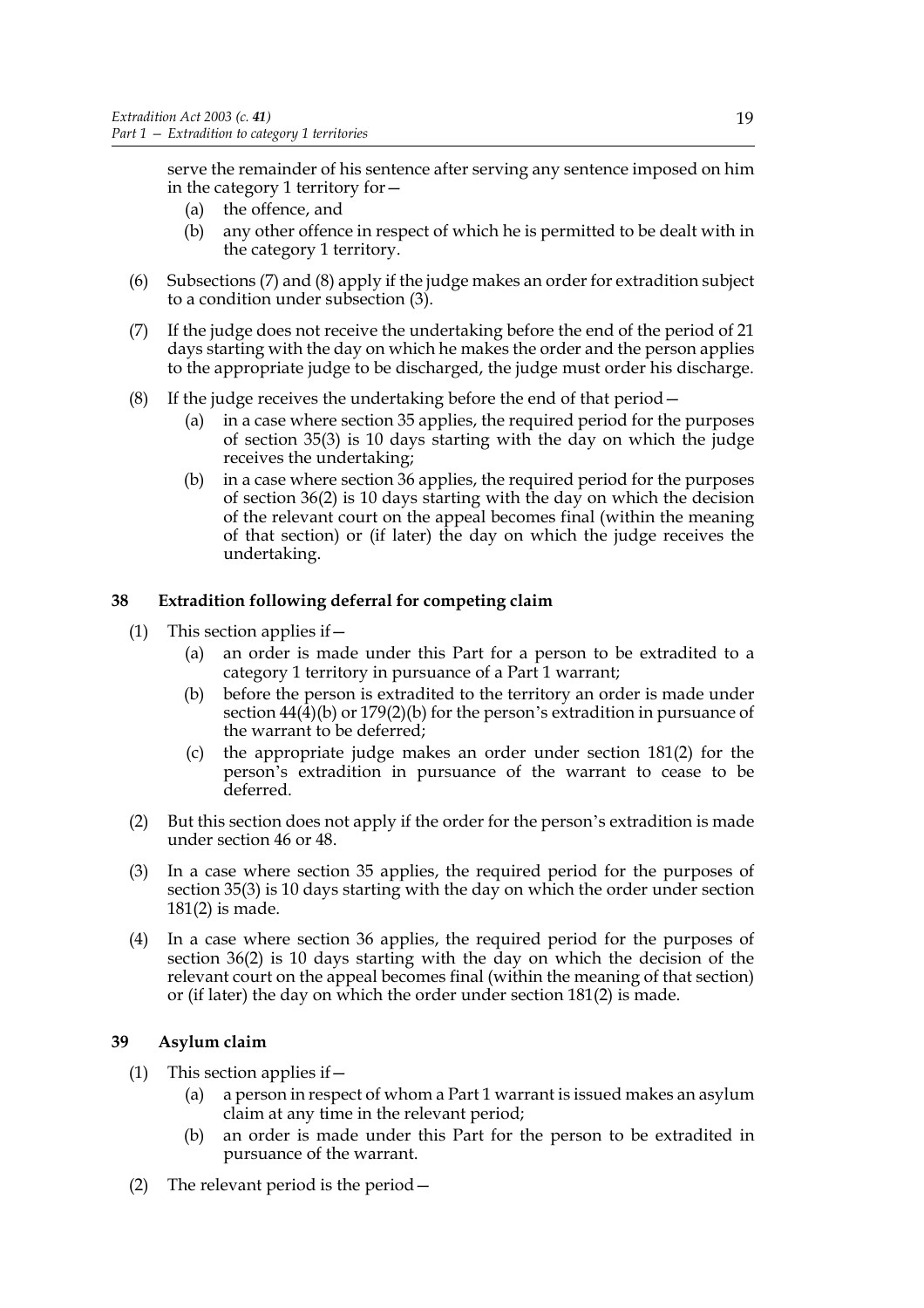- (a) starting when a certificate is issued under section 2 in respect of the warrant;
- (b) ending when the person is extradited in pursuance of the warrant.
- (3) The person must not be extradited in pursuance of the warrant before the asylum claim is finally determined; and sections 35, 36, 47 and 49 have effect subject to this.
- (4) Subsection (3) is subject to section 40.
- (5) If the Secretary of State allows the asylum claim, the claim is finally determined when he makes his decision on the claim.
- (6) If the Secretary of State rejects the asylum claim, the claim is finally determined—
	- (a) when the Secretary of State makes his decision on the claim, if there is no right to appeal against the Secretary of State's decision on the claim;
	- (b) when the period permitted for appealing against the Secretary of State's decision on the claim ends, if there is such a right but there is no such appeal;
	- (c) when the appeal against that decision is finally determined or is withdrawn or abandoned, if there is such an appeal.
- (7) An appeal against the Secretary of State's decision on an asylum claim is not finally determined for the purposes of subsection (6) at any time when a further appeal or an application for leave to bring a further appeal—
	- (a) has been instituted and has not been finally determined or withdrawn or abandoned, or
	- (b) may be brought.
- (8) The remittal of an appeal is not a final determination for the purposes of subsection (7).
- (9) The possibility of an appeal out of time with leave must be ignored for the purposes of subsections (6) and (7).

# **40 Certificate in respect of asylum claimant**

- (1) Section 39(3) does not apply in relation to a person if the Secretary of State has certified that the conditions in subsection  $(2)$  or the conditions in subsection  $(3)$ are satisfied in relation to him.
- (2) The conditions are that—
	- (a) the category 1 territory to which the person's extradition has been ordered has accepted that, under standing arrangements, it is the responsible State in relation to the person's asylum claim;
	- (b) in the opinion of the Secretary of State, the person is not a national or citizen of the territory.
- (3) The conditions are that, in the opinion of the Secretary of State—
	- (a) the person is not a national or citizen of the category 1 territory to which his extradition has been ordered;
	- (b) the person's life and liberty would not be threatened in that territory by reason of his race, religion, nationality, political opinion or membership of a particular social group;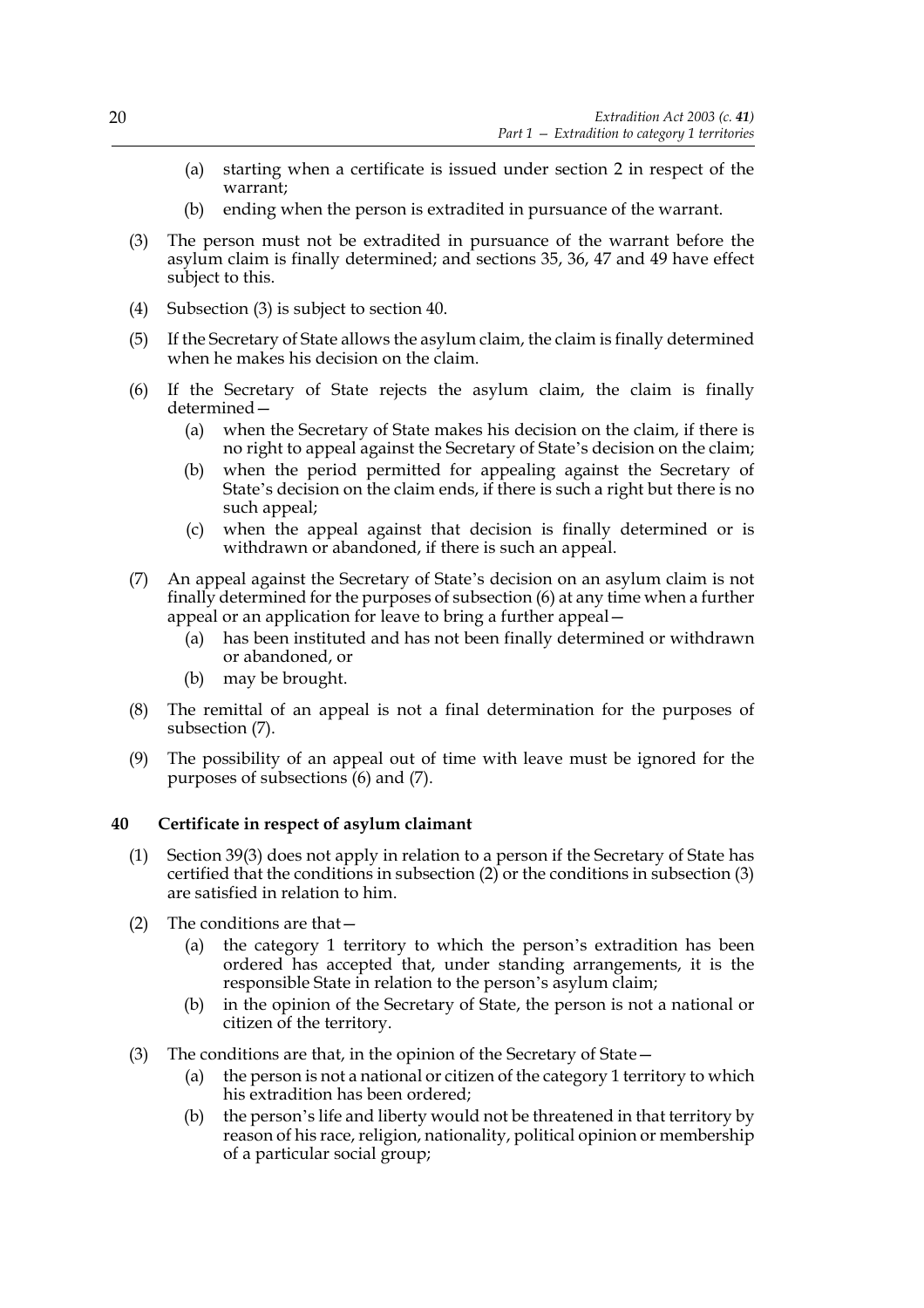- (c) the government of the territory would not send the person to another country otherwise than in accordance with the Refugee Convention.
- (4) In this section—
	- "the Refugee Convention" has the meaning given by section 167(1) of the Immigration and Asylum Act 1999 (c. 33);
	- "standing arrangements" means arrangements in force between the United Kingdom and the category 1 territory for determining which State is responsible for considering applications for asylum.

# *Withdrawal of Part 1 warrant*

# **41 Withdrawal of warrant before extradition**

- (1) This section applies if at any time in the relevant period the appropriate judge is informed by the designated authority that a Part 1 warrant issued in respect of a person has been withdrawn.
- (2) The relevant period is the period—
	- (a) starting when the person is first brought before the appropriate judge following his arrest under this Part;
	- (b) ending when the person is extradited in pursuance of the warrant or discharged.
- (3) The judge must order the person's discharge.
- (4) If the person is not before the judge at the time the judge orders his discharge, the judge must inform him of the order as soon as practicable.

# **42 Withdrawal of warrant while appeal to High Court pending**

- (1) This section applies if at any time in the relevant period the High Court is informed by the designated authority that a Part 1 warrant issued in respect of a person has been withdrawn.
- (2) The relevant period is the period
	- starting when notice of an appeal to the court is given by the person or the authority which issued the warrant;
	- (b) ending when proceedings on the appeal are discontinued or the court makes its decision on the appeal.
- (3) The court must—
	- (a) if the appeal is under section 26, order the person's discharge and quash the order for his extradition;
	- (b) if the appeal is under section 28, dismiss the appeal.
- (4) If the person is not before the court at the time the court orders his discharge, the court must inform him of the order as soon as practicable.

# **43 Withdrawal of warrant while appeal to House of Lords pending**

(1) This section applies if at any time in the relevant period the House of Lords is informed by the designated authority that a Part 1 warrant issued in respect of a person has been withdrawn.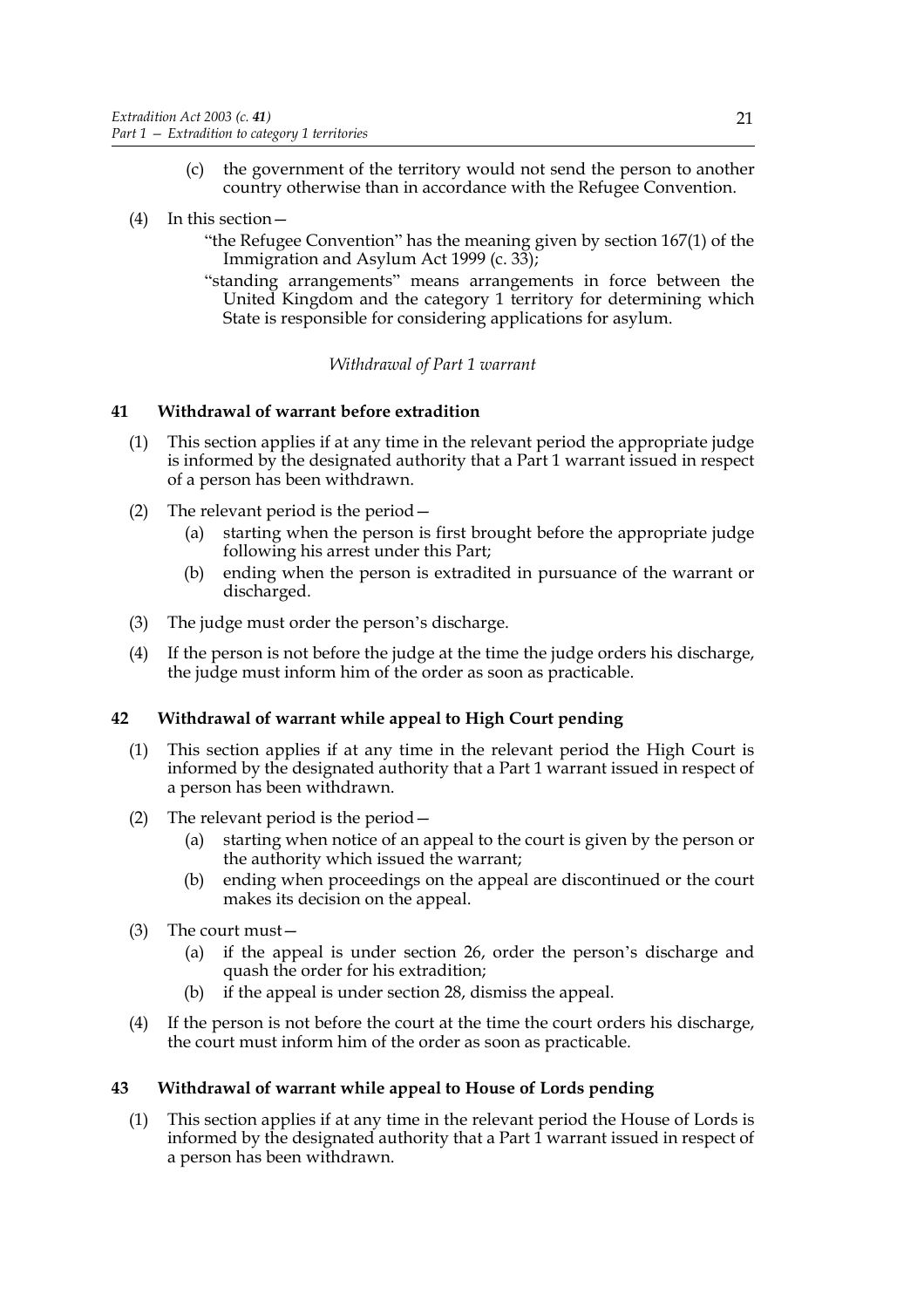- (2) The relevant period is the period—
	- (a) starting when leave to appeal to the House of Lords is granted to the person or the authority which issued the warrant;
	- (b) ending when proceedings on the appeal are discontinued or the House of Lords makes its decision on the appeal.
- (3) If the appeal is brought by the person in respect of whom the warrant was issued the House of Lords must—
	- (a) order the person's discharge;
	- (b) quash the order for his extradition, in a case where the appeal was against a decision of the High Court to dismiss an appeal under section 26.
- (4) If the appeal is brought by the authority which issued the warrant the House of Lords must dismiss the appeal.
- (5) If the person is not before the House of Lords at the time it orders his discharge, the House of Lords must inform him of the order as soon as practicable.

#### *Competing Part 1 warrants*

# **44 Competing Part 1 warrants**

- (1) This section applies if at any time in the relevant period the conditions in subsection (3) are satisfied in relation to a person in respect of whom a Part 1 warrant has been issued.
- (2) The relevant period is the period—
	- (a) starting when the person is first brought before the appropriate judge following his arrest under this Part;
	- (b) ending when the person is extradited in pursuance of the warrant or discharged.
- (3) The conditions are that—
	- (a) the judge is informed that another Part 1 warrant has been issued in respect of the person;
	- (b) the other warrant falls to be dealt with by the judge or by a judge who is the appropriate judge in another part of the United Kingdom;
	- (c) the other warrant has not been disposed of.
- (4) The judge may—
	- (a) order further proceedings on the warrant under consideration to be deferred until the other warrant has been disposed of, if the warrant under consideration has not been disposed of;
	- (b) order the person's extradition in pursuance of the warrant under consideration to be deferred until the other warrant has been disposed of, if an order for his extradition in pursuance of the warrant under consideration has been made.
- (5) If the judge makes an order under subsection (4) and the person is not already remanded in custody or on bail, the judge must remand the person in custody or on bail.
- (6) If the judge remands the person in custody he may later grant bail.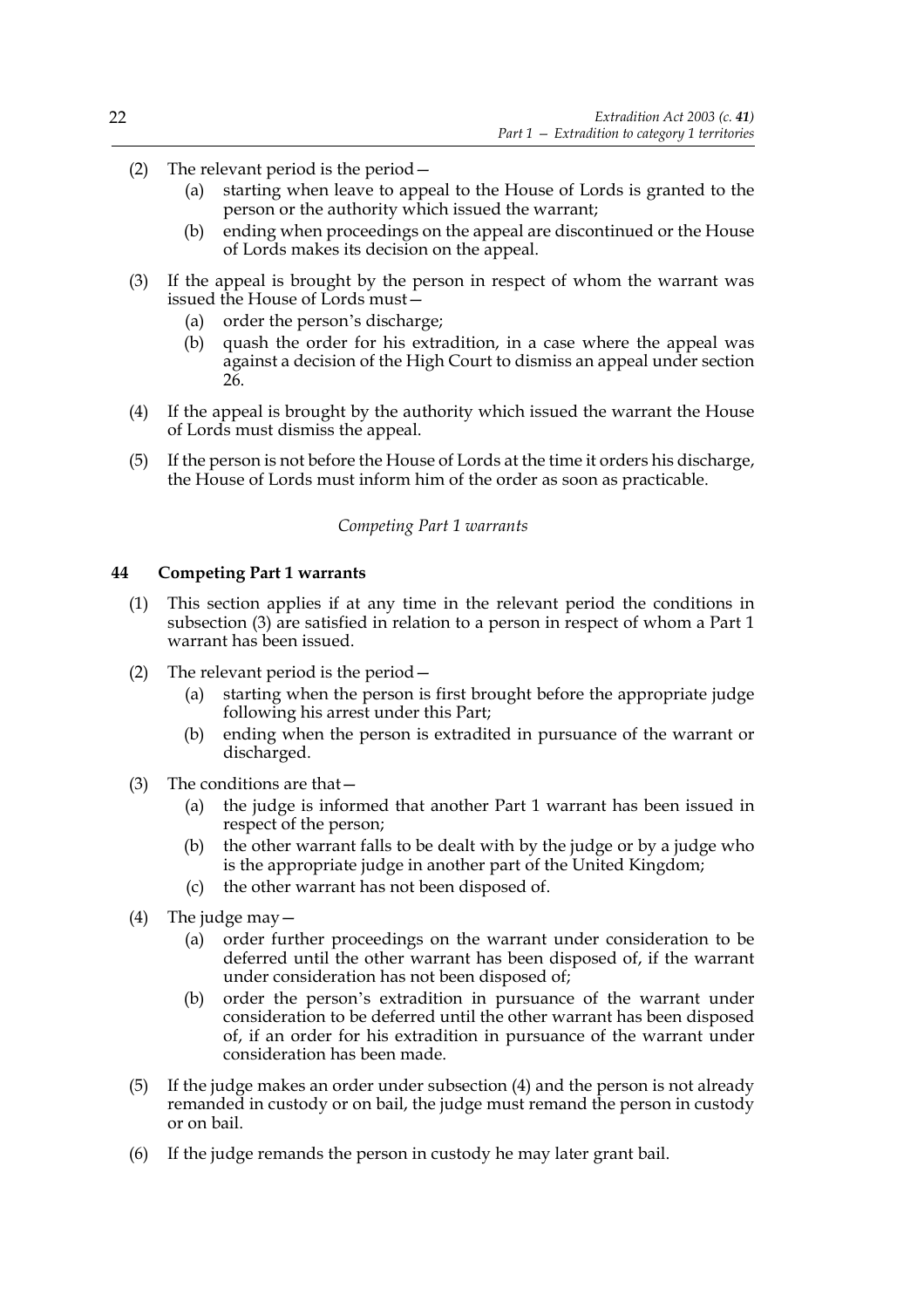- (7) In applying subsection (4) the judge must take account in particular of these matters—
	- (a) the relative seriousness of the offences concerned;
	- (b) the place where each offence was committed (or was alleged to have been committed);
	- (c) the date on which each warrant was issued;
	- (d) whether, in the case of each offence, the person is accused of its commission (but not alleged to have been convicted) or is alleged to be unlawfully at large after conviction.

# *Consent to extradition*

# **45 Consent to extradition**

- (1) A person arrested under a Part 1 warrant may consent to his extradition to the category 1 territory in which the warrant was issued.
- (2) A person arrested under section 5 may consent to his extradition to the category 1 territory referred to in subsection (1) of that section.
- (3) If a person consents to his extradition under this section he must be taken to have waived any right he would have (apart from the consent) not to be dealt with in the category 1 territory for an offence committed before his extradition.
- (4) Consent under this section—
	- (a) must be given before the appropriate judge;
	- (b) must be recorded in writing;
	- (c) is irrevocable.
- (5) A person may not give his consent under this section unless—
	- (a) he is legally represented before the appropriate judge at the time he gives consent, or
	- (b) he is a person to whom subsection (6) applies.
- (6) This subsection applies to a person if  $-$ 
	- (a) he has been informed of his right to apply for legal aid and has had the opportunity to apply for legal aid, but he has refused or failed to apply;
	- (b) he has applied for legal aid but his application has been refused;
	- (c) he was granted legal aid but the legal aid was withdrawn.
- (7) In subsection (6) "legal aid" means—
	- (a) in England and Wales, a right to representation funded by the Legal Services Commission as part of the Criminal Defence Service;
	- (b) in Scotland, such legal aid as is available by virtue of section 183(a) of this Act;
	- (c) in Northern Ireland, such free legal aid as is available by virtue of sections 184 and 185 of this Act.
- (8) For the purposes of subsection (5) a person is to be treated as legally represented before the appropriate judge if (and only if) he has the assistance of counsel or a solicitor to represent him in the proceedings before the appropriate judge.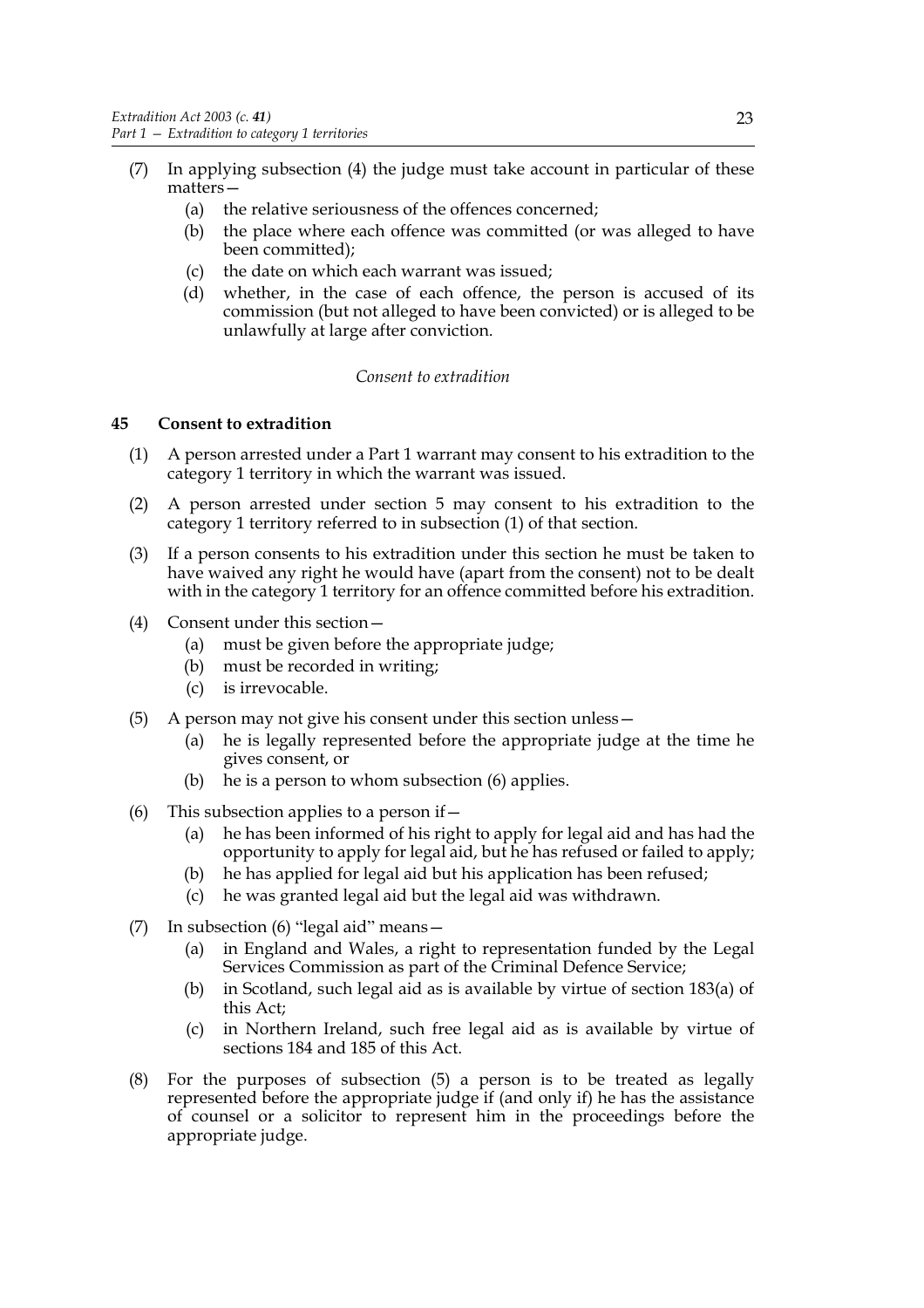# **46 Extradition order following consent**

- (1) This section applies if a person consents to his extradition under section 45.
- (2) The judge must remand the person in custody or on bail.
- (3) If the judge remands the person in custody he may later grant bail.
- (4) If the judge has not fixed a date under section 8 on which the extradition hearing is to begin he is not required to do so.
- (5) If the extradition hearing has begun the judge is no longer required to proceed or continue proceeding under sections 10 to 25.
- (6) The judge must within the period of 10 days starting with the day on which consent is given order the person's extradition to the category 1 territory.
- (7) Subsection (6) has effect subject to sections 48 and 51.
- (8) If subsection (6) is not complied with and the person applies to the judge to be discharged the judge must order his discharge.

# **47 Extradition to category 1 territory following consent**

- (1) This section applies if the appropriate judge makes an order under section 46(6) for a person's extradition to a category 1 territory.
- (2) The person must be extradited to the category 1 territory before the end of the required period.
- (3) The required period is—
	- (a) 10 days starting with the day on which the order is made, or
	- (b) if the judge and the authority which issued the Part 1 warrant agree a later date, 10 days starting with the later date.
- (4) If subsection (2) is not complied with and the person applies to the judge to be discharged the judge must order his discharge, unless reasonable cause is shown for the delay.
- (5) If before the person is extradited to the category 1 territory the judge is informed by the designated authority that the Part 1 warrant has been withdrawn—
	- (a) subsection (2) does not apply, and
	- (b) the judge must order the person's discharge.

#### **48 Other warrant issued following consent**

- (1) This section applies if  $-$ 
	- (a) a person consents under section 45 to his extradition to a category 1 territory, and
	- (b) the conditions in subsection (2) are satisfied before the judge orders his extradition under section 46(6).
- (2) The conditions are that—
	- (a) the judge is informed that another Part 1 warrant has been issued in respect of the person;
	- (b) the warrant falls to be dealt with by the judge or by a judge who is the appropriate judge in another part of the United Kingdom;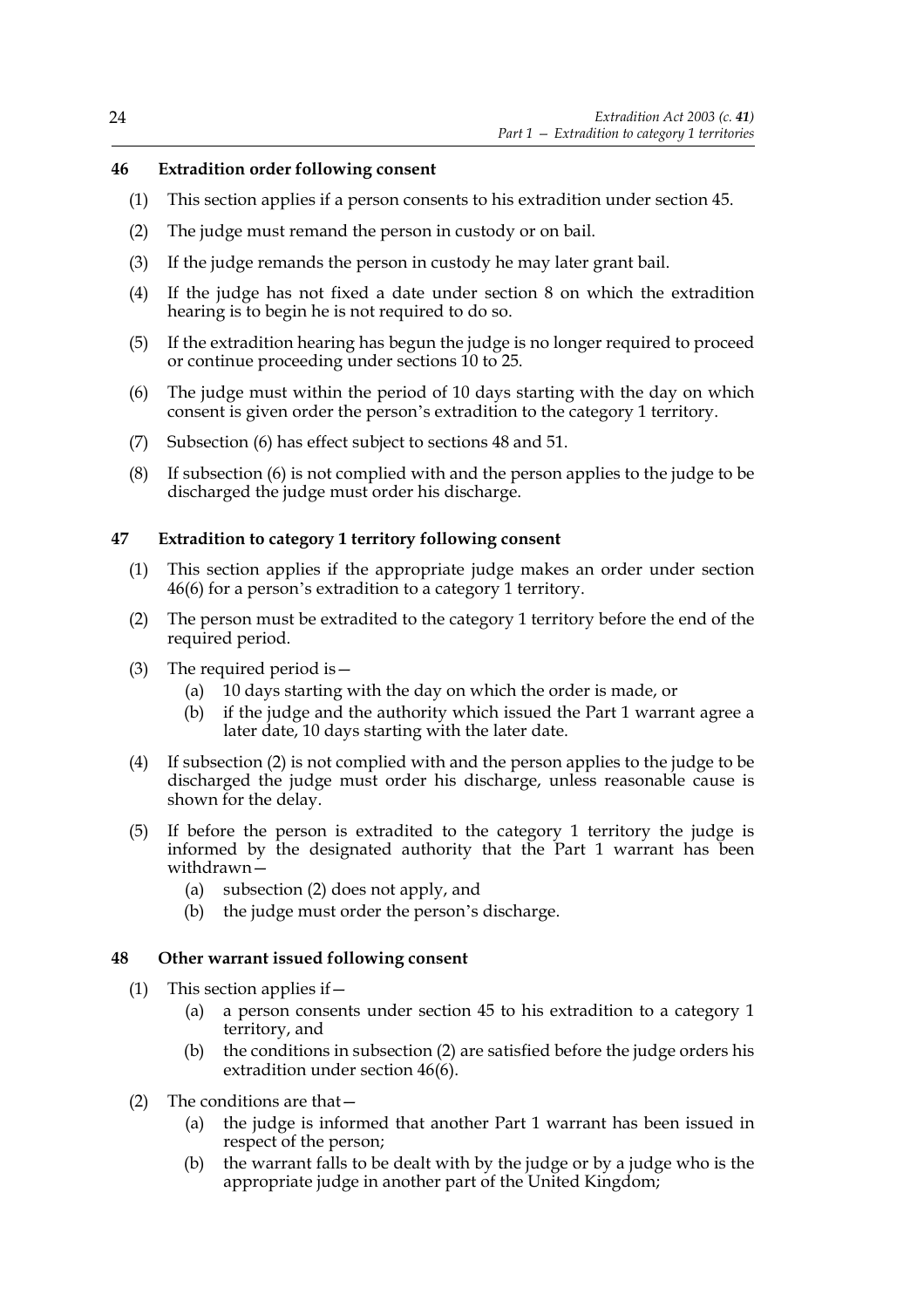- (c) the warrant has not been disposed of.
- (3) Section 46(6) does not apply but the judge may  $-$ 
	- (a) order the person's extradition in pursuance of his consent, or
	- (b) order further proceedings on the warrant under consideration to be deferred until the other warrant has been disposed of.
- (4) Subsection (3) is subject to section 51.
- (5) In applying subsection (3) the judge must take account in particular of these matters—
	- (a) the relative seriousness of the offences concerned;
	- (b) the place where each offence was committed (or was alleged to have been committed);
	- (c) the date on which each warrant was issued;
	- (d) whether, in the case of each offence, the person is accused of its commission (but not alleged to have been convicted) or is alleged to be unlawfully at large after conviction.

# **49 Other warrant issued: extradition to category 1 territory**

- (1) This section applies if the appropriate judge makes an order under section 48(3)(a) for a person's extradition to a category 1 territory.
- (2) The person must be extradited to the category 1 territory before the end of the required period.
- (3) The required period is—
	- (a) 10 days starting with the day on which the order is made, or
	- (b) if the judge and the authority which issued the Part 1 warrant agree a later date, 10 days starting with the later date.
- (4) If subsection (2) is not complied with and the person applies to the judge to be discharged the judge must order his discharge, unless reasonable cause is shown for the delay.
- (5) If before the person is extradited to the category 1 territory the judge is informed by the designated authority that the Part 1 warrant has been withdrawn—
	- (a) subsection (2) does not apply, and
	- (b) the judge must order the person's discharge.

# **50 Other warrant issued: proceedings deferred**

- (1) This section applies if the appropriate judge makes an order under section 48(3)(b) for further proceedings on a Part 1 warrant to be deferred.
- (2) The judge must remand the person in respect of whom the warrant was issued in custody or on bail.
- (3) If the judge remands the person in custody he may later grant bail.
- (4) If an order is made under section 180 for proceedings on the warrant to be resumed, the period specified in section 46(6) must be taken to be 10 days starting with the day on which the order under section 180 is made.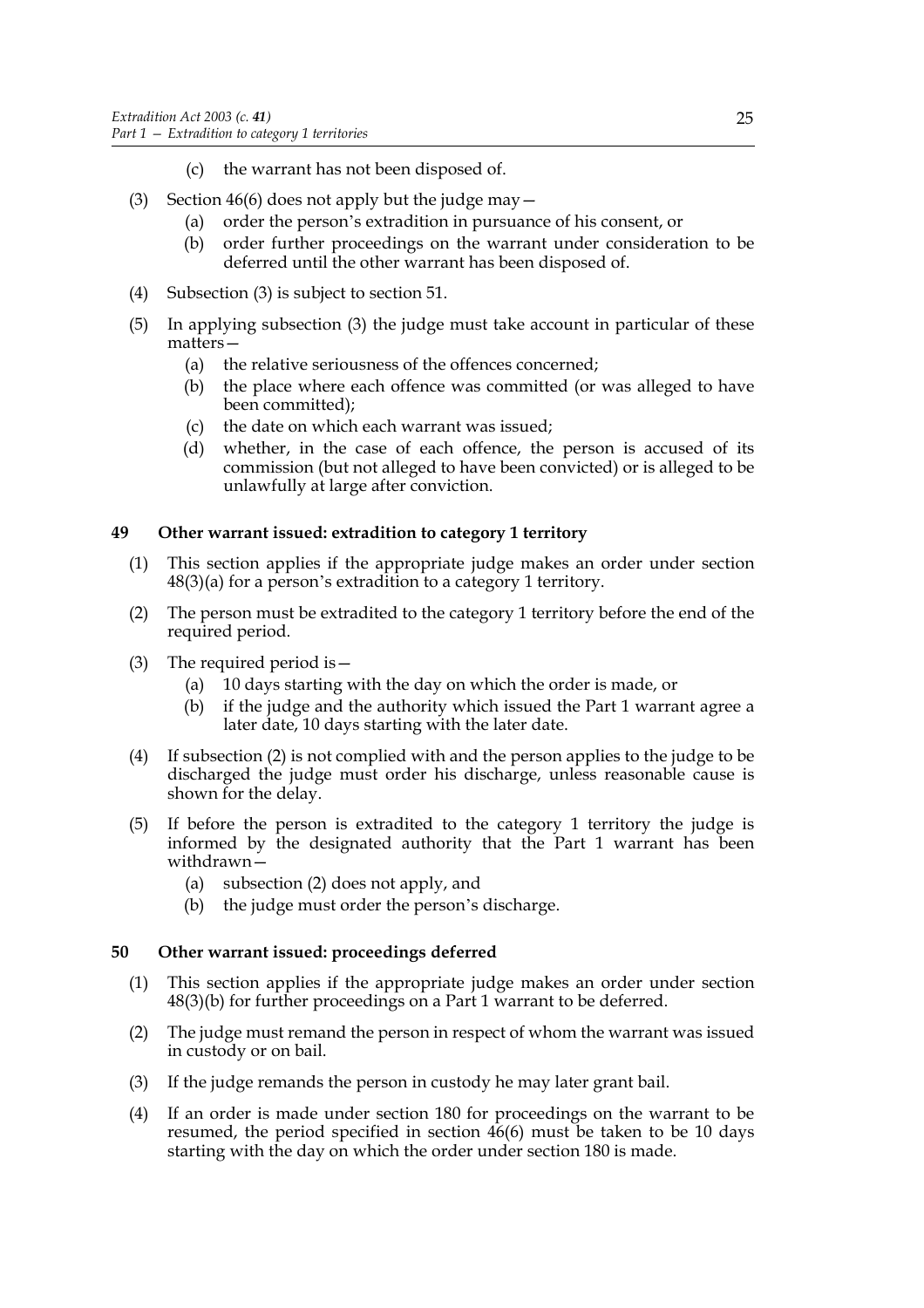# **51 Extradition request following consent**

- (1) This section applies if  $-$ 
	- (a) a person in respect of whom a Part 1 warrant is issued consents under section 45 to his extradition to the category 1 territory in which the warrant was issued, and
	- (b) the condition in subsection (2) is satisfied before the judge orders his extradition under section  $46(6)$  or  $48(3)(a)$ .
- (2) The condition is that the judge is informed that—
	- (a) a certificate has been issued under section 70 in respect of a request for the person's extradition;
	- (b) the request has not been disposed of.
- (3) The judge must not make an order under section 46(6) or 48(3) until he is informed what order has been made under section 179(2).
- (4) If the order under section 179(2) is for further proceedings on the warrant to be deferred until the request has been disposed of, the judge must remand the person in custody or on bail.
- (5) If the judge remands the person in custody he may later grant bail.
- $(6)$  If
	- (a) the order under section 179(2) is for further proceedings on the warrant to be deferred until the request has been disposed of, and
	- (b) an order is made under section 180 for proceedings on the warrant to be resumed,

the period specified in section 46(6) must be taken to be 10 days starting with the day on which the order under section 180 is made.

(7) If the order under section 179(2) is for further proceedings on the request to be deferred until the warrant has been disposed of, the period specified in section 46(6) must be taken to be 10 days starting with the day on which the judge is informed of the order.

# **52 Undertaking in relation to person serving sentence**

- (1) This section applies if  $-$ 
	- (a) the appropriate judge makes an order under section 46(6) or 48(3)(a) for a person's extradition to a category 1 territory;
	- (b) the person is serving a sentence of imprisonment or another form of detention in the United Kingdom.
- (2) The judge may make the order for extradition subject to the condition that extradition is not to take place before he receives an undertaking given on behalf of the category 1 territory in terms specified by him.
- (3) The terms which may be specified by the judge in relation to a person accused in a category 1 territory of the commission of an offence include terms—
	- (a) that the person be kept in custody until the conclusion of the proceedings against him for the offence and any other offence in respect of which he is permitted to be dealt with in the category 1 territory;
	- (b) that the person be returned to the United Kingdom to serve the remainder of his sentence on the conclusion of those proceedings.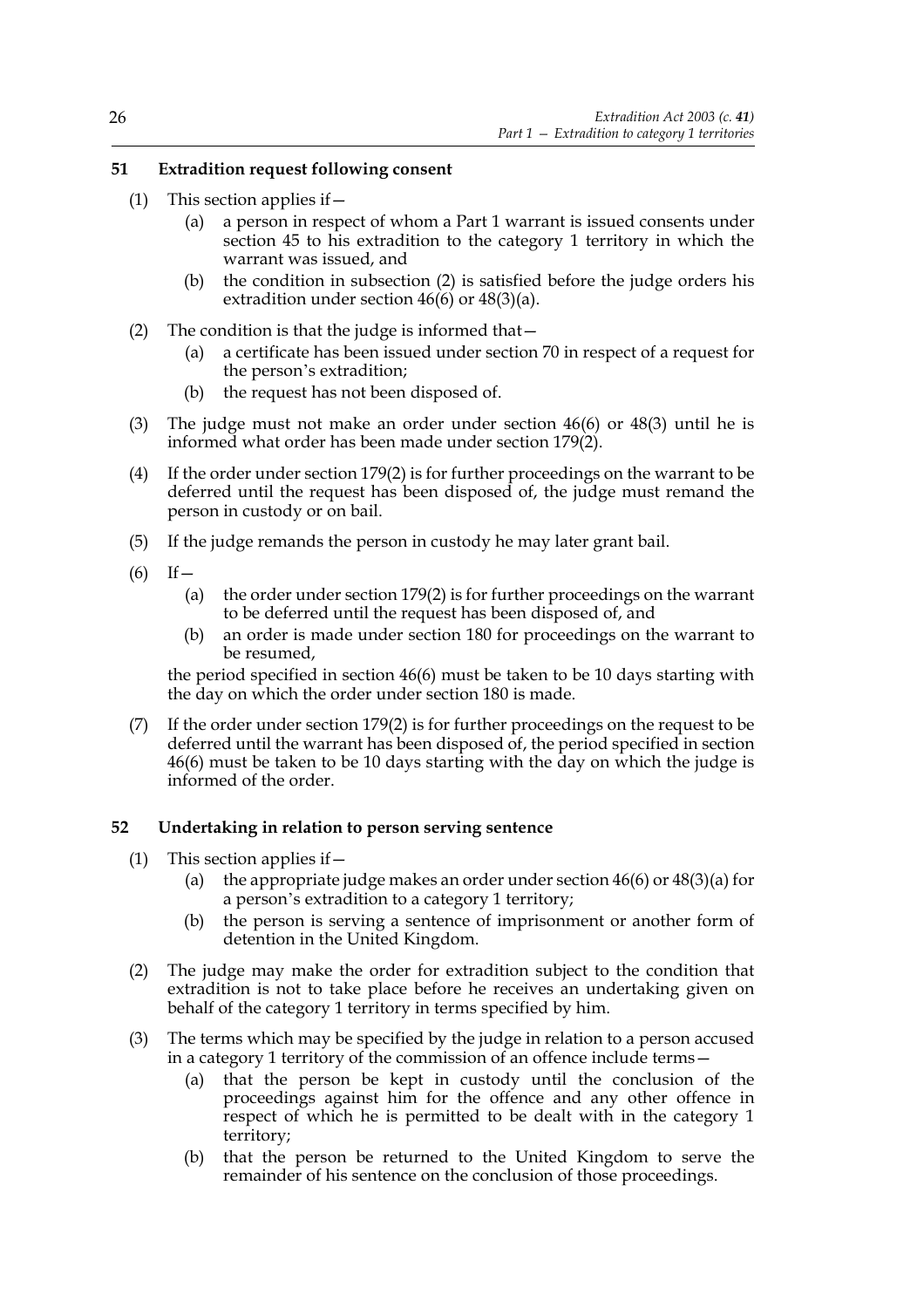- (4) The terms which may be specified by the judge in relation to a person alleged to be unlawfully at large after conviction of an offence by a court in a category 1 territory include terms that the person be returned to the United Kingdom to serve the remainder of his sentence after serving any sentence imposed on him in the category 1 territory for—
	- (a) the offence, and
	- (b) any other offence in respect of which he is permitted to be dealt with in the category 1 territory.
- (5) If the judge makes an order for extradition subject to a condition under subsection (2) the required period for the purposes of sections 47(2) and 49(2) is 10 days starting with the day on which the judge receives the undertaking.

# **53 Extradition following deferral for competing claim**

- (1) This section applies if  $-$ 
	- (a) an order is made under section  $46(6)$  or  $48(3)(a)$  for a person to be extradited to a category 1 territory in pursuance of a Part 1 warrant;
	- (b) before the person is extradited to the territory an order is made under section  $44(\overline{4})(b)$  or  $179(2)(b)$  for the person's extradition in pursuance of the warrant to be deferred;
	- (c) the appropriate judge makes an order under section 181(2) for the person's extradition in pursuance of the warrant to cease to be deferred.
- (2) The required period for the purposes of sections  $47(2)$  and  $49(2)$  is 10 days starting with the day on which the order under section 181(2) is made.

### *Post-extradition matters*

### **54 Request for consent to other offence being dealt with**

- (1) This section applies if  $-$ 
	- (a) a person is extradited to a category 1 territory in respect of an offence in accordance with this Part;
	- (b) the appropriate judge receives a request for consent to the person being dealt with in the territory for another offence;
	- (c) the request is certified under this section by the designated authority.
- (2) The designated authority may certify a request for consent under this section if it believes that the authority making the request—
	- (a) is a judicial authority of the territory, and
	- (b) has the function of making requests for the consent referred to in subsection  $(1)(b)$  in that territory.
- (3) A certificate under subsection (2) must certify that the authority making the request falls within paragraphs (a) and (b) of that subsection.
- (4) The judge must serve notice on the person that he has received the request for consent, unless he is satisfied that it would not be practicable to do so.
- (5) The consent hearing must begin before the end of the required period, which is 21 days starting with the day on which the request for consent is received by the designated authority.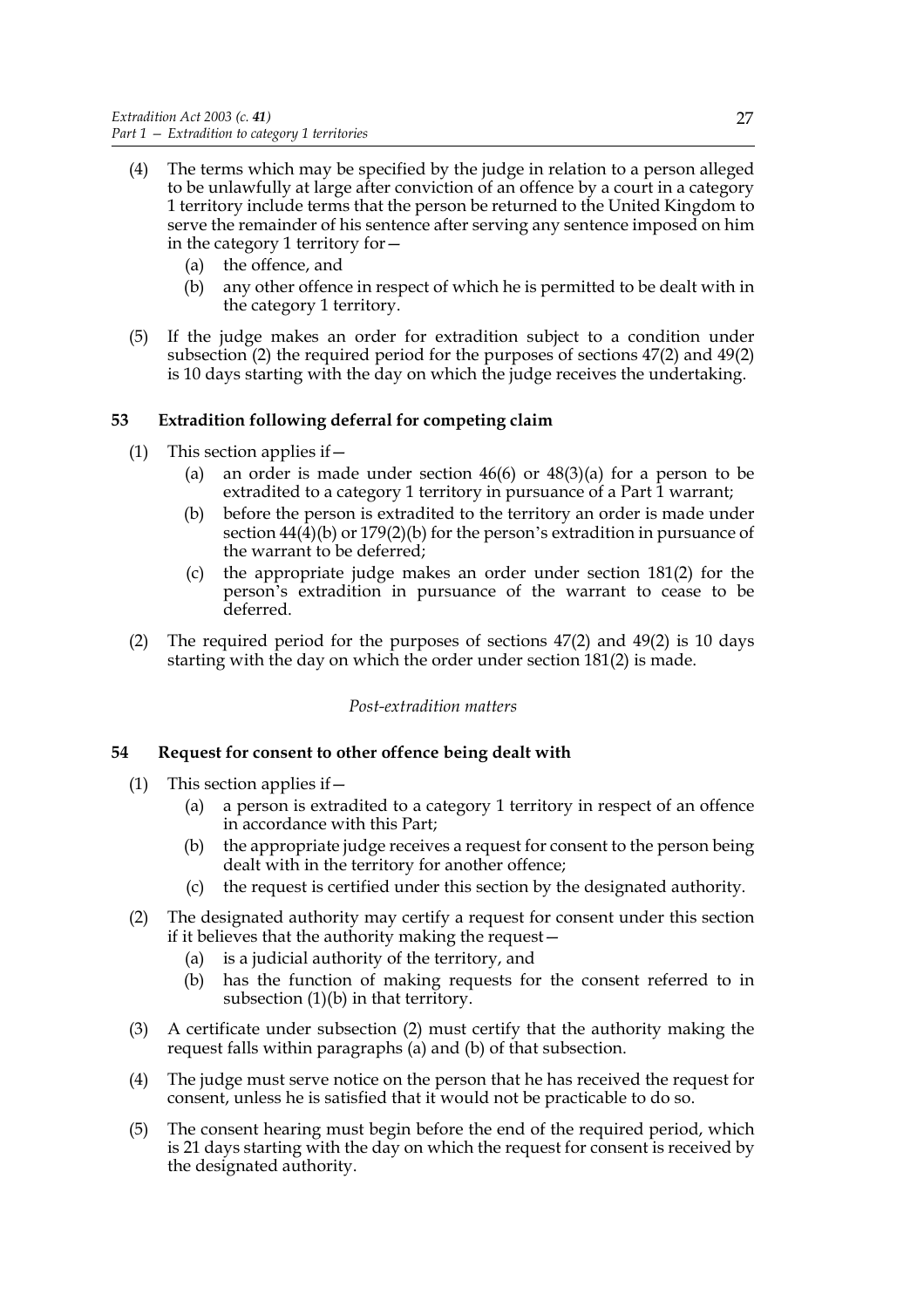- (6) The judge may extend the required period if he believes it to be in the interests of justice to do so; and this subsection may apply more than once.
- (7) The power in subsection (6) may be exercised even after the end of the required period.
- (8) If the consent hearing does not begin before the end of the required period and the judge does not exercise the power in subsection (6) to extend the period, he must refuse consent.
- (9) The judge may at any time adjourn the consent hearing.
- (10) The consent hearing is the hearing at which the judge is to consider the request for consent.

#### **55 Questions for decision at consent hearing**

- (1) At the consent hearing under section 54 the judge must decide whether consent is required to the person being dealt with in the territory for the offence for which consent is requested.
- (2) If the judge decides the question in subsection (1) in the negative he must inform the authority making the request of his decision.
- (3) If the judge decides that question in the affirmative he must decide whether the offence for which consent is requested is an extradition offence.
- (4) If the judge decides the question in subsection (3) in the negative he must refuse consent.
- (5) If the judge decides that question in the affirmative he must decide whether he would order the person's extradition under sections 11 to 25 if—
	- (a) the person were in the United Kingdom, and
	- (b) the judge were required to proceed under section 11 in respect of the offence for which consent is requested.
- (6) If the judge decides the question in subsection (5) in the affirmative he must give consent.
- (7) If the judge decides that question in the negative he must refuse consent.
- (8) Consent is not required to the person being dealt with in the territory for the offence if the person has been given an opportunity to leave the territory and—
	- (a) he has not done so before the end of the permitted period, or
	- (b) if he did so before the end of the permitted period, he has returned there.
- (9) The permitted period is 45 days starting with the day on which the person arrived in the territory following his extradition there in accordance with this Part.
- (10) Subject to subsection (8), the judge must decide whether consent is required to the person being dealt with in the territory for the offence by reference to what appears to him to be the law of the territory or arrangements made between the territory and the United Kingdom.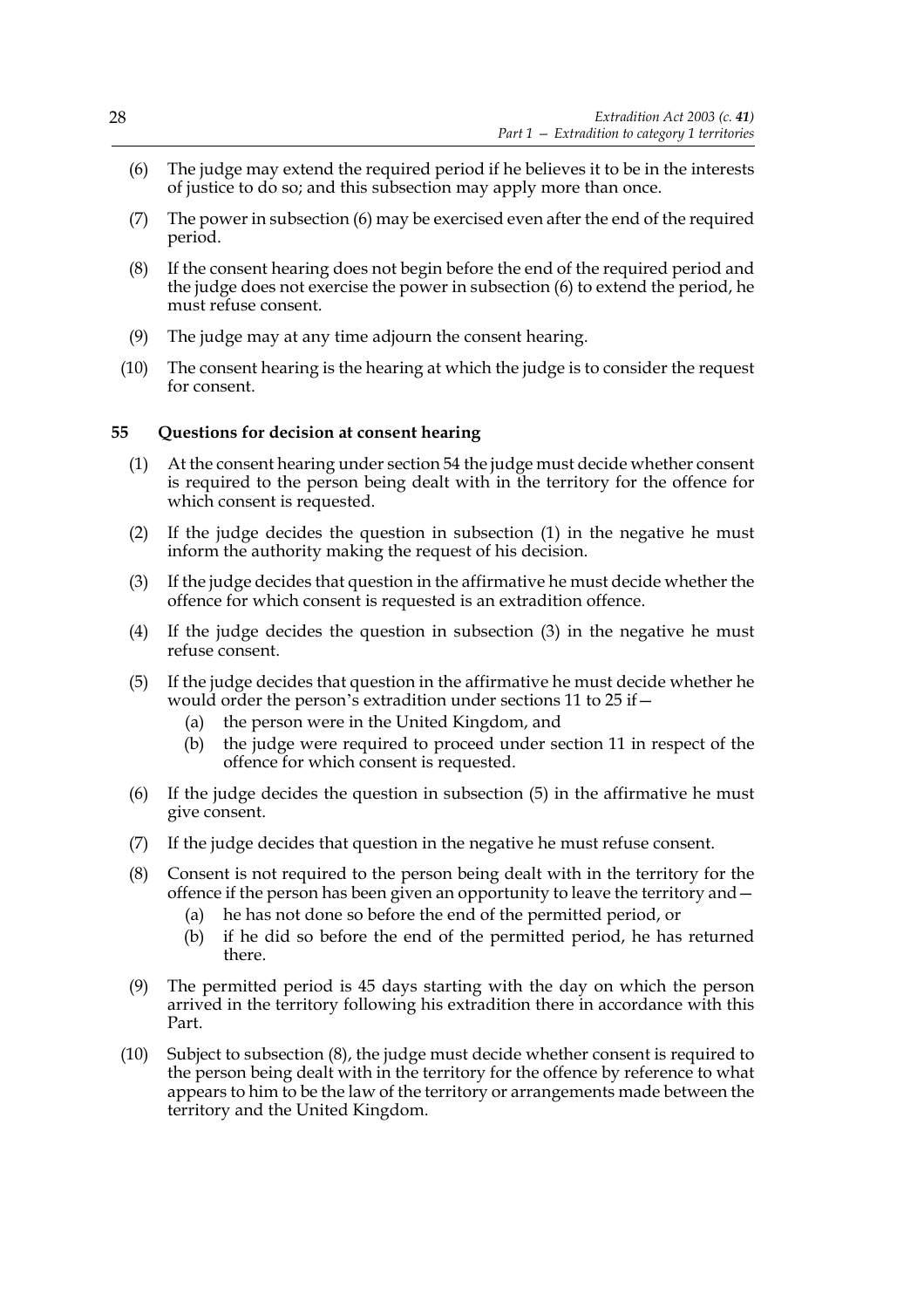# **56 Request for consent to further extradition to category 1 territory**

- (1) This section applies if  $-$ 
	- (a) a person is extradited to a category 1 territory (the requesting territory) in accordance with this Part;
	- (b) the appropriate judge receives a request for consent to the person's extradition to another category 1 territory for an offence;
	- (c) the request is certified under this section by the designated authority.
- (2) The designated authority may certify a request for consent under this section if it believes that the authority making the request—
	- (a) is a judicial authority of the requesting territory, and
	- (b) has the function of making requests for the consent referred to in subsection  $(1)(b)$  in that territory.
- (3) A certificate under subsection (2) must certify that the authority making the request falls within paragraphs (a) and (b) of that subsection.
- (4) The judge must serve notice on the person that he has received the request for consent, unless he is satisfied that it would not be practicable to do so.
- (5) The consent hearing must begin before the end of the required period, which is 21 days starting with the day on which the request for consent is received by the designated authority.
- (6) The judge may extend the required period if he believes it to be in the interests of justice to do so; and this subsection may apply more than once.
- (7) The power in subsection (6) may be exercised even after the end of the required period.
- (8) If the consent hearing does not begin before the end of the required period and the judge does not exercise the power in subsection (6) to extend the period, he must refuse consent.
- (9) The judge may at any time adjourn the consent hearing.
- (10) The consent hearing is the hearing at which the judge is to consider the request for consent.

# **57 Questions for decision at consent hearing**

- (1) At the consent hearing under section 56 the judge must decide whether consent is required to the person's extradition to the other category 1 territory for the offence.
- (2) If the judge decides the question in subsection (1) in the negative he must inform the authority making the request of his decision.
- (3) If the judge decides that question in the affirmative he must decide whether the offence is an extradition offence in relation to the category 1 territory referred to in section  $56(1)(b)$ .
- (4) If the judge decides the question in subsection (3) in the negative he must refuse consent.
- (5) If the judge decides that question in the affirmative he must decide whether he would order the person's extradition under sections 11 to 25 if—
	- (a) the person were in the United Kingdom, and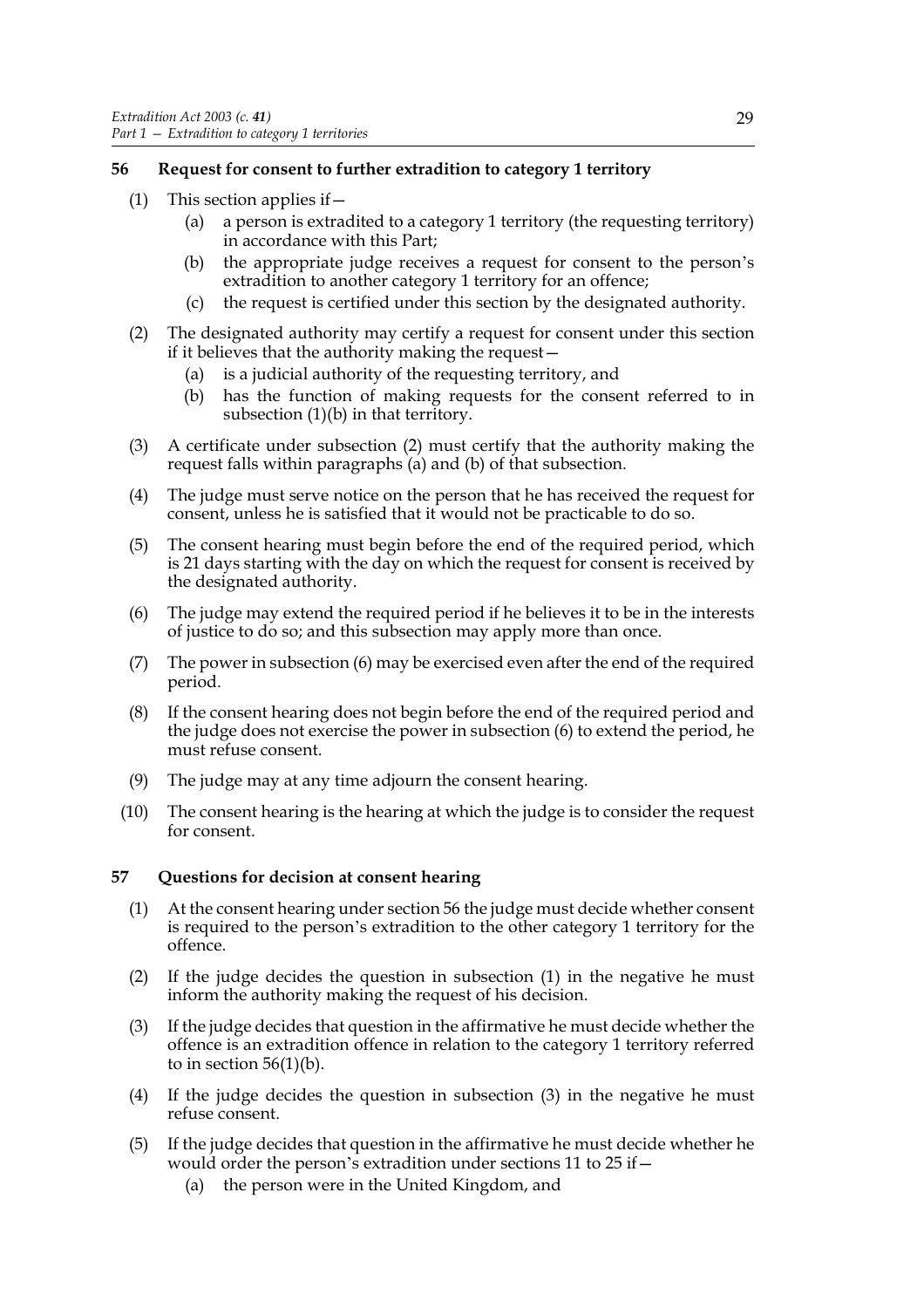- (b) the judge were required to proceed under section 11 in respect of the offence for which consent is requested.
- (6) If the judge decides the question in subsection (5) in the affirmative he must give consent.
- (7) If the judge decides that question in the negative he must refuse consent.
- (8) Consent is not required to the person's extradition to the other territory for the offence if the person has been given an opportunity to leave the requesting territory and—
	- (a) he has not done so before the end of the permitted period, or
	- (b) if he did so before the end of the permitted period, he has returned there.
- (9) The permitted period is 45 days starting with the day on which the person arrived in the requesting territory following his extradition there in accordance with this Part.
- (10) Subject to subsection (8), the judge must decide whether consent is required to the person's extradition to the other territory for the offence by reference to what appears to him to be the arrangements made between the requesting territory and the United Kingdom.

#### **58 Consent to further extradition to category 2 territory**

- (1) This section applies if  $-$ 
	- (a) a person is extradited to a category 1 territory (the requesting territory) in accordance with this Part;
	- (b) the Secretary of State receives a request for consent to the person's extradition to a category 2 territory for an offence;
	- (c) the request is certified under this section by the designated authority.
- (2) The designated authority may certify a request for consent under this section if it believes that the authority making the request—
	- (a) is a judicial authority of the requesting territory, and
	- (b) has the function of making requests for the consent referred to in subsection  $(1)(b)$  in that territory.
- (3) A certificate under subsection (2) must certify that the authority making the request falls within paragraphs (a) and (b) of that subsection.
- (4) The Secretary of State must serve notice on the person that he has received the request for consent, unless he is satisfied that it would not be practicable to do so.
- (5) The Secretary of State must decide whether the offence is an extradition offence within the meaning given by section 137 in relation to the category 2 territory.
- (6) If the Secretary of State decides the question in subsection (5) in the negative he must refuse consent.
- (7) If the Secretary of State decides that question in the affirmative he must decide whether the appropriate judge would send the case to him (for his decision whether the person was to be extradited) under sections 79 to 91 if—
	- (a) the person were in the United Kingdom, and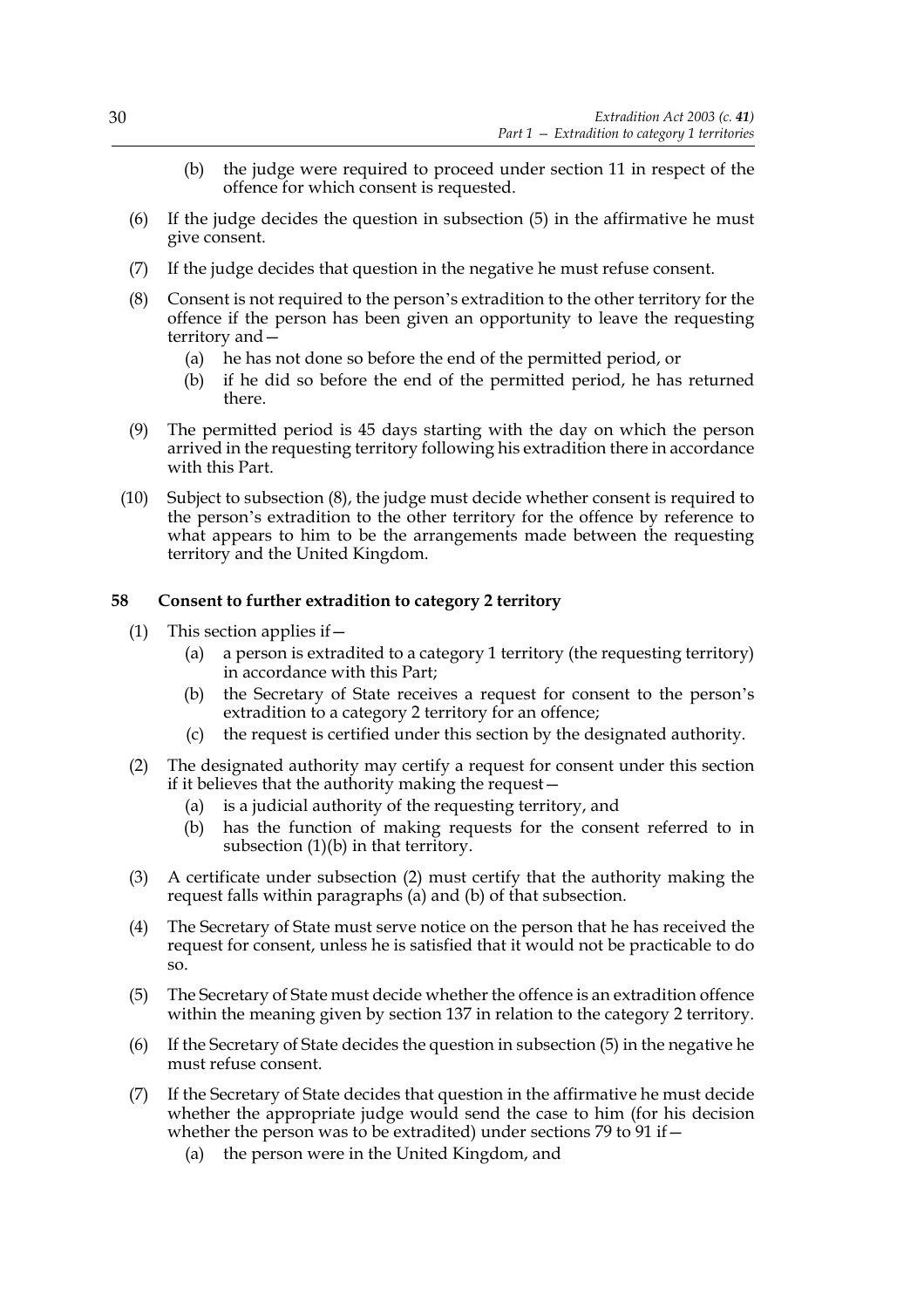- (b) the judge were required to proceed under section 79 in respect of the offence for which the Secretary of State's consent is requested.
- (8) If the Secretary of State decides the question in subsection (7) in the negative he must refuse his consent.
- (9) If the Secretary of State decides that question in the affirmative he must decide whether, if the person were in the United Kingdom, his extradition to the category 2 territory in respect of the offence would be prohibited under section 94, 95 or 96.
- (10) If the Secretary of State decides the question in subsection (9) in the negative he may give consent.
- (11) If the Secretary of State decides that question in the affirmative he must refuse consent.
- (12) This section applies in relation to any function which falls under this section to be exercised in relation to Scotland only as if the references in this section to the Secretary of State were to the Scottish Ministers.

#### **59 Return of person to serve remainder of sentence**

- (1) This section applies if  $-$ 
	- (a) a person who is serving a sentence of imprisonment or another form of detention in the United Kingdom is extradited to a category 1 territory in accordance with this Part;
	- (b) the person is returned to the United Kingdom to serve the remainder of his sentence.
- (2) The person is liable to be detained in pursuance of his sentence.
- (3) If he is at large he must be treated as being unlawfully at large.
- (4) Time during which the person was not in the United Kingdom as a result of his extradition does not count as time served by him as part of his sentence.
- (5) But subsection (4) does not apply if  $-$ 
	- (a) the person was extradited for the purpose of being prosecuted for an offence, and
	- (b) the person has not been convicted of the offence or of any other offence in respect of which he was permitted to be dealt with in the category 1 territory.
- (6) In a case falling within subsection (5), time during which the person was not in the United Kingdom as a result of his extradition counts as time served by him as part of his sentence if (and only if) it was spent in custody in connection with the offence or any other offence in respect of which he was permitted to be dealt with in the territory.

#### *Costs*

#### **60 Costs where extradition ordered**

- (1) This section applies if any of the following occurs in relation to a person in respect of whom a Part 1 warrant is issued—
	- (a) an order for the person's extradition is made under this Part;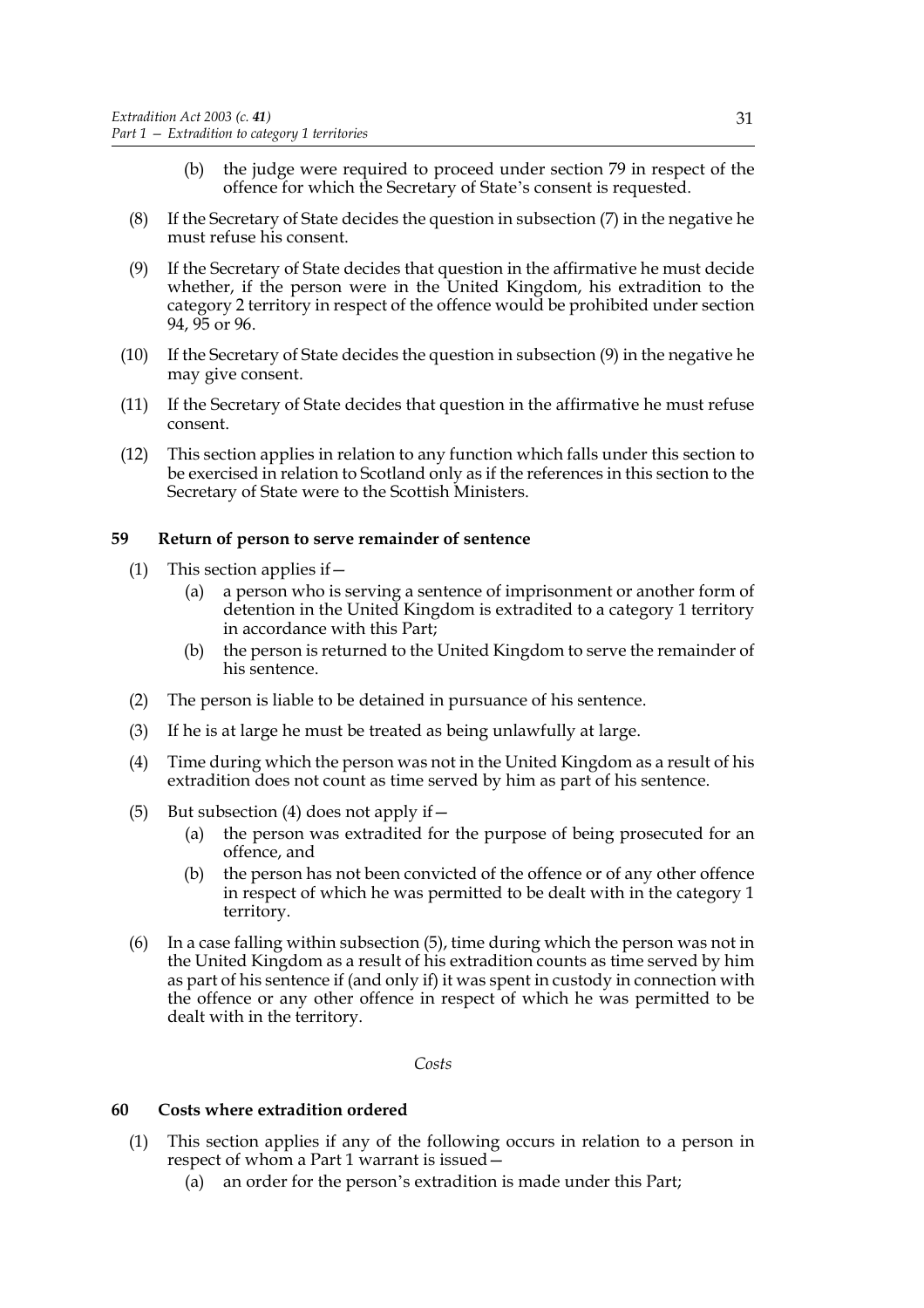- (b) the High Court dismisses an appeal under section 26;
- (c) the High Court or the House of Lords dismisses an application for leave to appeal to the House of Lords under section 32, if the application is made by the person;
- (d) the House of Lords dismisses an appeal under section 32, if the appeal is brought by the person.
- (2) In a case falling within subsection  $(1)(a)$ , the appropriate judge may make such order as he considers just and reasonable with regard to the costs to be paid by the person.
- (3) In a case falling within subsection  $(1)(b)$ , (c) or (d), the court by which the application or appeal is dismissed may make such order as it considers just and reasonable with regard to the costs to be paid by the person.
- (4) An order for costs under this section—
	- (a) must specify their amount;
	- (b) may name the person to whom they are to be paid.

### **61 Costs where discharge ordered**

- (1) This section applies if any of the following occurs in relation to a person in respect of whom a Part 1 warrant is issued—
	- (a) an order for the person's discharge is made under this Part;
	- (b) the person is taken to be discharged under this Part;
	- (c) the High Court dismisses an appeal under section 28;
	- (d) the High Court or the House of Lords dismisses an application for leave to appeal to the House of Lords under section 32, if the application is made by the authority which issued the warrant;
	- (e) the House of Lords dismisses an appeal under section 32, if the appeal is brought by the authority which issued the warrant.
- (2) In a case falling within subsection  $(1)(a)$ , an order under subsection  $(5)$  in favour of the person may be made by  $-$ 
	- (a) the appropriate judge, if the order for the person's discharge is made by him;
	- (b) the High Court, if the order for the person's discharge is made by it;
	- (c) the House of Lords, if the order for the person's discharge is made by it.
- (3) In a case falling within subsection  $(1)(b)$ , the appropriate judge may make an order under subsection (5) in favour of the person.
- (4) In a case falling within subsection  $(1)(c)$ ,  $(d)$  or  $(e)$ , the court by which the application or appeal is dismissed may make an order under subsection (5) in favour of the person.
- (5) An order under this subsection in favour of a person is an order for a payment of the appropriate amount to be made to the person out of money provided by Parliament.
- (6) The appropriate amount is such amount as the judge or court making the order under subsection (5) considers reasonably sufficient to compensate the person in whose favour the order is made for any expenses properly incurred by him in the proceedings under this Part.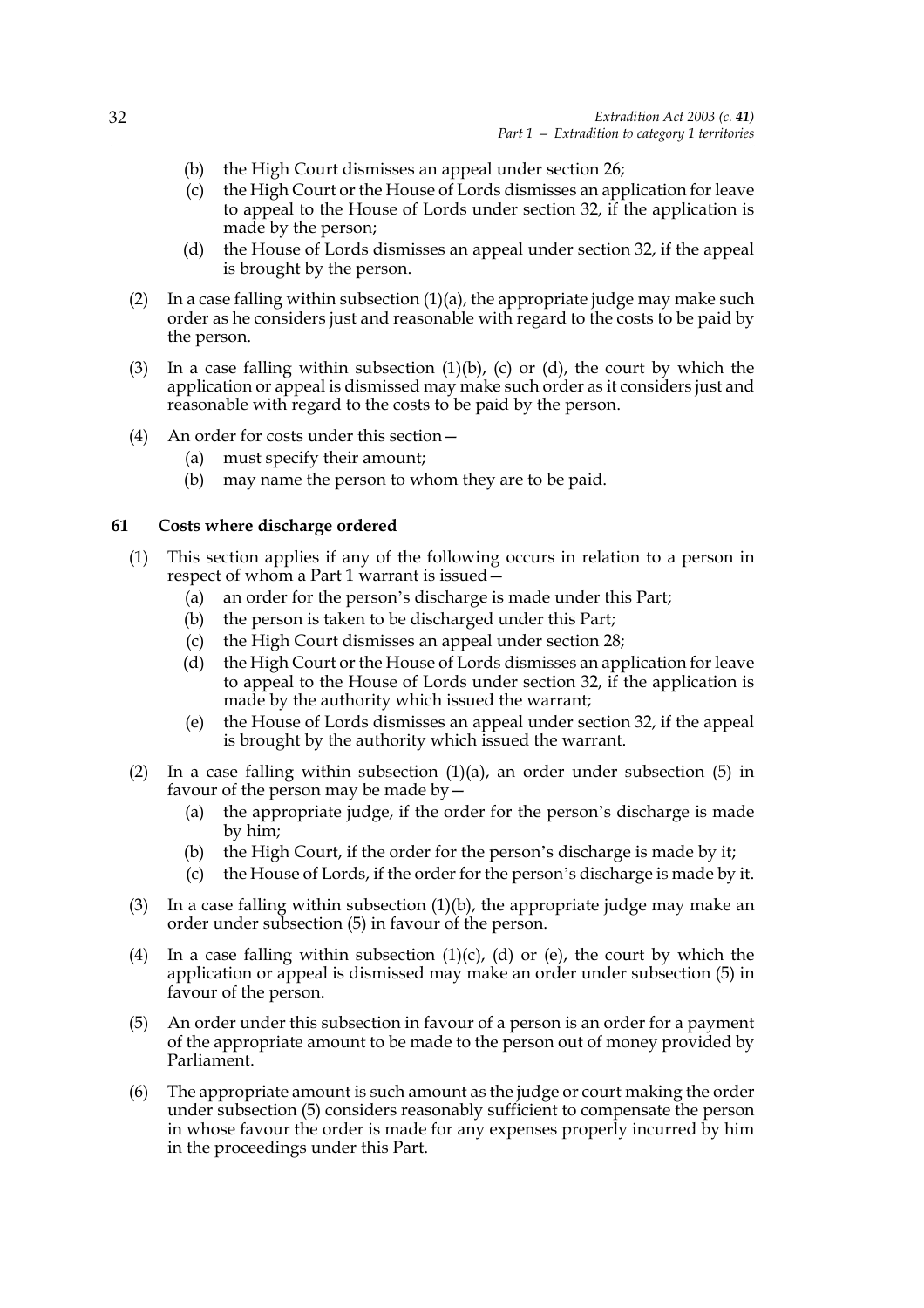- (7) But if the judge or court making an order under subsection (5) is of the opinion that there are circumstances which make it inappropriate that the person in whose favour the order is made should recover the full amount mentioned in subsection (6), the judge or court must—
	- (a) assess what amount would in his or its opinion be just and reasonable;
	- (b) specify that amount in the order as the appropriate amount.
- (8) Unless subsection (7) applies, the appropriate amount—
	- (a) must be specified in the order, if the court considers it appropriate for it to be so specified and the person in whose favour the order is made agrees the amount;
	- (b) must be determined in accordance with regulations made by the Lord Chancellor for the purposes of this section, in any other case.

# **62 Costs where discharge ordered: supplementary**

- (1) In England and Wales, subsections (1) and (3) of section 20 of the Prosecution of Offences Act 1985 (c. 23) (regulations for carrying Part 2 of that Act into effect) apply in relation to section 61 as those subsections apply in relation to Part 2 of that Act.
- (2) As so applied those subsections have effect as if an order under section 61(5) were an order under Part 2 of that Act for a payment to be made out of central funds.
- (3) In Northern Ireland, section 7 of the Costs in Criminal Cases Act (Northern Ireland) 1968 (c.10) (rules relating to costs) applies in relation to section 61 as that section applies in relation to sections  $2 \text{ to } 5$  of that Act.

### *Repatriation cases*

### **63 Persons serving sentences outside territory where convicted**

- (1) This section applies if an arrest warrant is issued in respect of a person by an authority of a category 1 territory and the warrant contains the statement referred to in subsection (2).
- (2) The statement is one that—
	- (a) the person is alleged to be unlawfully at large from a prison in one territory (the imprisoning territory) in which he was serving a sentence after conviction of an offence specified in the warrant by a court in another territory (the convicting territory), and
	- (b) the person was serving the sentence in pursuance of international arrangements for prisoners sentenced in one territory to be repatriated to another territory in order to serve their sentence, and
	- (c) the warrant is issued with a view to his arrest and extradition to the category 1 territory for the purpose of serving a sentence or another form of detention imposed in respect of the offence.
- (3) If the category 1 territory is either the imprisoning territory or the convicting territory, section 2(2)(b) has effect as if the reference to the statement referred to in subsection (5) of that section were a reference to the statement referred to in subsection (2) of this section.
- (4) If the category 1 territory is the imprisoning territory—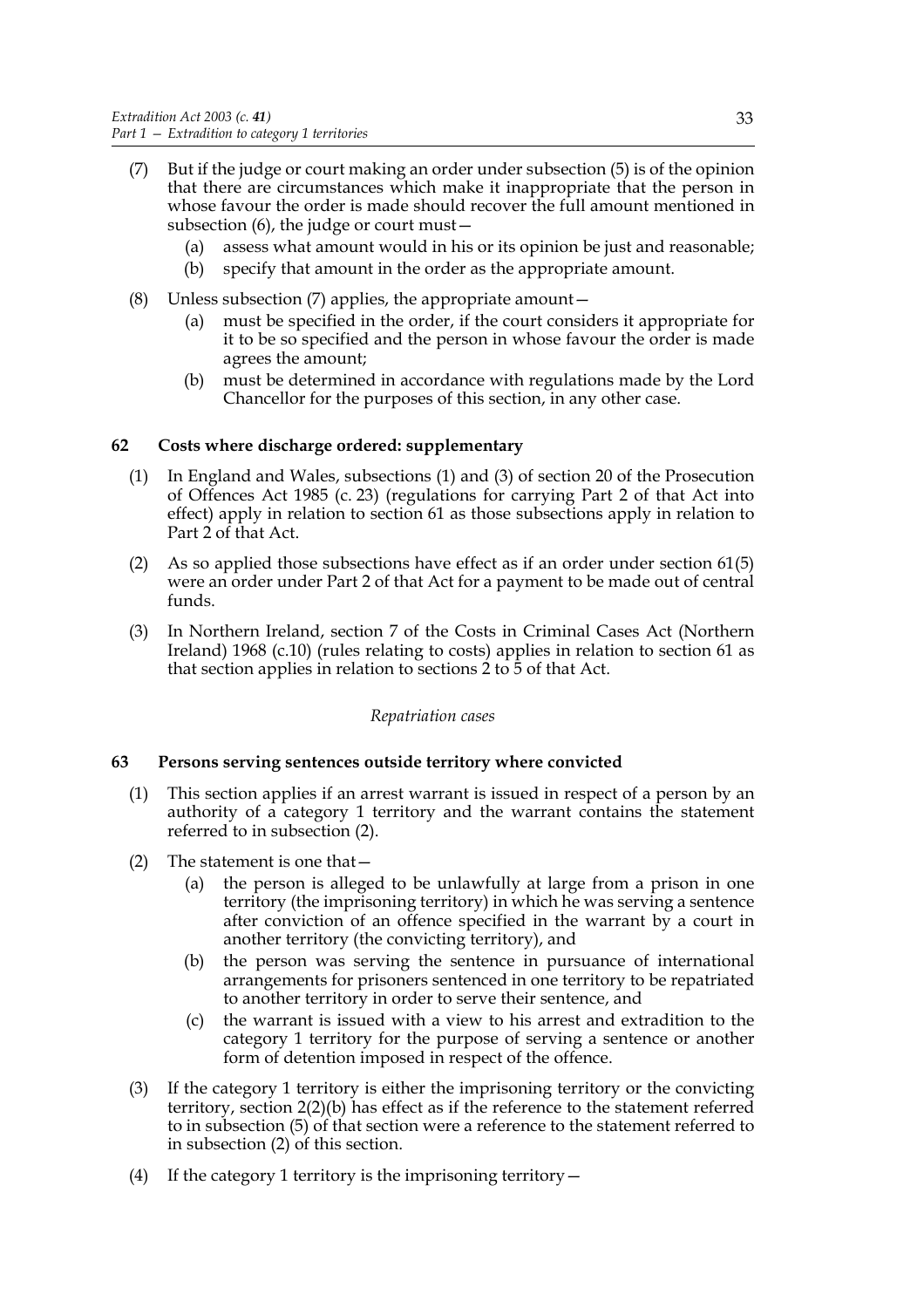- (a) section  $2(6)(e)$  has effect as if "the category 1 territory" read "the convicting territory";
- (b) section 10(2) has effect as if "an extradition offence" read "an extradition offence in relation to the convicting territory";
- (c) section 20(5) has effect as if after "entitled" there were inserted "in the convicting territory";
- (d) section 37(5) has effect as if "a category 1 territory" read "the convicting territory" and as if "the category 1 territory" in both places read "the convicting territory";
- (e) section 52(4) has effect as if "a category 1 territory" read "the convicting territory" and as if "the category 1 territory" in both places read "the convicting territory";
- (f) section 65(1) has effect as if "a category 1 territory" read "the convicting territory";
- (g) section 65(2) has effect as if "the category 1 territory" in the opening words and paragraphs (a) and (c) read "the convicting territory" and as if "the category 1 territory" in paragraph (b) read "the imprisoning territory";
- (h) in section 65, subsections  $(3)$ ,  $(4)$ ,  $(5)$ ,  $(6)$  and  $(8)$  have effect as if "the category 1 territory" in each place read "the convicting territory".

#### *Interpretation*

### **64 Extradition offences: person not sentenced for offence**

- (1) This section applies in relation to conduct of a person if  $-$ 
	- (a) he is accused in a category 1 territory of the commission of an offence constituted by the conduct, or
	- (b) he is alleged to be unlawfully at large after conviction by a court in a category 1 territory of an offence constituted by the conduct and he has not been sentenced for the offence.
- (2) The conduct constitutes an extradition offence in relation to the category 1 territory if these conditions are satisfied—
	- (a) the conduct occurs in the category 1 territory and no part of it occurs in the United Kingdom;
	- (b) a certificate issued by an appropriate authority of the category 1 territory shows that the conduct falls within the European framework list;
	- (c) the certificate shows that the conduct is punishable under the law of the category 1 territory with imprisonment or another form of detention for a term of 3 years or a greater punishment.
- (3) The conduct also constitutes an extradition offence in relation to the category 1 territory if these conditions are satisfied—
	- (a) the conduct occurs in the category 1 territory;
	- (b) the conduct would constitute an offence under the law of the relevant part of the United Kingdom if it occurred in that part of the United Kingdom;
	- (c) the conduct is punishable under the law of the category 1 territory with imprisonment or another form of detention for a term of 12 months or a greater punishment (however it is described in that law).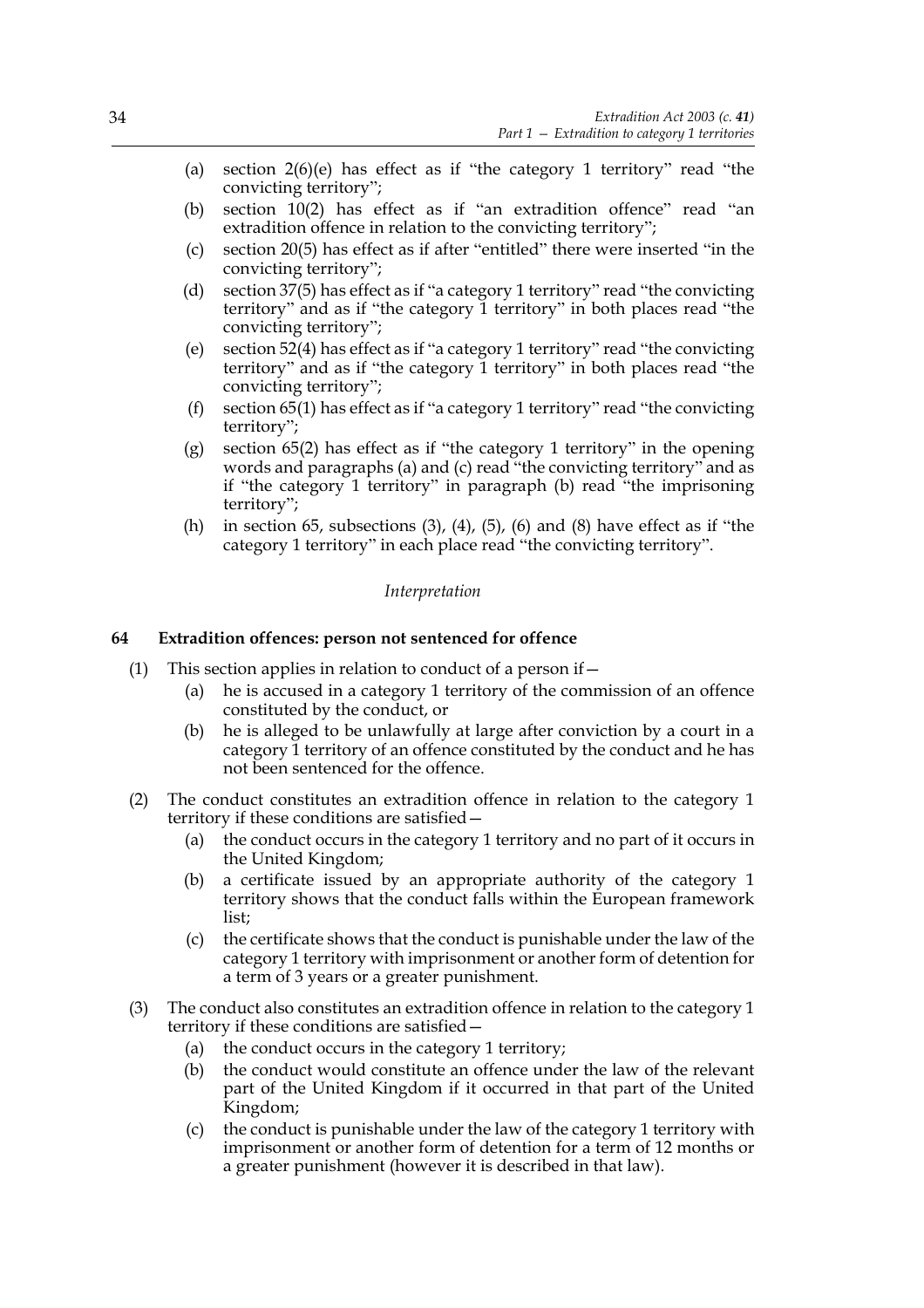- (4) The conduct also constitutes an extradition offence in relation to the category 1 territory if these conditions are satisfied—
	- (a) the conduct occurs outside the category 1 territory;
	- (b) the conduct is punishable under the law of the category 1 territory with imprisonment or another form of detention for a term of 12 months or a greater punishment (however it is described in that law);
	- (c) in corresponding circumstances equivalent conduct would constitute an extra-territorial offence under the law of the relevant part of the United Kingdom punishable with imprisonment or another form of detention for a term of 12 months or a greater punishment.
- (5) The conduct also constitutes an extradition offence in relation to the category 1 territory if these conditions are satisfied—
	- (a) the conduct occurs outside the category 1 territory and no part of it occurs in the United Kingdom;
	- (b) the conduct would constitute an offence under the law of the relevant part of the United Kingdom punishable with imprisonment or another form of detention for a term of 12 months or a greater punishment if it occurred in that part of the United Kingdom;
	- (c) the conduct is so punishable under the law of the category 1 territory (however it is described in that law).
- (6) The conduct also constitutes an extradition offence in relation to the category 1 territory if these conditions are satisfied—
	- (a) the conduct occurs outside the category 1 territory and no part of it occurs in the United Kingdom;
	- (b) the conduct is punishable under the law of the category 1 territory with imprisonment or another form of detention for a term of 12 months or a greater punishment (however it is described in that law);
	- (c) the conduct constitutes or if committed in the United Kingdom would constitute an offence mentioned in subsection (7).
- (7) The offences are—
	- (a) an offence under section 51 or 58 of the International Criminal Court Act 2001 (c. 17) (genocide, crimes against humanity and war crimes);
	- (b) an offence under section 52 or 59 of that Act (conduct ancillary to genocide etc. committed outside the jurisdiction);
	- (c) an ancillary offence, as defined in section 55 or 62 of that Act, in relation to an offence falling within paragraph (a) or (b);
	- (d) an offence under section 1 of the International Criminal Court (Scotland) Act 2001 (asp 13) (genocide, crimes against humanity and war crimes);
	- (e) an offence under section 2 of that Act (conduct ancillary to genocide etc. committed outside the jurisdiction);
	- (f) an ancillary offence, as defined in section 7 of that Act, in relation to an offence falling within paragraph (d) or (e).
- (8) For the purposes of subsections  $(3)(b)$ ,  $(4)(c)$  and  $(5)(b)$  -
	- (a) if the conduct relates to a tax or duty, it is immaterial that the law of the relevant part of the United Kingdom does not impose the same kind of tax or duty or does not contain rules of the same kind as those of the law of the category 1 territory;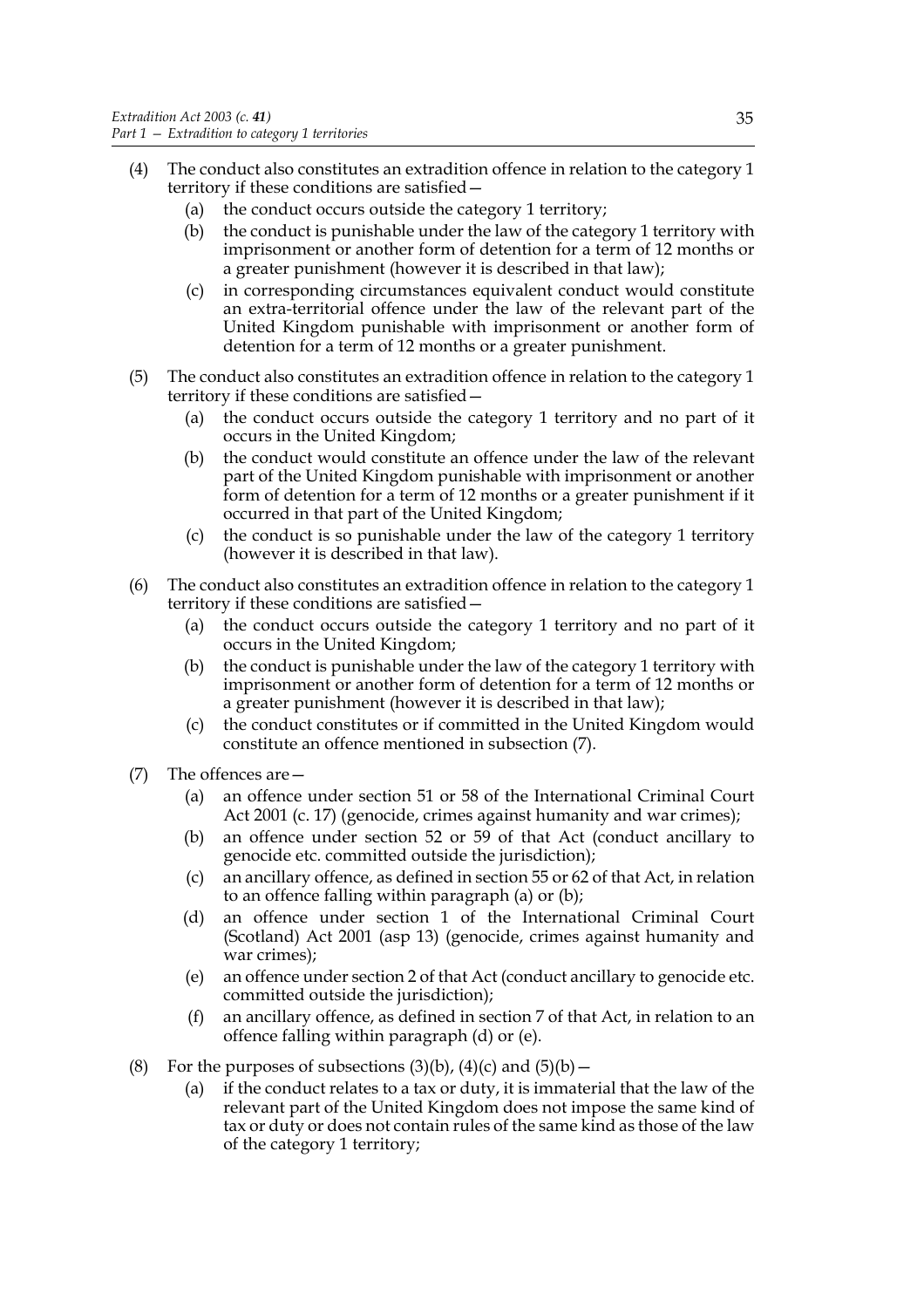- (b) if the conduct relates to customs or exchange, it is immaterial that the law of the relevant part of the United Kingdom does not contain rules of the same kind as those of the law of the category 1 territory.
- (9) This section applies for the purposes of this Part.

### **65 Extradition offences: person sentenced for offence**

- (1) This section applies in relation to conduct of a person if  $-$ 
	- (a) he is alleged to be unlawfully at large after conviction by a court in a category 1 territory of an offence constituted by the conduct, and
	- (b) he has been sentenced for the offence.
- (2) The conduct constitutes an extradition offence in relation to the category 1 territory if these conditions are satisfied—
	- (a) the conduct occurs in the category 1 territory and no part of it occurs in the United Kingdom;
	- (b) a certificate issued by an appropriate authority of the category 1 territory shows that the conduct falls within the European framework list;
	- (c) the certificate shows that a sentence of imprisonment or another form of detention for a term of 12 months or a greater punishment has been imposed in the category 1 territory in respect of the conduct.
- (3) The conduct also constitutes an extradition offence in relation to the category 1 territory if these conditions are satisfied—
	- (a) the conduct occurs in the category 1 territory;
	- (b) the conduct would constitute an offence under the law of the relevant part of the United Kingdom if it occurred in that part of the United Kingdom;
	- (c) a sentence of imprisonment or another form of detention for a term of 4 months or a greater punishment has been imposed in the category 1 territory in respect of the conduct.
- (4) The conduct also constitutes an extradition offence in relation to the category 1 territory if these conditions are satisfied—
	- (a) the conduct occurs outside the category 1 territory;
	- (b) a sentence of imprisonment or another form of detention for a term of 4 months or a greater punishment has been imposed in the category 1 territory in respect of the conduct;
	- (c) in corresponding circumstances equivalent conduct would constitute an extra-territorial offence under the law of the relevant part of the United Kingdom punishable with imprisonment or another form of detention for a term of 12 months or a greater punishment.
- (5) The conduct also constitutes an extradition offence in relation to the category 1 territory if these conditions are satisfied—
	- (a) the conduct occurs outside the category 1 territory and no part of it occurs in the United Kingdom;
	- (b) the conduct would constitute an offence under the law of the relevant part of the United Kingdom punishable with imprisonment or another form of detention for a term of 12 months or a greater punishment if it occurred in that part of the United Kingdom;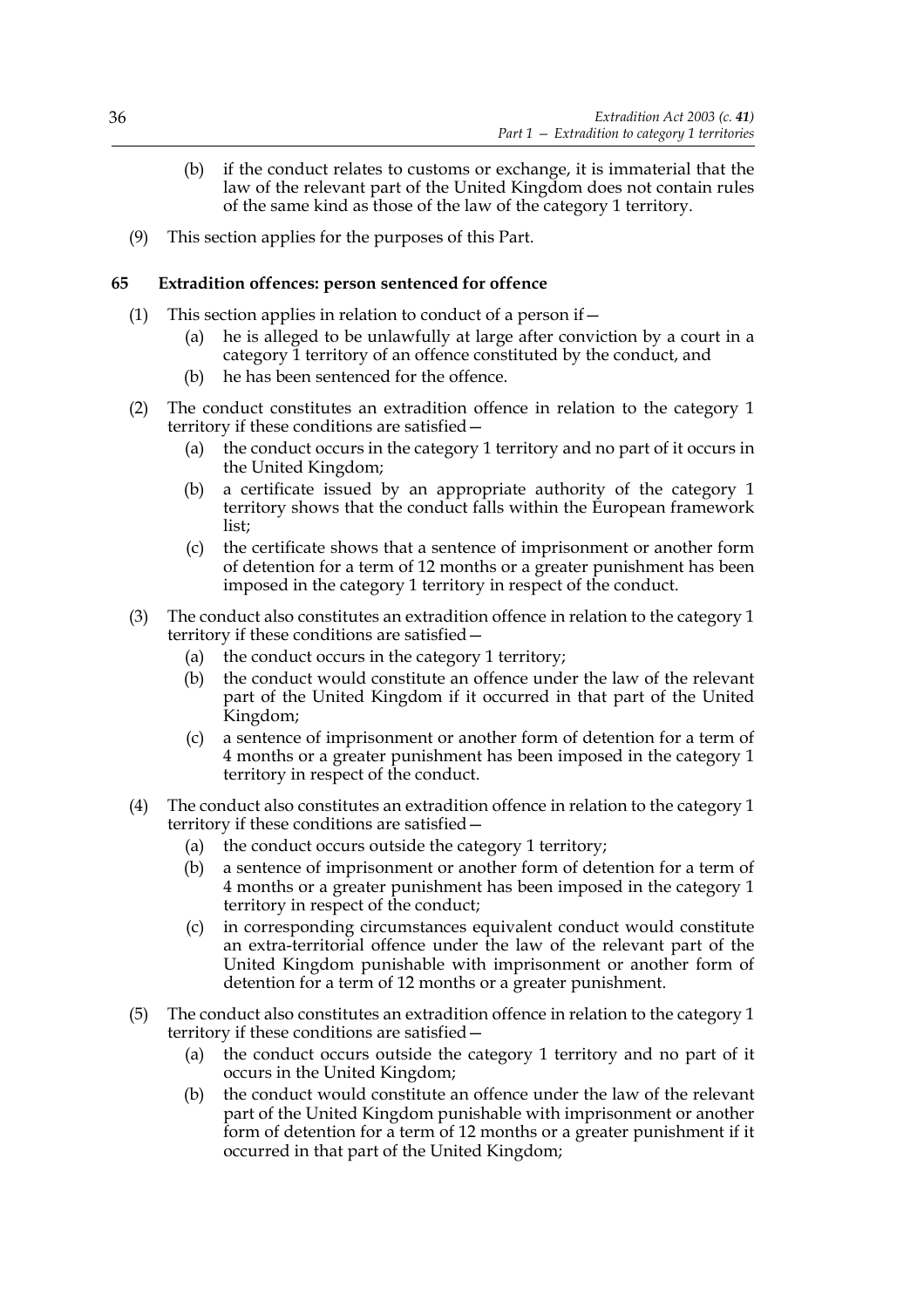- (c) a sentence of imprisonment or another form of detention for a term of 4 months or a greater punishment has been imposed in the category 1 territory in respect of the conduct.
- (6) The conduct also constitutes an extradition offence in relation to the category 1 territory if these conditions are satisfied—
	- (a) the conduct occurs outside the category 1 territory and no part of it occurs in the United Kingdom;
	- (b) a sentence of imprisonment or another form of detention for a term of 4 months or a greater punishment has been imposed in the category 1 territory in respect of the conduct;
	- (c) the conduct constitutes or if committed in the United Kingdom would constitute an offence mentioned in subsection (7).
- (7) The offences are—
	- (a) an offence under section 51 or 58 of the International Criminal Court Act 2001 (c. 17) (genocide, crimes against humanity and war crimes);
	- (b) an offence under section 52 or 59 of that Act (conduct ancillary to genocide etc. committed outside the jurisdiction);
	- (c) an ancillary offence, as defined in section 55 or 62 of that Act, in relation to an offence falling within paragraph (a) or (b);
	- (d) an offence under section 1 of the International Criminal Court (Scotland) Act 2001 (asp 13) (genocide, crimes against humanity and war crimes);
	- (e) an offence under section 2 of that Act (conduct ancillary to genocide etc. committed outside the jurisdiction);
	- (f) an ancillary offence, as defined in section 7 of that Act, in relation to an offence falling within paragraph (d) or (e).
- (8) For the purposes of subsections  $(3)(b)$ ,  $(4)(c)$  and  $(5)(b)$  -
	- (a) if the conduct relates to a tax or duty, it is immaterial that the law of the relevant part of the United Kingdom does not impose the same kind of tax or duty or does not contain rules of the same kind as those of the law of the category 1 territory;
	- (b) if the conduct relates to customs or exchange, it is immaterial that the law of the relevant part of the United Kingdom does not contain rules of the same kind as those of the law of the category 1 territory.
- (9) This section applies for the purposes of this Part.

### **66 Extradition offences: supplementary**

- (1) Subsections (2) to (4) apply for the purposes of sections 64 and 65.
- (2) An appropriate authority of a category 1 territory is a judicial authority of the territory which the appropriate judge believes has the function of issuing arrest warrants in that territory.
- (3) The law of a territory is the general criminal law of the territory.
- (4) The relevant part of the United Kingdom is the part of the United Kingdom in which the relevant proceedings are taking place.
- (5) The relevant proceedings are the proceedings in which it is necessary to decide whether conduct constitutes an extradition offence.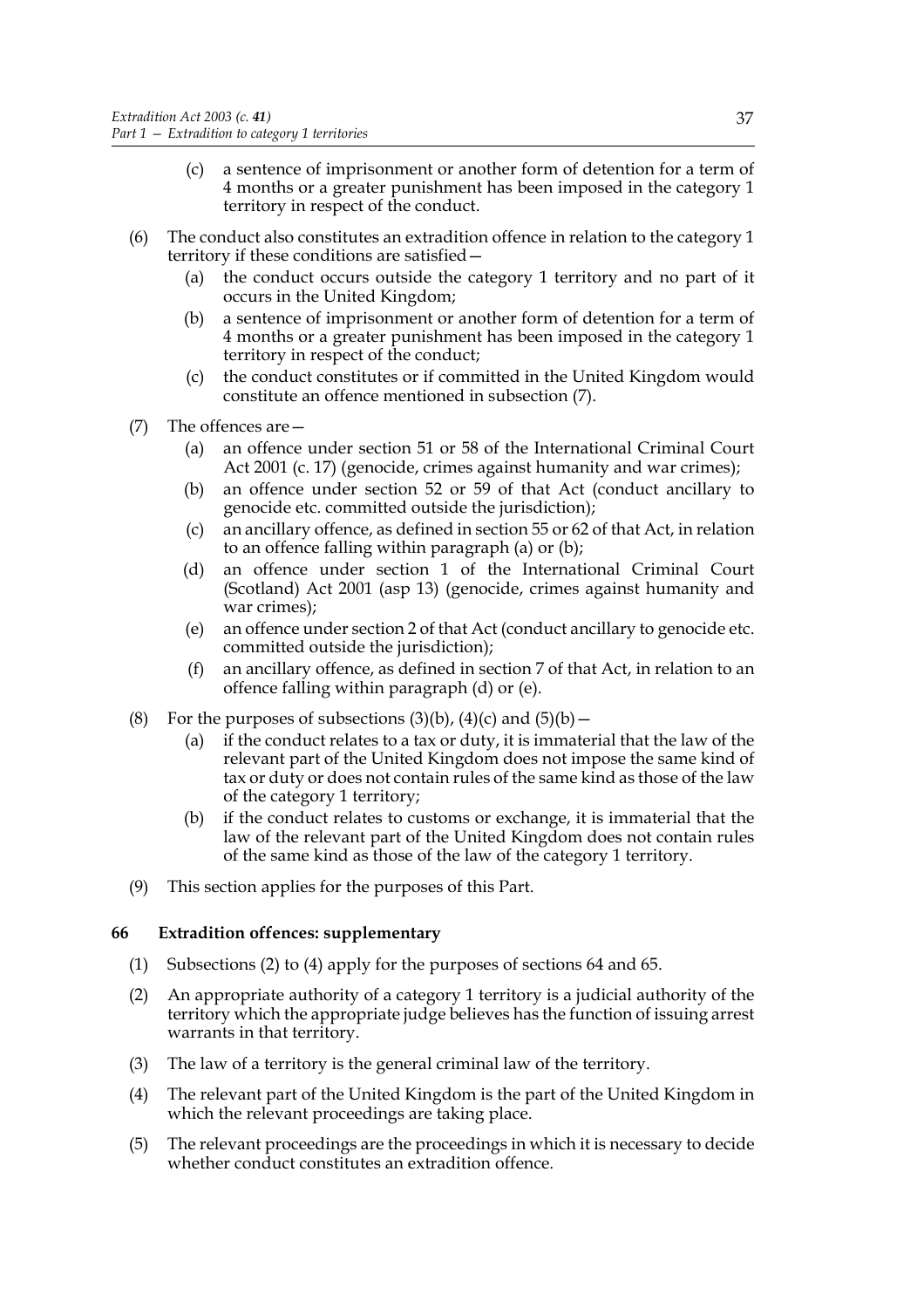# **67 The appropriate judge**

- (1) The appropriate judge is—
	- (a) in England and Wales, a District Judge (Magistrates' Courts) designated for the purposes of this Part by the Lord Chancellor;
	- (b) in Scotland, the sheriff of Lothian and Borders;
	- (c) in Northern Ireland, such county court judge or resident magistrate as is designated for the purposes of this Part by the Lord Chancellor.
- (2) A designation under subsection (1) may be made for all cases or for such cases (or cases of such description) as the designation stipulates.
- (3) More than one designation may be made under subsection (1).
- (4) This section applies for the purposes of this Part.

### **68 The extradition hearing**

- (1) The extradition hearing is the hearing at which the appropriate judge is to decide whether a person in respect of whom a Part 1 warrant was issued is to be extradited to the category 1 territory in which it was issued.
- (2) This section applies for the purposes of this Part.

### **PART 2**

#### EXTRADITION TO CATEGORY 2 TERRITORIES

#### *Introduction*

### **69 Extradition to category 2 territories**

- (1) This Part deals with extradition from the United Kingdom to the territories designated for the purposes of this Part by order made by the Secretary of State.
- (2) In this Act references to category 2 territories are to the territories designated for the purposes of this Part.

### **70 Extradition request and certificate**

- (1) The Secretary of State must issue a certificate under this section if he receives a valid request for the extradition to a category 2 territory of a person who is in the United Kingdom.
- (2) But subsection (1) does not apply if the Secretary of State decides under section 126 that the request is not to be proceeded with.
- (3) A request for a person's extradition is valid if  $-$ 
	- (a) it contains the statement referred to in subsection (4), and
	- (b) it is made in the approved way.
- (4) The statement is one that the person—
	- (a) is accused in the category 2 territory of the commission of an offence specified in the request, or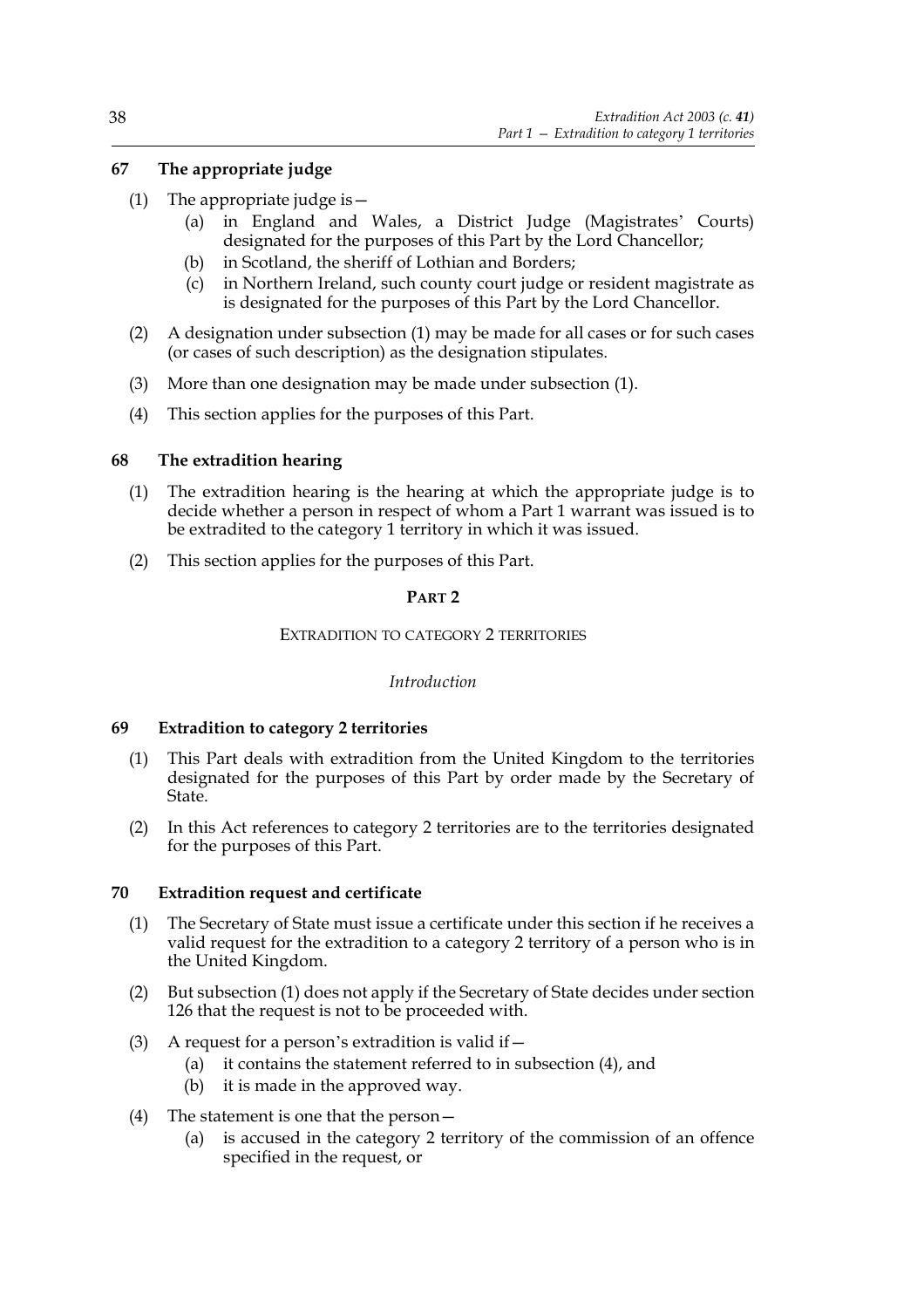- (b) is alleged to be unlawfully at large after conviction by a court in the category 2 territory of an offence specified in the request.
- (5) A request for extradition to a category 2 territory which is a British overseas territory is made in the approved way if it is made by or on behalf of the person administering the territory.
- (6) A request for extradition to a category 2 territory which is the Hong Kong Special Administrative Region of the People's Republic of China is made in the approved way if it is made by or on behalf of the government of the Region.
- (7) A request for extradition to any other category 2 territory is made in the approved way if it is made—
	- (a) by an authority of the territory which the Secretary of State believes has the function of making requests for extradition in that territory, or
	- (b) by a person recognised by the Secretary of State as a diplomatic or consular representative of the territory.
- (8) A certificate under this section must certify that the request is made in the approved way.
- (9) If a certificate is issued under this section the Secretary of State must send these documents to the appropriate judge—
	- (a) the request;
	- (b) the certificate;
	- (c) a copy of any relevant Order in Council.

*Arrest*

### **71 Arrest warrant following extradition request**

- (1) This section applies if the Secretary of State sends documents to the appropriate judge under section 70.
- (2) The judge may issue a warrant for the arrest of the person whose extradition is requested if the judge has reasonable grounds for believing that—
	- (a) the offence in respect of which extradition is requested is an extradition offence, and
	- (b) there is evidence falling within subsection (3).
- (3) The evidence is—
	- (a) evidence that would justify the issue of a warrant for the arrest of a person accused of the offence within the judge's jurisdiction, if the person whose extradition is requested is accused of the commission of the offence;
	- (b) evidence that would justify the issue of a warrant for the arrest of a person unlawfully at large after conviction of the offence within the judge's jurisdiction, if the person whose extradition is requested is alleged to be unlawfully at large after conviction of the offence.
- (4) But if the category 2 territory to which extradition is requested is designated for the purposes of this section by order made by the Secretary of State, subsections (2) and (3) have effect as if "evidence" read "information".
- (5) A warrant issued under this section may—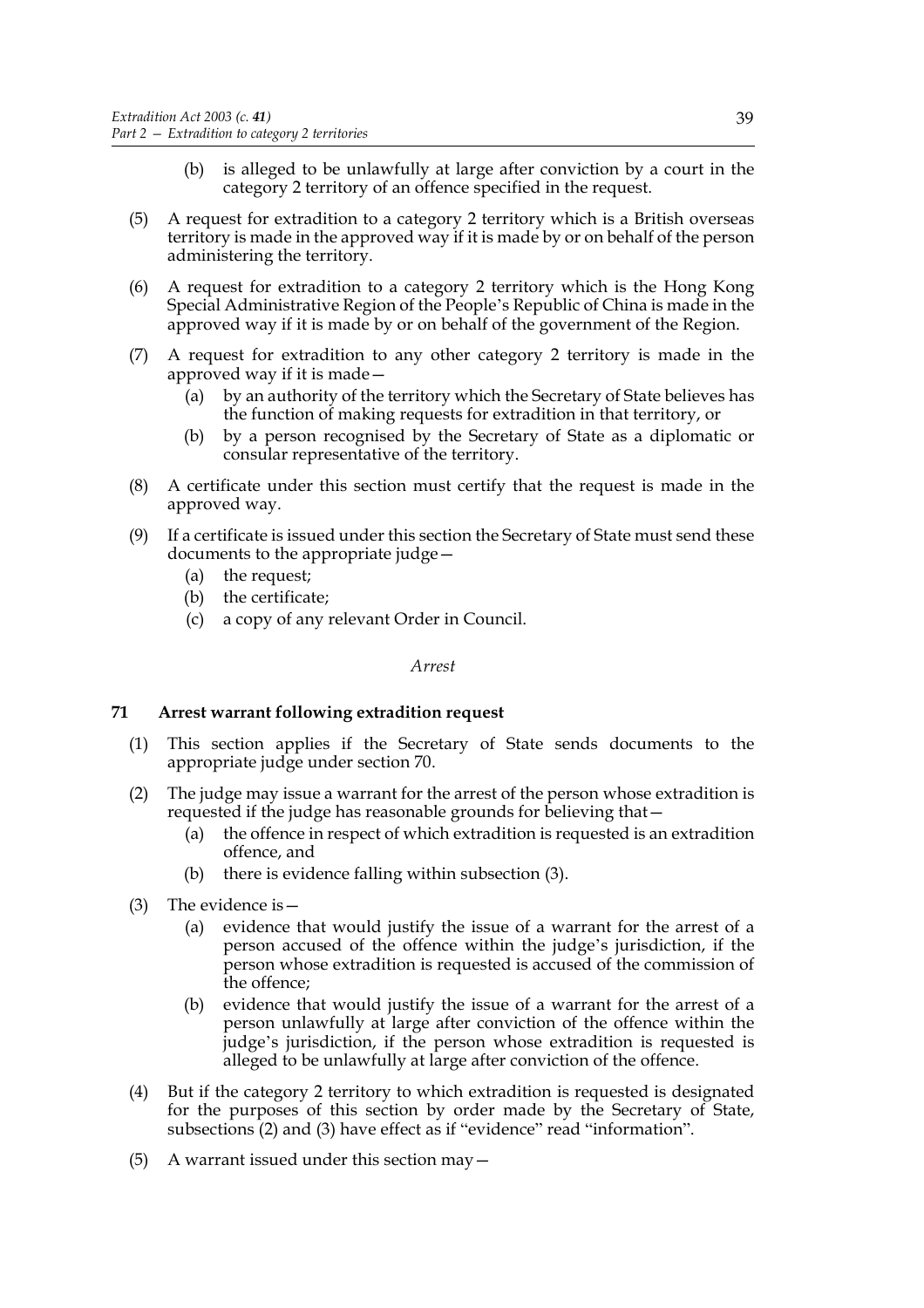- (a) be executed by any person to whom it is directed or by any constable or customs officer;
- (b) be executed even if neither the warrant nor a copy of it is in the possession of the person executing it at the time of the arrest.
- (6) If a warrant issued under this section in respect of a person is directed to a service policeman, it may be executed in any place where the service policeman would have power to arrest the person under the appropriate service law if the person had committed an offence under that law.
- (7) In any other case, a warrant issued under this section may be executed in any part of the United Kingdom.
- (8) The appropriate service law is  $-$ 
	- (a) the Army Act 1955 (3  $\&$  4 Eliz. 2 c. 18), if the person in respect of whom the warrant is issued is subject to military law;
	- (b) the Air Force Act 1955 (3 & 4 Eliz. 2 c. 19), if that person is subject to airforce law;
	- (c) the Naval Discipline Act 1957 (c. 53), if that person is subject to that Act.

# **72 Person arrested under section 71**

- (1) This section applies if a person is arrested under a warrant issued under section 71.
- (2) A copy of the warrant must be given to the person as soon as practicable after his arrest.
- (3) The person must be brought as soon as practicable before the appropriate judge.
- (4) But subsection (3) does not apply if  $-$ 
	- (a) the person is granted bail by a constable following his arrest, or
	- (b) the Secretary of State decides under section 126 that the request for the person's extradition is not to be proceeded with.
- (5) If subsection (2) is not complied with and the person applies to the judge to be discharged, the judge may order his discharge.
- (6) If subsection (3) is not complied with and the person applies to the judge to be discharged, the judge must order his discharge.
- (7) When the person first appears or is brought before the appropriate judge, the judge must—
	- (a) inform him of the contents of the request for his extradition;
	- (b) give him the required information about consent;
	- (c) remand him in custody or on bail.
- (8) The required information about consent is  $-$ 
	- (a) that the person may consent to his extradition to the category 2 territory to which his extradition is requested;
	- (b) an explanation of the effect of consent and the procedure that will apply if he gives consent;
	- (c) that consent must be given in writing and is irrevocable.
- (9) If the judge remands the person in custody he may later grant bail.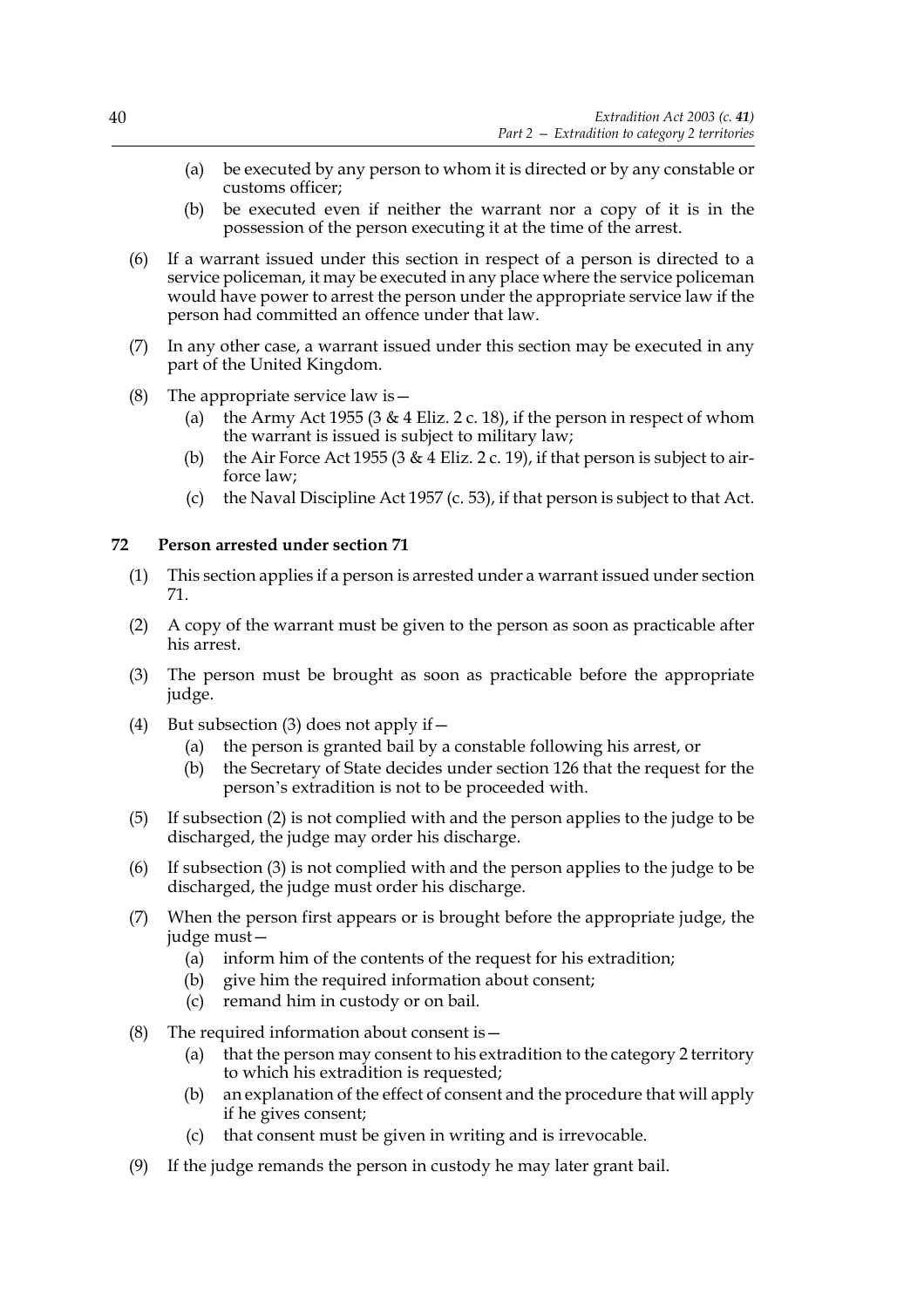(10) Subsection (4)(a) applies to Scotland with the omission of the words "by a constable".

# **73 Provisional warrant**

- (1) This section applies if a justice of the peace is satisfied on information in writing and on oath that a person within subsection  $(2)$  –
	- (a) is or is believed to be in the United Kingdom, or
	- (b) is or is believed to be on his way to the United Kingdom.
- (2) A person is within this subsection if  $-$ 
	- (a) he is accused in a category 2 territory of the commission of an offence, or
	- (b) he is alleged to be unlawfully at large after conviction of an offence by a court in a category 2 territory.
- (3) The justice may issue a warrant for the arrest of the person (a provisional warrant) if he has reasonable grounds for believing that -
	- (a) the offence of which the person is accused or has been convicted is an extradition offence, and
	- (b) there is written evidence falling within subsection (4).
- (4) The evidence is—
	- (a) evidence that would justify the issue of a warrant for the arrest of a person accused of the offence within the justice's jurisdiction, if the person in respect of whom the warrant is sought is accused of the commission of the offence;
	- (b) evidence that would justify the issue of a warrant for the arrest of a person unlawfully at large after conviction of the offence within the justice's jurisdiction, if the person in respect of whom the warrant is sought is alleged to be unlawfully at large after conviction of the offence.
- (5) But if the category 2 territory is designated for the purposes of this section by order made by the Secretary of State, subsections (3) and (4) have effect as if "evidence" read "information".
- (6) A provisional warrant may—
	- (a) be executed by any person to whom it is directed or by any constable or customs officer;
	- (b) be executed even if neither the warrant nor a copy of it is in the possession of the person executing it at the time of the arrest.
- (7) If a warrant issued under this section in respect of a person is directed to a service policeman, it may be executed in any place where the service policeman would have power to arrest the person under the appropriate service law if the person had committed an offence under that law.
- (8) In any other case, a warrant issued under this section may be executed in any part of the United Kingdom.
- (9) The appropriate service law is—
	- (a) the Army Act 1955 (3  $&$  4 Eliz. 2 c. 18), if the person in respect of whom the warrant is issued is subject to military law;
	- (b) the Air Force Act 1955 (3 & 4 Eliz. 2 c. 19), if that person is subject to airforce law;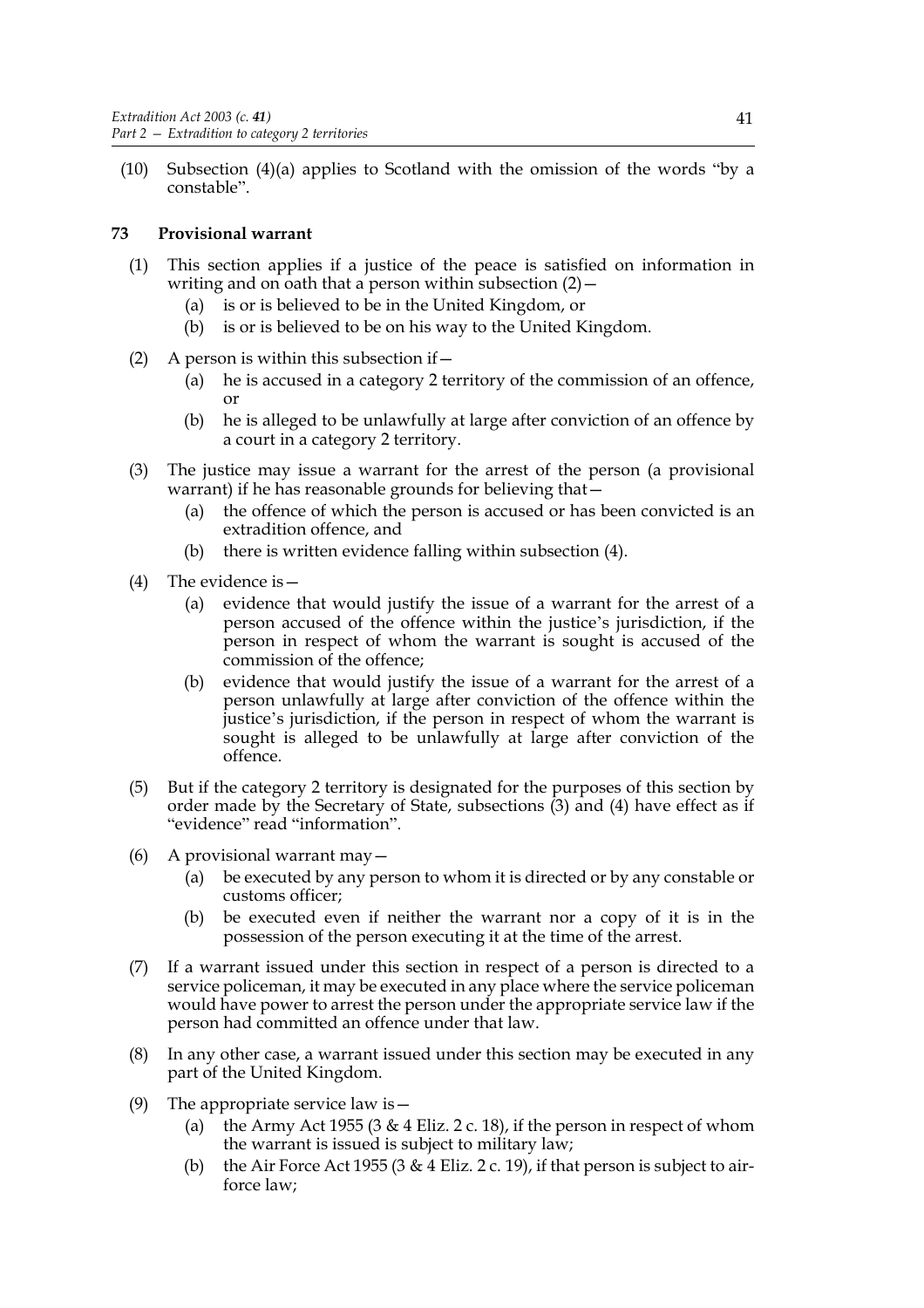- (c) the Naval Discipline Act 1957 (c. 53), if that person is subject to that Act.
- (10) The preceding provisions of this section apply to Scotland with these modifications—
	- (a) in subsection (1) for "justice of the peace is satisfied on information in writing and on oath" substitute "sheriff is satisfied, on an application by a procurator fiscal,";
	- (b) in subsection (3) for "justice" substitute "sheriff";
	- (c) in subsection (4) for "justice's", in paragraphs (a) and (b), substitute "sheriff's".
- (11) Subsection (1) applies to Northern Ireland with the substitution of "a complaint" for "information".

### **74 Person arrested under provisional warrant**

- (1) This section applies if a person is arrested under a provisional warrant.
- (2) A copy of the warrant must be given to the person as soon as practicable after his arrest.
- (3) The person must be brought as soon as practicable before the appropriate judge.
- (4) But subsection (3) does not apply if—
	- (a) the person is granted bail by a constable following his arrest, or
	- (b) in a case where the Secretary of State has received a valid request for the person's extradition, the Secretary of State decides under section 126 that the request is not to be proceeded with.
- (5) If subsection (2) is not complied with and the person applies to the judge to be discharged, the judge may order his discharge.
- (6) If subsection (3) is not complied with and the person applies to the judge to be discharged, the judge must order his discharge.
- (7) When the person first appears or is brought before the appropriate judge, the judge must—
	- (a) inform him that he is accused of the commission of an offence in a category 2 territory or that he is alleged to be unlawfully at large after conviction of an offence by a court in a category 2 territory;
	- (b) give him the required information about consent;
	- (c) remand him in custody or on bail.
- (8) The required information about consent is—
	- (a) that the person may consent to his extradition to the category 2 territory in which he is accused of the commission of an offence or is alleged to have been convicted of an offence;
	- (b) an explanation of the effect of consent and the procedure that will apply if he gives consent;
	- (c) that consent must be given in writing and is irrevocable.
- (9) If the judge remands the person in custody he may later grant bail.
- (10) The judge must order the person's discharge if the documents referred to in section 70(9) are not received by the judge within the required period.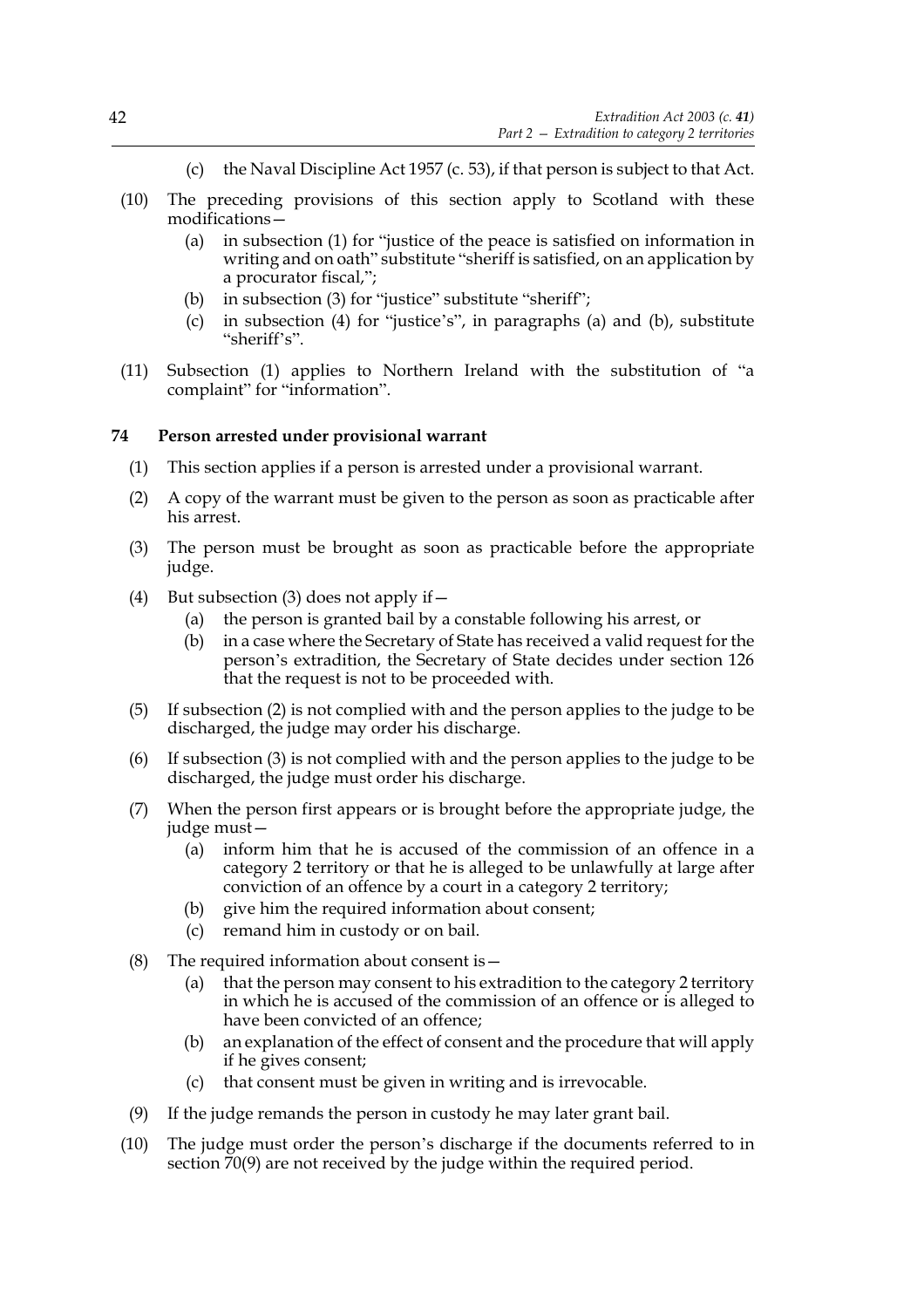- (11) The required period is  $-$ 
	- (a) 45 days starting with the day on which the person was arrested, or
	- (b) if the category 2 territory is designated by order made by the Secretary of State for the purposes of this section, any longer period permitted by the order.
- (12) Subsection (4)(a) applies to Scotland with the omission of the words "by a constable".

# *The extradition hearing*

# **75 Date of extradition hearing: arrest under section 71**

- (1) When a person arrested under a warrant issued under section 71 first appears or is brought before the appropriate judge, the judge must fix a date on which the extradition hearing is to begin.
- (2) The date fixed under subsection (1) must not be later than the end of the permitted period, which is 2 months starting with the date on which the person first appears or is brought before the judge.
- (3) If before the date fixed under subsection (1) (or this subsection) a party to the proceedings applies to the judge for a later date to be fixed and the judge believes it to be in the interests of justice to do so, he may fix a later date; and this subsection may apply more than once.
- (4) If the extradition hearing does not begin on or before the date fixed under this section and the person applies to the judge to be discharged, the judge must order his discharge.

### **76 Date of extradition hearing: arrest under provisional warrant**

- (1) Subsection (2) applies if  $-$ 
	- (a) a person is arrested under a provisional warrant, and
	- (b) the documents referred to in section 70(9) are received by the appropriate judge within the period required under section 74(10).
- (2) The judge must fix a date on which the extradition hearing is to begin.
- (3) The date fixed under subsection (2) must not be later than the end of the permitted period, which is 2 months starting with the date on which the judge receives the documents.
- (4) If before the date fixed under subsection (2) (or this subsection) a party to the proceedings applies to the judge for a later date to be fixed and the judge believes it to be in the interests of justice to do so, he may fix a later date; and this subsection may apply more than once.
- (5) If the extradition hearing does not begin on or before the date fixed under this section and the person applies to the judge to be discharged, the judge must order his discharge.

# **77 Judge's powers at extradition hearing**

(1) In England and Wales, at the extradition hearing the appropriate judge has the same powers (as nearly as may be) as a magistrates' court would have if the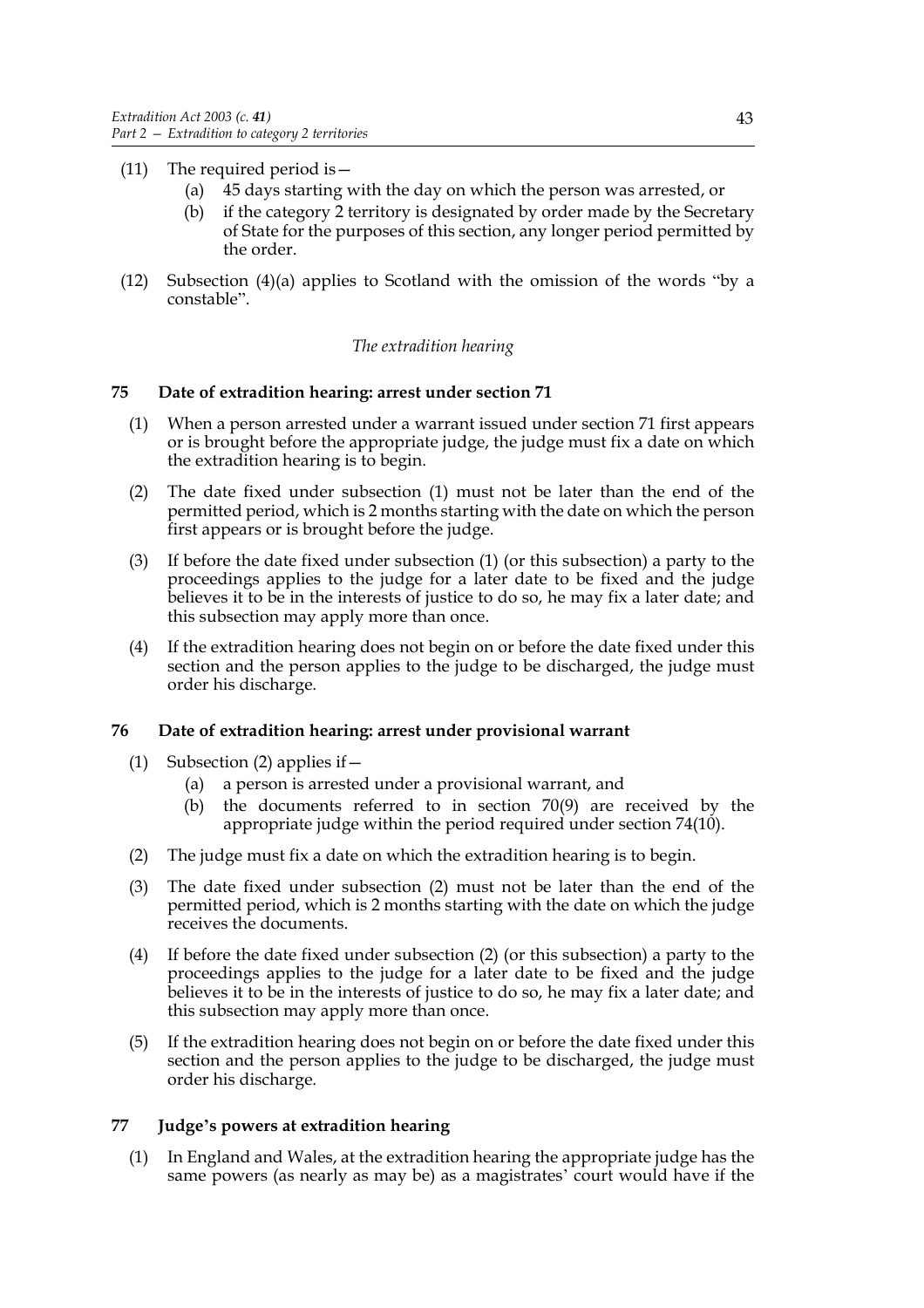proceedings were the summary trial of an information against the person whose extradition is requested.

- (2) In Scotland—
	- (a) at the extradition hearing the appropriate judge has the same powers (as nearly as may be) as if the proceedings were summary proceedings in respect of an offence alleged to have been committed by the person whose extradition is requested; but
	- (b) in his making any decision under section 78(4)(a) evidence from a single source shall be sufficient.
- (3) In Northern Ireland, at the extradition hearing the appropriate judge has the same powers (as nearly as may be) as a magistrates' court would have if the proceedings were the hearing and determination of a complaint against the person whose extradition is requested.
- (4) If the judge adjourns the extradition hearing he must remand the person in custody or on bail.
- (5) If the judge remands the person in custody he may later grant bail.

# **78 Initial stages of extradition hearing**

- (1) This section applies if a person alleged to be the person whose extradition is requested appears or is brought before the appropriate judge for the extradition hearing.
- (2) The judge must decide whether the documents sent to him by the Secretary of State consist of (or include)—
	- (a) the documents referred to in section 70(9);
	- (b) particulars of the person whose extradition is requested;
	- (c) particulars of the offence specified in the request;
	- (d) in the case of a person accused of an offence, a warrant for his arrest issued in the category 2 territory;
	- (e) in the case of a person alleged to be unlawfully at large after conviction of an offence, a certificate issued in the category 2 territory of the conviction and (if he has been sentenced) of the sentence.
- (3) If the judge decides the question in subsection (2) in the negative he must order the person's discharge.
- (4) If the judge decides that question in the affirmative he must decide whether  $-$ 
	- (a) the person appearing or brought before him is the person whose extradition is requested;
	- (b) the offence specified in the request is an extradition offence;
	- (c) copies of the documents sent to the judge by the Secretary of State have been served on the person.
- (5) The judge must decide the question in subsection  $(4)(a)$  on a balance of probabilities.
- (6) If the judge decides any of the questions in subsection (4) in the negative he must order the person's discharge.
- (7) If the judge decides those questions in the affirmative he must proceed under section 79.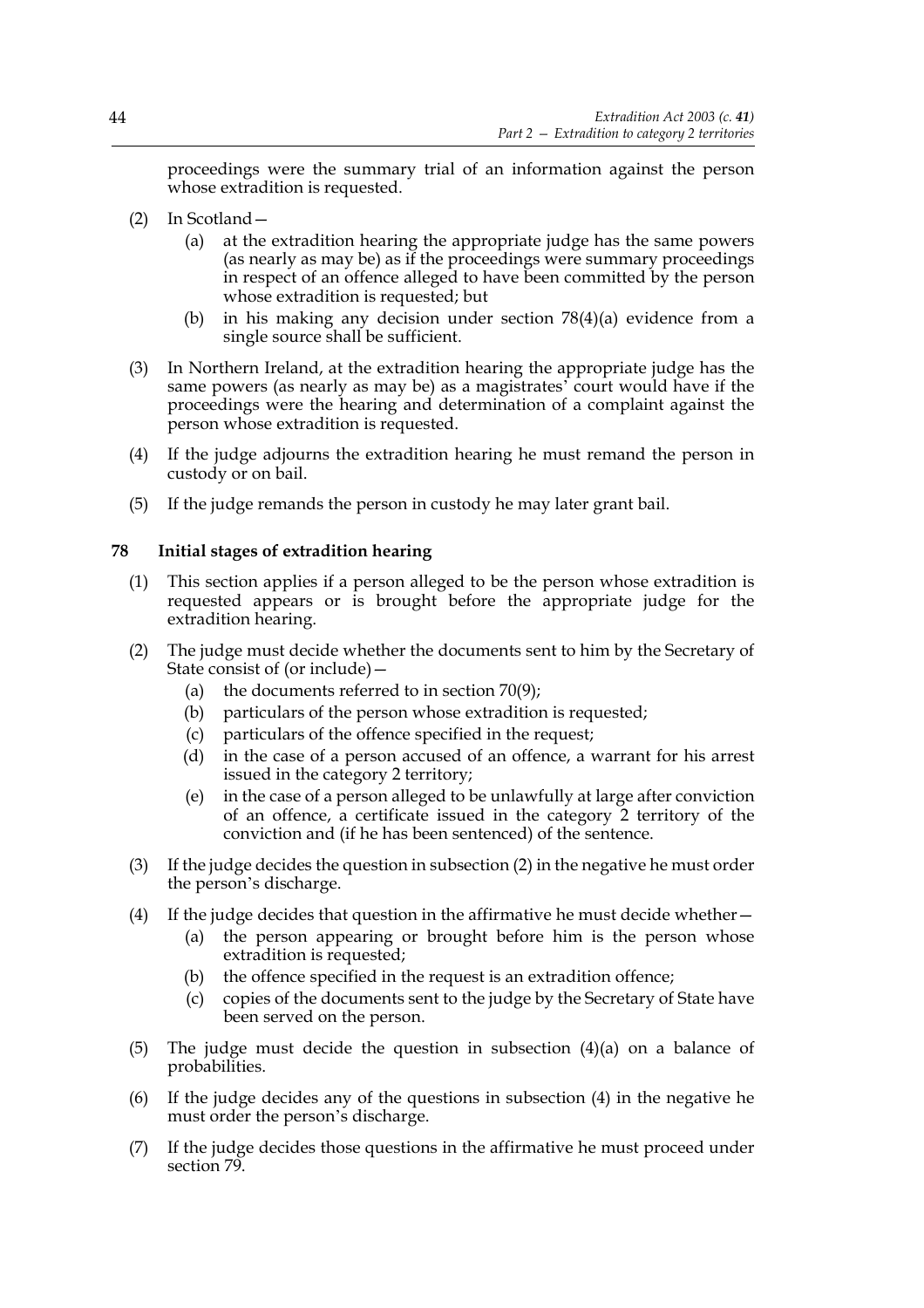(8) The reference in subsection  $(2)(d)$  to a warrant for a person's arrest includes a reference to a judicial document authorising his arrest.

# **79 Bars to extradition**

- (1) If the judge is required to proceed under this section he must decide whether the person's extradition to the category 2 territory is barred by reason of—
	- (a) the rule against double jeopardy;
	- (b) extraneous considerations;
	- (c) the passage of time;
	- (d) hostage-taking considerations.
- (2) Sections 80 to 83 apply for the interpretation of subsection (1).
- (3) If the judge decides any of the questions in subsection (1) in the affirmative he must order the person's discharge.
- (4) If the judge decides those questions in the negative and the person is accused of the commission of the extradition offence but is not alleged to be unlawfully at large after conviction of it, the judge must proceed under section 84.
- (5) If the judge decides those questions in the negative and the person is alleged to be unlawfully at large after conviction of the extradition offence, the judge must proceed under section 85.

# **80 Rule against double jeopardy**

A person's extradition to a category 2 territory is barred by reason of the rule against double jeopardy if (and only if) it appears that he would be entitled to be discharged under any rule of law relating to previous acquittal or conviction if he were charged with the extradition offence in the part of the United Kingdom where the judge exercises his jurisdiction.

### **81 Extraneous considerations**

A person's extradition to a category 2 territory is barred by reason of extraneous considerations if (and only if) it appears that—

- (a) the request for his extradition (though purporting to be made on account of the extradition offence) is in fact made for the purpose of prosecuting or punishing him on account of his race, religion, nationality, gender, sexual orientation or political opinions, or
- (b) if extradited he might be prejudiced at his trial or punished, detained or restricted in his personal liberty by reason of his race, religion, nationality, gender, sexual orientation or political opinions.

### **82 Passage of time**

A person's extradition to a category 2 territory is barred by reason of the passage of time if (and only if) it appears that it would be unjust or oppressive to extradite him by reason of the passage of time since he is alleged to have committed the extradition offence or since he is alleged to have become unlawfully at large (as the case may be).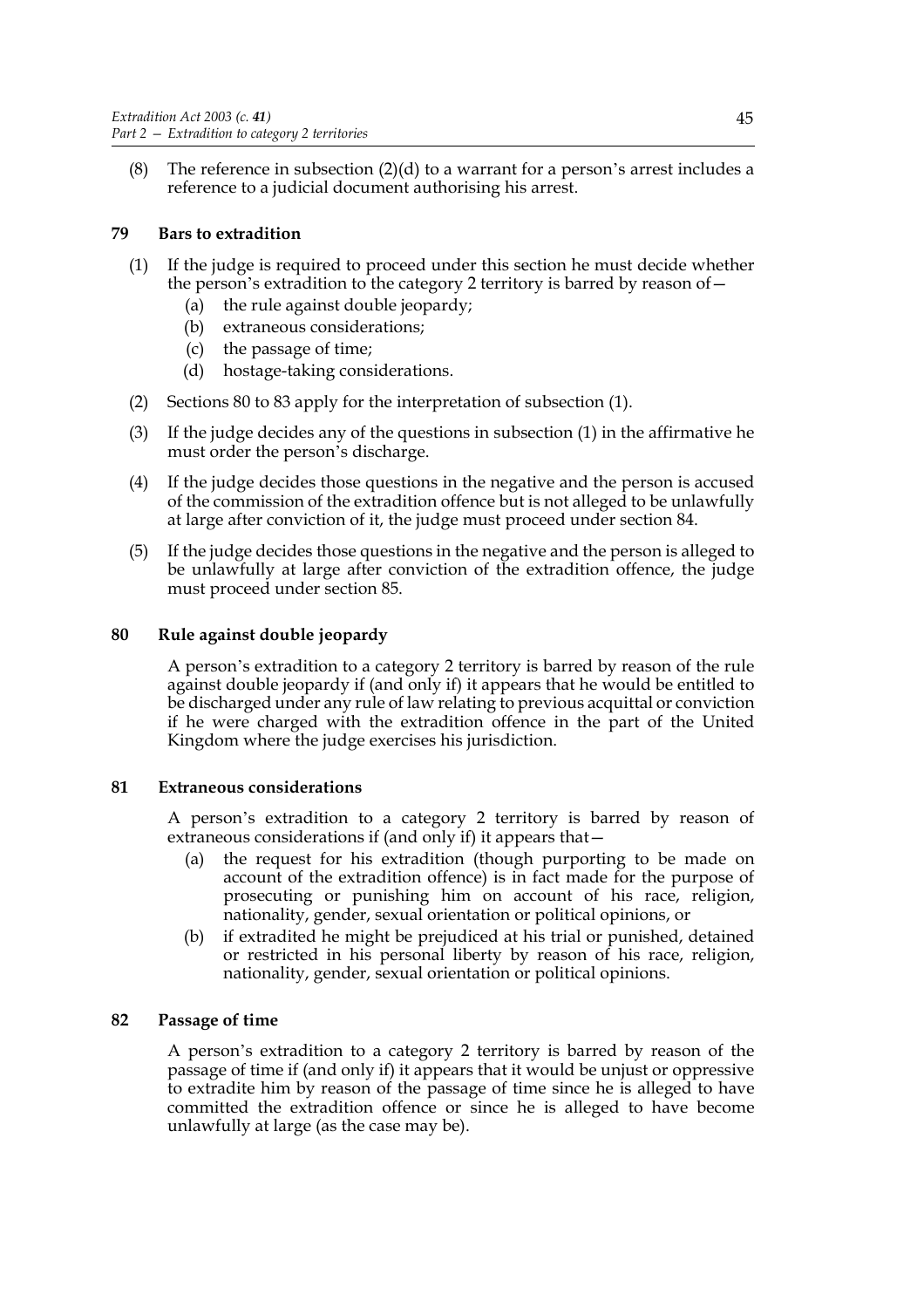### **83 Hostage-taking considerations**

- (1) A person's extradition to a category 2 territory is barred by reason of hostagetaking considerations if (and only if) the territory is a party to the Hostagetaking Convention and it appears that—
	- (a) if extradited he might be prejudiced at his trial because communication between him and the appropriate authorities would not be possible, and
	- (b) the act or omission constituting the extradition offence also constitutes an offence under section 1 of the Taking of Hostages Act 1982 (c. 28) or an attempt to commit such an offence.
- (2) The appropriate authorities are the authorities of the territory which are entitled to exercise rights of protection in relation to him.
- (3) A certificate issued by the Secretary of State that a territory is a party to the Hostage-taking Convention is conclusive evidence of that fact for the purposes of subsection  $(1)$ .
- (4) The Hostage-taking Convention is the International Convention against the Taking of Hostages opened for signature at New York on 18 December 1979.

### **84 Case where person has not been convicted**

- (1) If the judge is required to proceed under this section he must decide whether there is evidence which would be sufficient to make a case requiring an answer by the person if the proceedings were the summary trial of an information against him.
- (2) In deciding the question in subsection (1) the judge may treat a statement made by a person in a document as admissible evidence of a fact if—
	- (a) the statement is made by the person to a police officer or another person charged with the duty of investigating offences or charging offenders, and
	- (b) direct oral evidence by the person of the fact would be admissible.
- (3) In deciding whether to treat a statement made by a person in a document as admissible evidence of a fact, the judge must in particular have regard—
	- (a) to the nature and source of the document;
	- (b) to whether or not, having regard to the nature and source of the document and to any other circumstances that appear to the judge to be relevant, it is likely that the document is authentic;
	- (c) to the extent to which the statement appears to supply evidence which would not be readily available if the statement were not treated as being admissible evidence of the fact;
	- (d) to the relevance of the evidence that the statement appears to supply to any issue likely to have to be determined by the judge in deciding the question in subsection (1);
	- (e) to any risk that the admission or exclusion of the statement will result in unfairness to the person whose extradition is sought, having regard in particular to whether it is likely to be possible to controvert the statement if the person making it does not attend to give oral evidence in the proceedings.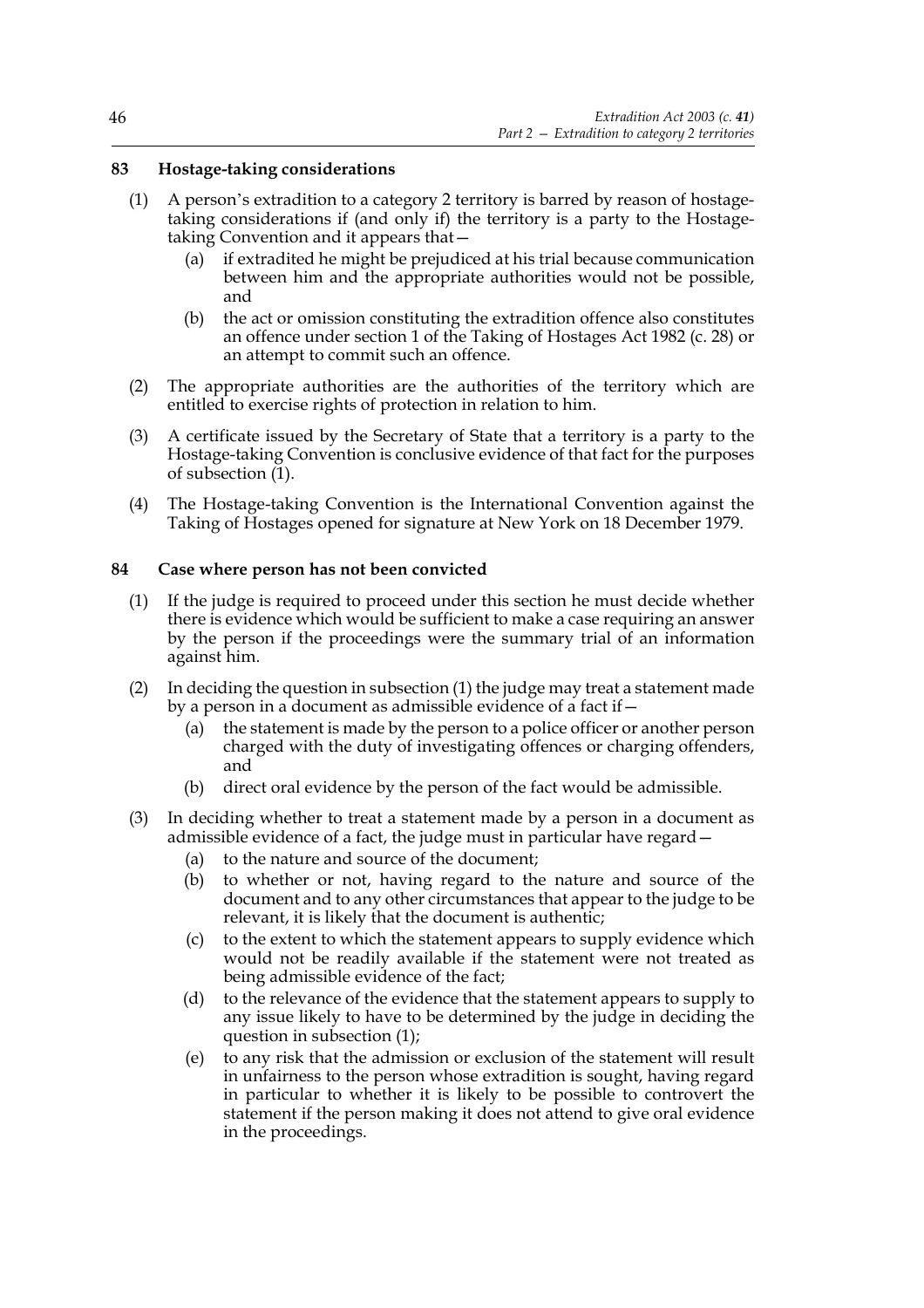- (4) A summary in a document of a statement made by a person must be treated as a statement made by the person in the document for the purposes of subsection  $(2).$
- (5) If the judge decides the question in subsection (1) in the negative he must order the person's discharge.
- (6) If the judge decides that question in the affirmative he must proceed under section 87.
- (7) If the judge is required to proceed under this section and the category 2 territory to which extradition is requested is designated for the purposes of this section by order made by the Secretary of State—
	- (a) the judge must not decide under subsection (1), and
	- (b) he must proceed under section 87.
- (8) Subsection (1) applies to Scotland with the substitution of "summary proceedings in respect of an offence alleged to have been committed by the person (except that for this purpose evidence from a single source shall be sufficient)" for "the summary trial of an information against him".
- (9) Subsection (1) applies to Northern Ireland with the substitution of "the hearing and determination of a complaint" for "the summary trial of an information".

#### **85 Case where person has been convicted**

- (1) If the judge is required to proceed under this section he must decide whether the person was convicted in his presence.
- (2) If the judge decides the question in subsection (1) in the affirmative he must proceed under section 87.
- (3) If the judge decides that question in the negative he must decide whether the person deliberately absented himself from his trial.
- (4) If the judge decides the question in subsection (3) in the affirmative he must proceed under section 87.
- (5) If the judge decides that question in the negative he must decide whether the person would be entitled to a retrial or (on appeal) to a review amounting to a retrial.
- (6) If the judge decides the question in subsection (5) in the affirmative he must proceed under section 86.
- (7) If the judge decides that question in the negative he must order the person's discharge.
- (8) The judge must not decide the question in subsection (5) in the affirmative unless, in any proceedings that it is alleged would constitute a retrial or a review amounting to a retrial, the person would have these rights—
	- (a) the right to defend himself in person or through legal assistance of his own choosing or, if he had not sufficient means to pay for legal assistance, to be given it free when the interests of justice so required;
	- (b) the right to examine or have examined witnesses against him and to obtain the attendance and examination of witnesses on his behalf under the same conditions as witnesses against him.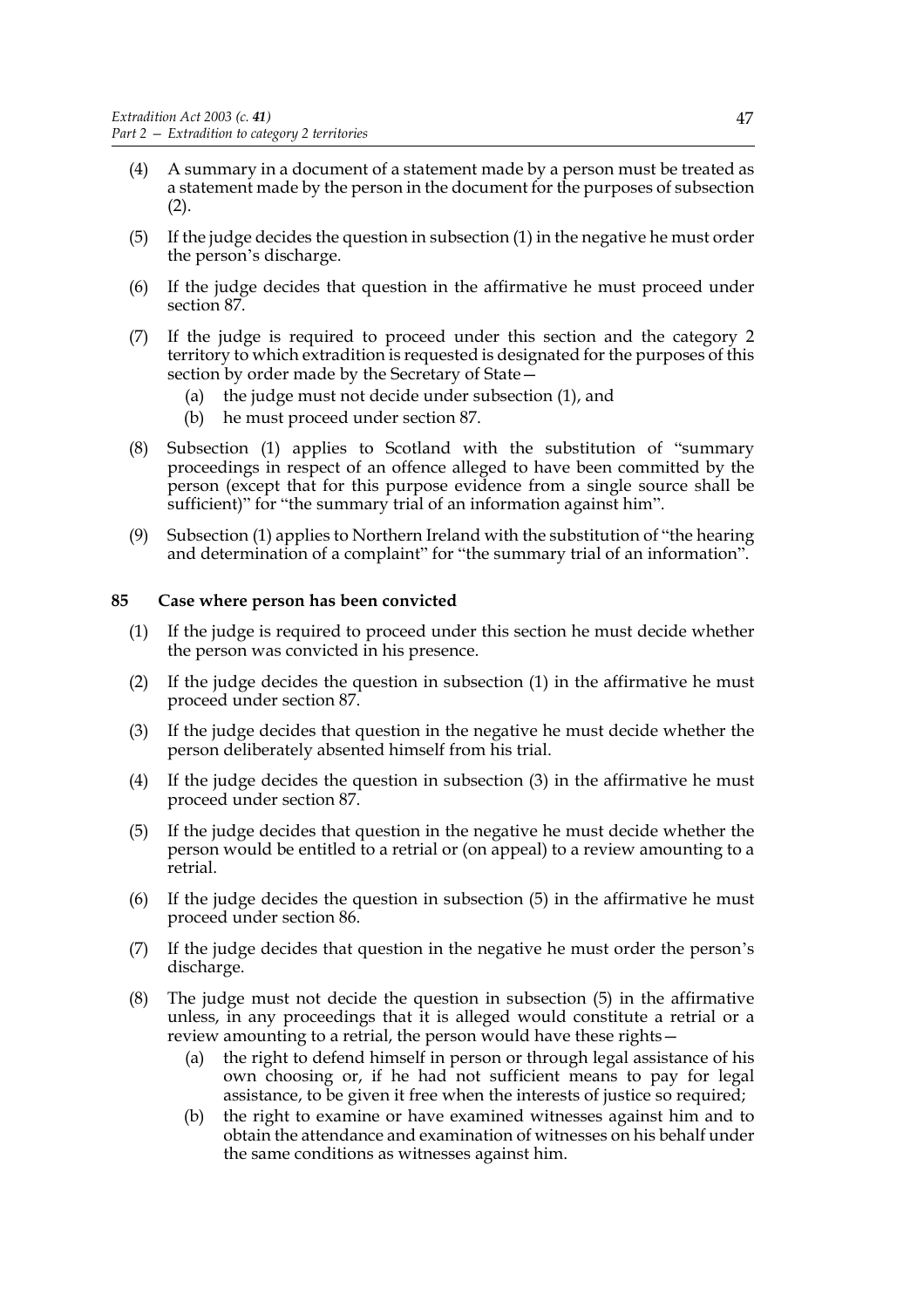### **86 Conviction in person's absence**

- (1) If the judge is required to proceed under this section he must decide whether there is evidence which would be sufficient to make a case requiring an answer by the person if the proceedings were the summary trial of an information against him.
- (2) In deciding the question in subsection (1) the judge may treat a statement made by a person in a document as admissible evidence of a fact if—
	- (a) the statement is made by the person to a police officer or another person charged with the duty of investigating offences or charging offenders, and
	- (b) direct oral evidence by the person of the fact would be admissible.
- (3) In deciding whether to treat a statement made by a person in a document as admissible evidence of a fact, the judge must in particular have regard—
	- (a) to the nature and source of the document;
	- (b) to whether or not, having regard to the nature and source of the document and to any other circumstances that appear to the judge to be relevant, it is likely that the document is authentic;
	- (c) to the extent to which the statement appears to supply evidence which would not be readily available if the statement were not treated as being admissible evidence of the fact;
	- (d) to the relevance of the evidence that the statement appears to supply to any issue likely to have to be determined by the judge in deciding the question in subsection (1);
	- (e) to any risk that the admission or exclusion of the statement will result in unfairness to the person whose extradition is sought, having regard in particular to whether it is likely to be possible to controvert the statement if the person making it does not attend to give oral evidence in the proceedings.
- (4) A summary in a document of a statement made by a person must be treated as a statement made by the person in the document for the purposes of subsection  $(2).$
- (5) If the judge decides the question in subsection (1) in the negative he must order the person's discharge.
- (6) If the judge decides that question in the affirmative he must proceed under section 87.
- (7) If the judge is required to proceed under this section and the category 2 territory to which extradition is requested is designated for the purposes of this section by order made by the Secretary of State -
	- (a) the judge must not decide under subsection (1), and
	- (b) he must proceed under section 87.
- (8) Subsection (1) applies to Scotland with the substitution of "summary proceedings in respect of an offence alleged to have been committed by the person (except that for this purpose evidence from a single source shall be sufficient)" for "the summary trial of an information against him".
- (9) Subsection (1) applies to Northern Ireland with the substitution of "the hearing and determination of a complaint" for "the summary trial of an information".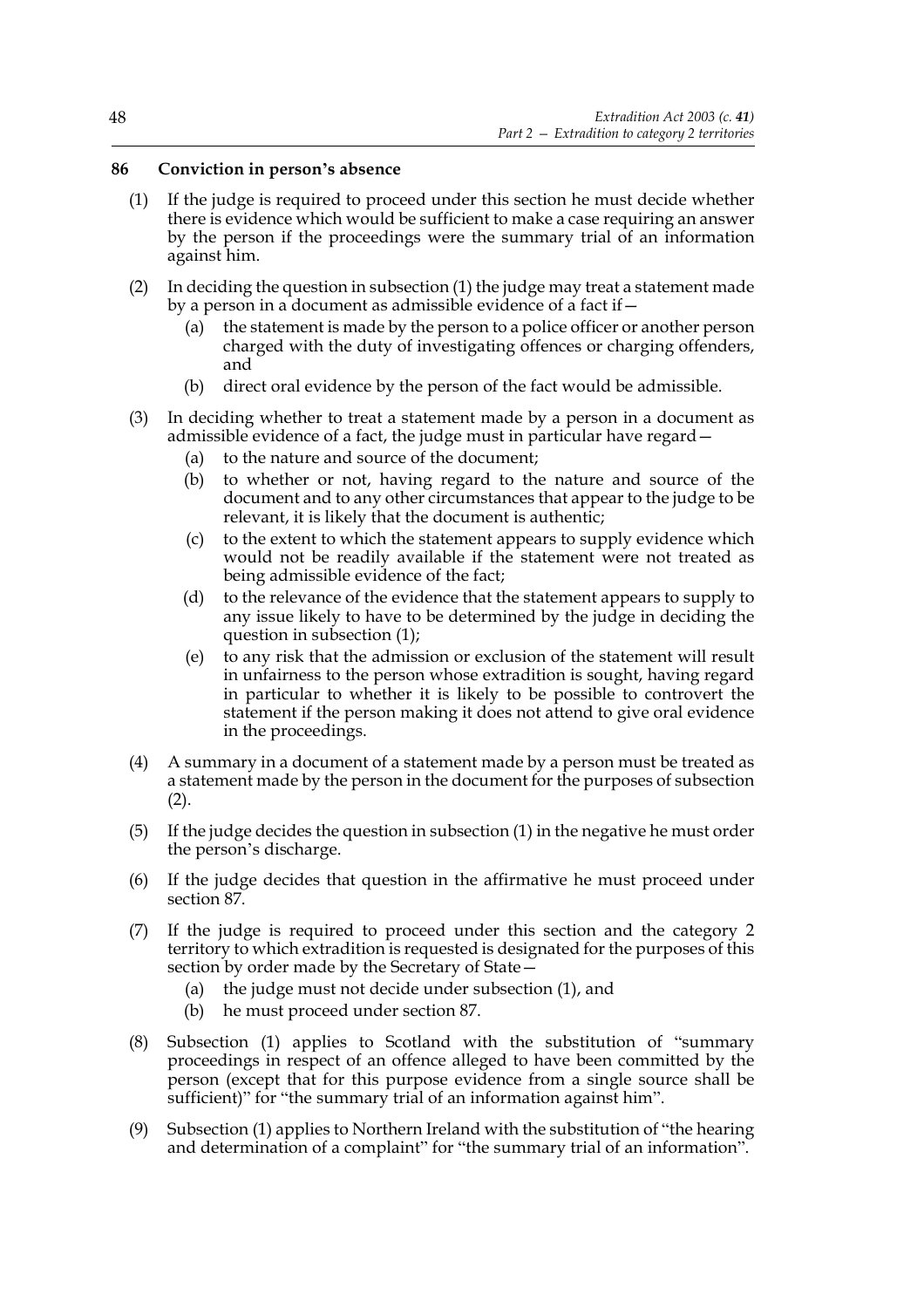# **87 Human rights**

- (1) If the judge is required to proceed under this section (by virtue of section 84, 85 or 86) he must decide whether the person's extradition would be compatible with the Convention rights within the meaning of the Human Rights Act 1998 (c. 42).
- (2) If the judge decides the question in subsection (1) in the negative he must order the person's discharge.
- (3) If the judge decides that question in the affirmative he must send the case to the Secretary of State for his decision whether the person is to be extradited.

# **88 Person charged with offence in United Kingdom**

- (1) This section applies if at any time in the extradition hearing the judge is informed that the person is charged with an offence in the United Kingdom.
- (2) The judge must adjourn the extradition hearing until one of these occurs—
	- (a) the charge is disposed of;
	- (b) the charge is withdrawn;
	- (c) proceedings in respect of the charge are discontinued;
	- (d) an order is made for the charge to lie on the file, or in relation to Scotland, the diet is deserted *pro loco et tempore*.
- (3) If a sentence of imprisonment or another form of detention is imposed in respect of the offence charged, the judge may adjourn the extradition hearing until the sentence has been served.
- (4) If before he adjourns the extradition hearing under subsection (2) the judge has decided under section 79 whether the person's extradition is barred by reason of the rule against double jeopardy, the judge must decide that question again after the resumption of the hearing.

### **89 Person serving sentence in United Kingdom**

- (1) This section applies if at any time in the extradition hearing the judge is informed that the person is serving a sentence of imprisonment or another form of detention in the United Kingdom.
- (2) The judge may adjourn the extradition hearing until the sentence has been served.

### **90 Competing extradition claim**

- (1) This section applies if at any time in the extradition hearing the judge is informed that the conditions in subsection (2) or (3) are met.
- (2) The conditions are that—
	- (a) the Secretary of State has received another valid request for the person's extradition to a category 2 territory;
	- (b) the other request has not been disposed of;
	- (c) the Secretary of State has made an order under section 126(2) for further proceedings on the request under consideration to be deferred until the other request has been disposed of.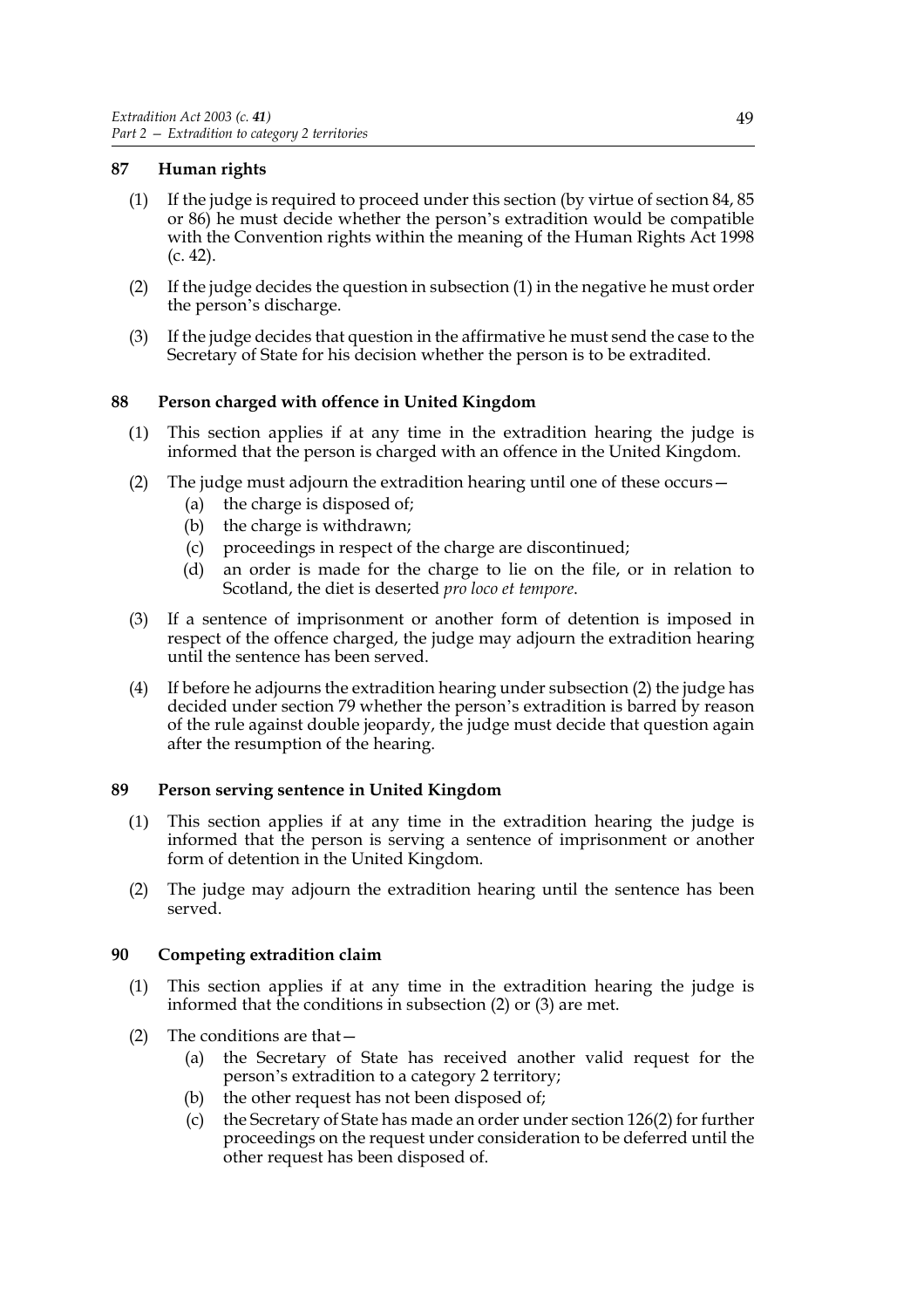- (3) The conditions are that—
	- (a) a certificate has been issued under section 2 in respect of a Part 1 warrant issued in respect of the person;
	- (b) the warrant has not been disposed of;
	- (c) the Secretary of State has made an order under section 179(2) for further proceedings on the request to be deferred until the warrant has been disposed of.
- (4) The judge must remand the person in custody or on bail.
- (5) If the judge remands the person in custody he may later grant bail.

# **91 Physical or mental condition**

- (1) This section applies if at any time in the extradition hearing it appears to the judge that the condition in subsection (2) is satisfied.
- (2) The condition is that the physical or mental condition of the person is such that it would be unjust or oppressive to extradite him.
- (3) The judge must—
	- (a) order the person's discharge, or
	- (b) adjourn the extradition hearing until it appears to him that the condition in subsection (2) is no longer satisfied.

### **92 Case sent to Secretary of State**

- (1) This section applies if the appropriate judge sends a case to the Secretary of State under this Part for his decision whether a person is to be extradited.
- (2) The judge must inform the person in ordinary language that—
	- (a) he has a right to appeal to the High Court;
	- (b) if he exercises the right the appeal will not be heard until the Secretary of State has made his decision.
- (3) But subsection (2) does not apply if the person has consented to his extradition under section 127.
- (4) The judge must remand the person in custody or on bail—
	- (a) to wait for the Secretary of State's decision, and
	- (b) to wait for his extradition to the territory to which extradition is requested (if the Secretary of State orders him to be extradited).
- (5) If the judge remands the person in custody he may later grant bail.

*Secretary of State's functions*

### **93 Secretary of State's consideration of case**

- (1) This section applies if the appropriate judge sends a case to the Secretary of State under this Part for his decision whether a person is to be extradited.
- (2) The Secretary of State must decide whether he is prohibited from ordering the person's extradition under any of these sections—
	- (a) section 94 (death penalty);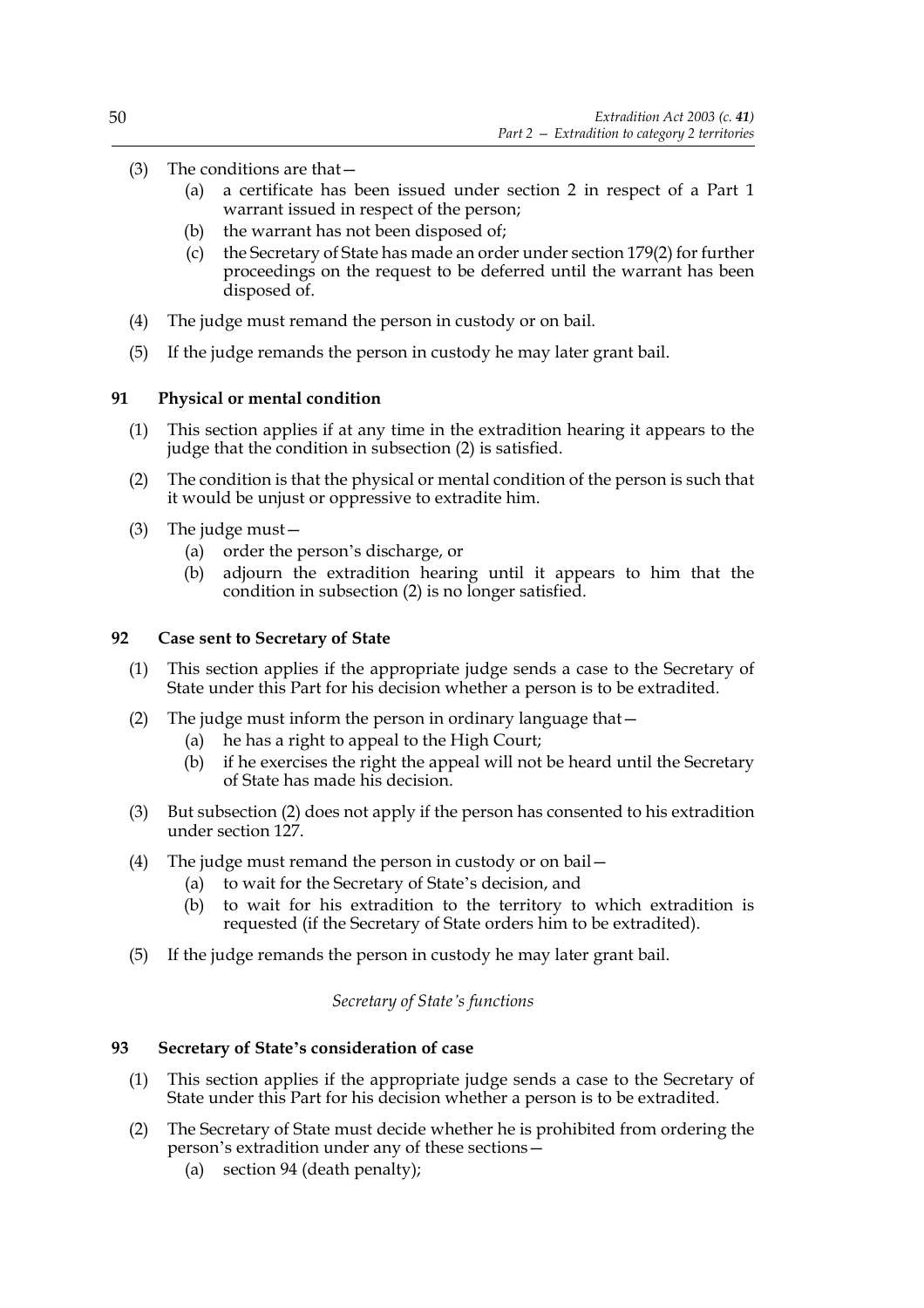- (b) section 95 (speciality);
- (c) section 96 (earlier extradition to United Kingdom from other territory).
- (3) If the Secretary of State decides any of the questions in subsection (2) in the affirmative he must order the person's discharge.
- (4) If the Secretary of State decides those questions in the negative he must order the person to be extradited to the territory to which his extradition is requested unless—
	- (a) he is informed that the request has been withdrawn,
	- (b) he makes an order under section 126(2) or 179(2) for further proceedings on the request to be deferred and the person is discharged under section 180, or
	- (c) he orders the person's discharge under section 208.
- (5) In deciding the questions in subsection (2), the Secretary of State is not required to consider any representations received by him after the end of the permitted period.
- (6) The permitted period is the period of 6 weeks starting with the appropriate day.

### **94 Death penalty**

- (1) The Secretary of State must not order a person's extradition to a category 2 territory if he could be, will be or has been sentenced to death for the offence concerned in the category 2 territory.
- (2) Subsection (1) does not apply if the Secretary of State receives a written assurance which he considers adequate that a sentence of death—
	- (a) will not be imposed, or
	- (b) will not be carried out (if imposed).

### **95 Speciality**

- (1) The Secretary of State must not order a person's extradition to a category 2 territory if there are no speciality arrangements with the category 2 territory.
- (2) But subsection (1) does not apply if the person consented to his extradition under section 127 before his case was sent to the Secretary of State.
- (3) There are speciality arrangements with a category 2 territory if (and only if) under the law of that territory or arrangements made between it and the United Kingdom a person who is extradited to the territory from the United Kingdom may be dealt with in the territory for an offence committed before his extradition only if—
	- (a) the offence is one falling within subsection (4), or
	- (b) he is first given an opportunity to leave the territory.
- (4) The offences are—
	- (a) the offence in respect of which the person is extradited;
	- (b) an extradition offence disclosed by the same facts as that offence, other than one in respect of which a sentence of death could be imposed;
	- (c) an extradition offence in respect of which the Secretary of State consents to the person being dealt with;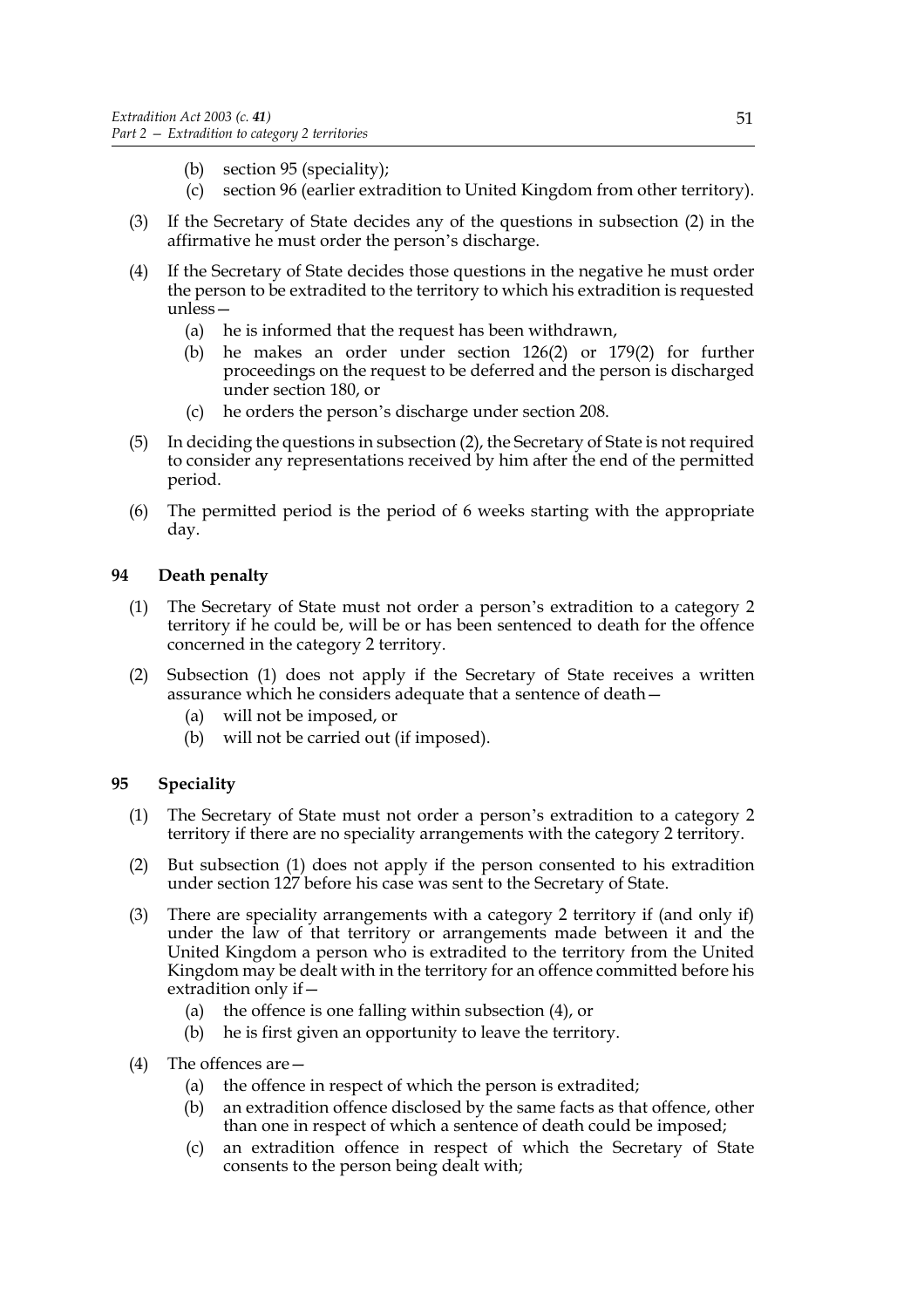- (d) an offence in respect of which the person waives the right that he would have (but for this paragraph) not to be dealt with for the offence.
- (5) Arrangements made with a category 2 territory which is a Commonwealth country or a British overseas territory may be made for a particular case or more generally.
- (6) A certificate issued by or under the authority of the Secretary of State confirming the existence of arrangements with a category 2 territory which is a Commonwealth country or a British overseas territory and stating the terms of the arrangements is conclusive evidence of those matters.

### **96 Earlier extradition to United Kingdom from other territory**

The Secretary of State must not order a person's extradition to a category 2 territory if—

- (a) the person was extradited to the United Kingdom from another territory (the extraditing territory);
- (b) under arrangements between the United Kingdom and the extraditing territory, that territory's consent is required to the person's extradition from the United Kingdom to the category 2 territory in respect of the extradition offence under consideration;
- (c) that consent has not been given on behalf of the extraditing territory.

# **97 Deferral: person charged with offence in United Kingdom**

- (1) This section applies if  $-$ 
	- (a) the appropriate judge sends a case to the Secretary of State under this Part for his decision whether a person is to be extradited;
	- (b) the person is charged with an offence in the United Kingdom.
- (2) The Secretary of State must not make a decision with regard to the person's extradition until one of these occurs—
	- (a) the charge is disposed of;
	- (b) the charge is withdrawn;
	- (c) proceedings in respect of the charge are discontinued;
	- (d) an order is made for the charge to lie on the file or, in relation to Scotland, the diet is deserted *pro loco et tempore*.
- (3) If a sentence of imprisonment or another form of detention is imposed in respect of the offence charged, the Secretary of State may defer making a decision with regard to the person's extradition until the sentence has been served.

### **98 Deferral: person serving sentence in United Kingdom**

- (1) This section applies if  $-$ 
	- (a) the appropriate judge sends a case to the Secretary of State under this Part for his decision whether a person is to be extradited;
	- (b) the person is serving a sentence of imprisonment or another form of detention in the United Kingdom.
- (2) The Secretary of State may defer making a decision with regard to the person's extradition until the sentence has been served.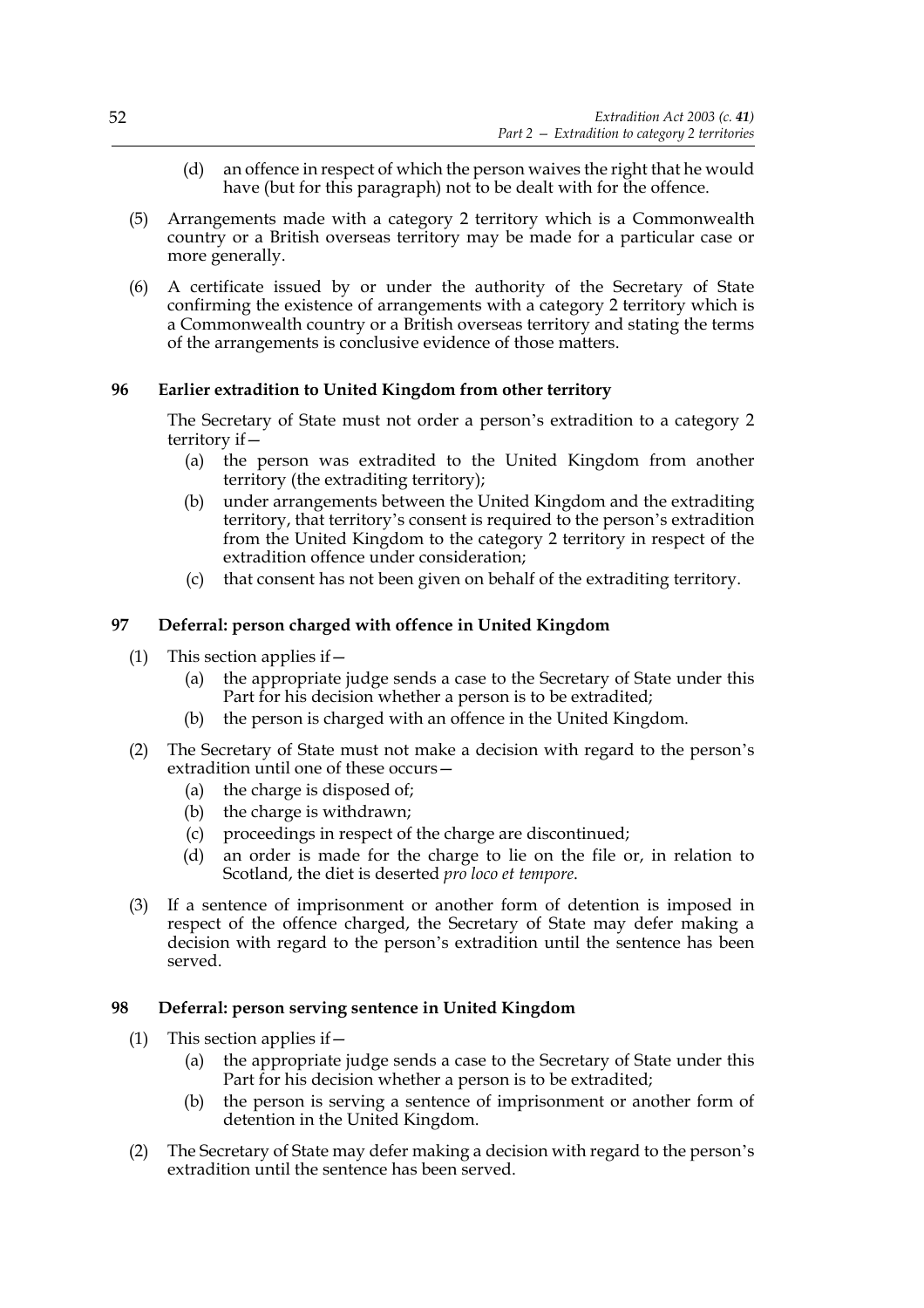# **99 Time limit for order for extradition or discharge**

- (1) This section applies if  $-$ 
	- (a) the appropriate judge sends a case to the Secretary of State under this Part for his decision whether a person is to be extradited;
	- (b) within the required period the Secretary of State does not make an order for the person's extradition or discharge.
- (2) If the person applies to the High Court to be discharged, the court must order his discharge.
- (3) The required period is the period of 2 months starting with the appropriate day.
- (4) If before the required period ends the Secretary of State applies to the High Court for it to be extended the High Court may make an order accordingly; and this subsection may apply more than once.

### **100 Information**

- (1) If the Secretary of State orders a person's extradition under this Part he must—
	- (a) inform the person of the order;
	- (b) inform him in ordinary language that he has a right of appeal to the High Court;
	- (c) inform a person acting on behalf of the category 2 territory of the order.
- (2) But subsection (1)(b) does not apply if the person has consented to his extradition under section 127.
- (3) If the Secretary of State orders a person's extradition under this Part and he has received an assurance such as is mentioned in section 94(2), he must give the person a copy of the assurance when he informs him under subsection (1) of the order.
- (4) If the Secretary of State orders a person's discharge under this Part he must—
	- (a) inform him of the order;
	- (b) inform a person acting on behalf of the category 2 territory of the order.

### **101 Making of order for extradition or discharge**

- (1) An order to which this section applies must be made under the hand of one of these—
	- (a) the Secretary of State;
	- (b) a Minister of State;
	- (c) a Parliamentary Under-Secretary of State;
	- (d) a senior official.
- (2) But, in relation to Scotland, an order to which this section applies must be made under the hand of one of these—
	- (a) a member of the Scottish Executive or a junior Scottish Minister;
	- (b) a senior official who is a member of the staff of the Scottish Administration.
- (3) This section applies to  $-$ 
	- (a) an order under section 93 for a person's extradition;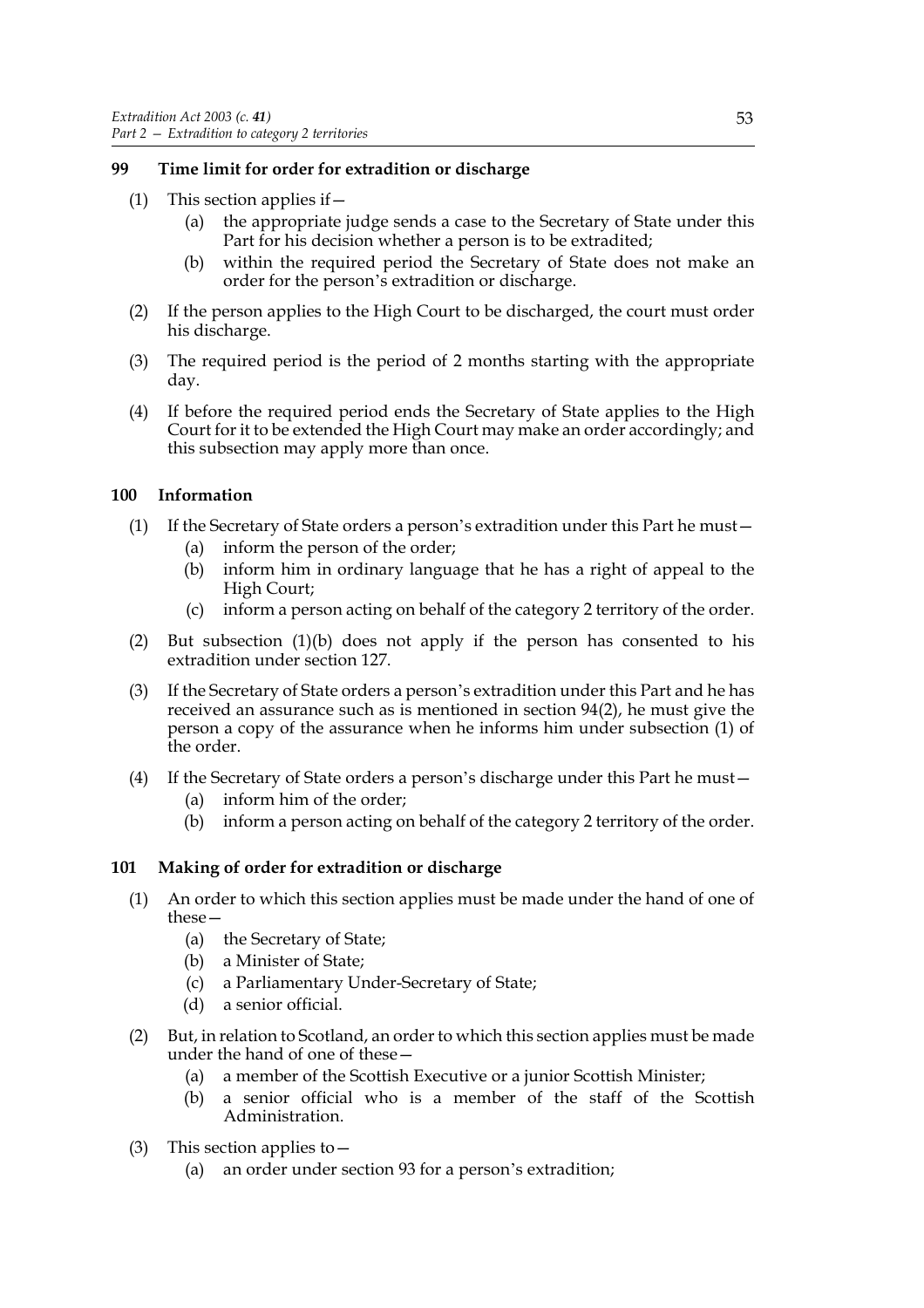- (b) an order under section 93 or 123 for a person's discharge.
- (4) A senior official is—
	- (a) a member of the Senior Civil Service;
	- (b) a member of the Senior Management Structure of Her Majesty's Diplomatic Service.
- (5) If it appears to the Secretary of State that it is necessary to do so in consequence of any changes to the structure or grading of the home civil service or diplomatic service, he may by order make such amendments to subsection (4) as appear to him appropriate to preserve (so far as practicable) the effect of that subsection.

### **102 The appropriate day**

- (1) This section applies for the purposes of sections 93 and 99 if the appropriate judge sends a case to the Secretary of State under this Part for his decision whether a person is to be extradited.
- (2) If the person is charged with an offence in the United Kingdom, the appropriate day is the day on which one of these occurs—
	- (a) the charge is disposed of;
	- (b) the charge is withdrawn;
	- (c) proceedings in respect of the charge are discontinued;
	- (d) an order is made for the charge to lie on the file, or in relation to Scotland, the diet is deserted *pro loco et tempore*.
- (3) If under section 97(3) or 98(2) the Secretary of State defers making a decision until the person has served a sentence, the appropriate day is the day on which the person finishes serving the sentence.
- (4) If section 126 applies in relation to the request for the person's extradition (the request concerned) the appropriate day is—
	- (a) the day on which the Secretary of State makes an order under that section, if the order is for proceedings on the other request to be deferred;
	- (b) the day on which an order under section 180 is made, if the order under section 126 is for proceedings on the request concerned to be deferred and the order under section 180 is for the proceedings to be resumed.
- (5) If section 179 applies in relation to the request for the person's extradition, the appropriate day is—
	- (a) the day on which the Secretary of State makes an order under that section, if the order is for proceedings on the warrant to be deferred;
	- (b) the day on which an order under section 180 is made, if the order under section 179 is for proceedings on the request to be deferred and the order under section 180 is for the proceedings to be resumed.
- (6) If more than one of subsections (2) to (5) applies, the appropriate day is the latest of the days found under the subsections which apply.
- (7) In any other case, the appropriate day is the day on which the judge sends the case to the Secretary of State for his decision whether the person is to be extradited.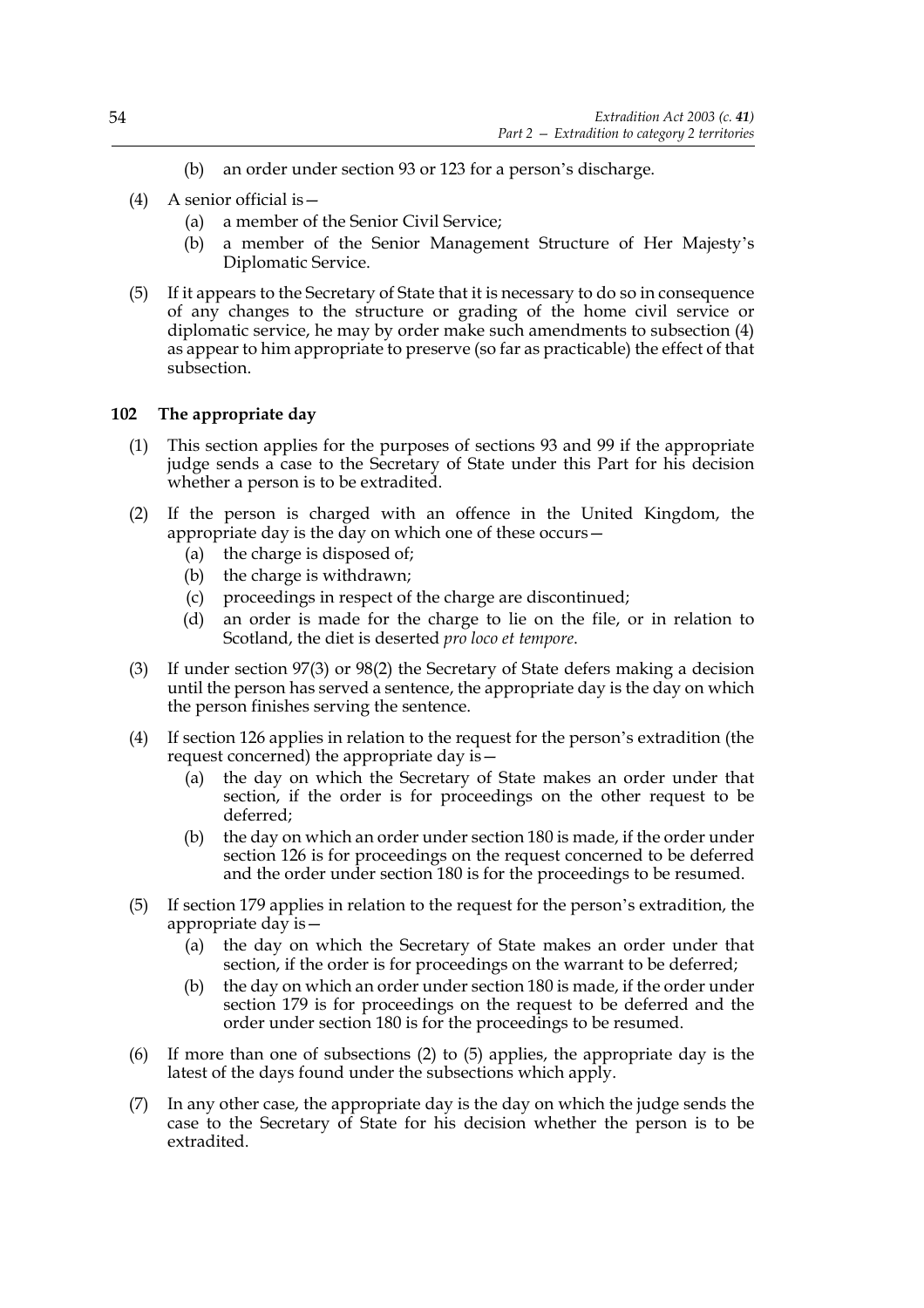#### *Appeals*

### **103 Appeal where case sent to Secretary of State**

- (1) If the judge sends a case to the Secretary of State under this Part for his decision whether a person is to be extradited, the person may appeal to the High Court against the relevant decision.
- (2) But subsection (1) does not apply if the person consented to his extradition under section 127 before his case was sent to the Secretary of State.
- (3) The relevant decision is the decision that resulted in the case being sent to the Secretary of State.
- (4) An appeal under this section may be brought on a question of law or fact.
- (5) If an appeal is brought under this section before the Secretary of State has decided whether the person is to be extradited the appeal must not be heard until after the Secretary of State has made his decision.
- (6) If the Secretary of State orders the person's discharge the appeal must not be proceeded with.
- (7) No appeal may be brought under this section if the Secretary of State has ordered the person's discharge.
- (8) If notice of an appeal under section 110 against the decision which resulted in the order for the person's discharge is given in accordance with subsection (5) of that section—
	- (a) subsections (6) and (7) do not apply;
	- (b) no appeal may be brought under this section if the High Court has made its decision on the appeal.
- (9) Notice of an appeal under this section must be given in accordance with rules of court before the end of the permitted period, which is 14 days starting with the day on which the Secretary of State informs the person under section 100(1) or (4) of the order he has made in respect of the person.

### **104 Court's powers on appeal under section 103**

- (1) On an appeal under section 103 the High Court may—
	- (a) allow the appeal;
	- (b) direct the judge to decide again a question (or questions) which he decided at the extradition hearing;
	- (c) dismiss the appeal.
- (2) The court may allow the appeal only if the conditions in subsection (3) or the conditions in subsection (4) are satisfied.
- (3) The conditions are that—
	- (a) the judge ought to have decided a question before him at the extradition hearing differently;
	- (b) if he had decided the question in the way he ought to have done, he would have been required to order the person's discharge.
- (4) The conditions are that—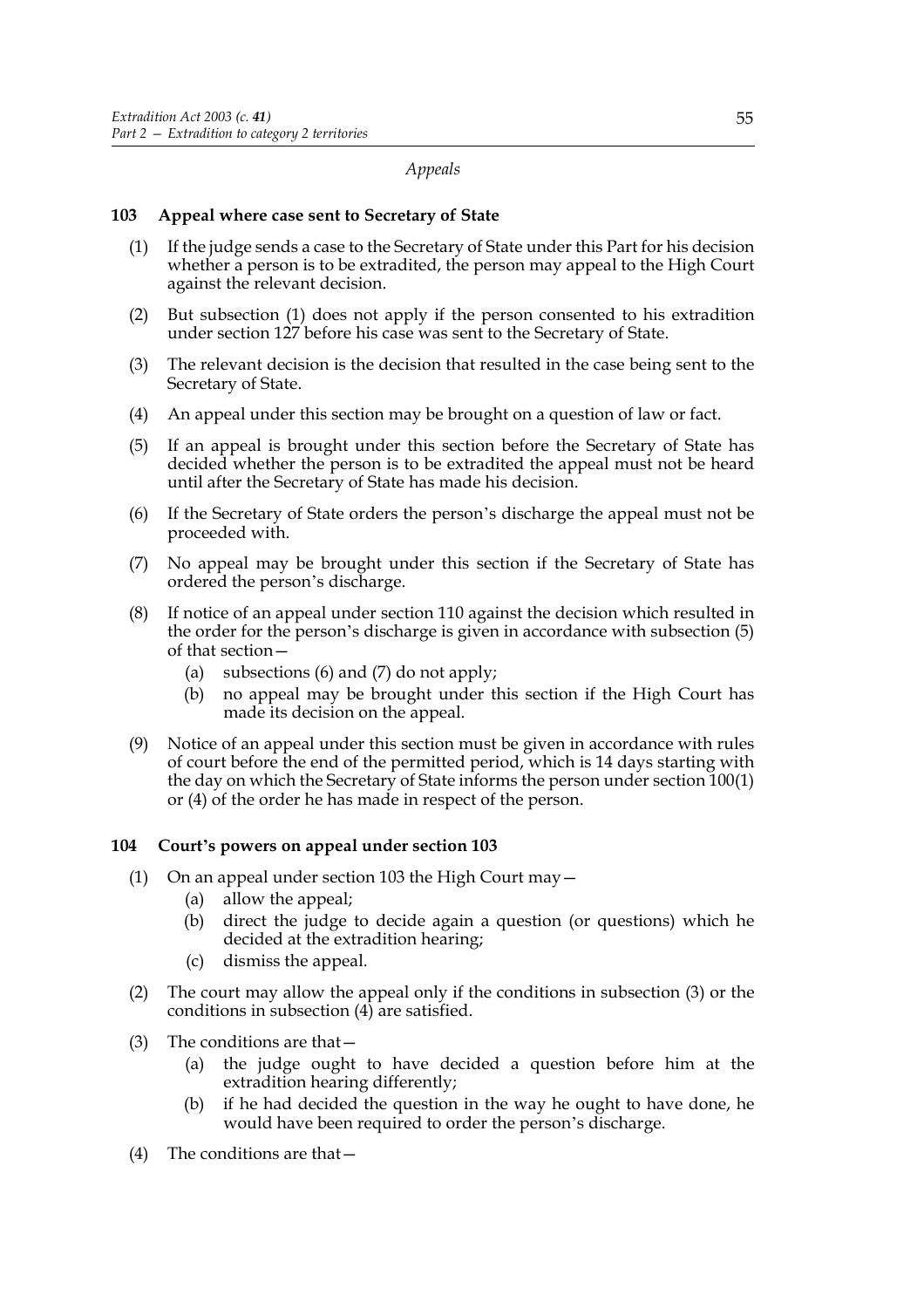- (a) an issue is raised that was not raised at the extradition hearing or evidence is available that was not available at the extradition hearing;
- (b) the issue or evidence would have resulted in the judge deciding a question before him at the extradition hearing differently;
- (c) if he had decided the question in that way, he would have been required to order the person's discharge.
- (5) If the court allows the appeal it must—
	- (a) order the person's discharge;
	- (b) quash the order for his extradition.
- (6) If the judge comes to a different decision on any question that is the subject of a direction under subsection (1)(b) he must order the person's discharge.
- (7) If the judge comes to the same decision as he did at the extradition hearing on the question that is (or all the questions that are) the subject of a direction under subsection  $(1)(b)$  the appeal must be taken to have been dismissed by a decision of the High Court.

# **105 Appeal against discharge at extradition hearing**

- (1) If at the extradition hearing the judge orders a person's discharge, an appeal to the High Court may be brought on behalf of the category 2 territory against the relevant decision.
- (2) But subsection (1) does not apply if the order for the person's discharge was under section 122.
- (3) The relevant decision is the decision which resulted in the order for the person's discharge.
- (4) An appeal under this section may be brought on a question of law or fact.
- (5) Notice of an appeal under this section must be given in accordance with rules of court before the end of the permitted period, which is 14 days starting with the day on which the order for the person's discharge is made.

### **106 Court's powers on appeal under section 105**

- (1) On an appeal under section 105 the High Court may—
	- (a) allow the appeal;
	- (b) direct the judge to decide the relevant question again;
	- (c) dismiss the appeal.
- (2) A question is the relevant question if the judge's decision on it resulted in the order for the person's discharge.
- (3) The court may allow the appeal only if the conditions in subsection (4) or the conditions in subsection (5) are satisfied.
- (4) The conditions are that—
	- (a) the judge ought to have decided the relevant question differently;
	- (b) if he had decided the question in the way he ought to have done, he would not have been required to order the person's discharge.
- (5) The conditions are that—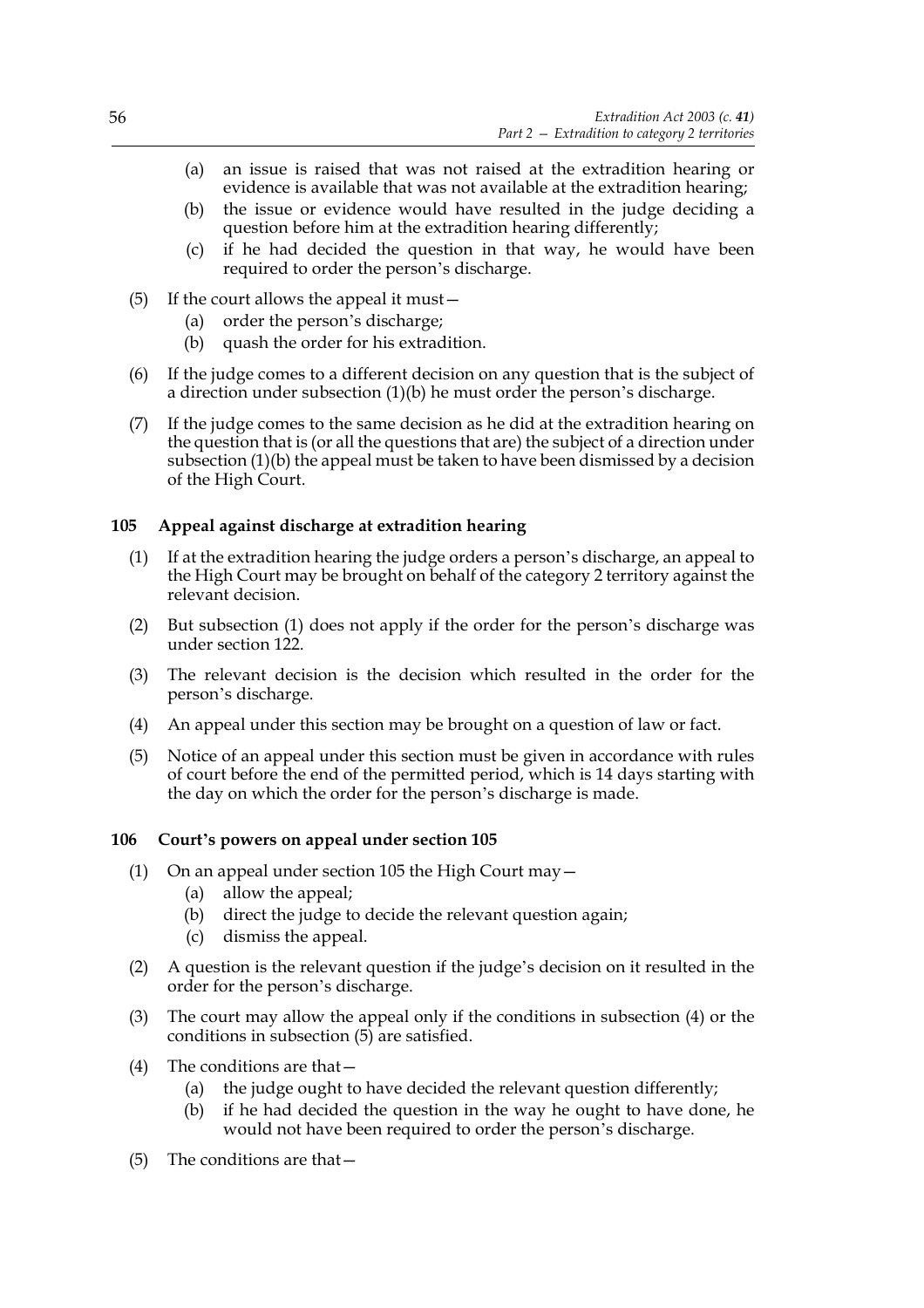- (a) an issue is raised that was not raised at the extradition hearing or evidence is available that was not available at the extradition hearing;
- (b) the issue or evidence would have resulted in the judge deciding the relevant question differently;
- (c) if he had decided the question in that way, he would not have been required to order the person's discharge.
- (6) If the court allows the appeal it must—
	- (a) quash the order discharging the person;
	- (b) remit the case to the judge;
	- (c) direct him to proceed as he would have been required to do if he had decided the relevant question differently at the extradition hearing.
- $(7)$  If the court makes a direction under subsection  $(1)(b)$  and the judge decides the relevant question differently he must proceed as he would have been required to do if he had decided that question differently at the extradition hearing.
- (8) If the court makes a direction under subsection (1)(b) and the judge does not decide the relevant question differently the appeal must be taken to have been dismissed by a decision of the High Court.

### **107 Detention pending conclusion of appeal under section 105**

- (1) This section applies if immediately after the judge orders the person's discharge the judge is informed on behalf of the category 2 territory of an intention to appeal under section 105.
- (2) The judge must remand the person in custody or on bail while the appeal is pending.
- (3) If the judge remands the person in custody he may later grant bail.
- (4) An appeal under section 105 ceases to be pending at the earliest of these times—
	- (a) when the proceedings on the appeal are discontinued;
	- (b) when the High Court dismisses the appeal, if the court is not immediately informed on behalf of the category 2 territory of an intention to apply for leave to appeal to the House of Lords;
	- (c) at the end of the permitted period, which is 28 days starting with the day on which leave to appeal to the House of Lords against the decision of the High Court on the appeal is granted;
	- (d) when there is no further step that can be taken on behalf of the category 2 territory in relation to the appeal (ignoring any power of a court to grant leave to take a step out of time).
- (5) The preceding provisions of this section apply to Scotland with these modifications—
	- (a) in subsection  $(4)(b)$  omit the words from "if" to the end;
	- (b) omit subsection  $(4)(c)$ .

### **108 Appeal against extradition order**

(1) If the Secretary of State orders a person's extradition under this Part, the person may appeal to the High Court against the order.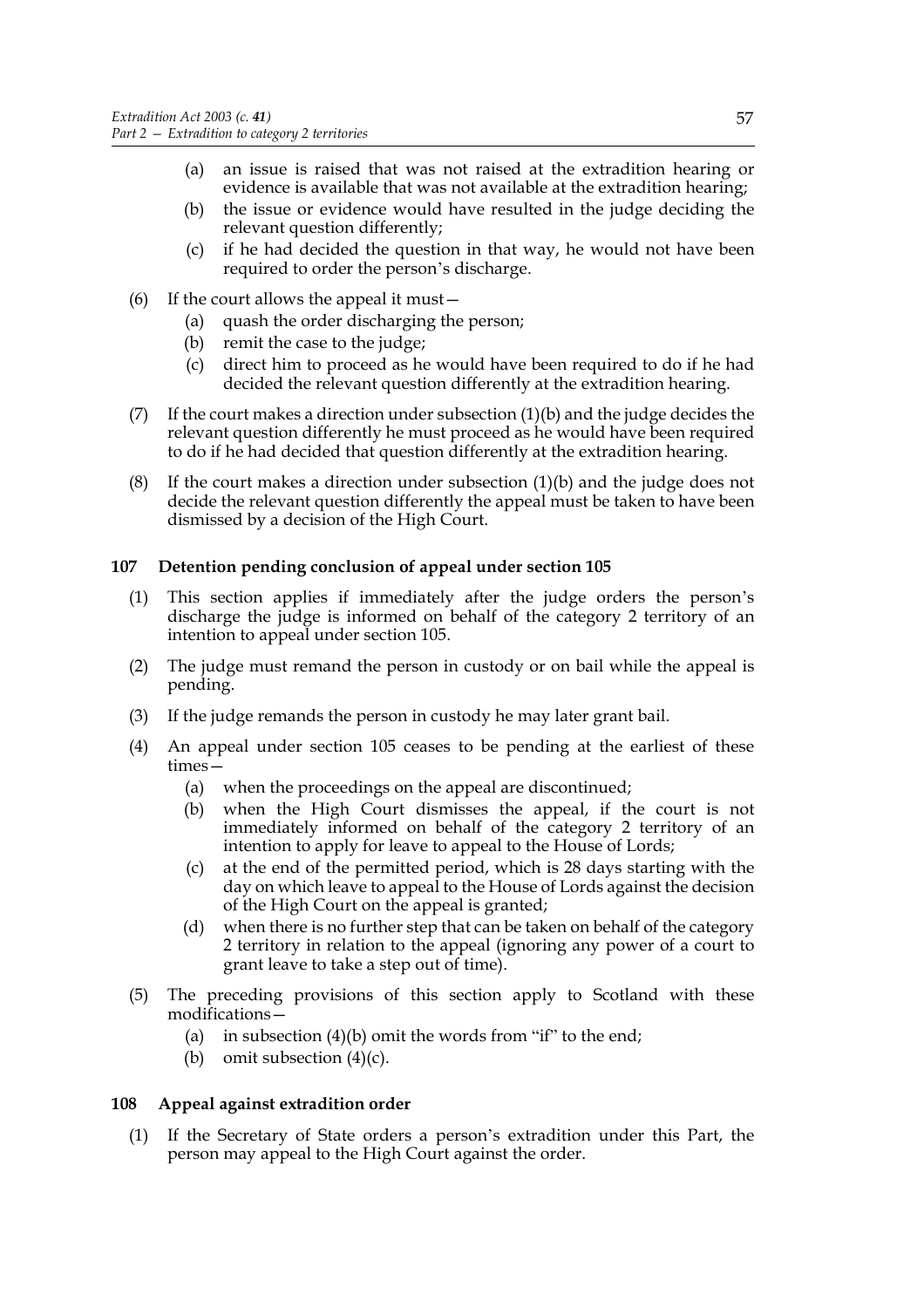- (2) But subsection (1) does not apply if the person has consented to his extradition under section 127.
- (3) An appeal under this section may be brought on a question of law or fact.
- (4) Notice of an appeal under this section must be given in accordance with rules of court before the end of the permitted period, which is 14 days starting with the day on which the Secretary of State informs the person of the order under section 100(1).

# **109 Court's powers on appeal under section 108**

- (1) On an appeal under section 108 the High Court may—
	- (a) allow the appeal;
	- (b) dismiss the appeal.
- (2) The court may allow the appeal only if the conditions in subsection (3) or the conditions in subsection (4) are satisfied.
- (3) The conditions are that—
	- (a) the Secretary of State ought to have decided a question before him differently;
	- (b) if he had decided the question in the way he ought to have done, he would not have ordered the person's extradition.
- (4) The conditions are that—
	- (a) an issue is raised that was not raised when the case was being considered by the Secretary of State or information is available that was not available at that time;
	- (b) the issue or information would have resulted in the Secretary of State deciding a question before him differently;
	- (c) if he had decided the question in that way, he would not have ordered the person's extradition.
- (5) If the court allows the appeal it must—
	- (a) order the person's discharge;
	- (b) quash the order for his extradition.

### **110 Appeal against discharge by Secretary of State**

- (1) If the Secretary of State makes an order for a person's discharge under this Part, an appeal to the High Court may be brought on behalf of the category 2 territory against the relevant decision.
- (2) But subsection (1) does not apply if the order for the person's discharge was under section 123.
- (3) The relevant decision is the decision which resulted in the order for the person's discharge.
- (4) An appeal under this section may be brought on a question of law or fact.
- (5) Notice of an appeal under this section must be given in accordance with rules of court before the end of the permitted period, which is 14 days starting with the day on which (under section 100(4)) the Secretary of State informs a person acting on behalf of the category 2 territory of the order.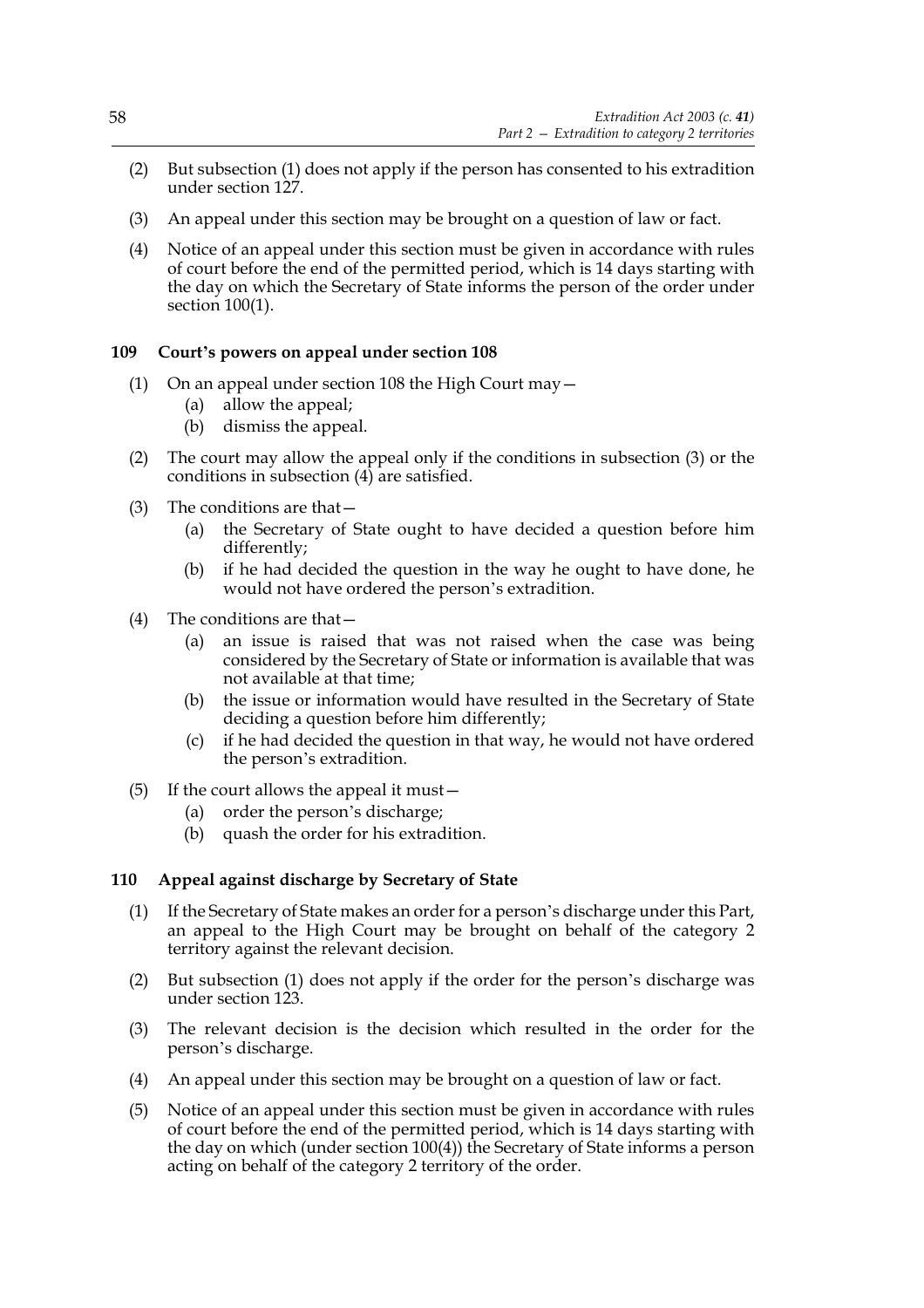# **111 Court's powers on appeal under section 110**

- (1) On an appeal under section 110 the High Court may—
	- (a) allow the appeal;
	- (b) dismiss the appeal.
- (2) The court may allow the appeal only if the conditions in subsection (3) or the conditions in subsection (4) are satisfied.
- (3) The conditions are that—
	- (a) the Secretary of State ought to have decided a question before him differently;
	- (b) if he had decided the question in the way he ought to have done, he would have ordered the person's extradition.
- (4) The conditions are that—
	- (a) an issue is raised that was not raised when the case was being considered by the Secretary of State or information is available that was not available at that time;
	- (b) the issue or information would have resulted in the Secretary of State deciding a question before him differently;
	- (c) if he had decided the question in that way, he would have ordered the person's extradition.
- (5) If the court allows the appeal it must—
	- (a) quash the order discharging the person;
	- (b) order the person's extradition.

### **112 Detention pending conclusion of appeal under section 110**

- (1) This section applies if immediately after the Secretary of State orders the person's discharge under this Part the Secretary of State is informed on behalf of the category 2 territory of an intention to appeal under section 110.
- (2) The judge must remand the person in custody or on bail while the appeal is pending.
- (3) If the judge remands the person in custody he may later grant bail.
- (4) An appeal under section 110 ceases to be pending at the earliest of these times—
	- (a) when the proceedings on the appeal are discontinued;
	- (b) when the High Court dismisses the appeal, if the court is not immediately informed on behalf of the category 2 territory of an intention to apply for leave to appeal to the House of Lords;
	- (c) at the end of the permitted period, which is 28 days starting with the day on which leave to appeal to the House of Lords against the decision of the High Court on the appeal is granted;
	- (d) when there is no further step that can be taken on behalf of the category 2 territory in relation to the appeal (ignoring any power of a court to grant leave to take a step out of time).
- (5) The preceding provisions of this section apply to Scotland with these modifications—
	- (a) in subsection  $(4)(b)$  omit the words from "if" to the end;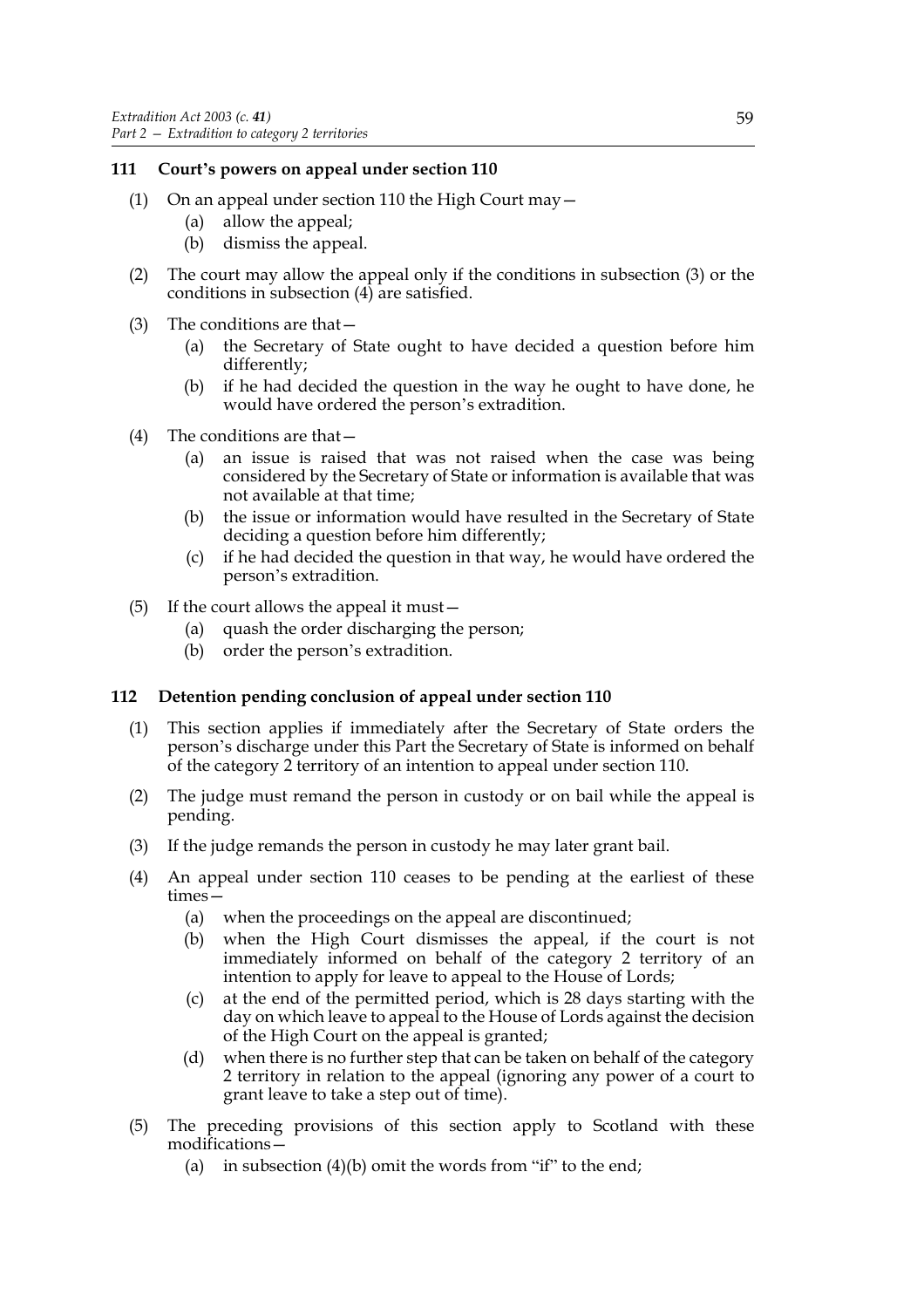(b) omit subsection  $(4)(c)$ .

### **113 Appeal to High Court: time limit for start of hearing**

- (1) Rules of court must prescribe the period (the relevant period) within which the High Court must begin to hear an appeal under section 103, 105, 108 or 110.
- (2) The High Court must begin to hear the appeal before the end of the relevant period.
- (3) The High Court may extend the relevant period if it believes it to be in the interests of justice to do so; and this subsection may apply more than once.
- (4) The power in subsection (3) may be exercised even after the end of the relevant period.
- (5) If subsection (2) is not complied with and the appeal is under section 103 or  $108 -$ 
	- (a) the appeal must be taken to have been allowed by a decision of the High Court;
	- (b) the person whose extradition has been ordered must be taken to have been discharged by the High Court;
	- (c) the order for the person's extradition must be taken to have been quashed by the High Court.
- (6) If subsection (2) is not complied with and the appeal is under section 105 or 110 the appeal must be taken to have been dismissed by a decision of the High Court.

#### **114 Appeal to House of Lords**

- (1) An appeal lies to the House of Lords from a decision of the High Court on an appeal under section 103, 105, 108 or 110.
- (2) An appeal under this section lies at the instance of  $-$ 
	- (a) the person whose extradition is requested;
	- (b) a person acting on behalf of the category 2 territory.
- (3) An appeal under this section lies only with the leave of the High Court or the House of Lords.
- (4) Leave to appeal under this section must not be granted unless—
	- (a) the High Court has certified that there is a point of law of general public importance involved in the decision, and
	- (b) it appears to the court granting leave that the point is one which ought to be considered by the House of Lords.
- (5) An application to the High Court for leave to appeal under this section must be made before the end of the permitted period, which is 14 days starting with the day on which the court makes its decision on the appeal to it.
- (6) An application to the House of Lords for leave to appeal under this section must be made before the end of the permitted period, which is 14 days starting with the day on which the High Court refuses leave to appeal.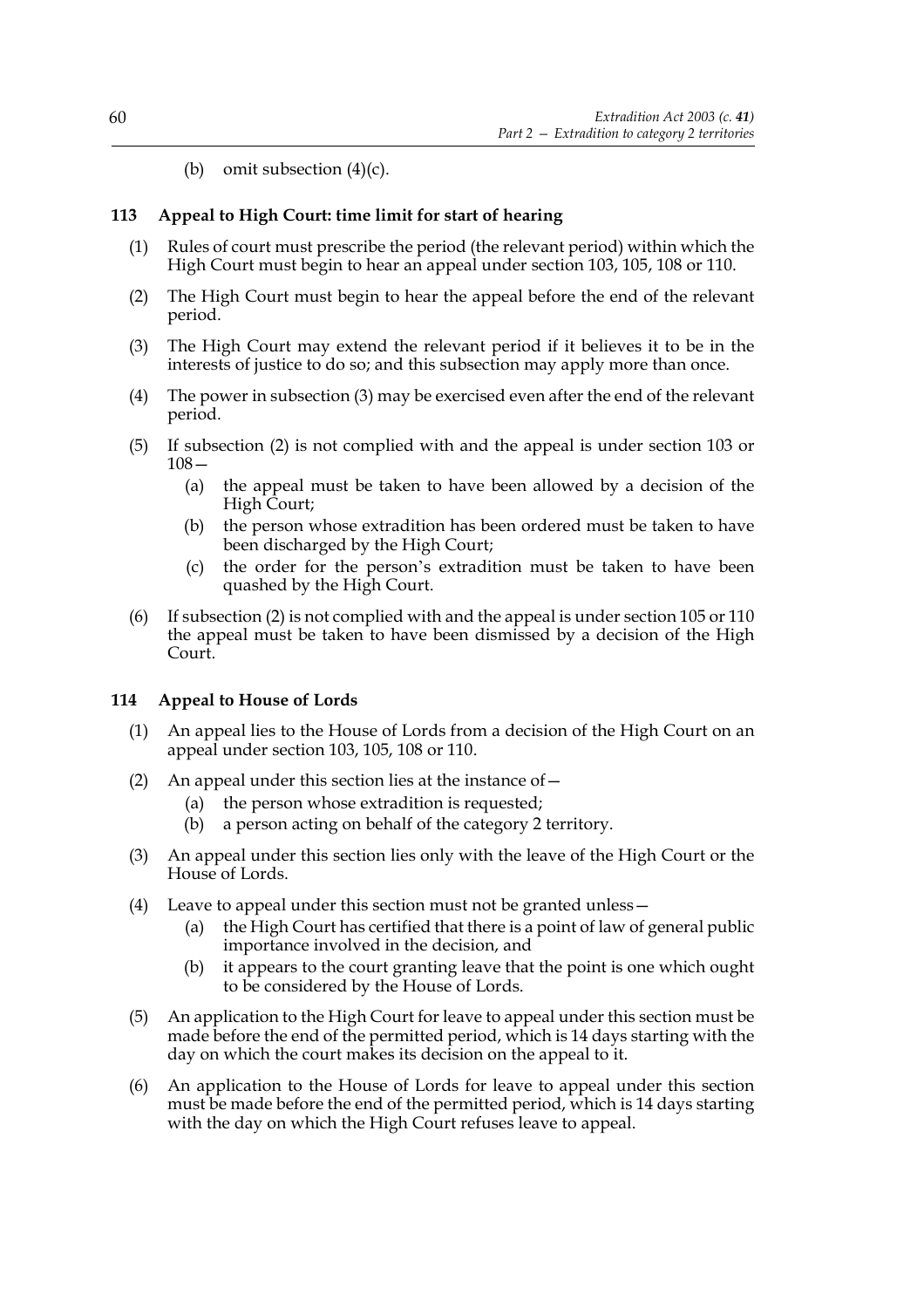- (7) If leave to appeal under this section is granted, the appeal must be brought before the end of the permitted period, which is 28 days starting with the day on which leave is granted.
- (8) If subsection  $(7)$  is not complied with  $-$ 
	- (a) the appeal must be taken to have been brought;
	- (b) the appeal must be taken to have been dismissed by the House of Lords immediately after the end of the period permitted under that subsection.
- (9) These must be ignored for the purposes of subsection  $(8)(b)$ 
	- (a) any power of a court to extend the period permitted for bringing the appeal;
	- (b) any power of a court to grant leave to take a step out of time.
- (10) The High Court may grant bail to a person appealing under this section or applying for leave to appeal under this section.
- (11) Section 5 of the Appellate Jurisdiction Act 1876 (c. 59) (composition of House of Lords for hearing and determination of appeals) applies in relation to an appeal under this section or an application for leave to appeal under this section as it applies in relation to an appeal under that Act.
- (12) An order of the House of Lords which provides for an application for leave to appeal under this section to be determined by a committee constituted in accordance with section 5 of the Appellate Jurisdiction Act 1876 may direct that the decision of the committee is taken on behalf of the House.
- (13) The preceding provisions of this section do not apply to Scotland.

# **115 Powers of House of Lords on appeal under section 114**

- (1) On an appeal under section 114 the House of Lords may—
	- (a) allow the appeal;
	- (b) dismiss the appeal.
- (2) Subsection (3) applies if  $-$ 
	- (a) the person whose extradition is requested brings an appeal under section 114, and
	- (b) the House of Lords allows the appeal.
- (3) The House of Lords must—
	- (a) order the person's discharge;
	- (b) quash the order for his extradition, if the appeal was against a decision of the High Court to dismiss an appeal under section 103 or 108 or to allow an appeal under section 110.
- (4) Subsection (5) applies if—
	- (a) the High Court allows an appeal under section 103 or 108 by the person whose extradition is requested or dismisses an appeal under section 110 by a person acting on behalf of the category 2 territory,
	- (b) a person acting on behalf of the category 2 territory brings an appeal under section 114 against the decision of the High Court, and
	- (c) the House of Lords allows the appeal.
- (5) The House of Lords must—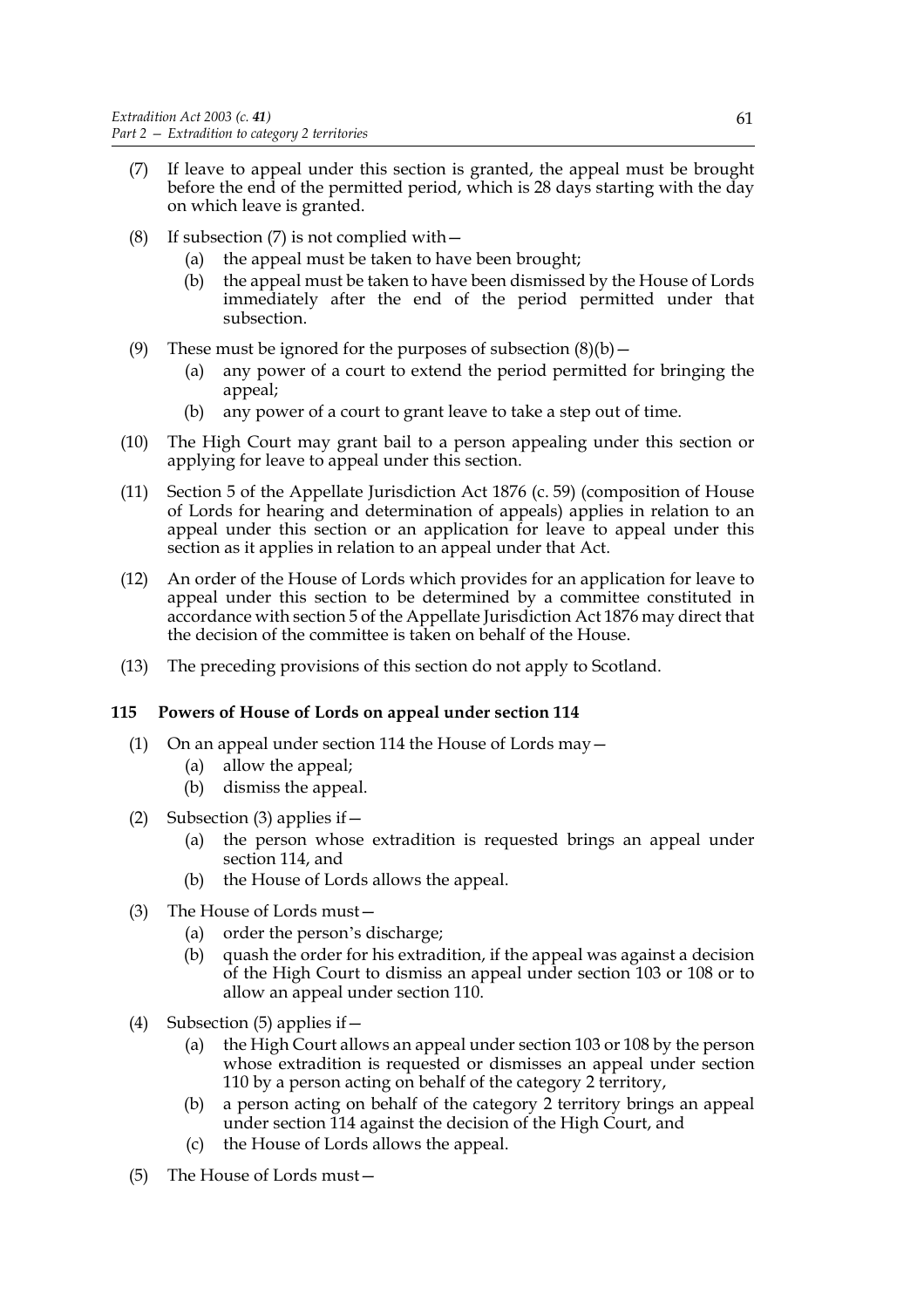- (a) quash the order discharging the person made by the High Court under section 104(5) or 109(5) or by the Secretary of State under this Part;
- (b) order the person to be extradited to the category 2 territory.
- (6) Subsection (7) applies if  $-$ 
	- (a) the High Court dismisses an appeal under section 105 against a decision made by the judge at the extradition hearing,
	- (b) a person acting on behalf of the category 2 territory brings an appeal under section 114 against the decision of the High Court, and
	- (c) the House of Lords allows the appeal.
- (7) The House of Lords must—
	- (a) quash the order of the judge discharging the person whose extradition is requested;
	- (b) remit the case to the judge;
	- (c) direct him to proceed as he would have been required to do if he had decided the relevant question differently at the extradition hearing.
- (8) A question is the relevant question if the judge's decision on it resulted in the order for the person's discharge.

# **116 Appeals: general**

A decision under this Part of the judge or the Secretary of State may be questioned in legal proceedings only by means of an appeal under this Part.

### *Time for extradition*

### **117 Extradition where no appeal**

- (1) This section applies if  $-$ 
	- (a) the Secretary of State orders a person's extradition to a category 2 territory under this Part, and
	- (b) no notice of an appeal under section 103 or 108 is given before the end of the permitted period, which is 14 days starting with the day on which the Secretary of State informs the person under section  $100(1)$ that he has ordered his extradition.
- (2) The person must be extradited to the category 2 territory before the end of the required period, which is 28 days starting with the day on which the Secretary of State makes the order.
- (3) If subsection (2) is not complied with and the person applies to the appropriate judge to be discharged the judge must order his discharge, unless reasonable cause is shown for the delay.
- (4) These must be ignored for the purposes of subsection  $(1)(b)$ 
	- (a) any power of a court to extend the period permitted for giving notice of appeal;
	- (b) any power of a court to grant leave to take a step out of time.

# **118 Extradition following appeal**

(1) This section applies if  $-$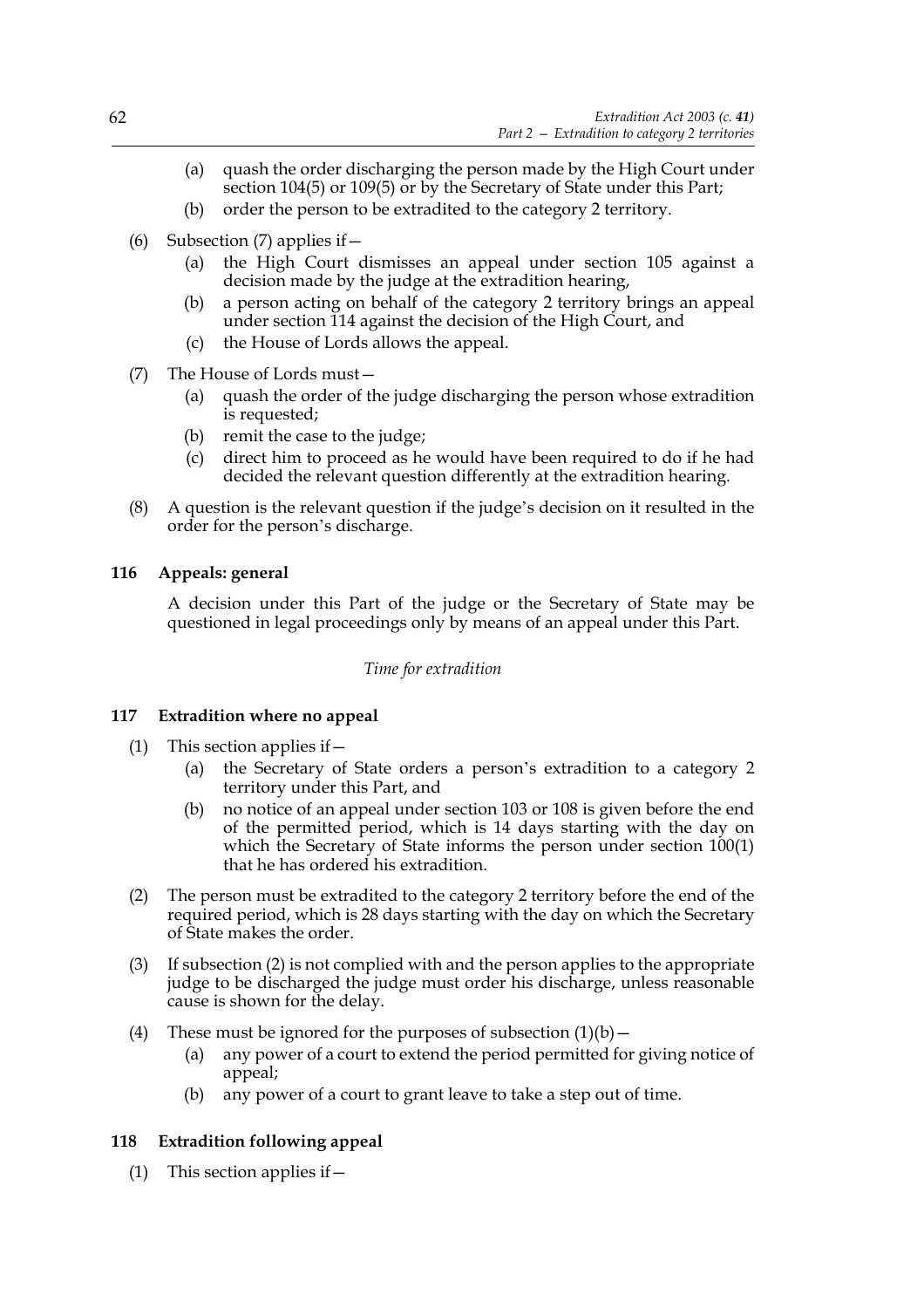- (a) there is an appeal to the High Court under section 103, 108 or 110 against a decision or order relating to a person's extradition to a category 2 territory, and
- (b) the effect of the decision of the relevant court on the appeal is that the person is to be extradited there.
- (2) The person must be extradited to the category 2 territory before the end of the required period, which is 28 days starting with—
	- (a) the day on which the decision of the relevant court on the appeal becomes final, or
	- (b) the day on which proceedings on the appeal are discontinued.
- (3) The relevant court is—
	- (a) the High Court, if there is no appeal to the House of Lords against the decision of the High Court on the appeal;
	- (b) the House of Lords, if there is such an appeal.
- (4) The decision of the High Court on the appeal becomes final—
	- (a) when the period permitted for applying to the High Court for leave to appeal to the House of Lords ends, if there is no such application;
	- (b) when the period permitted for applying to the House of Lords for leave to appeal to it ends, if the High Court refuses leave to appeal and there is no application to the House of Lords for leave to appeal;
	- (c) when the House of Lords refuses leave to appeal to it;
	- (d) at the end of the permitted period, which is 28 days starting with the day on which leave to appeal to the House of Lords is granted, if no such appeal is brought before the end of that period.
- (5) These must be ignored for the purposes of subsection  $(4)$  -
	- (a) any power of a court to extend the period permitted for applying for leave to appeal;
	- (b) any power of a court to grant leave to take a step out of time.
- (6) The decision of the House of Lords on the appeal becomes final when it is made.
- (7) If subsection (2) is not complied with and the person applies to the appropriate judge to be discharged the judge must order his discharge, unless reasonable cause is shown for the delay.
- (8) The preceding provisions of this section apply to Scotland with these modifications—
	- (a) in subsections (1) and (2) for "relevant court" substitute "High Court";
	- (b) omit subsections (3) to (6).

## **119 Undertaking in relation to person serving sentence in United Kingdom**

- (1) This section applies if  $-$ 
	- (a) the Secretary of State orders a person's extradition to a category 2 territory under this Part;
	- (b) the person is serving a sentence of imprisonment or another form of detention in the United Kingdom.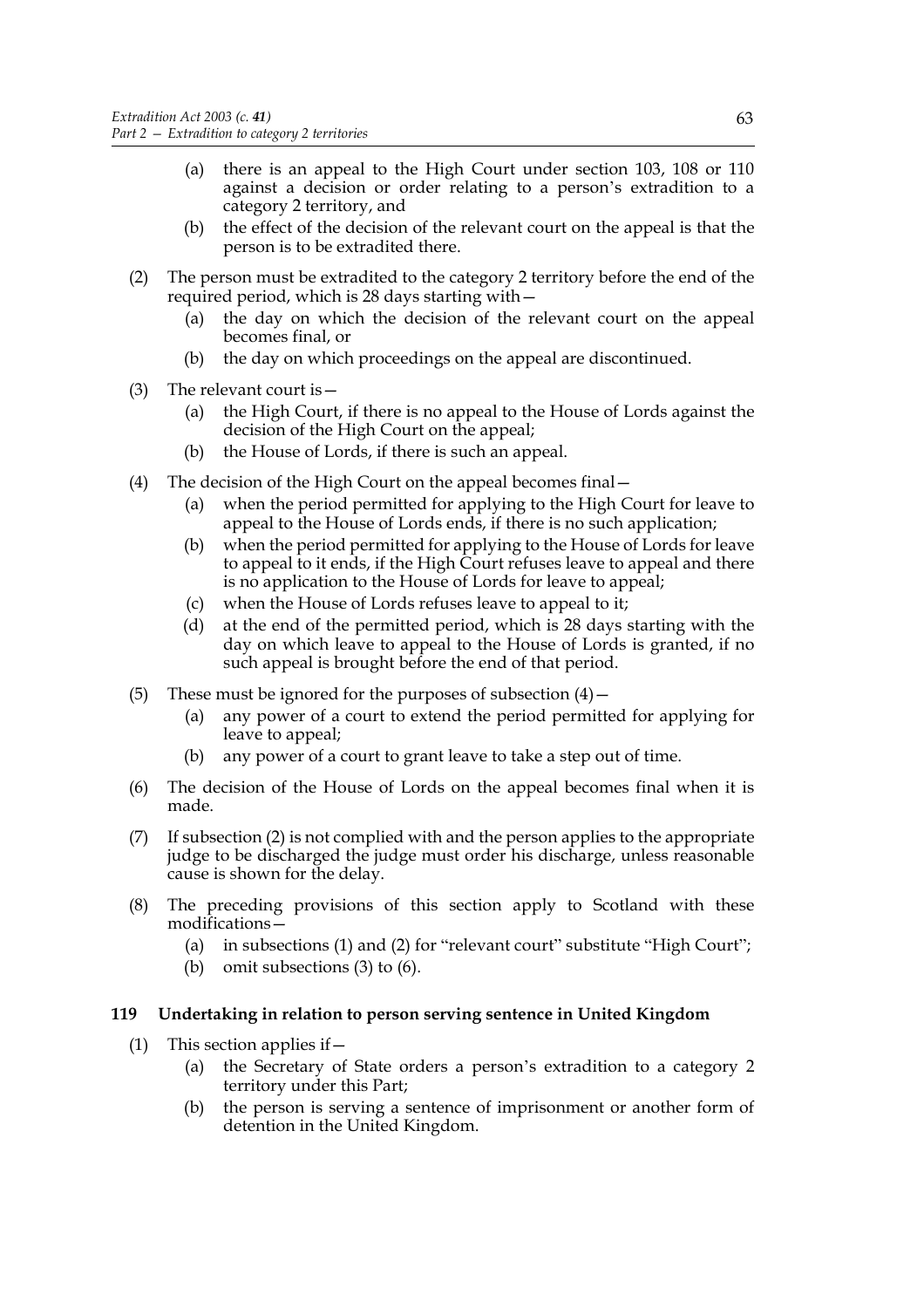- (2) The Secretary of State may make the order for extradition subject to the condition that extradition is not to take place before he receives an undertaking given on behalf of the category 2 territory in terms specified by him.
- (3) The terms which may be specified by the Secretary of State in relation to a person accused in a category 2 territory of the commission of an offence include terms—
	- (a) that the person be kept in custody until the conclusion of the proceedings against him for the offence and any other offence in respect of which he is permitted to be dealt with in the category 2 territory;
	- (b) that the person be returned to the United Kingdom to serve the remainder of his sentence on the conclusion of those proceedings.
- (4) The terms which may be specified by the Secretary of State in relation to a person alleged to be unlawfully at large after conviction of an offence by a court in a category 2 territory include terms that the person be returned to the United Kingdom to serve the remainder of his sentence after serving any sentence imposed on him in the category 2 territory for—
	- (a) the offence, and
	- (b) any other offence in respect of which he is permitted to be dealt with in the category 2 territory.
- (5) Subsections (6) and (7) apply if the Secretary of State makes an order for extradition subject to a condition under subsection (2).
- (6) If the Secretary of State does not receive the undertaking before the end of the period of 21 days starting with the day on which he makes the order and the person applies to the High Court to be discharged, the court must order his discharge.
- (7) If the Secretary of State receives the undertaking before the end of that period—
	- (a) in a case where section 117 applies, the required period for the purposes of section 117(2) is 28 days starting with the day on which the Secretary of State receives the undertaking;
	- (b) in a case where section 118 applies, the required period for the purposes of section 118(2) is 28 days starting with the day on which the decision of the relevant court on the appeal becomes final (within the meaning of that section) or (if later) the day on which the Secretary of State receives the undertaking.

## **120 Extradition following deferral for competing claim**

- (1) This section applies if  $-$ 
	- (a) an order is made under this Part for a person to be extradited to a category 2 territory in pursuance of a request for his extradition;
	- (b) before the person is extradited to the territory an order is made under section 126(2) or 179(2) for the person's extradition in pursuance of the request to be deferred;
	- (c) the appropriate judge makes an order under section 181(2) for the person's extradition in pursuance of the request to cease to be deferred.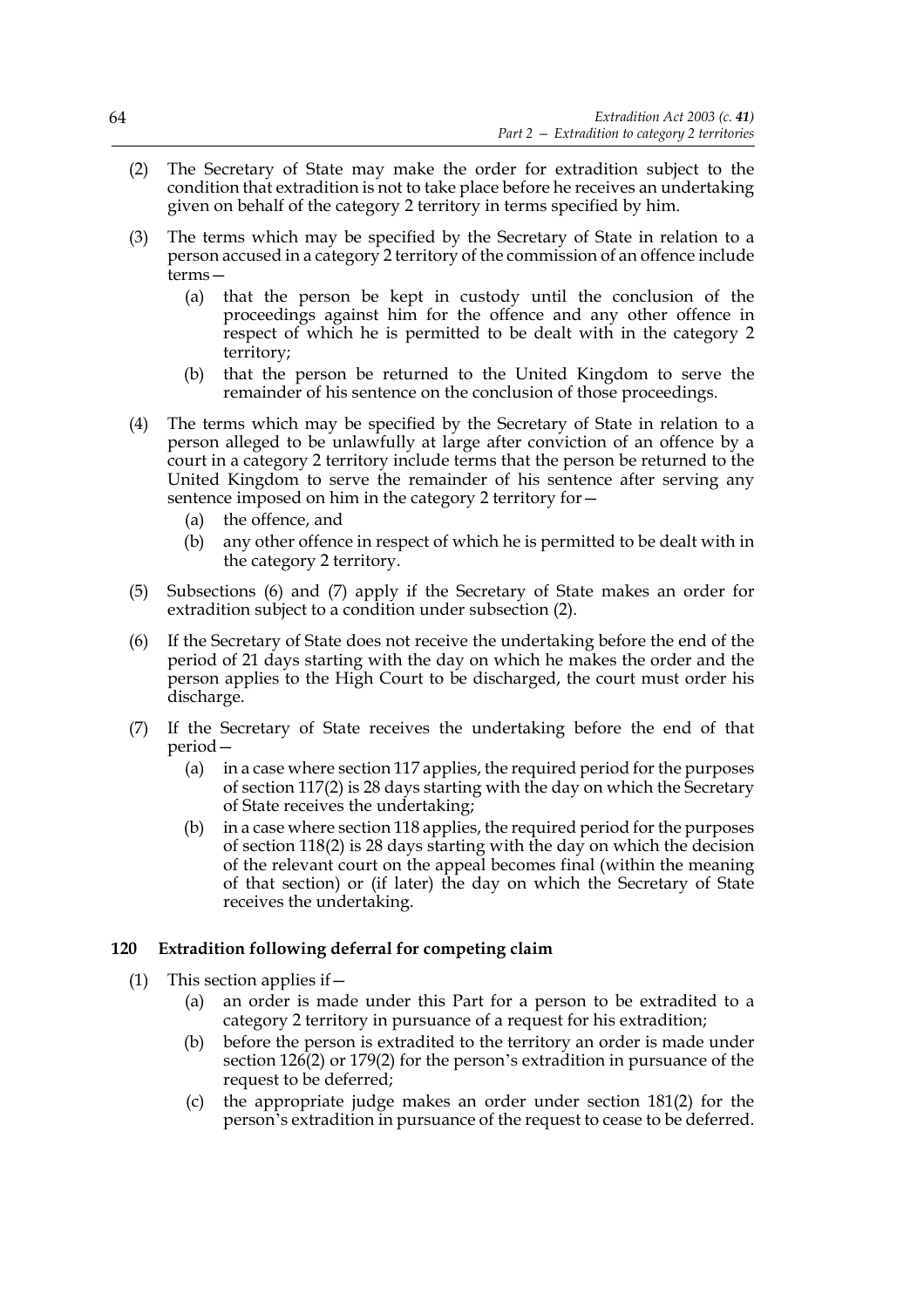- (2) In a case where section 117 applies, the required period for the purposes of section 117(2) is 28 days starting with the day on which the order under section 181(2) is made.
- (3) In a case where section 118 applies, the required period for the purposes of section 118(2) is 28 days starting with the day on which the decision of the relevant court on the appeal becomes final (within the meaning of that section) or (if later) the day on which the order under section 181(2) is made.

# **121 Asylum claim**

- (1) This section applies if  $-$ 
	- (a) a person whose extradition is requested makes an asylum claim at any time in the relevant period;
	- (b) an order is made under this Part for the person to be extradited in pursuance of the request.
- (2) The relevant period is the period—
	- (a) starting when a certificate is issued under section 70 in respect of the request;
	- (b) ending when the person is extradited in pursuance of the request.
- (3) The person must not be extradited in pursuance of the request before the asylum claim is finally determined; and sections 117 and 118 have effect subject to this.
- (4) If the Secretary of State allows the asylum claim, the claim is finally determined when he makes his decision on the claim.
- (5) If the Secretary of State rejects the asylum claim, the claim is finally determined—
	- (a) when the Secretary of State makes his decision on the claim, if there is no right to appeal against the Secretary of State's decision on the claim;
	- (b) when the period permitted for appealing against the Secretary of State's decision on the claim ends, if there is such a right but there is no such appeal;
	- (c) when the appeal against that decision is finally determined or is withdrawn or abandoned, if there is such an appeal.
- (6) An appeal against the Secretary of State's decision on an asylum claim is not finally determined for the purposes of subsection (5) at any time when a further appeal or an application for leave to bring a further appeal—
	- (a) has been instituted and has not been finally determined or withdrawn or abandoned, or
	- (b) may be brought.
- (7) The remittal of an appeal is not a final determination for the purposes of subsection (6).
- (8) The possibility of an appeal out of time with leave must be ignored for the purposes of subsections (5) and (6).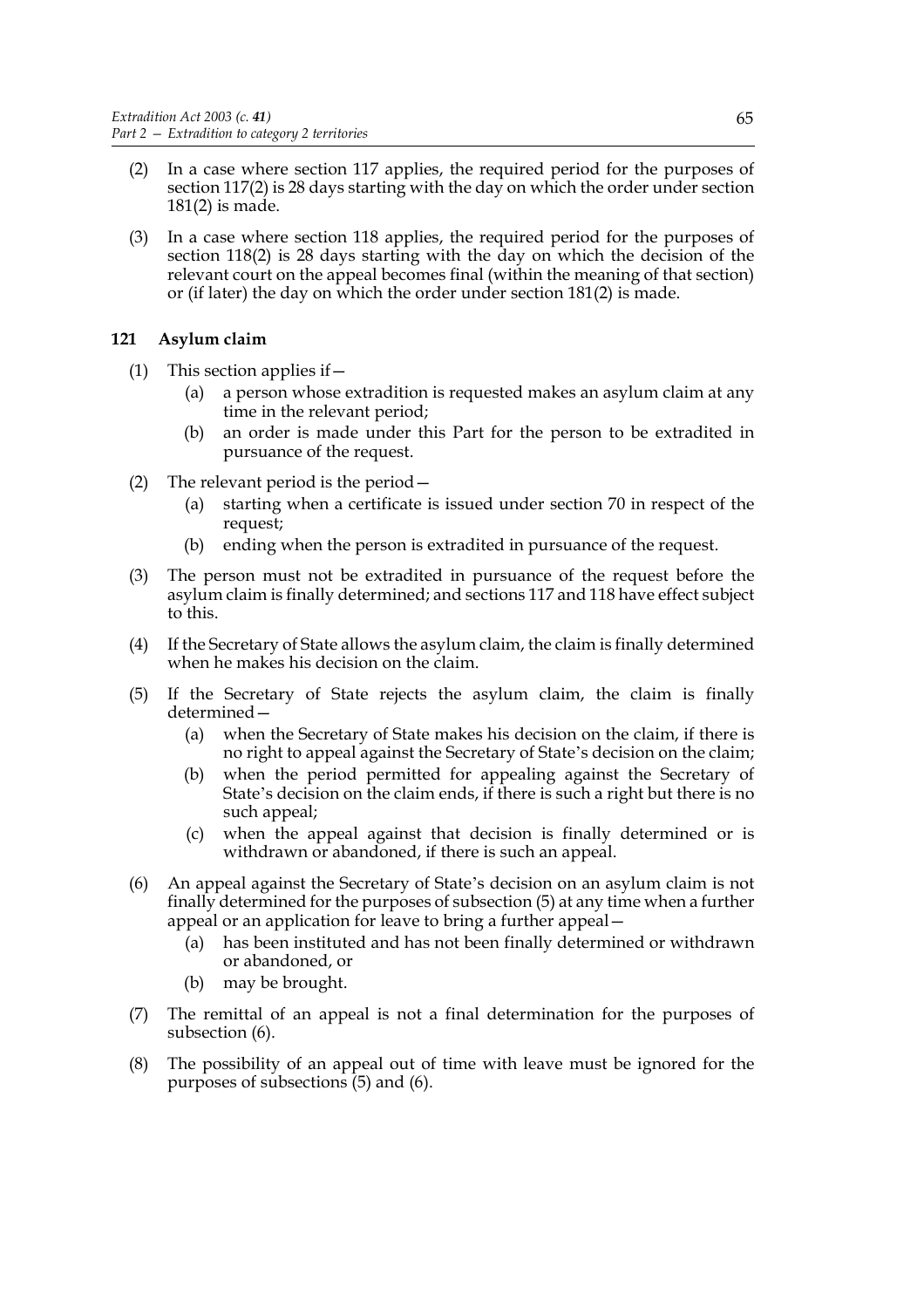*Withdrawal of extradition request*

## **122 Withdrawal of request before end of extradition hearing**

- (1) This section applies if at any time in the relevant period the appropriate judge is informed by the Secretary of State that a request for a person's extradition has been withdrawn.
- (2) The relevant period is the period—
	- (a) starting when the person first appears or is brought before the appropriate judge following his arrest under this Part;
	- (b) ending when the judge orders the person's discharge or sends the case to the Secretary of State for his decision whether the person is to be extradited.
- (3) The judge must order the person's discharge.
- (4) If the person is not before the judge at the time the judge orders his discharge, the judge must inform him of the order as soon as practicable.

## **123 Withdrawal of request after case sent to Secretary of State**

- (1) This section applies if at any time in the relevant period the Secretary of State is informed that a request for a person's extradition has been withdrawn.
- (2) The relevant period is the period—
	- (a) starting when the judge sends the case to the Secretary of State for his decision whether the person is to be extradited;
	- (b) ending when the person is extradited in pursuance of the request or discharged.
- (3) The Secretary of State must order the person's discharge.

## **124 Withdrawal of request while appeal to High Court pending**

- (1) This section applies if at any time in the relevant period the High Court is informed by the Secretary of State that a request for a person's extradition has been withdrawn.
- (2) The relevant period is the period—
	- (a) starting when notice of an appeal to the court is given by the person whose extradition is requested or by a person acting on behalf of the category 2 territory to which his extradition is requested;
	- (b) ending when proceedings on the appeal are discontinued or the court makes its decision on the appeal.
- (3) If the appeal is under section 103 or 108, the court must—
	- (a) order the person's discharge;
	- (b) quash the order for his extradition, if the Secretary of State has ordered his extradition.
- (4) If the appeal is under section 105 or 110, the court must dismiss the appeal.
- (5) If the person is not before the court at the time the court orders his discharge, the court must inform him of the order as soon as practicable.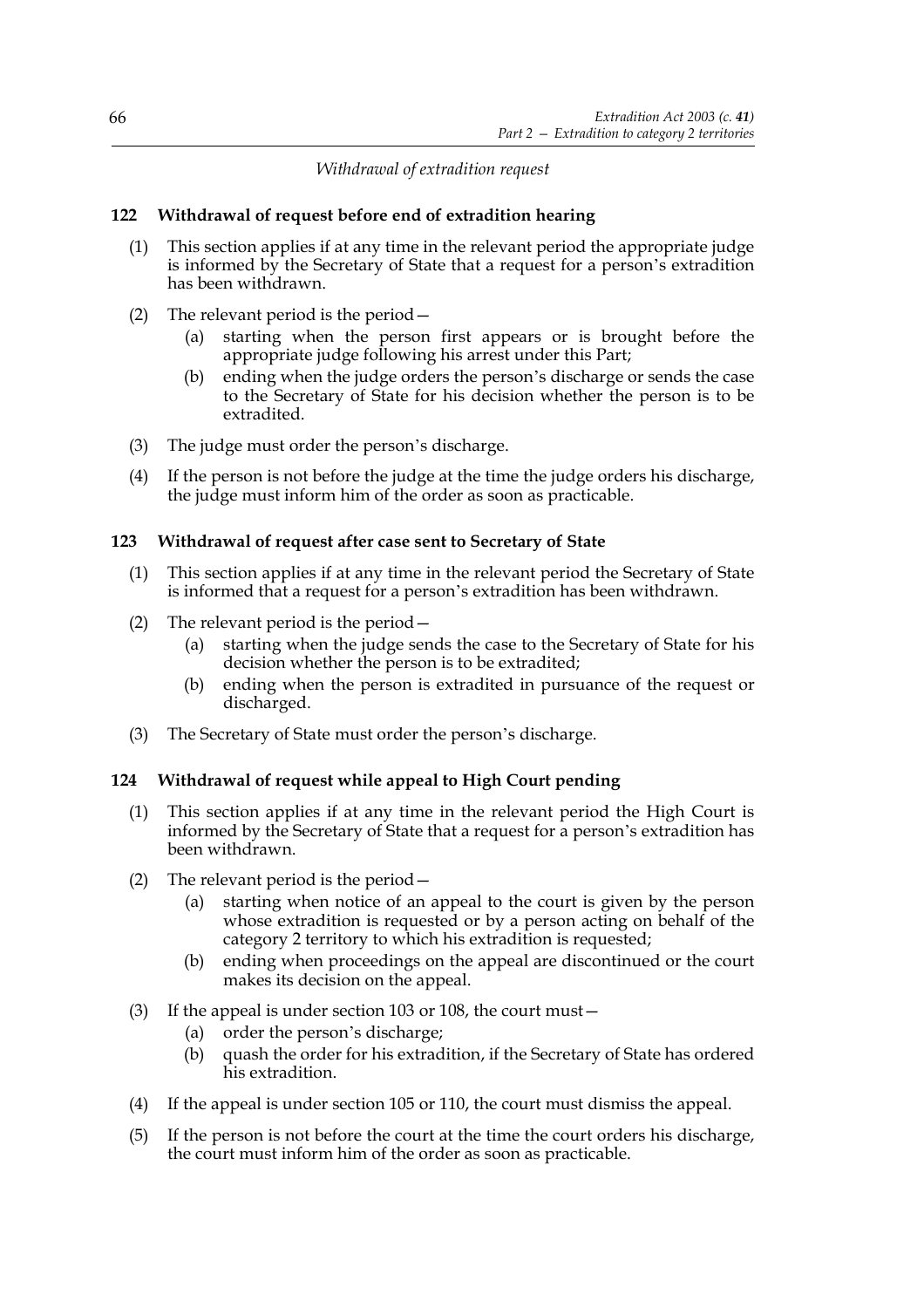# **125 Withdrawal of request while appeal to House of Lords pending**

- (1) This section applies if at any time in the relevant period the House of Lords is informed by the Secretary of State that a request for a person's extradition has been withdrawn.
- (2) The relevant period is the period—
	- (a) starting when leave to appeal to the House of Lords is granted to the person whose extradition is requested or a person acting on behalf of the category 2 territory to which his extradition is requested;
	- (b) ending when proceedings on the appeal are discontinued or the House of Lords makes its decision on the appeal.
- (3) If the appeal is brought by the person whose extradition is requested the House of Lords must—
	- (a) order the person's discharge;
	- (b) quash the order for his extradition, in a case where the appeal was against a decision of the High Court to dismiss an appeal under section 103 or 108.
- (4) If the appeal is brought by a person acting on behalf of the category 2 territory the House of Lords must dismiss the appeal.
- (5) If the person whose extradition is requested is not before the House of Lords at the time it orders his discharge, the House of Lords must inform him of the order as soon as practicable.

## *Competing extradition requests*

# **126 Competing extradition requests**

- (1) This section applies if—
	- (a) the Secretary of State receives a valid request for a person's extradition to a category 2 territory;
	- (b) the person is in the United Kingdom;
	- (c) before the person is extradited in pursuance of the request or discharged, the Secretary of State receives another valid request for the person's extradition.
- (2) The Secretary of State may—
	- (a) order proceedings (or further proceedings) on one of the requests to be deferred until the other one has been disposed of, if neither of the requests has been disposed of;
	- (b) order the person's extradition in pursuance of the request under consideration to be deferred until the other request has been disposed of, if an order for his extradition in pursuance of the request under consideration has been made.
- (3) In applying subsection (2) the Secretary of State must take account in particular of these matters—
	- (a) the relative seriousness of the offences concerned;
	- (b) the place where each offence was committed (or was alleged to have been committed);
	- (c) the date when each request was received;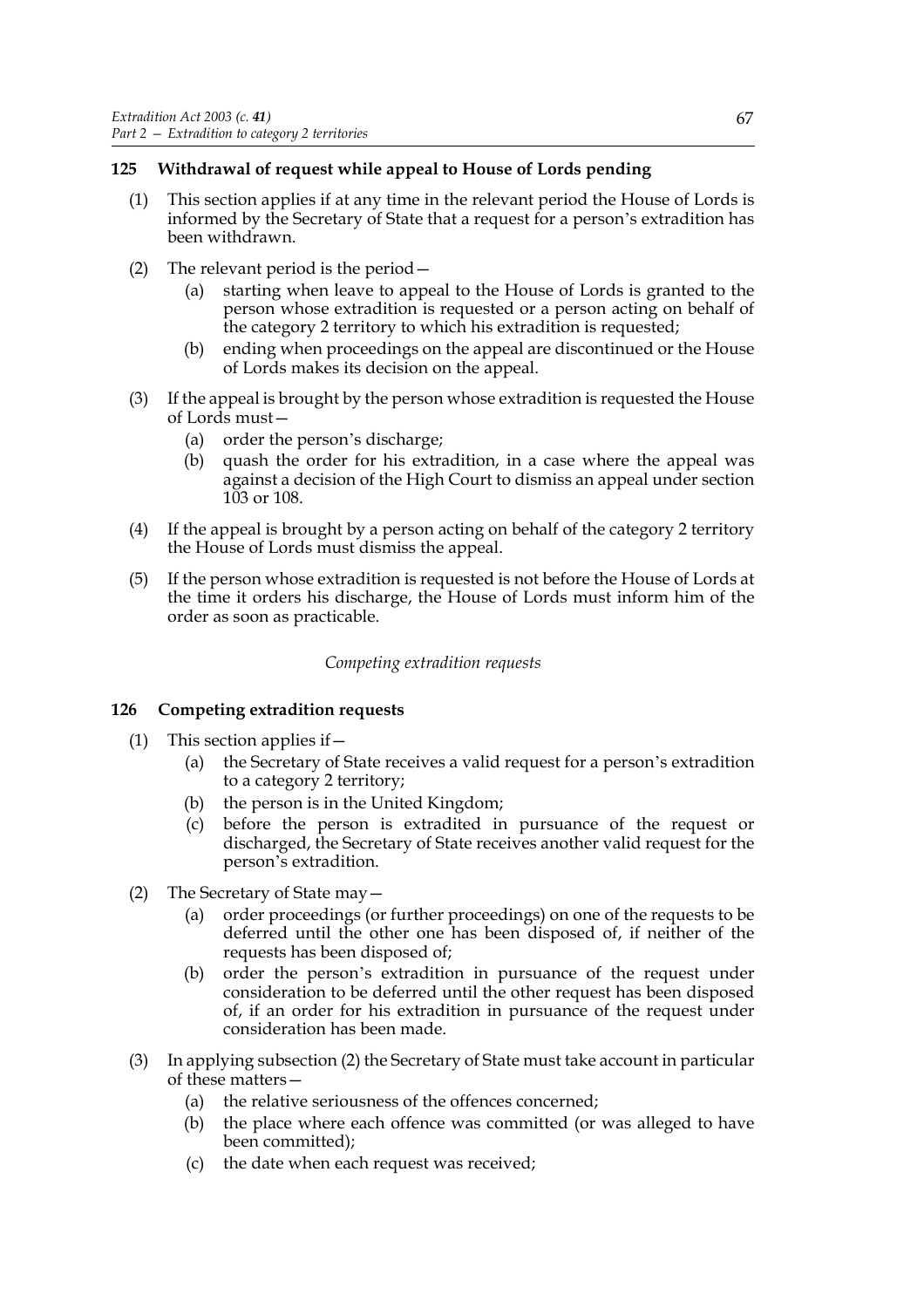(d) whether, in the case of each offence, the person is accused of its commission (but not alleged to have been convicted) or is alleged to be unlawfully at large after conviction.

### *Consent to extradition*

#### **127 Consent to extradition: general**

- (1) A person arrested under a warrant issued under section 71 may consent to his extradition to the category 2 territory to which his extradition is requested.
- (2) A person arrested under a provisional warrant may consent to his extradition to the category 2 territory in which he is accused of the commission of an offence or is alleged to have been convicted of an offence.
- (3) Consent under this section—
	- (a) must be given in writing;
	- (b) is irrevocable.
- (4) Consent under this section which is given by a person before his case is sent to the Secretary of State for the Secretary of State's decision whether he is to be extradited must be given before the appropriate judge.
- (5) Consent under this section which is given in any other case must be given to the Secretary of State.
- (6) A person may not give his consent under this section before the appropriate judge unless—
	- (a) he is legally represented before the appropriate judge at the time he gives consent, or
	- (b) he is a person to whom subsection (7) applies.
- (7) This subsection applies to a person if  $-$ 
	- (a) he has been informed of his right to apply for legal aid and has had the opportunity to apply for legal aid, but he has refused or failed to apply;
	- (b) he has applied for legal aid but his application has been refused;
	- (c) he was granted legal aid but the legal aid was withdrawn.
- (8) In subsection (7) "legal aid" means—
	- (a) in England and Wales, a right to representation funded by the Legal Services Commission as part of the Criminal Defence Service;
	- (b) in Scotland, such legal aid as is available by virtue of section 183(a) of this Act;
	- (c) in Northern Ireland, such free legal aid as is available by virtue of sections 184 and 185 of this Act.
- (9) For the purposes of subsection (6) a person is to be treated as legally represented before the appropriate judge if (and only if) he has the assistance of counsel or a solicitor to represent him in the proceedings before the appropriate judge.

## **128 Consent to extradition before case sent to Secretary of State**

(1) This section applies if a person gives his consent under section 127 to the appropriate judge.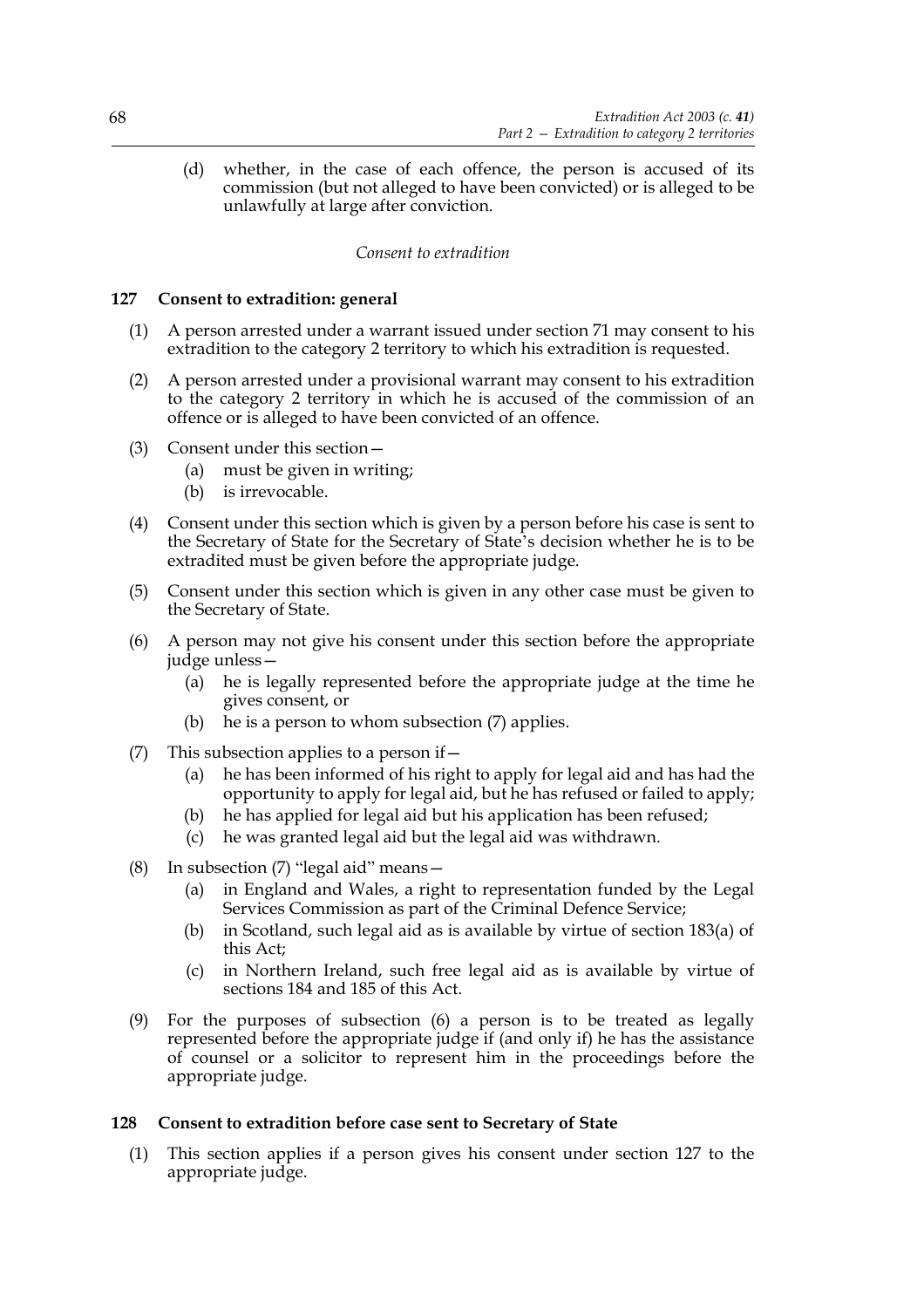- (2) If the judge has not fixed a date under section 75 or 76 on which the extradition hearing is to begin he is not required to do so.
- (3) If the extradition hearing has begun the judge is no longer required to proceed or continue proceeding under sections 78 to 91.
- (4) The judge must send the case to the Secretary of State for his decision whether the person is to be extradited.
- (5) The person must be taken to have waived any right he would have (apart from the consent) not to be dealt with in the category 2 territory for an offence committed before his extradition.

#### *Post-extradition matters*

## **129 Consent to other offence being dealt with**

- (1) This section applies if  $-$ 
	- (a) a person is extradited to a category 2 territory in accordance with this Part;
	- (b) the Secretary of State receives a valid request for his consent to the person being dealt with in the territory for an offence other than the offence in respect of which he was extradited.
- (2) A request for consent is valid if it is made by an authority which is an authority of the territory and which the Secretary of State believes has the function of making requests for the consent referred to in subsection  $(1)(b)$  in that territory.
- (3) The Secretary of State must serve notice on the person that he has received the request for consent, unless he is satisfied that it would not be practicable to do so.
- (4) The Secretary of State must decide whether the offence is an extradition offence.
- (5) If the Secretary of State decides the question in subsection (4) in the negative he must refuse his consent.
- (6) If the Secretary of State decides that question in the affirmative he must decide whether the appropriate judge would send the case to him (for his decision whether the person was to be extradited) under sections 79 to 91 if  $-$ 
	- (a) the person were in the United Kingdom, and
	- (b) the judge were required to proceed under section 79 in respect of the offence for which the Secretary of State's consent is requested.
- (7) If the Secretary of State decides the question in subsection (6) in the negative he must refuse his consent.
- (8) If the Secretary of State decides that question in the affirmative he must decide whether, if the person were in the United Kingdom, his extradition in respect of the offence would be prohibited under section 94, 95 or 96.
- (9) If the Secretary of State decides the question in subsection (8) in the affirmative he must refuse his consent.
- (10) If the Secretary of State decides that question in the negative he may give his consent.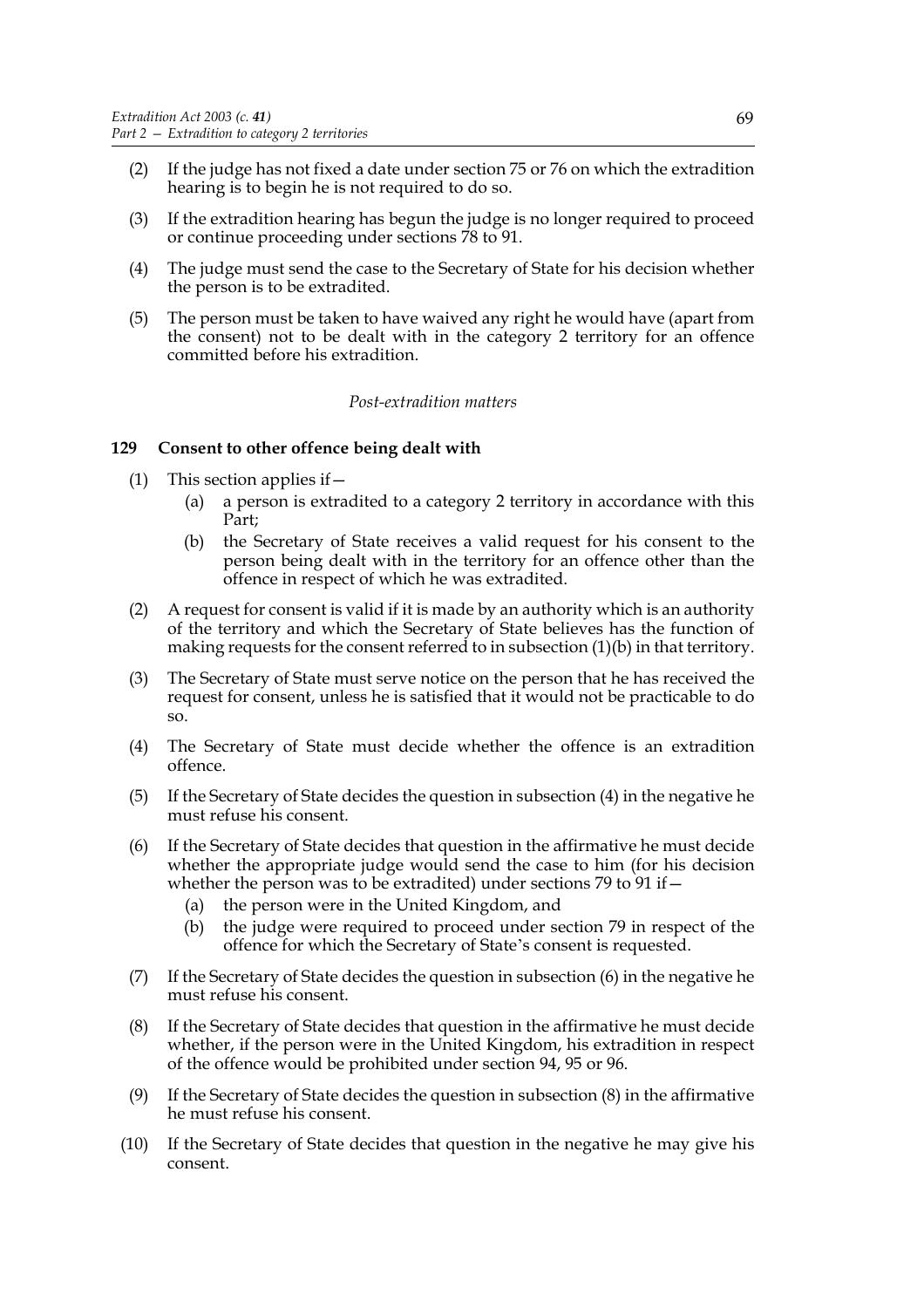## **130 Consent to further extradition to category 2 territory**

- (1) This section applies if  $-$ 
	- (a) a person is extradited to a category 2 territory (the requesting territory) in accordance with this Part;
	- (b) the Secretary of State receives a valid request for his consent to the person's extradition to another category 2 territory for an offence other than the offence in respect of which he was extradited.
- (2) A request for consent is valid if it is made by an authority which is an authority of the requesting territory and which the Secretary of State believes has the function of making requests for the consent referred to in subsection (1)(b) in that territory.
- (3) The Secretary of State must serve notice on the person that he has received the request for consent, unless he is satisfied that it would not be practicable to do so.
- (4) The Secretary of State must decide whether the offence is an extradition offence in relation to the category 2 territory referred to in subsection (1)(b).
- (5) If the Secretary of State decides the question in subsection (4) in the negative he must refuse his consent.
- (6) If the Secretary of State decides that question in the affirmative he must decide whether the appropriate judge would send the case to him (for his decision whether the person was to be extradited) under sections 79 to 91 if -
	- (a) the person were in the United Kingdom, and
	- (b) the judge were required to proceed under section 79 in respect of the offence for which the Secretary of State's consent is requested.
- (7) If the Secretary of State decides the question in subsection (6) in the negative he must refuse his consent.
- (8) If the Secretary of State decides that question in the affirmative he must decide whether, if the person were in the United Kingdom, his extradition in respect of the offence would be prohibited under section 94, 95 or 96.
- (9) If the Secretary of State decides the question in subsection (8) in the affirmative he must refuse his consent.
- (10) If the Secretary of State decides that question in the negative he may give his consent.

## **131 Consent to further extradition to category 1 territory**

- (1) This section applies if  $-$ 
	- (a) a person is extradited to a category 2 territory (the requesting territory) in accordance with this Part;
	- (b) the Secretary of State receives a valid request for his consent to the person's extradition to a category 1 territory for an offence other than the offence in respect of which he was extradited.
- (2) A request for consent is valid if it is made by an authority which is an authority of the requesting territory and which the Secretary of State believes has the function of making requests for the consent referred to in subsection (1)(b) in that territory.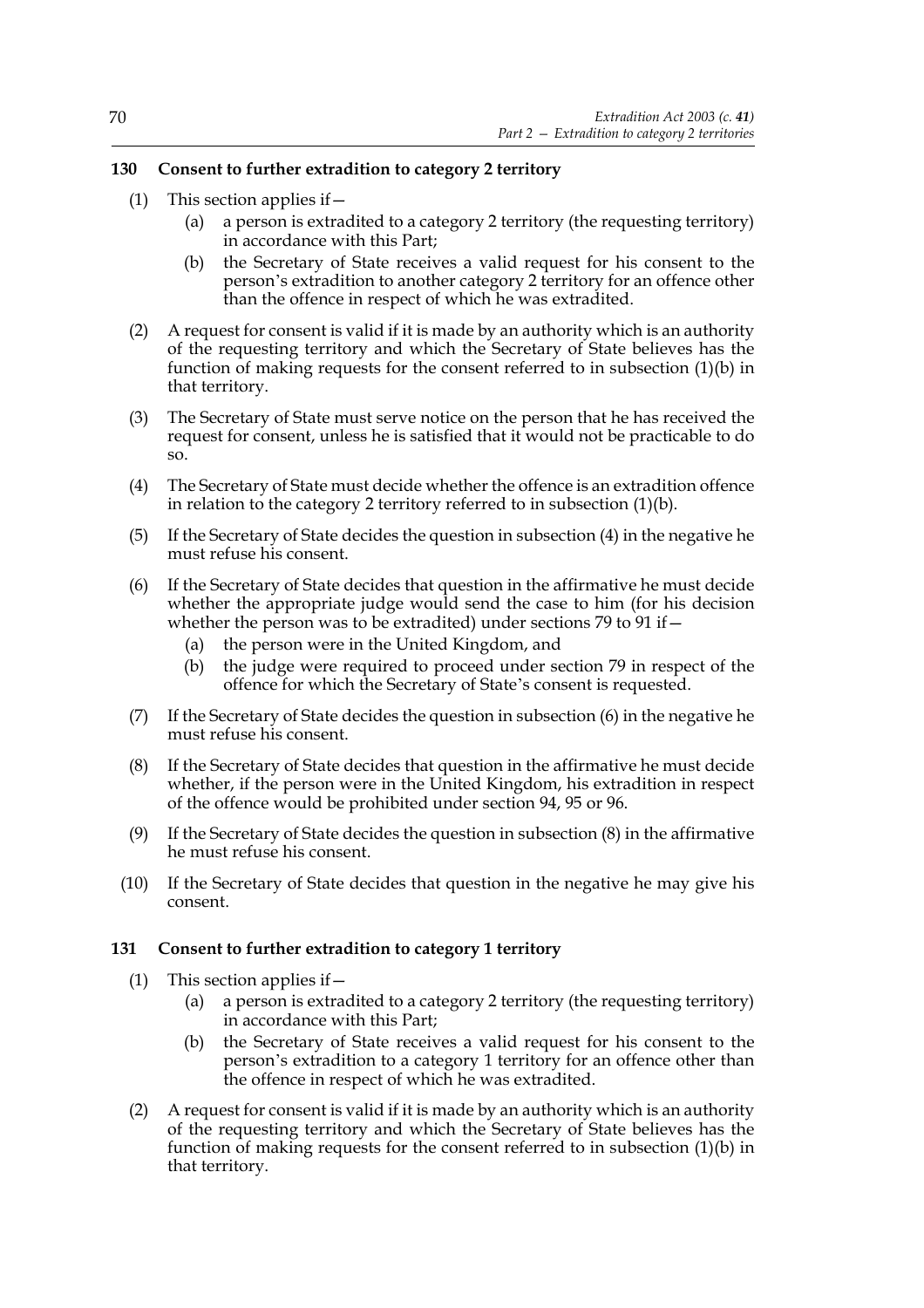- (3) The Secretary of State must serve notice on the person that he has received the request for consent, unless he is satisfied that it would not be practicable to do so.
- (4) The Secretary of State must decide whether the offence is an extradition offence within the meaning given by section 64 in relation to the category 1 territory.
- (5) If the Secretary of State decides the question in subsection (4) in the negative he must refuse his consent.
- (6) If the Secretary of State decides that question in the affirmative he must decide whether the appropriate judge would order the person's extradition under sections 11 to 25 if—
	- (a) the person were in the United Kingdom, and
	- (b) the judge were required to proceed under section 11 in respect of the offence for which the Secretary of State's consent is requested.
- (7) If the Secretary of State decides the question in subsection (6) in the affirmative he must give his consent.
- (8) If the Secretary of State decides that question in the negative he must refuse his consent.

#### **132 Return of person to serve remainder of sentence**

- (1) This section applies if  $-$ 
	- (a) a person who is serving a sentence of imprisonment or another form of detention in the United Kingdom is extradited to a category 2 territory in accordance with this Part;
	- (b) the person is returned to the United Kingdom to serve the remainder of his sentence.
- (2) The person is liable to be detained in pursuance of his sentence.
- (3) If he is at large he must be treated as being unlawfully at large.
- (4) Time during which the person was not in the United Kingdom as a result of his extradition does not count as time served by him as part of his sentence.
- (5) But subsection (4) does not apply if  $-$ 
	- (a) the person was extradited for the purpose of being prosecuted for an offence, and
	- (b) the person has not been convicted of the offence or of any other offence in respect of which he was permitted to be dealt with in the category 2 territory.
- (6) In a case falling within subsection (5), time during which the person was not in the United Kingdom as a result of his extradition counts as time served by him as part of his sentence if (and only if) it was spent in custody in connection with the offence or any other offence in respect of which he was permitted to be dealt with in the territory.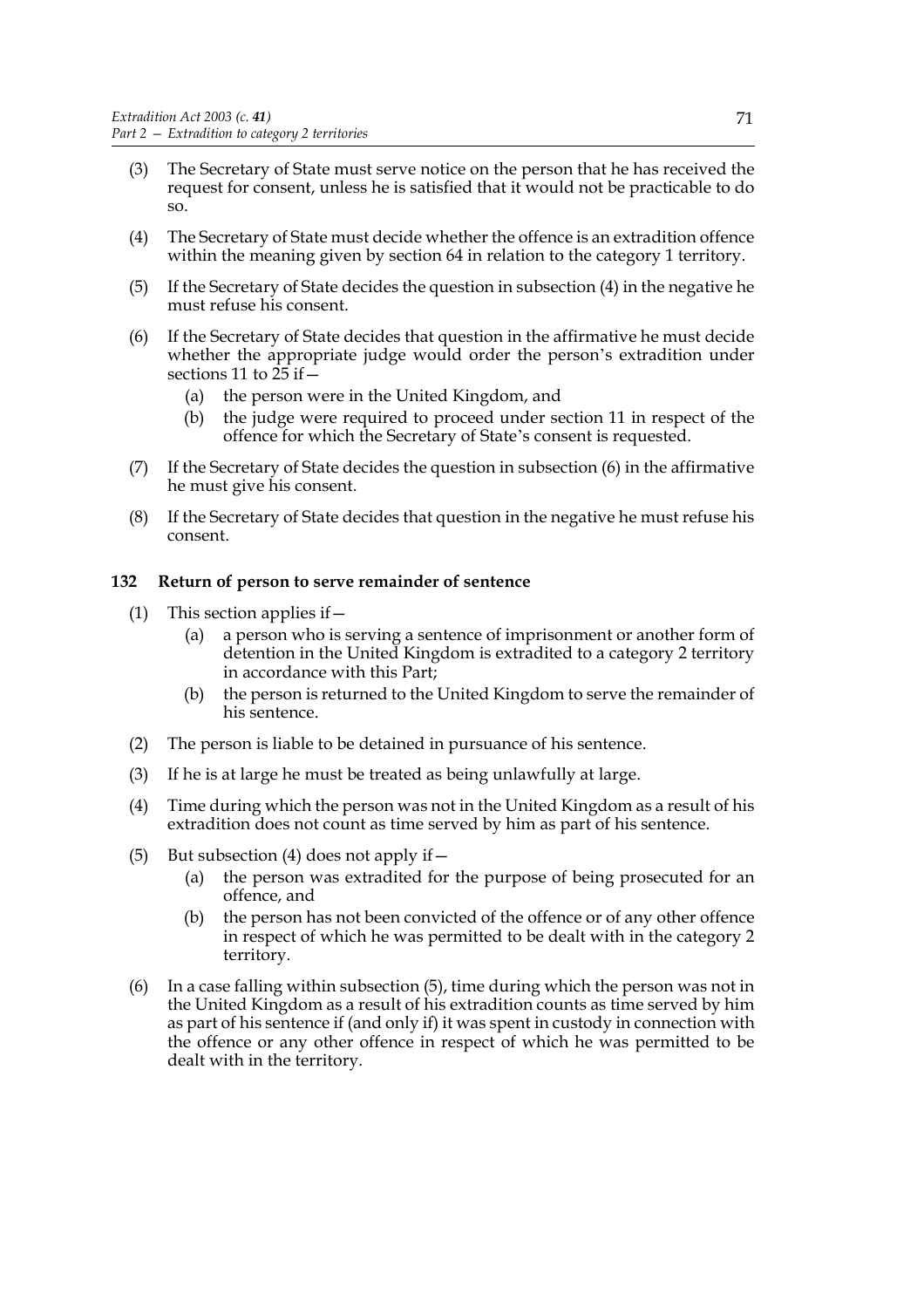*Costs*

## **133 Costs where extradition ordered**

- (1) This section applies if any of the following occurs in relation to a person whose extradition is requested under this Part-
	- (a) an order for the person's extradition is made under this Part;
	- (b) the High Court dismisses an appeal under section 103 or 108;
	- (c) the High Court or the House of Lords dismisses an application for leave to appeal to the House of Lords under section 114, if the application is made by the person;
	- (d) the House of Lords dismisses an appeal under section 114, if the appeal is brought by the person.
- (2) In a case falling within subsection  $(1)(a)$ , the appropriate judge may make such order as he considers just and reasonable with regard to the costs to be paid by the person.
- (3) In a case falling within subsection  $(1)(b)$  by virtue of section 104(7), the judge who decides the question that is (or all the questions that are) the subject of a direction under section 104(1)(b) may make such order as he considers just and reasonable with regard to the costs to be paid by the person.
- (4) In any other case falling within subsection (1)(b), the High Court may make such order as it considers just and reasonable with regard to the costs to be paid by the person.
- (5) In a case falling within subsection  $(1)(c)$  or  $(d)$ , the court by which the application or appeal is dismissed may make such order as it considers just and reasonable with regard to the costs to be paid by the person.
- (6) An order for costs under this section—
	- (a) must specify their amount;
	- (b) may name the person to whom they are to be paid.

## **134 Costs where discharge ordered**

- (1) This section applies if any of the following occurs in relation to a person whose extradition to a category 2 territory is requested under this Part—
	- (a) an order for the person's discharge is made under this Part;
	- (b) the person is taken to be discharged under this Part;
	- (c) the High Court dismisses an appeal under section 105 or 110;
	- (d) the High Court or the House of Lords dismisses an application for leave to appeal to the House of Lords under section 114, if the application is made on behalf of the category 2 territory;
	- (e) the House of Lords dismisses an appeal under section 114, if the appeal is brought on behalf of the category 2 territory.
- (2) In a case falling within subsection  $(1)(a)$ , an order under subsection (5) in favour of the person may be made by—
	- (a) the appropriate judge, if the order for the person's discharge is made by him or by the Secretary of State;
	- (b) the High Court, if the order for the person's discharge is made by it;
	- (c) the House of Lords, if the order for the person's discharge is made by it.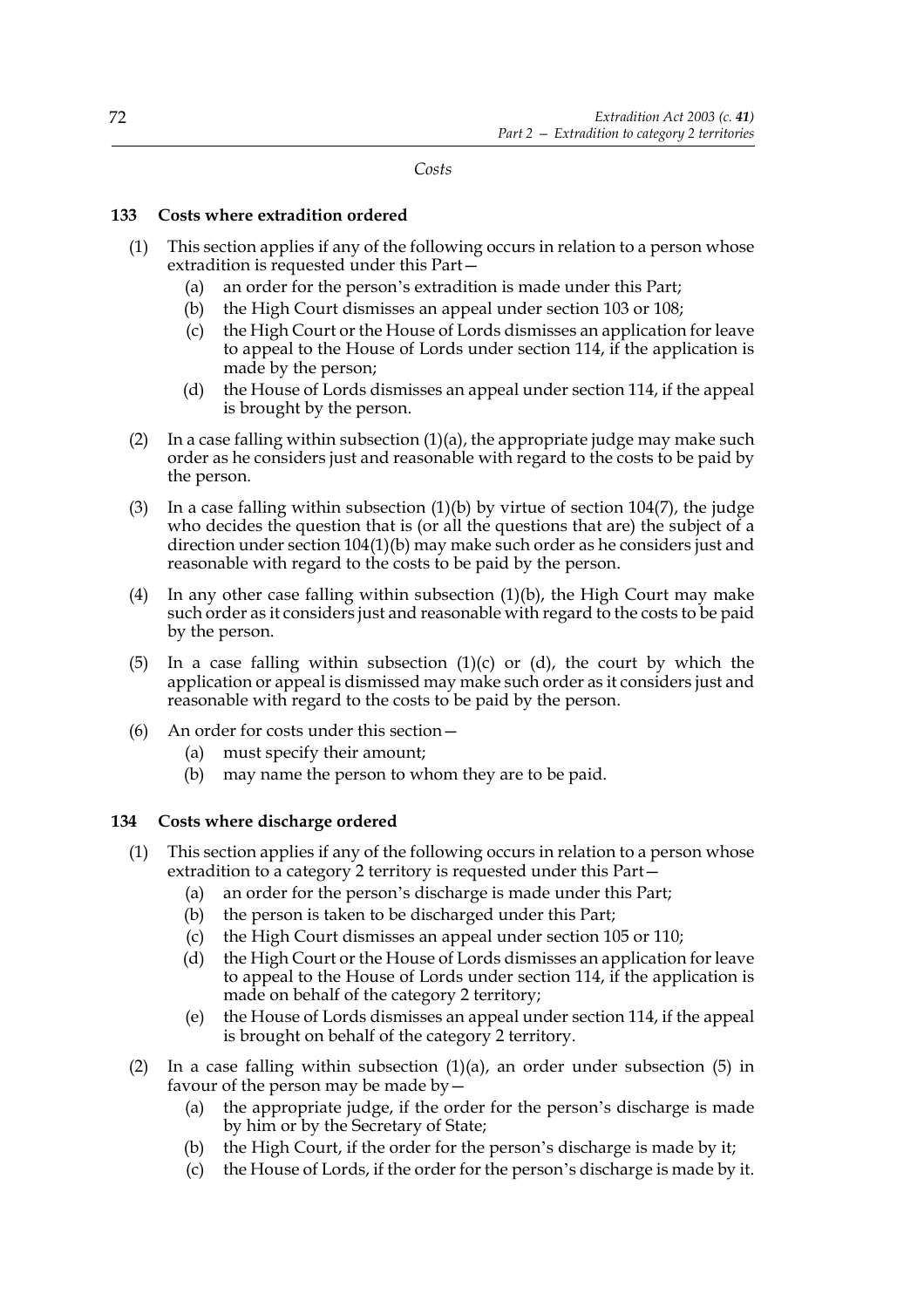- (3) In a case falling within subsection  $(1)(b)$ , the appropriate judge may make an order under subsection (5) in favour of the person.
- (4) In a case falling within subsection  $(1)(c)$ ,  $(d)$  or  $(e)$ , the court by which the application or appeal is dismissed may make an order under subsection (5) in favour of the person.
- (5) An order under this subsection in favour of a person is an order for a payment of the appropriate amount to be made to the person out of money provided by Parliament.
- (6) The appropriate amount is such amount as the judge or court making the order under subsection (5) considers reasonably sufficient to compensate the person in whose favour the order is made for any expenses properly incurred by him in the proceedings under this Part.
- (7) But if the judge or court making an order under subsection (5) is of the opinion that there are circumstances which make it inappropriate that the person in whose favour the order is made should recover the full amount mentioned in subsection (6), the judge or court must—
	- (a) assess what amount would in his or its opinion be just and reasonable;
	- (b) specify that amount in the order as the appropriate amount.
- (8) Unless subsection  $(7)$  applies, the appropriate amount  $-$ 
	- (a) must be specified in the order, if the court considers it appropriate for it to be so specified and the person in whose favour the order is made agrees the amount;
	- (b) must be determined in accordance with regulations made by the Lord Chancellor for the purposes of this section, in any other case.

## **135 Costs where discharge ordered: supplementary**

- (1) In England and Wales, subsections (1) and (3) of section 20 of the Prosecution of Offences Act 1985 (c. 23) (regulations for carrying Part 2 of that Act into effect) apply in relation to section 134 as those subsections apply in relation to Part 2 of that Act.
- (2) As so applied those subsections have effect as if an order under section 134(5) were an order under Part 2 of that Act for a payment to be made out of central funds.
- (3) In Northern Ireland, section 7 of the Costs in Criminal Cases Act (Northern Ireland) 1968 (c.10) (rules relating to costs) applies in relation to section 134 as that section applies in relation to sections 2 to 5 of that Act.

#### *Repatriation cases*

## **136 Persons serving sentences outside territory where convicted**

- (1) This section applies if  $-$ 
	- (a) a request is made for a person's extradition to a category 2 territory and the request contains the statement referred to in subsection (2), or
	- (b) a provisional warrant for a person's arrest is sought on behalf of a category 2 territory and the information laid before the justice contains the statement referred to in subsection (2).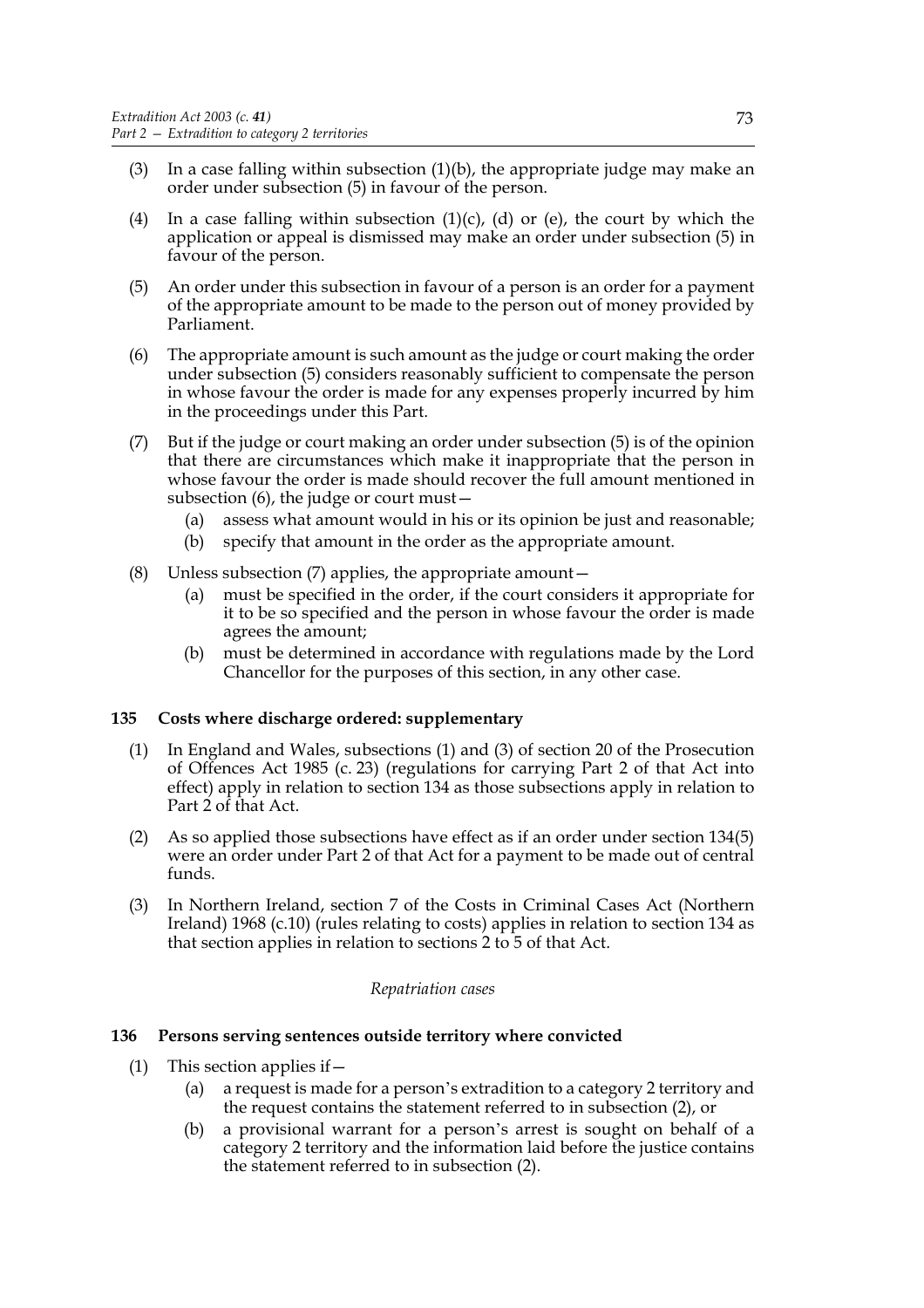- (2) The statement is one that the person—
	- (a) is alleged to be unlawfully at large from a prison in one territory (the imprisoning territory) in which he was serving a sentence after conviction of an offence specified in the request by a court in another territory (the convicting territory), and
	- (b) was serving the sentence in pursuance of international arrangements for prisoners sentenced in one territory to be repatriated to another territory in order to serve their sentence.
- (3) If the category 2 territory is either the imprisoning territory or the convicting territory—
	- (a) section 70(3) has effect as if the reference to the statement referred to in subsection (4) of that section were a reference to the statement referred to in subsection (2) of this section;
	- (b) section 73(1) has effect as if the reference to a person within subsection (2) of that section were a reference to the person referred to in subsection (1)(b) of this section.
- (4) If the category 2 territory is the imprisoning territory—
	- (a) sections  $71(2)(a)$ ,  $73(3)(a)$  and  $78(4)(b)$  have effect as if "an extradition offence" read "an extradition offence in relation to the convicting territory";
	- (b) sections 74(8)(a) and 127(2) have effect as if "the category 2 territory in which he is accused of the commission of an offence or is alleged to have been convicted of an offence" read "the imprisoning territory";
	- (c) section 74(11)(b) has effect as if "the category 2 territory" read "the imprisoning territory";
	- (d) section 78(2)(e) has effect as if "the category 2 territory" read "the convicting territory";
	- (e) section 85(5) has effect as if after "entitled" there were inserted "in the convicting territory";
	- (f) section 119(4) has effect as if "a category 2 territory" read "the convicting territory" and as if "the category 2 territory" in both places read "the convicting territory";
	- (g) section 138(1) has effect as if "a category 2 territory" read "the convicting territory";
	- (h) in section 138, subsections  $(2)$ ,  $(3)$ ,  $(4)$ ,  $(5)$  and  $(7)$  have effect as if "the category 2 territory" read "the convicting territory".
- (5) Subsection (1)(b) applies to Scotland with the substitution of "application by the procurator fiscal sets out the matters referred to in paragraphs (a) and (b) of subsection (2)" for "information laid by the justice contains the statement referred to in subsection (2)".
- (6) Subsection (1)(b) applies to Northern Ireland with the substitution of "the complaint made to" for "the information laid before".

#### *Interpretation*

## **137 Extradition offences: person not sentenced for offence**

- (1) This section applies in relation to conduct of a person if  $-$ 
	- (a) he is accused in a category 2 territory of the commission of an offence constituted by the conduct, or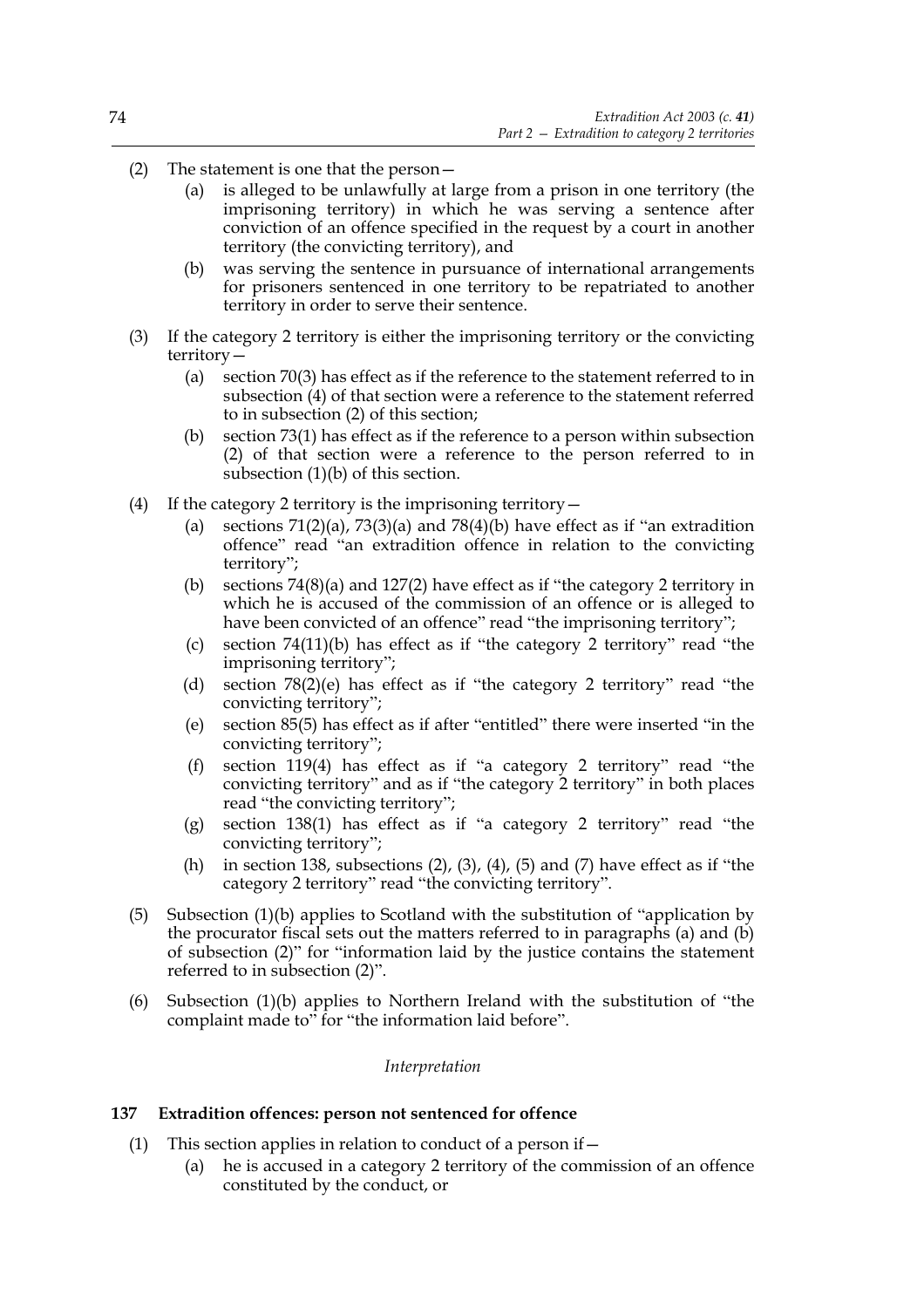- (b) he is alleged to be unlawfully at large after conviction by a court in a category 2 territory of an offence constituted by the conduct and he has not been sentenced for the offence.
- (2) The conduct constitutes an extradition offence in relation to the category 2 territory if these conditions are satisfied—
	- (a) the conduct occurs in the category 2 territory;
	- (b) the conduct would constitute an offence under the law of the relevant part of the United Kingdom punishable with imprisonment or another form of detention for a term of 12 months or a greater punishment if it occurred in that part of the United Kingdom;
	- (c) the conduct is so punishable under the law of the category 2 territory (however it is described in that law).
- (3) The conduct also constitutes an extradition offence in relation to the category 2 territory if these conditions are satisfied—
	- (a) the conduct occurs outside the category 2 territory;
	- (b) the conduct is punishable under the law of the category 2 territory with imprisonment or another form of detention for a term of 12 months or a greater punishment (however it is described in that law);
	- (c) in corresponding circumstances equivalent conduct would constitute an extra-territorial offence under the law of the relevant part of the United Kingdom punishable with imprisonment or another form of detention for a term of 12 months or a greater punishment.
- (4) The conduct also constitutes an extradition offence in relation to the category 2 territory if these conditions are satisfied—
	- (a) the conduct occurs outside the category 2 territory and no part of it occurs in the United Kingdom;
	- (b) the conduct would constitute an offence under the law of the relevant part of the United Kingdom punishable with imprisonment or another form of detention for a term of 12 months or a greater punishment if it occurred in that part of the United Kingdom;
	- (c) the conduct is so punishable under the law of the category 2 territory (however it is described in that law).
- (5) The conduct also constitutes an extradition offence in relation to the category 2 territory if these conditions are satisfied—
	- (a) the conduct occurs outside the category 2 territory and no part of it occurs in the United Kingdom;
	- (b) the conduct is punishable under the law of the category 2 territory with imprisonment for a term of 12 months or another form of detention or a greater punishment (however it is described in that law);
	- (c) the conduct constitutes or if committed in the United Kingdom would constitute an offence mentioned in subsection (6).
- (6) The offences are—
	- (a) an offence under section 51 or 58 of the International Criminal Court Act 2001 (c. 17) (genocide, crimes against humanity and war crimes);
	- (b) an offence under section 52 or 59 of that Act (conduct ancillary to genocide etc. committed outside the jurisdiction);
	- (c) an ancillary offence, as defined in section 55 or 62 of that Act, in relation to an offence falling within paragraph (a) or (b);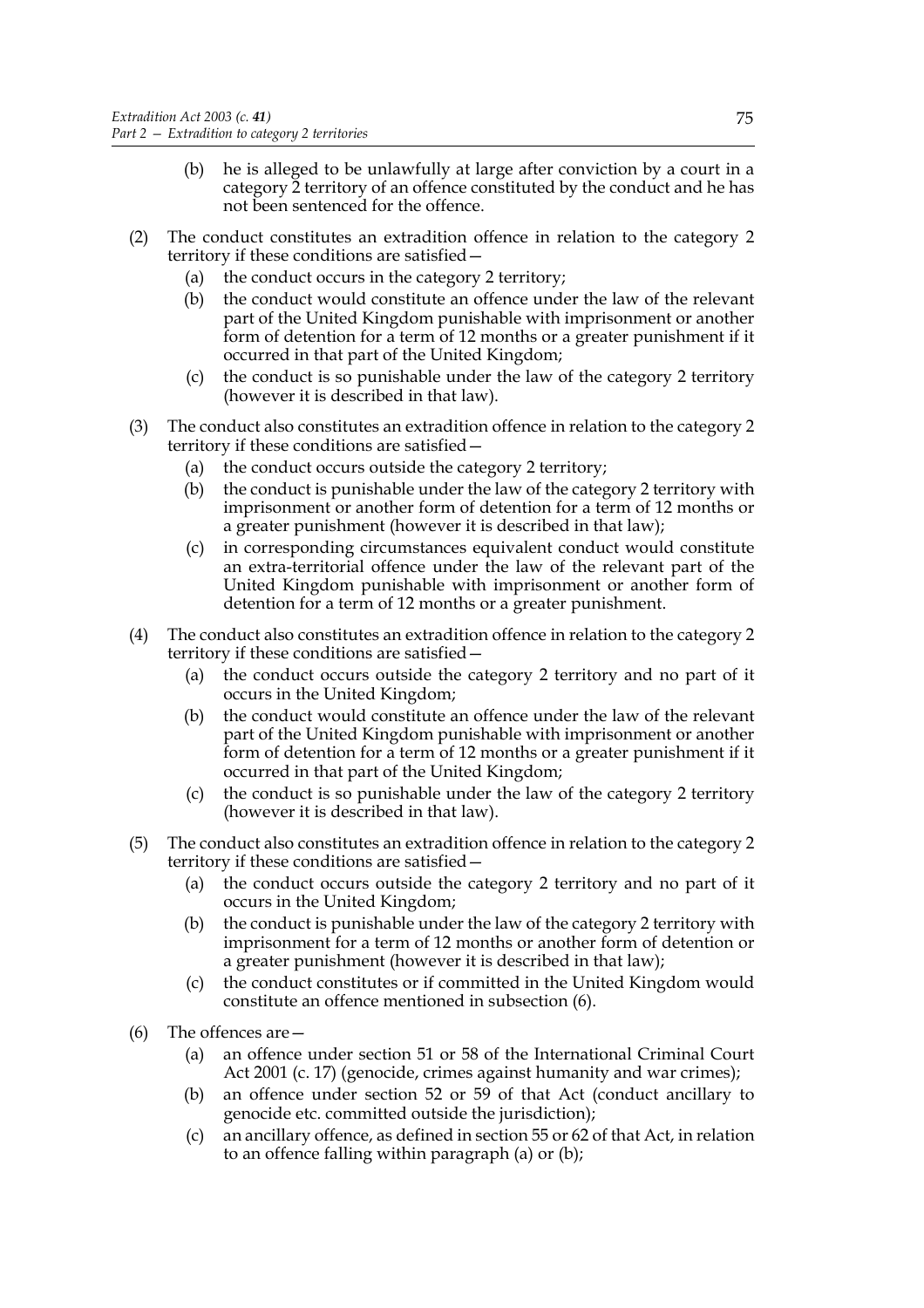- (d) an offence under section 1 of the International Criminal Court (Scotland) Act 2001 (asp 13) (genocide, crimes against humanity and war crimes);
- (e) an offence under section 2 of that Act (conduct ancillary to genocide etc. committed outside the jurisdiction);
- (f) an ancillary offence, as defined in section 7 of that Act, in relation to an offence falling within paragraph (d) or (e).
- (7) If the conduct constitutes an offence under the military law of the category 2 territory but does not constitute an offence under the general criminal law of the relevant part of the United Kingdom it does not constitute an extradition offence; and subsections (1) to (6) have effect subject to this.
- (8) The relevant part of the United Kingdom is the part of the United Kingdom in which—
	- (a) the extradition hearing took place, if the question of whether conduct constitutes an extradition offence is to be decided by the Secretary of State;
	- (b) proceedings in which it is necessary to decide that question are taking place, in any other case.
- (9) Subsections (1) to (7) apply for the purposes of this Part.

## **138 Extradition offences: person sentenced for offence**

- (1) This section applies in relation to conduct of a person if  $-$ 
	- (a) he is alleged to be unlawfully at large after conviction by a court in a category 2 territory of an offence constituted by the conduct, and
	- (b) he has been sentenced for the offence.
- (2) The conduct constitutes an extradition offence in relation to the category 2 territory if these conditions are satisfied—
	- (a) the conduct occurs in the category 2 territory;
	- (b) the conduct would constitute an offence under the law of the relevant part of the United Kingdom punishable with imprisonment or another form of detention for a term of 12 months or a greater punishment if it occurred in that part of the United Kingdom;
	- (c) a sentence of imprisonment or another form of detention for a term of 4 months or a greater punishment has been imposed in the category 2 territory in respect of the conduct.
- (3) The conduct also constitutes an extradition offence in relation to the category 2 territory if these conditions are satisfied—
	- (a) the conduct occurs outside the category 2 territory;
	- (b) a sentence of imprisonment or another form of detention for a term of 4 months or a greater punishment has been imposed in the category 2 territory in respect of the conduct;
	- (c) in corresponding circumstances equivalent conduct would constitute an extra-territorial offence under the law of the relevant part of the United Kingdom punishable with imprisonment or another form of detention for a term of 12 months or a greater punishment.
- (4) The conduct also constitutes an extradition offence in relation to the category 2 territory if these conditions are satisfied—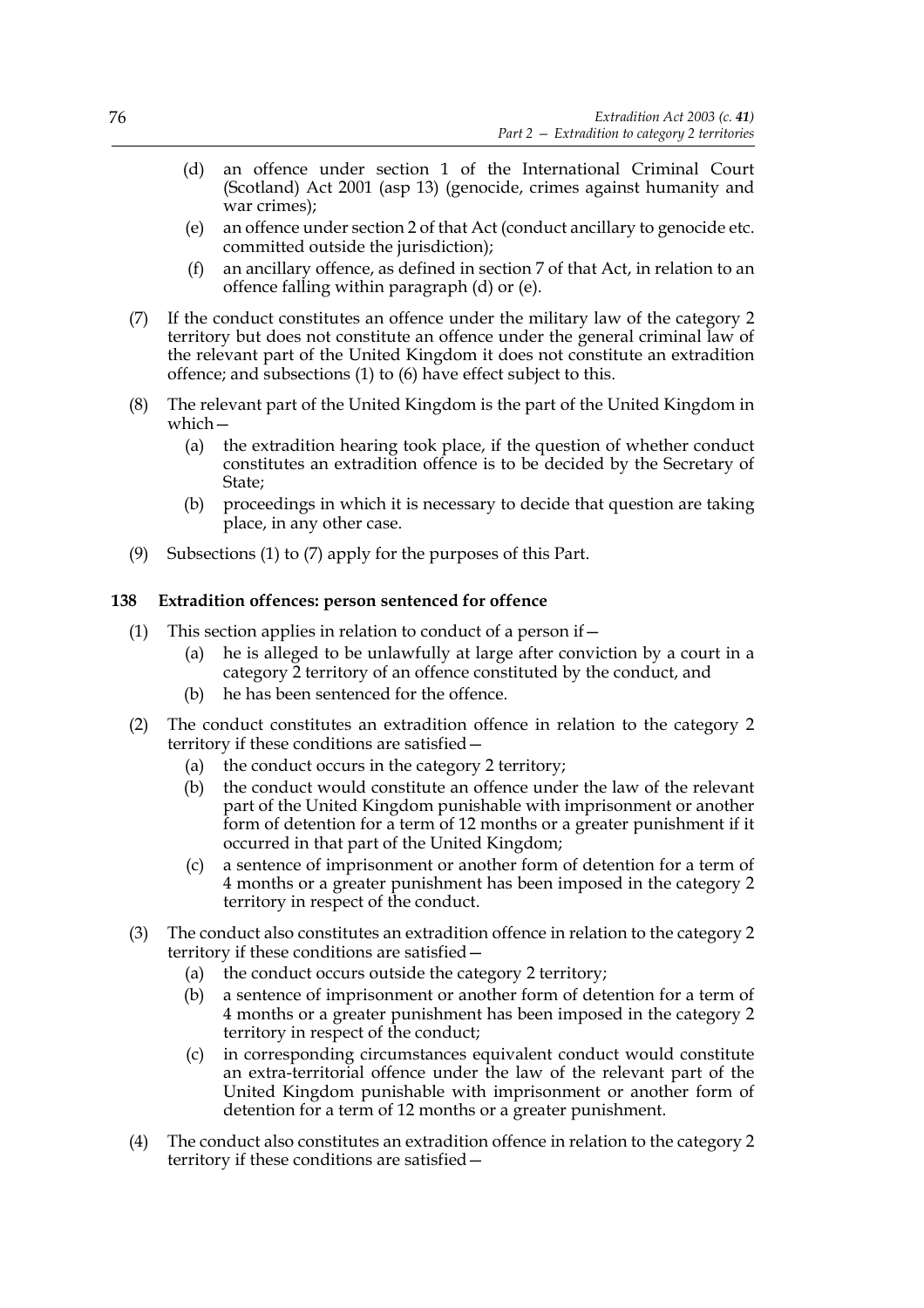- (a) the conduct occurs outside the category 2 territory and no part of it occurs in the United Kingdom;
- (b) the conduct would constitute an offence under the law of the relevant part of the United Kingdom punishable with imprisonment or another form of detention for a term of 12 months or a greater punishment if it occurred in that part of the United Kingdom;
- (c) a sentence of imprisonment or another form of detention for a term of 4 months or a greater punishment has been imposed in the category 2 territory in respect of the conduct.
- (5) The conduct also constitutes an extradition offence in relation to the category 2 territory if these conditions are satisfied—
	- (a) the conduct occurs outside the category 2 territory and no part of it occurs in the United Kingdom;
	- (b) a sentence of imprisonment or another form of detention for a term of 4 months or a greater punishment has been imposed in the category 2 territory in respect of the conduct;
	- (c) the conduct constitutes or if committed in the United Kingdom would constitute an offence mentioned in subsection (6).
- (6) The offences are—
	- (a) an offence under section 51 or 58 of the International Criminal Court Act 2001 (c. 17) (genocide, crimes against humanity and war crimes);
	- (b) an offence under section 52 or 59 of that Act (conduct ancillary to genocide etc. committed outside the jurisdiction);
	- (c) an ancillary offence, as defined in section 55 or 62 of that Act, in relation to an offence falling within paragraph (a) or (b);
	- (d) an offence under section 1 of the International Criminal Court (Scotland) Act 2001 (asp 13) (genocide, crimes against humanity and war crimes);
	- (e) an offence under section 2 of that Act (conduct ancillary to genocide etc. committed outside the jurisdiction);
	- (f) an ancillary offence, as defined in section 7 of that Act, in relation to an offence falling within paragraph (d) or (e).
- (7) If the conduct constitutes an offence under the military law of the category 2 territory but does not constitute an offence under the general criminal law of the relevant part of the United Kingdom it does not constitute an extradition offence; and subsections (1) to (6) have effect subject to this.
- (8) The relevant part of the United Kingdom is the part of the United Kingdom in which—
	- (a) the extradition hearing took place, if the question of whether conduct constitutes an extradition offence is to be decided by the Secretary of State;
	- (b) proceedings in which it is necessary to decide that question are taking place, in any other case.
- (9) Subsections (1) to (7) apply for the purposes of this Part.

# **139 The appropriate judge**

(1) The appropriate judge is  $-$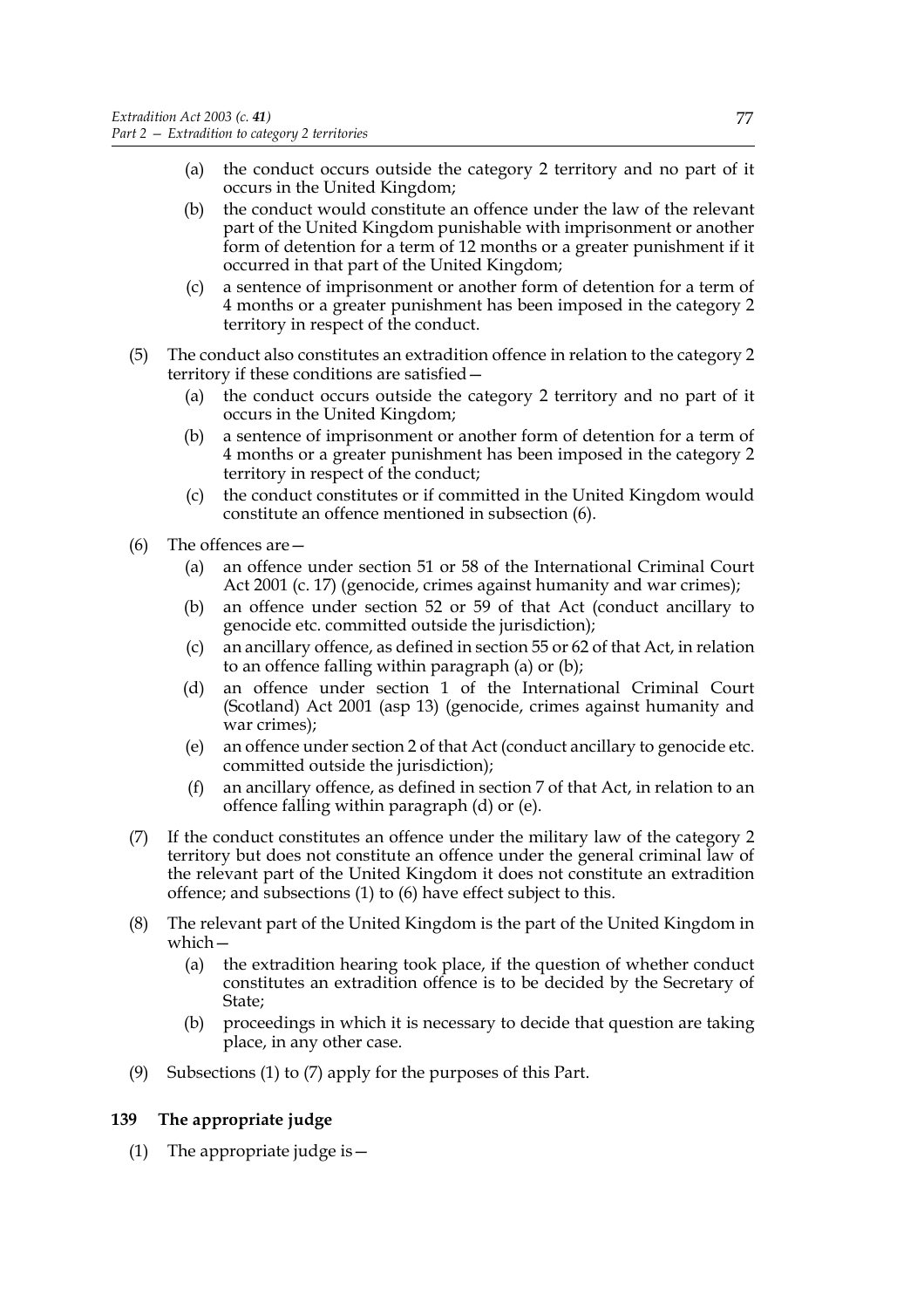- (a) in England and Wales, a District Judge (Magistrates' Courts) designated for the purposes of this Part by the Lord Chancellor;
- (b) in Scotland, the sheriff of Lothian and Borders;
- (c) in Northern Ireland, such county court judge or resident magistrate as is designated for the purposes of this Part by the Lord Chancellor.
- (2) A designation under subsection (1) may be made for all cases or for such cases (or cases of such description) as the designation stipulates.
- (3) More than one designation may be made under subsection (1).
- (4) This section applies for the purposes of this Part.

## **140 The extradition hearing**

- (1) The extradition hearing is the hearing at which the appropriate judge is to deal with a request for extradition to a category 2 territory.
- (2) This section applies for the purposes of this Part.

## **141 Scotland: references to Secretary of State**

- (1) This Part applies in relation to any function which falls under this Part to be exercised in relation to Scotland only as if references in this Part to the Secretary of State were to the Scottish Ministers.
- (2) Subsection (1) does not apply to the references to the Secretary of State in sections 83(3), 101(5) and 121.

## **PART 3**

## EXTRADITION TO THE UNITED KINGDOM

## *Extradition from category 1 territories*

## **142 Issue of Part 3 warrant**

- (1) The appropriate judge may issue a Part 3 warrant in respect of a person if  $-$ 
	- (a) a constable or an appropriate person applies to the judge for a Part 3 warrant, and
	- (b) the condition in subsection (2) is satisfied.
- (2) The condition is that a domestic warrant has been issued in respect of the person and there are reasonable grounds for believing—
	- (a) that the person has committed an extradition offence, or
	- (b) that the person is unlawfully at large after conviction of an extradition offence by a court in the United Kingdom.
- (3) A Part 3 warrant is an arrest warrant which contains—
	- (a) the statement referred to in subsection (4) or the statement referred to in subsection (5), and
	- (b) the certificate referred to in subsection (6).
- (4) The statement is one that—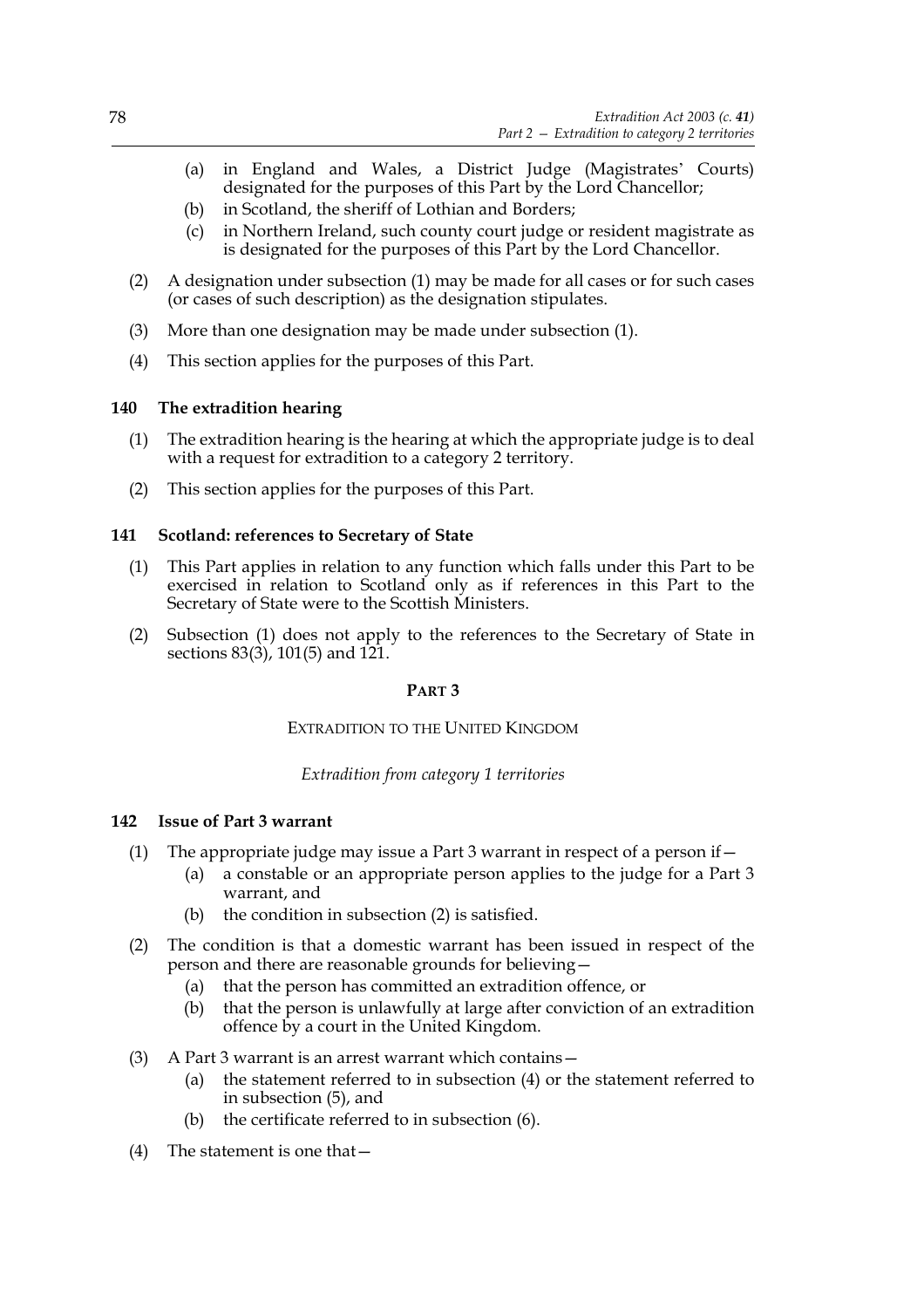- (a) the person in respect of whom the warrant is issued is accused in the United Kingdom of the commission of an extradition offence specified in the warrant, and
- (b) the warrant is issued with a view to his arrest and extradition to the United Kingdom for the purpose of being prosecuted for the offence.
- (5) The statement is one that—
	- (a) the person in respect of whom the warrant is issued is alleged to be unlawfully at large after conviction of an extradition offence specified in the warrant by a court in the United Kingdom, and
	- (b) the warrant is issued with a view to his arrest and extradition to the United Kingdom for the purpose of being sentenced for the offence or of serving a sentence of imprisonment or another form of detention imposed in respect of the offence.
- (6) The certificate is one certifying—
	- (a) whether the conduct constituting the extradition offence specified in the warrant falls within the European framework list;
	- (b) whether the offence is an extra-territorial offence;
	- (c) what is the maximum punishment that may be imposed on conviction of the offence or (if the person has been sentenced for the offence) what sentence has been imposed.
- (7) The conduct which falls within the European framework list must be taken for the purposes of subsection  $(6)(a)$  to include conduct which constitutes –
	- (a) an attempt, conspiracy or incitement to carry out conduct falling within the list, or
	- (b) aiding, abetting, counselling or procuring the carrying out of conduct falling within the list.
- (8) A domestic warrant is a warrant for the arrest or apprehension of a person which is issued under any of these—
	- (a) section 72 of the Criminal Justice Act 1967 (c. 80);
	- (b) section 7 of the Bail Act 1976 (c. 63);
	- (c) section 51 of the Judicature (Northern Ireland) Act 1978 (c. 23);
	- (d) section 1 of the Magistrates' Courts Act 1980 (c. 43);
	- (e) Article 20 or 25 of the Magistrates' Courts (Northern Ireland) Order 1981 (S.I. 1981/ 1675 (N.I. 26));
	- (f) the Criminal Procedure (Scotland) Act 1995 (c. 46).
- (9) An appropriate person is a person of a description specified in an order made by the Secretary of State for the purposes of this section.
- (10) Subsection (1)(a) applies to Scotland with the substitution of "a procurator fiscal" for "a constable or an appropriate person".

# **143 Undertaking in relation to person serving sentence**

- (1) This section applies if  $-$ 
	- (a) a Part 3 warrant is issued in respect of a person;
	- (b) the person is serving a sentence of imprisonment or another form of detention in a category 1 territory;
	- (c) the person's extradition to the United Kingdom from the category 1 territory in pursuance of the warrant is made subject to a condition that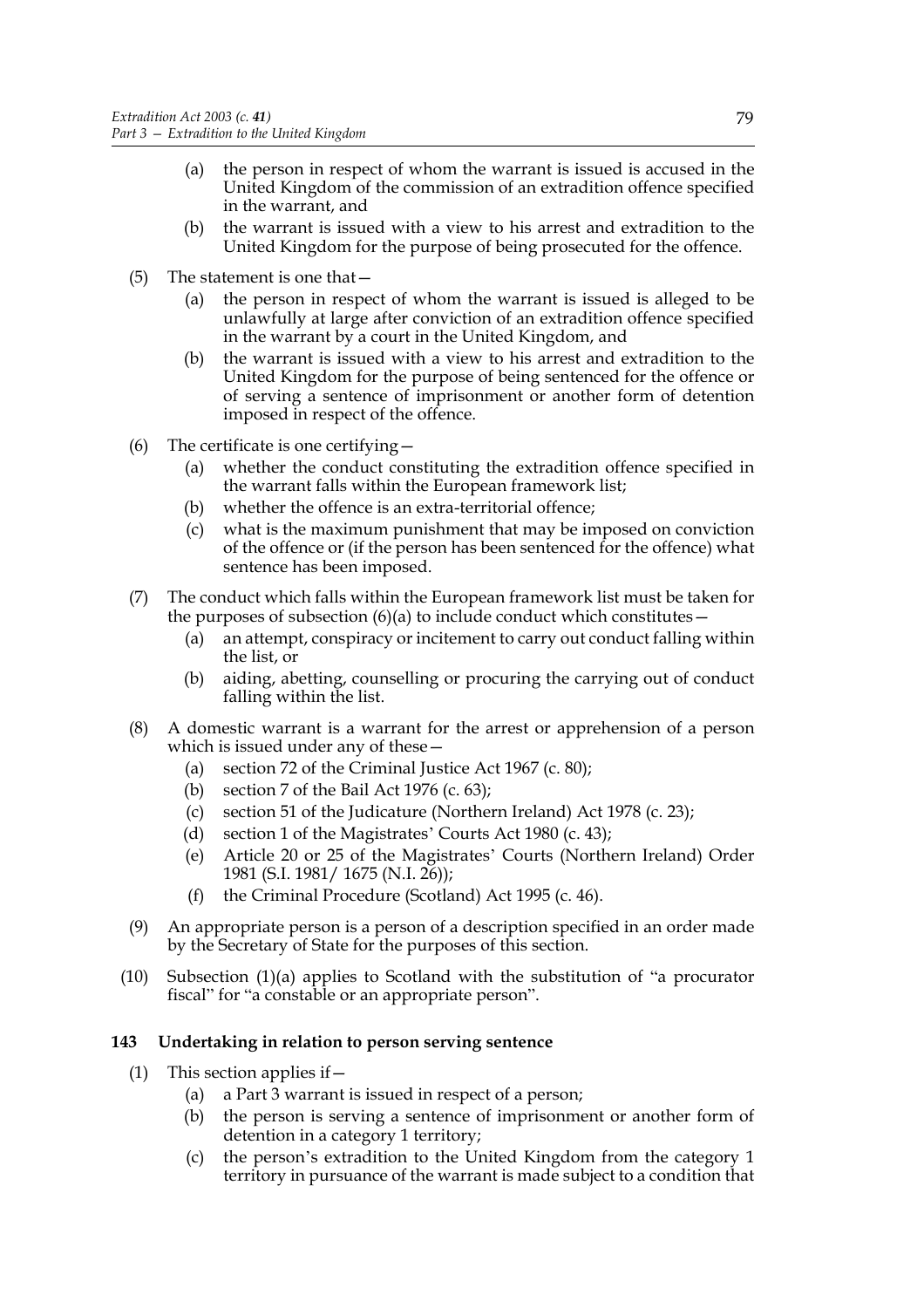an undertaking is given on behalf of the United Kingdom with regard to his treatment in the United Kingdom or his return to the category 1 territory (or both).

- (2) The Secretary of State may give an undertaking to a person acting on behalf of the category 1 territory with regard to either or both of these things—
	- (a) the treatment in the United Kingdom of the person in respect of whom the warrant is issued;
	- (b) the return of that person to the category 1 territory.
- (3) The terms which may be included by the Secretary of State in an undertaking given under subsection (2) in relation to a person accused in the United Kingdom of the commission of an offence include terms—
	- (a) that the person be kept in custody until the conclusion of the proceedings against him for the offence and any other offence in respect of which he is permitted to be dealt with in the United Kingdom;
	- (b) that the person be returned to the category 1 territory to serve the remainder of his sentence on the conclusion of those proceedings.
- (4) The terms which may be included by the Secretary of State in an undertaking given under subsection (2) in relation to a person alleged to be unlawfully at large after conviction of an offence by a court in the United Kingdom include terms that the person be returned to the category 1 territory to serve the remainder of his sentence after serving any sentence imposed on him in the United Kingdom.
- (5) If the Part 3 warrant was issued by a sheriff, the preceding provisions of this section apply as if the references to the Secretary of State were to the Scottish Ministers.

#### **144 Return to extraditing territory to serve sentence**

- (1) This section applies if  $-$ 
	- (a) a Part 3 warrant is issued in respect of a person;
	- (b) the warrant states that it is issued with a view to his extradition to the United Kingdom for the purpose of being prosecuted for an offence;
	- (c) he is extradited to the United Kingdom from a category 1 territory in pursuance of the warrant;
	- (d) he is extradited on the condition that, if he is convicted of the offence and a sentence of imprisonment or another form of detention is imposed in respect of it, he must be returned to the category 1 territory to serve the sentence;
	- (e) he is convicted of the offence and a sentence of imprisonment or another form of detention is imposed in respect of it.
- (2) The person must be returned to the category 1 territory to serve the sentence as soon as is reasonably practicable after the sentence is imposed.
- (3) If subsection (2) is complied with the punishment for the offence must be treated as remitted but the person's conviction for the offence must be treated as a conviction for all other purposes.
- (4) If subsection (2) is not complied with and the person applies to the appropriate judge to be discharged the judge must order his discharge, unless reasonable cause is shown for the delay.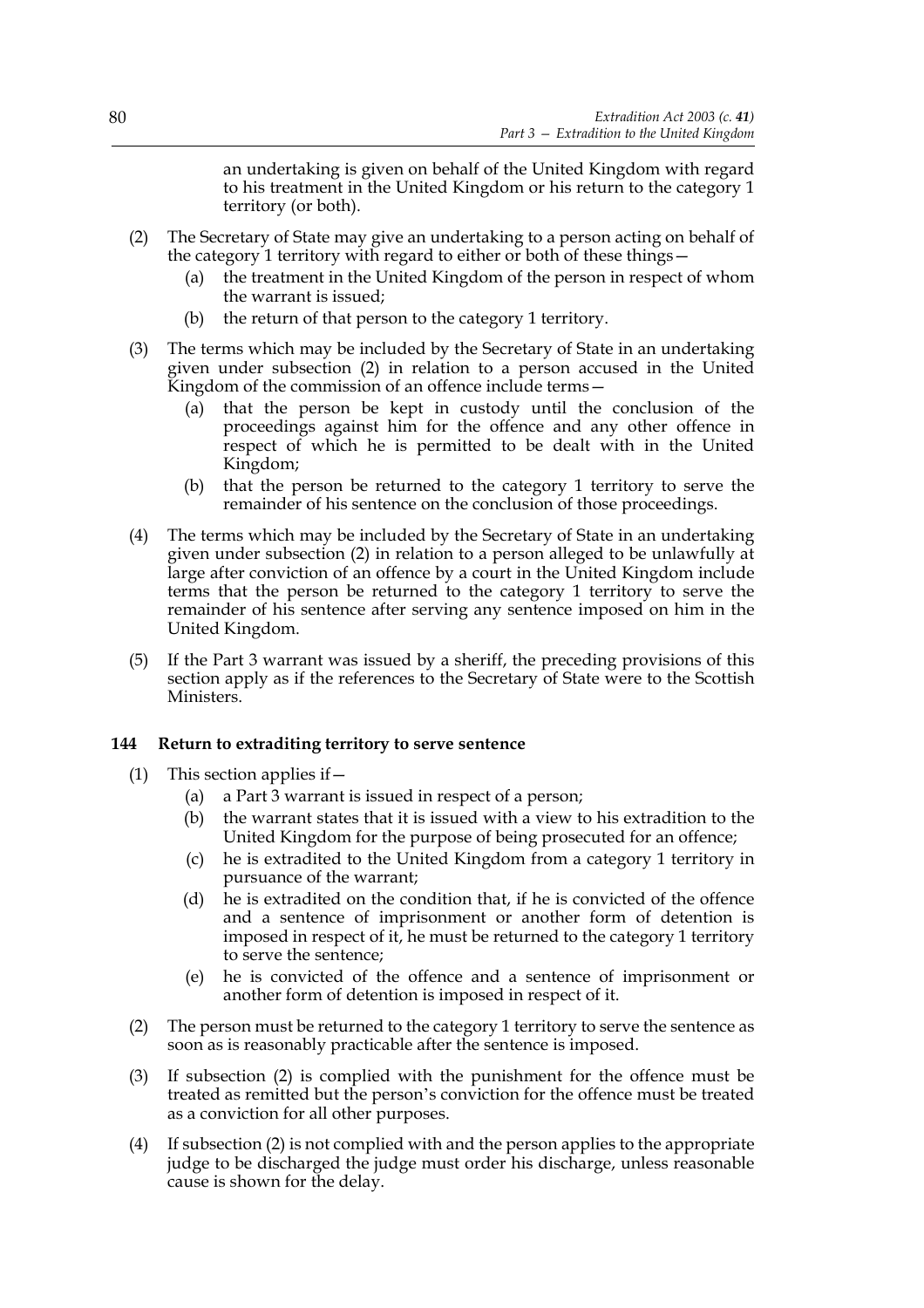# **145 Service of sentence in territory executing Part 3 warrant**

- (1) This section applies if  $-$ 
	- (a) a Part 3 warrant is issued in respect of a person;
	- (b) the certificate contained in the warrant certifies that a sentence has been imposed;
	- (c) an undertaking is given on behalf of a category 1 territory that the person will be required to serve the sentence in the territory;
	- (d) on the basis of the undertaking the person is not extradited to the United Kingdom from the category 1 territory.
- (2) The punishment for the offence must be treated as remitted but the person's conviction for the offence must be treated as a conviction for all other purposes.

# **146 Dealing with person for other offences**

- (1) This section applies if a person is extradited to the United Kingdom from a category 1 territory in pursuance of a Part 3 warrant.
- (2) The person may be dealt with in the United Kingdom for an offence committed before his extradition only if—
	- (a) the offence is one falling within subsection (3), or
	- (b) the condition in subsection (4) is satisfied.
- (3) The offences are—
	- (a) the offence in respect of which the person is extradited;
	- (b) an offence disclosed by the information provided to the category 1 territory in respect of that offence;
	- (c) an extradition offence in respect of which consent to the person being dealt with is given on behalf of the territory;
	- (d) an offence which is not punishable with imprisonment or another form of detention;
	- (e) an offence in respect of which the person will not be detained in connection with his trial, sentence or appeal;
	- (f) an offence in respect of which the person waives the right that he would have (but for this paragraph) not to be dealt with for the offence.
- (4) The condition is that the person has been given an opportunity to leave the United Kingdom and—
	- (a) he has not done so before the end of the permitted period, or
	- (b) he has done so before the end of the permitted period and has returned to the United Kingdom.
- (5) The permitted period is 45 days starting with the day on which the person arrives in the United Kingdom.

## **147 Effect of consent to extradition to the United Kingdom**

- (1) This section applies if—
	- (a) a person is extradited to the United Kingdom from a category 1 territory in pursuance of a Part 3 warrant;
	- (b) the person consented to his extradition to the United Kingdom in accordance with the law of the category 1 territory.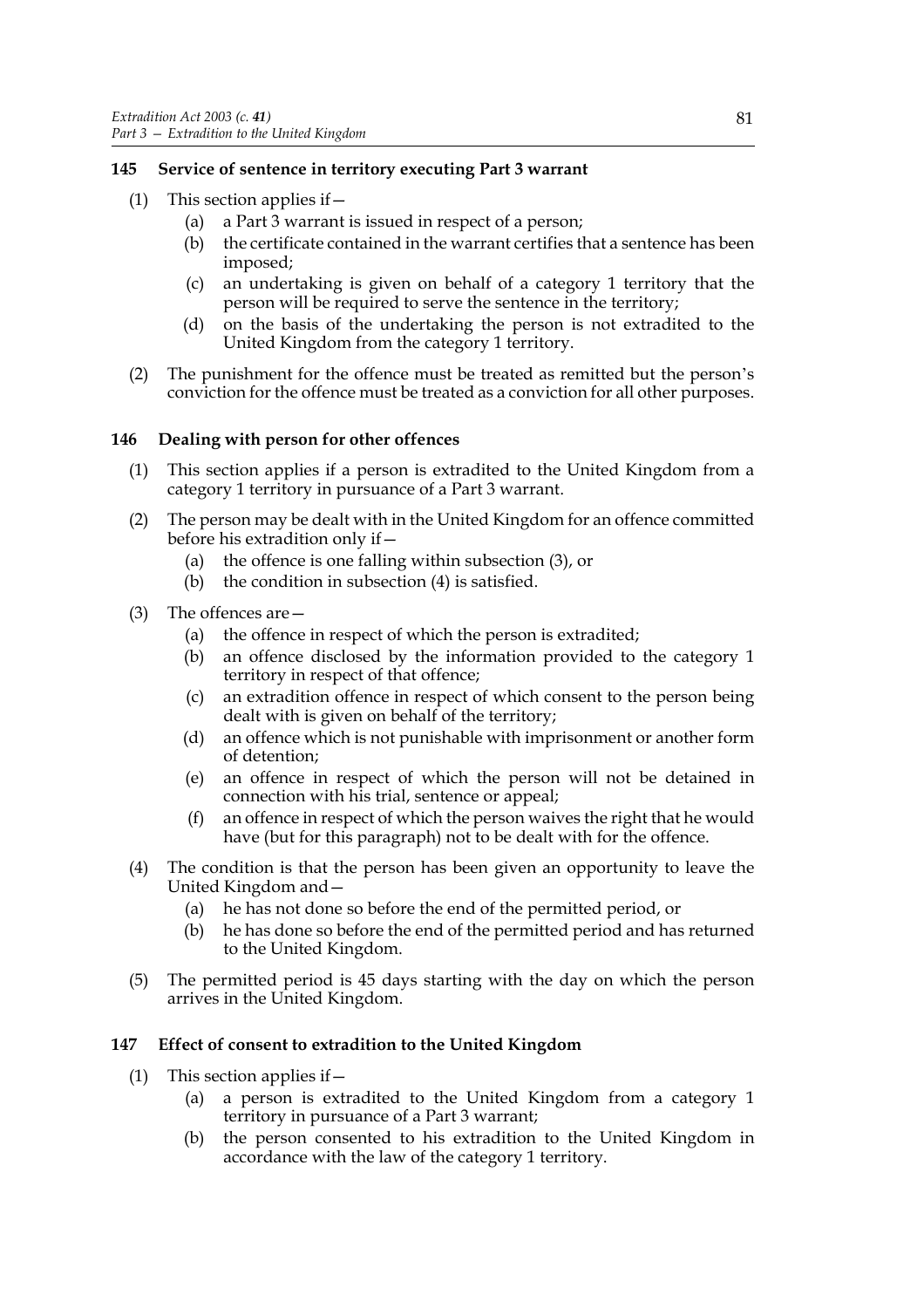- (2) Section 146(2) does not apply if the conditions in subsection (3) or the conditions in subsection (4) are satisfied.
- (3) The conditions are that—
	- (a) under the law of the category 1 territory, the effect of the person's consent is to waive his right under section 146(2);
	- (b) the person has not revoked his consent in accordance with that law, if he is permitted to do so under that law.
- (4) The conditions are that—
	- (a) under the law of the category 1 territory, the effect of the person's consent is not to waive his right under section 146(2);
	- (b) the person has expressly waived his right under section 146(2) in accordance with that law;
	- (c) the person has not revoked his consent in accordance with that law, if he is permitted to do so under that law;
	- (d) the person has not revoked the waiver of his right under section 146(2) in accordance with that law, if he is permitted to do so under that law.

## **148 Extradition offences**

- (1) Conduct constitutes an extradition offence in relation to the United Kingdom if these conditions are satisfied—
	- (a) the conduct occurs in the United Kingdom;
	- (b) the conduct is punishable under the law of the relevant part of the United Kingdom with imprisonment or another form of detention for a term of 12 months or a greater punishment.
- (2) Conduct also constitutes an extradition offence in relation to the United Kingdom if these conditions are satisfied—
	- (a) the conduct occurs outside the United Kingdom;
	- (b) the conduct constitutes an extra-territorial offence punishable under the law of the relevant part of the United Kingdom with imprisonment or another form of detention for a term of 12 months or a greater punishment.
- (3) But subsections (1) and (2) do not apply in relation to conduct of a person if  $-$ 
	- (a) he is alleged to be unlawfully at large after conviction by a court in the United Kingdom of the offence constituted by the conduct, and
	- (b) he has been sentenced for the offence.
- (4) Conduct also constitutes an extradition offence in relation to the United Kingdom if these conditions are satisfied—
	- (a) the conduct occurs in the United Kingdom;
	- (b) a sentence of imprisonment or another form of detention for a term of 4 months or a greater punishment has been imposed in the United Kingdom in respect of the conduct.
- (5) Conduct also constitutes an extradition offence in relation to the United Kingdom if these conditions are satisfied—
	- (a) the conduct occurs outside the United Kingdom;
	- (b) the conduct constitutes an extra-territorial offence;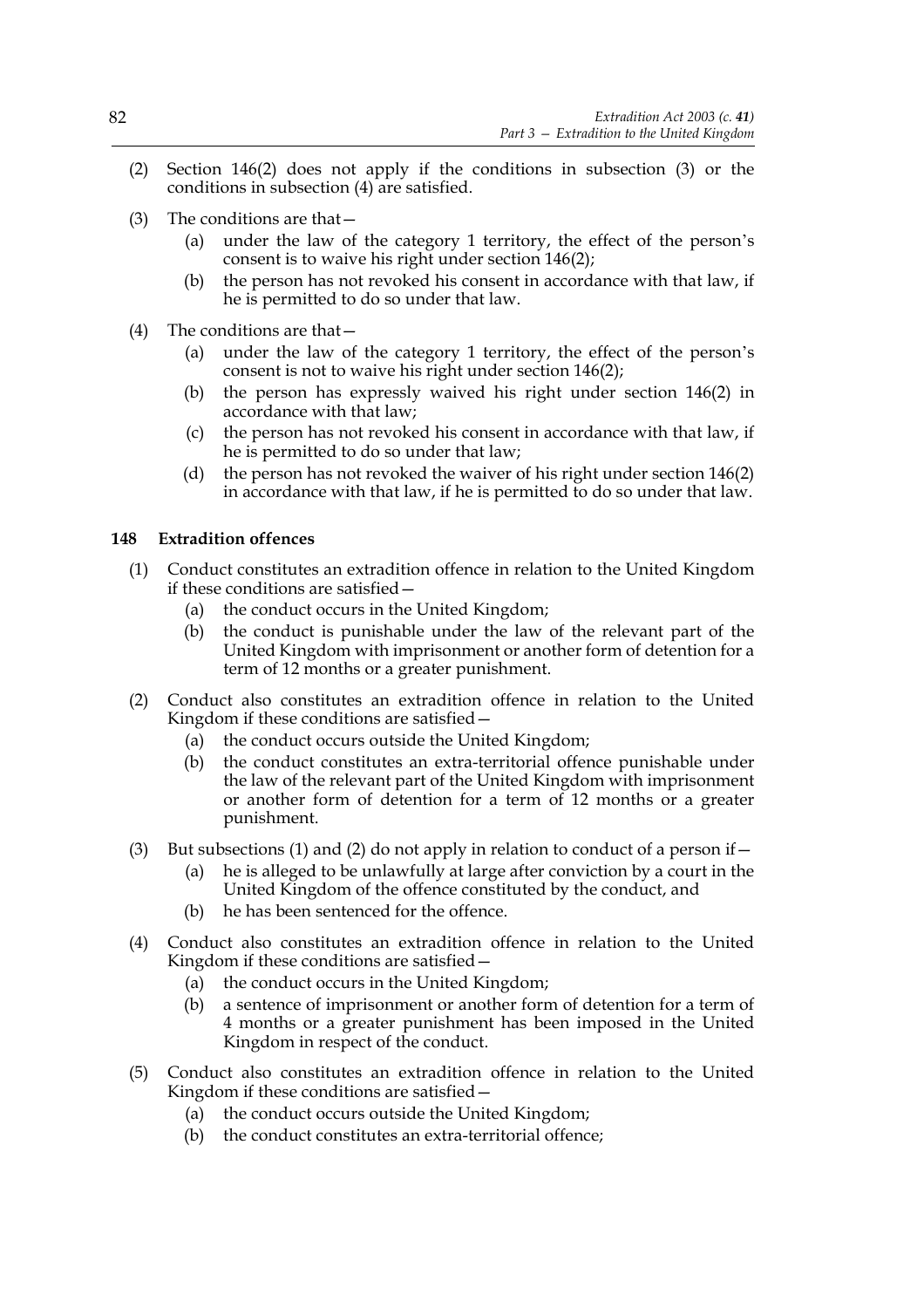- (c) a sentence of imprisonment or another form of detention for a term of 4 months or a greater punishment has been imposed in the United Kingdom in respect of the conduct.
- (6) The relevant part of the United Kingdom is the part of the United Kingdom in which the relevant proceedings are taking place.
- (7) The relevant proceedings are the proceedings in which it is necessary to decide whether conduct constitutes an extradition offence.
- (8) Subsections (1) to (5) apply for the purposes of sections 142 to 147.

# **149 The appropriate judge**

- (1) The appropriate judge is  $-$ 
	- (a) in England and Wales, a District Judge (Magistrates' Courts), a justice of the peace or a judge entitled to exercise the jurisdiction of the Crown Court;
	- (b) in Scotland, a sheriff;
	- (c) in Northern Ireland, a justice of the peace, a resident magistrate or a Crown Court judge.
- (2) This section applies for the purposes of sections 142 to 147.

# *Extradition from category 2 territories*

# **150 Dealing with person for other offences: Commonwealth countries etc.**

- (1) This section applies if  $-$ 
	- (a) a person is extradited to the United Kingdom from a category 2 territory under law of the territory corresponding to Part 2 of this Act, and
	- (b) the territory is a Commonwealth country, a British overseas territory or the Hong Kong Special Administrative Region of the People's Republic of China.
- (2) The person may be dealt with in the United Kingdom for an offence committed before his extradition only if—
	- (a) the offence is one falling within subsection (3), or
	- (b) the condition in subsection (6) is satisfied.
- (3) The offences are—
	- (a) the offence in respect of which the person is extradited;
	- (b) a lesser offence disclosed by the information provided to the category 2 territory in respect of that offence;
	- (c) an offence in respect of which consent to the person being dealt with is given by or on behalf of the relevant authority.
- (4) An offence is a lesser offence in relation to another offence if the maximum punishment for it is less severe than the maximum punishment for the other offence.
- (5) The relevant authority is—
	- (a) if the person has been extradited from a Commonwealth country, the government of the country;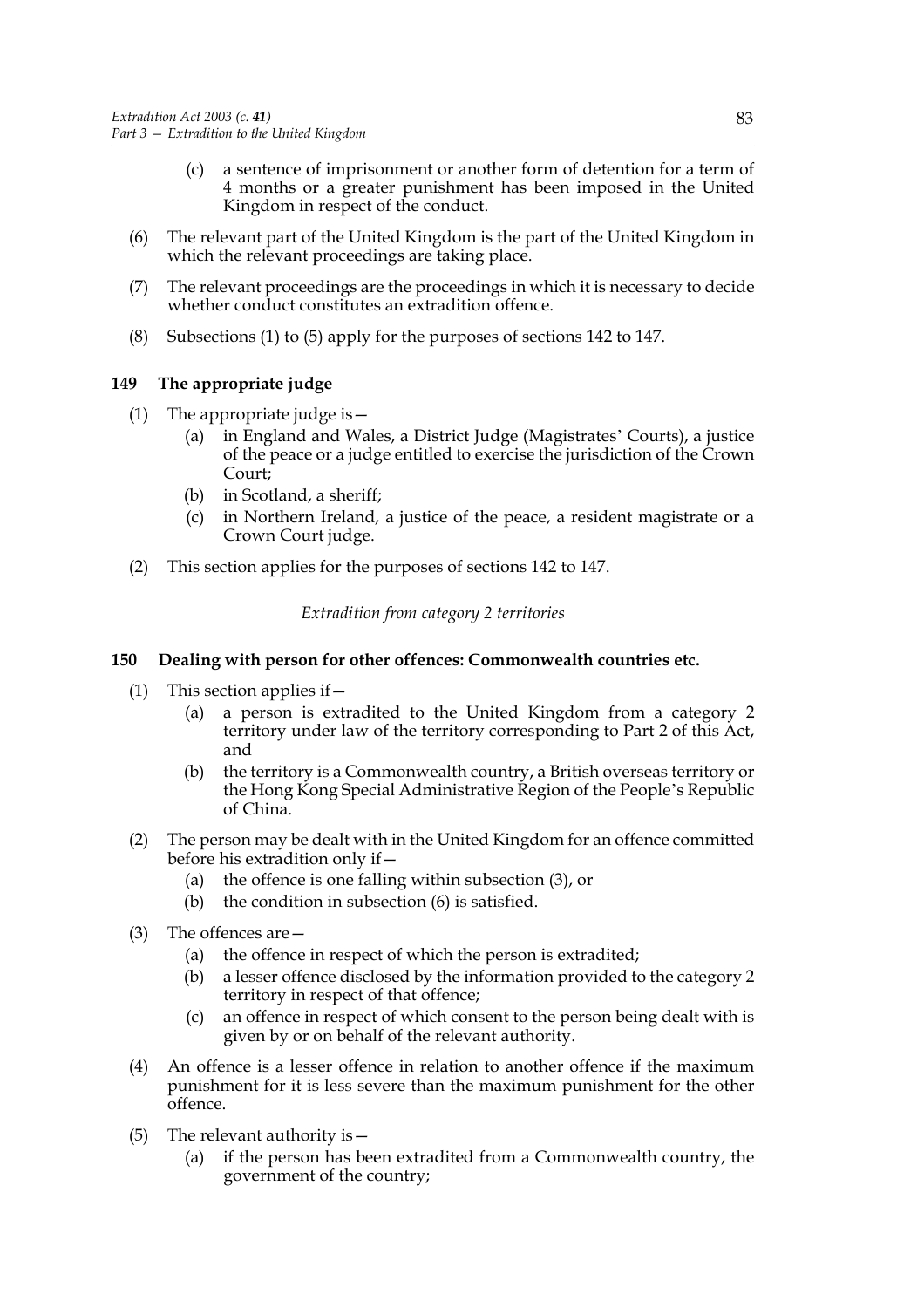- (b) if the person has been extradited from a British overseas territory, the person administering the territory;
- (c) if the person has been extradited from the Hong Kong Special Administrative Region of the People's Republic of China, the government of the Region.
- (6) The condition is that the protected period has ended.
- (7) The protected period is 45 days starting with the first day after his extradition to the United Kingdom on which the person is given an opportunity to leave the United Kingdom.
- (8) A person is dealt with in the United Kingdom for an offence if  $-$ 
	- (a) he is tried there for it;
	- (b) he is detained with a view to trial there for it.

## **151 Dealing with person for other offences: other category 2 territories**

- (1) This section applies if—
	- (a) a person is extradited to the United Kingdom from a category 2 territory under law of the territory corresponding to Part 2 of this Act, and
	- (b) the territory is not one falling within section  $150(1)(b)$ .
- (2) The person may be dealt with in the United Kingdom for an offence committed before his extradition only if—
	- (a) the offence is one falling within subsection (3), or
	- (b) the condition in subsection (4) is satisfied.
- (3) The offences are—
	- (a) the offence in respect of which the person is extradited;
	- (b) an offence disclosed by the information provided to the category 2 territory in respect of that offence;
	- (c) an offence in respect of which consent to the person being dealt with is given on behalf of the territory.
- (4) The condition is that—
	- (a) the person has returned to the territory from which he was extradited, or
	- (b) the person has been given an opportunity to leave the United Kingdom.
- (5) A person is dealt with in the United Kingdom for an offence if—
	- (a) he is tried there for it;
	- (b) he is detained with a view to trial there for it.

## *General*

## **152 Remission of punishment for other offences**

- (1) This section applies if  $-$ 
	- (a) a person is extradited to the United Kingdom from—
		- (i) a category 1 territory under law of the territory corresponding to Part 1 of this Act, or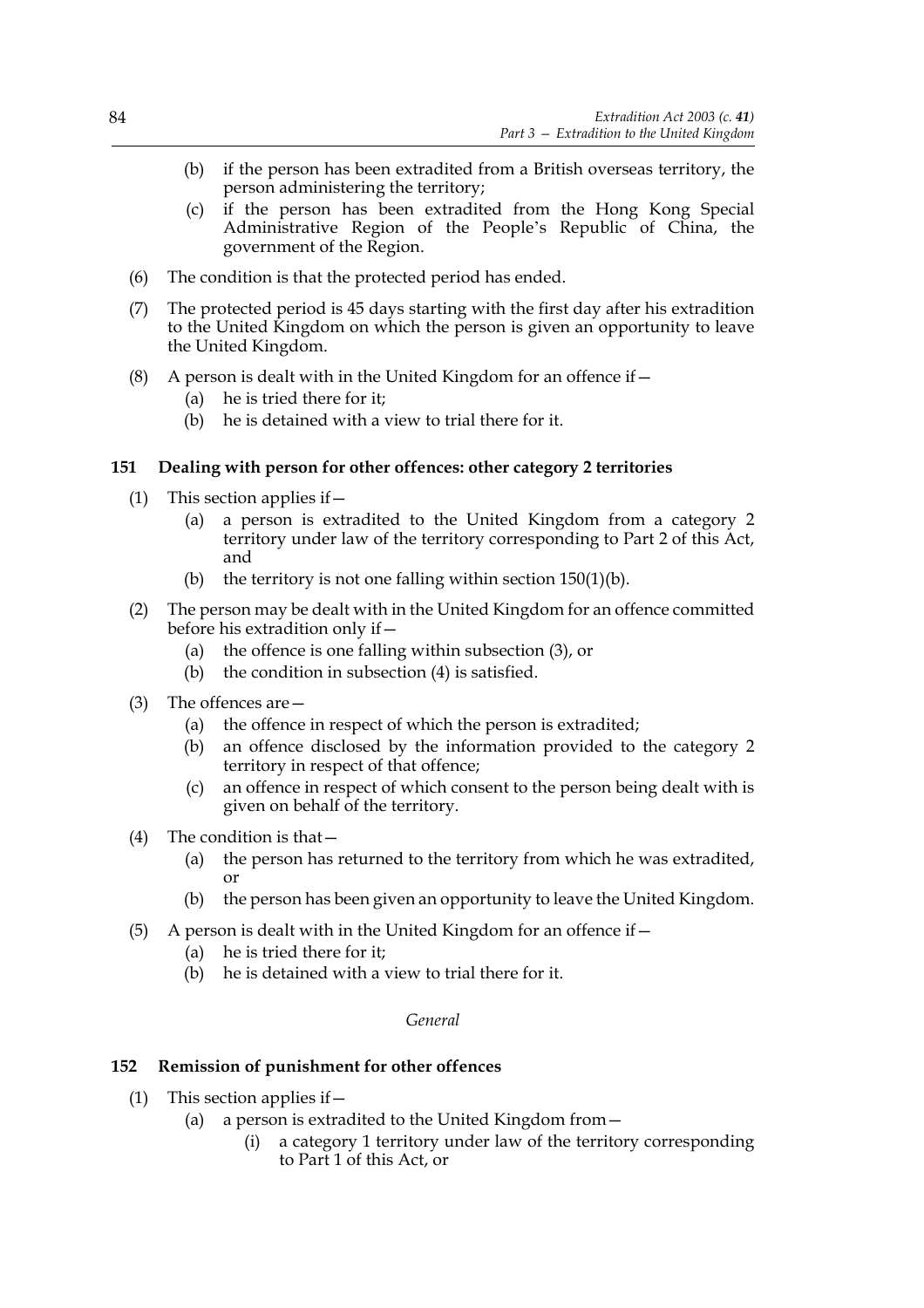- (ii) a category 2 territory under law of the territory corresponding to Part 2 of this Act;
- (b) before his extradition he has been convicted of an offence in the United Kingdom;
- (c) he has not been extradited in respect of that offence.
- (2) The punishment for the offence must be treated as remitted but the person's conviction for the offence must be treated as a conviction for all other purposes.

#### **153 Return of person acquitted or not tried**

- (1) This section applies if  $-$ 
	- (a) a person is accused in the United Kingdom of the commission of an offence;
	- (b) the person is extradited to the United Kingdom in respect of the offence from—
		- (i) a category 1 territory under law of the territory corresponding to Part 1 of this Act, or
		- (ii) a category 2 territory under law of the territory corresponding to Part 2 of this Act;
	- (c) the condition in subsection (2) or the condition in subsection (3) is satisfied.
- (2) The condition is that—
	- (a) proceedings against the person for the offence are not begun before the end of the required period, which is 6 months starting with the day on which the person arrives in the United Kingdom on his extradition, and
	- (b) before the end of the period of 3 months starting immediately after the end of the required period the person asks the Secretary of State to return him to the territory from which he was extradited.
- (3) The condition is that—
	- (a) at his trial for the offence the person is acquitted or is discharged under any of the provisions specified in subsection (4), and
	- (b) before the end of the period of 3 months starting immediately after the date of his acquittal or discharge the person asks the Secretary of State to return him to the territory from which he was extradited.
- (4) The provisions are—
	- (a) section 12(1) of the Powers of Criminal Courts (Sentencing) Act 2000 (c. 6);
	- (b) section 246(1), (2) or (3) of the Criminal Procedure (Scotland) Act 1995  $(c. 46);$
	- (c) Article 4(1) of the Criminal Justice (Northern Ireland) Order 1996 (S.I. 1996/3160 (N.I. 24)).
- (5) The Secretary of State must arrange for him to be sent back, free of charge and with as little delay as possible, to the territory from which he was extradited to the United Kingdom in respect of the offence.
- (6) If the accusation in subsection  $(1)(a)$  relates to the commission of an offence in Scotland, subsections  $(2)(b)$ ,  $(3)(b)$  and  $(5)$  apply as if the references to the Secretary of State were references to the Scottish Ministers.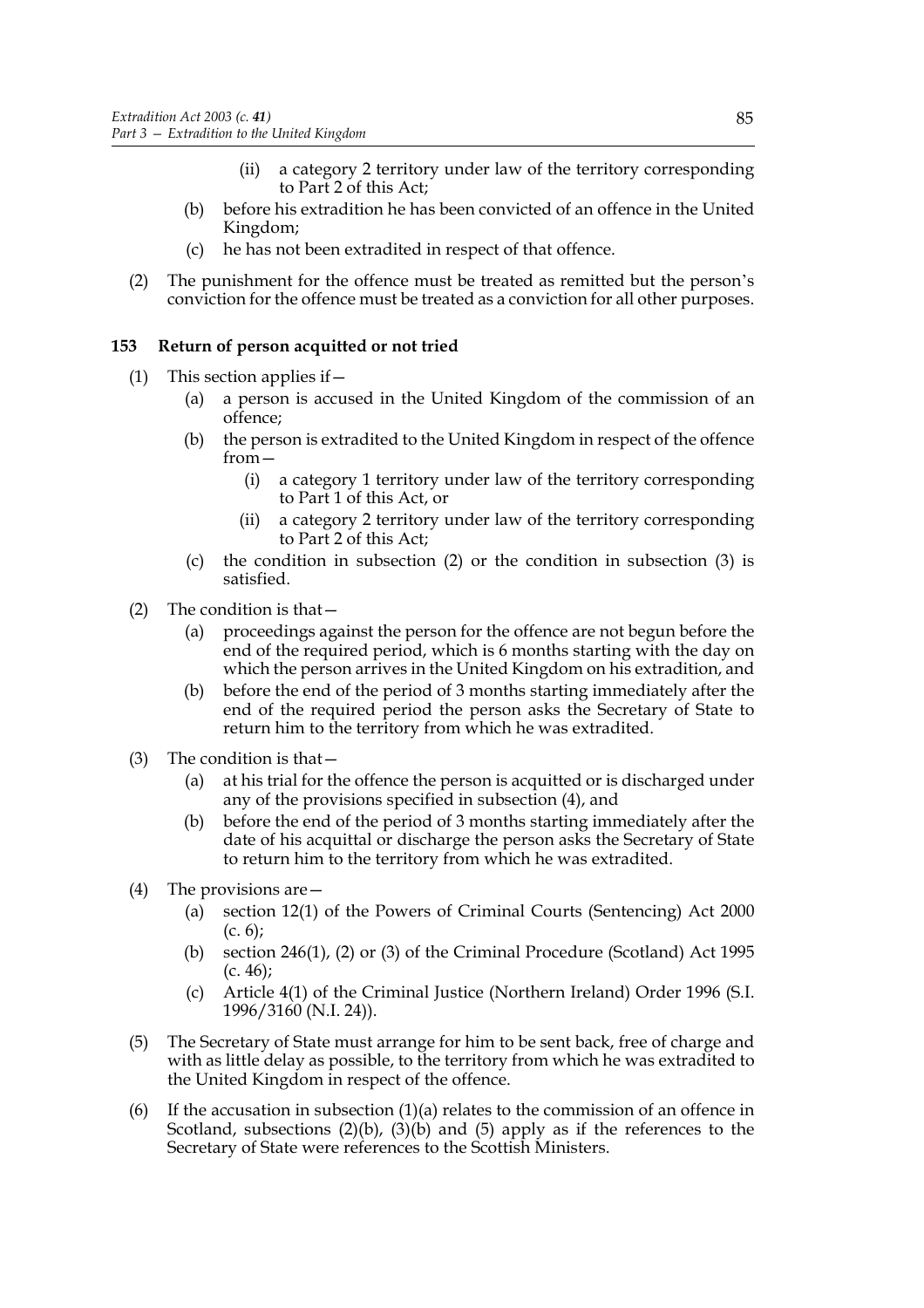# **154 Restriction on bail where undertaking given by Secretary of State**

- (1) This section applies in relation to a person if  $-$ 
	- (a) the Secretary of State has given an undertaking in connection with the person's extradition to the United Kingdom, and
	- (b) the undertaking includes terms that the person be kept in custody until the conclusion of any proceedings against him in the United Kingdom for an offence.
- (2) A court, judge or justice of the peace may grant bail to the person in the proceedings only if the court, judge or justice of the peace considers that there are exceptional circumstances which justify it.

## **155 Service personnel**

The Secretary of State may by order provide for the preceding provisions of this Part to have effect with specified modifications in relation to a case where the person whose extradition is sought or ordered is subject to military law, airforce law or the Naval Discipline Act 1957 (c. 53).

### **PART 4**

#### POLICE POWERS

#### *Warrants and orders*

## **156 Search and seizure warrants**

- (1) A justice of the peace may, on an application made to him by a constable, issue a search and seizure warrant if he is satisfied that the requirements for the issue of a search and seizure warrant are fulfilled.
- (2) The application for a search and seizure warrant must state that—
	- (a) the extradition of a person specified in the application is sought under Part 1 or Part 2;
	- (b) the warrant is sought in relation to premises specified in the application;
	- (c) the warrant is sought in relation to material, or material of a description, specified in the application;
	- (d) that material, or material of that description, is believed to be on the premises.
- (3) If the application states that the extradition of the person is sought under Part 1, the application must also state that the person is accused in a category 1 territory specified in the application of the commission of an offence—
	- (a) which is specified in the application, and
	- (b) which is an extradition offence within the meaning given by section 64.
- (4) If the application states that the extradition of the person is sought under Part 2, the application must also state that the person is accused in a category 2 territory specified in the application of the commission of an offence—
	- (a) which is specified in the application, and
	- (b) which is an extradition offence within the meaning given by section 137.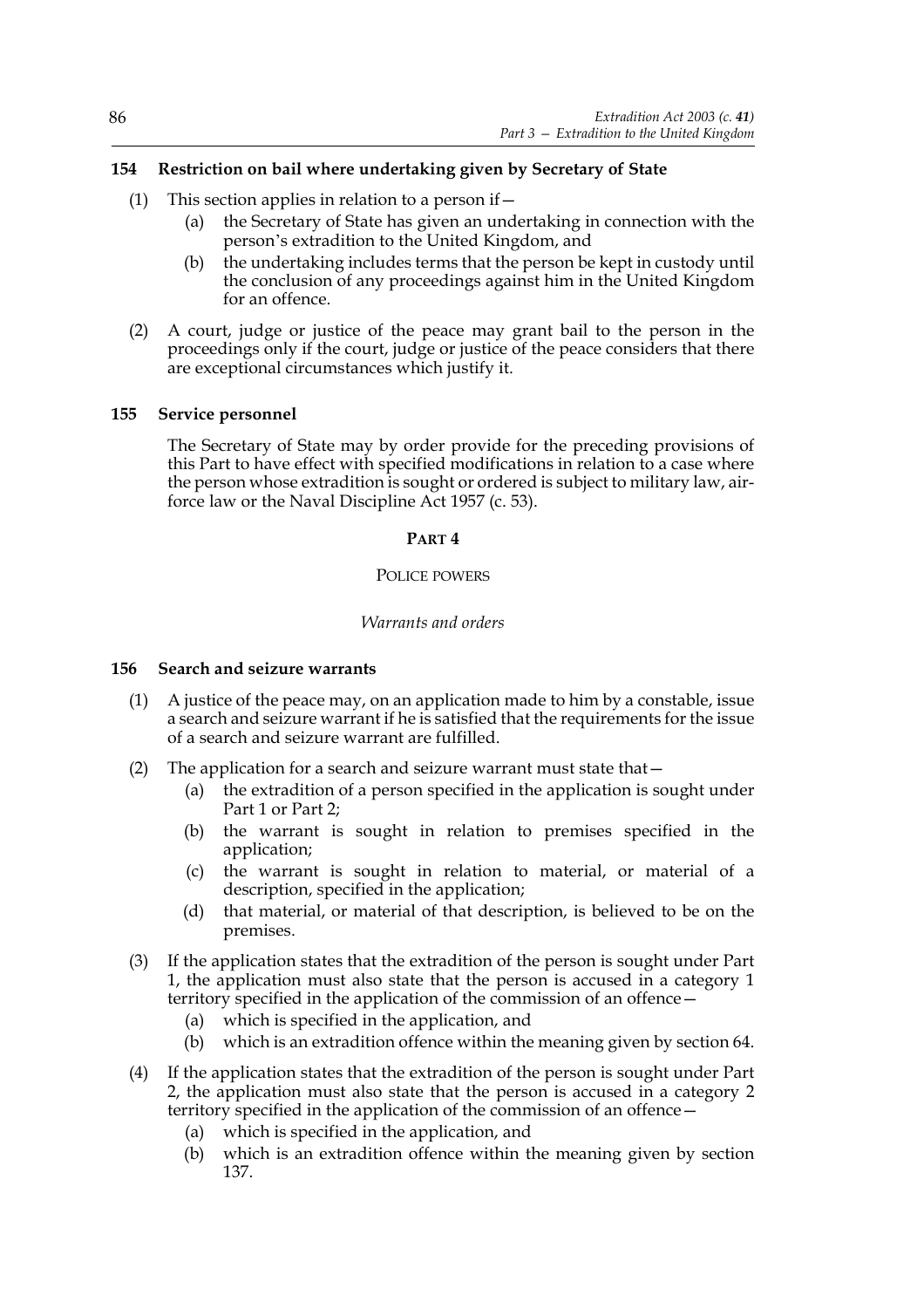- (5) A search and seizure warrant is a warrant authorising a constable—
	- (a) to enter and search the premises specified in the application for the warrant, and
	- (b) to seize and retain any material found there which falls within subsection (6).
- (6) Material falls within this subsection if  $-$ 
	- (a) it would be likely to be admissible evidence at a trial in the relevant part of the United Kingdom for the offence specified in the application for the warrant (on the assumption that conduct constituting that offence would constitute an offence in that part of the United Kingdom), and
	- (b) it does not consist of or include items subject to legal privilege, excluded material or special procedure material.
- (7) The relevant part of the United Kingdom is the part of the United Kingdom where the justice of the peace exercises jurisdiction.
- (8) The requirements for the issue of a search and seizure warrant are that there are reasonable grounds for believing that—
	- (a) the offence specified in the application has been committed by the person so specified;
	- (b) the person is in the United Kingdom or is on his way to the United Kingdom;
	- (c) the offence is an extradition offence within the meaning given by section 64 (if subsection  $(3)$  applies) or section 137 (if subsection  $(4)$ ) applies);
	- (d) there is material on premises specified in the application which falls within subsection  $(6)$ ;
	- (e) any of the conditions referred to in subsection (9) is satisfied.
- (9) The conditions are—
	- (a) that it is not practicable to communicate with a person entitled to grant entry to the premises;
	- (b) that it is practicable to communicate with a person entitled to grant entry to the premises but it is not practicable to communicate with a person entitled to grant access to the material referred to in subsection  $(8)(d);$
	- (c) that entry to the premises will not be granted unless a warrant is produced;
	- (d) that the purpose of a search may be frustrated or seriously prejudiced unless a constable arriving at the premises can secure immediate entry to them.
- (10) The preceding provisions of this section apply to Scotland with these modifications—
	- (a) in subsections (1) and (7) for "justice of the peace" substitute "sheriff";
	- (b) in subsection (1) for "constable" substitute "procurator fiscal";
	- (c) for "search and seizure warrant" substitute "warrant to search";
	- (d) in subsection (6)(b) omit the words ", excluded material or special procedure material";
	- (e) subsections  $(8)(e)$  and  $(9)$  are omitted.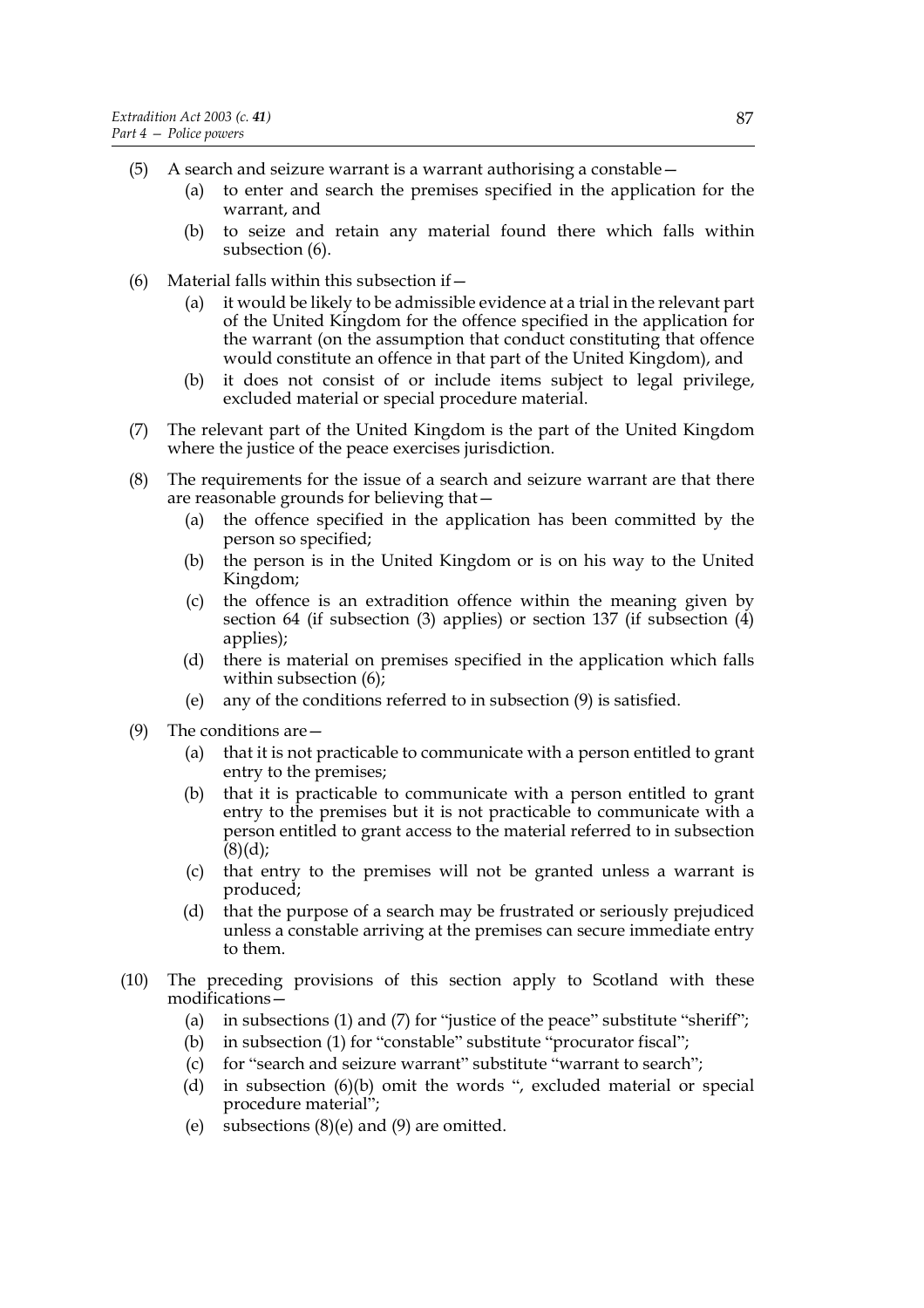## **157 Production orders**

- (1) A judge may, on an application made to him by a constable, make a production order if he is satisfied that the requirements for the making of a production order are fulfilled.
- (2) The application for a production order must state that—
	- (a) the extradition of a person specified in the application is sought under Part 1 or Part 2;
	- (b) the order is sought in relation to premises specified in the application;
	- (c) the order is sought in relation to material, or material of a description, specified in the application;
	- (d) the material is special procedure material or excluded material;
	- (e) a person specified in the application appears to be in possession or control of the material.
- (3) If the application states that the extradition of the person is sought under Part 1, the application must also state that the person is accused in a category 1 territory specified in the application of the commission of an offence—
	- (a) which is specified in the application, and
	- (b) which is an extradition offence within the meaning given by section 64.
- (4) If the application states that the extradition of the person is sought under Part 2, the application must also state that the person is accused in a category 2 territory specified in the application of the commission of an offence—
	- (a) which is specified in the application, and
	- (b) which is an extradition offence within the meaning given by section 137.
- (5) A production order is an order either—
	- (a) requiring the person the application for the order specifies as appearing to be in possession or control of special procedure material or excluded material to produce it to a constable (within the period stated in the order) for him to take away, or
	- (b) requiring that person to give a constable access to the special procedure material or excluded material within the period stated in the order.
- (6) The period stated in a production order must be a period of 7 days starting with the day on which the order is made, unless it appears to the judge by whom the order is made that a longer period would be appropriate.
- (7) Production orders have effect as if they were orders of the court.
- (8) In this section "judge"—
	- (a) in England and Wales, means a circuit judge;
	- (b) in Northern Ireland, means a Crown Court judge.

# **158 Requirements for making of production order**

- (1) These are the requirements for the making of a production order.
- (2) There must be reasonable grounds for believing that—
	- (a) the offence specified in the application has been committed by the person so specified;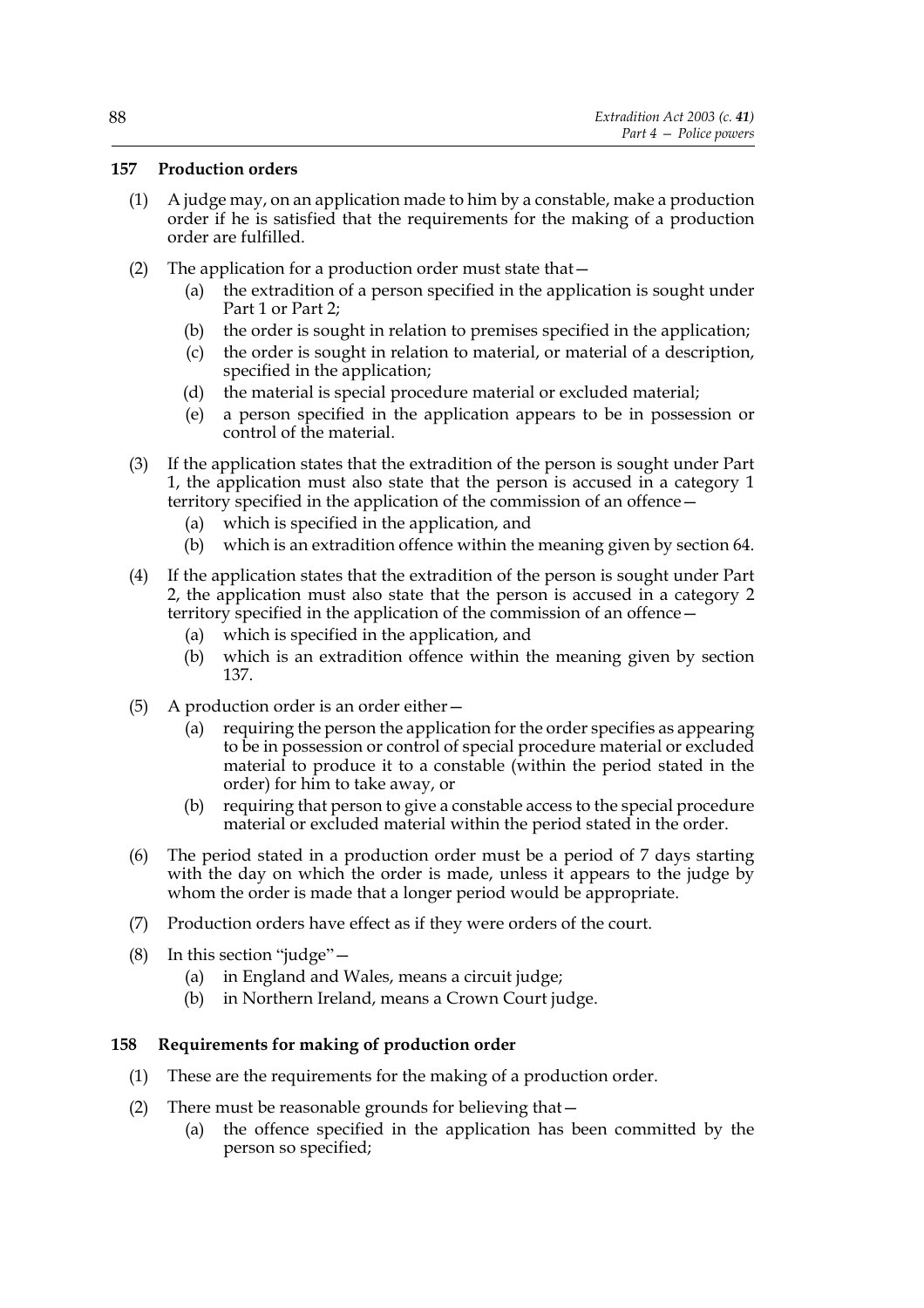- (b) the person is in the United Kingdom or is on his way to the United Kingdom;
- (c) the offence is an extradition offence within the meaning given by section 64 (if section 157(3) applies) or section 137 (if section  $157(4)$ applies);
- (d) there is material which consists of or includes special procedure material or excluded material on premises specified in the application;
- (e) the material would be likely to be admissible evidence at a trial in the relevant part of the United Kingdom for the offence specified in the application (on the assumption that conduct constituting that offence would constitute an offence in that part of the United Kingdom).
- (3) The relevant part of the United Kingdom is the part of the United Kingdom where the judge exercises jurisdiction.
- (4) It must appear that other methods of obtaining the material—
	- (a) have been tried without success, or
	- (b) have not been tried because they were bound to fail.
- (5) It must be in the public interest that the material should be produced or that access to it should be given.

## **159 Computer information**

- (1) This section applies if any of the special procedure material or excluded material specified in an application for a production order consists of information stored in any electronic form.
- (2) If the order is an order requiring a person to produce the material to a constable for him to take away, it has effect as an order to produce the material in a form—
	- (a) in which it can be taken away by him;
	- (b) in which it is visible and legible or from which it can readily be produced in a visible and legible form.
- (3) If the order is an order requiring a person to give a constable access to the material, it has effect as an order to give him access to the material in a form—
	- (a) in which it is visible and legible, or
	- (b) from which it can readily be produced in a visible and legible form.

## **160 Warrants: special procedure material and excluded material**

- (1) A judge may, on an application made to him by a constable, issue a warrant under this section if he is satisfied that—
	- (a) the requirements for the making of a production order are fulfilled, and
	- (b) the further requirement for the issue of a warrant under this section is fulfilled.
- (2) The application for a warrant under this section must state that—
	- (a) the extradition of a person specified in the application is sought under Part 1 or Part 2;
	- (b) the warrant is sought in relation to premises specified in the application;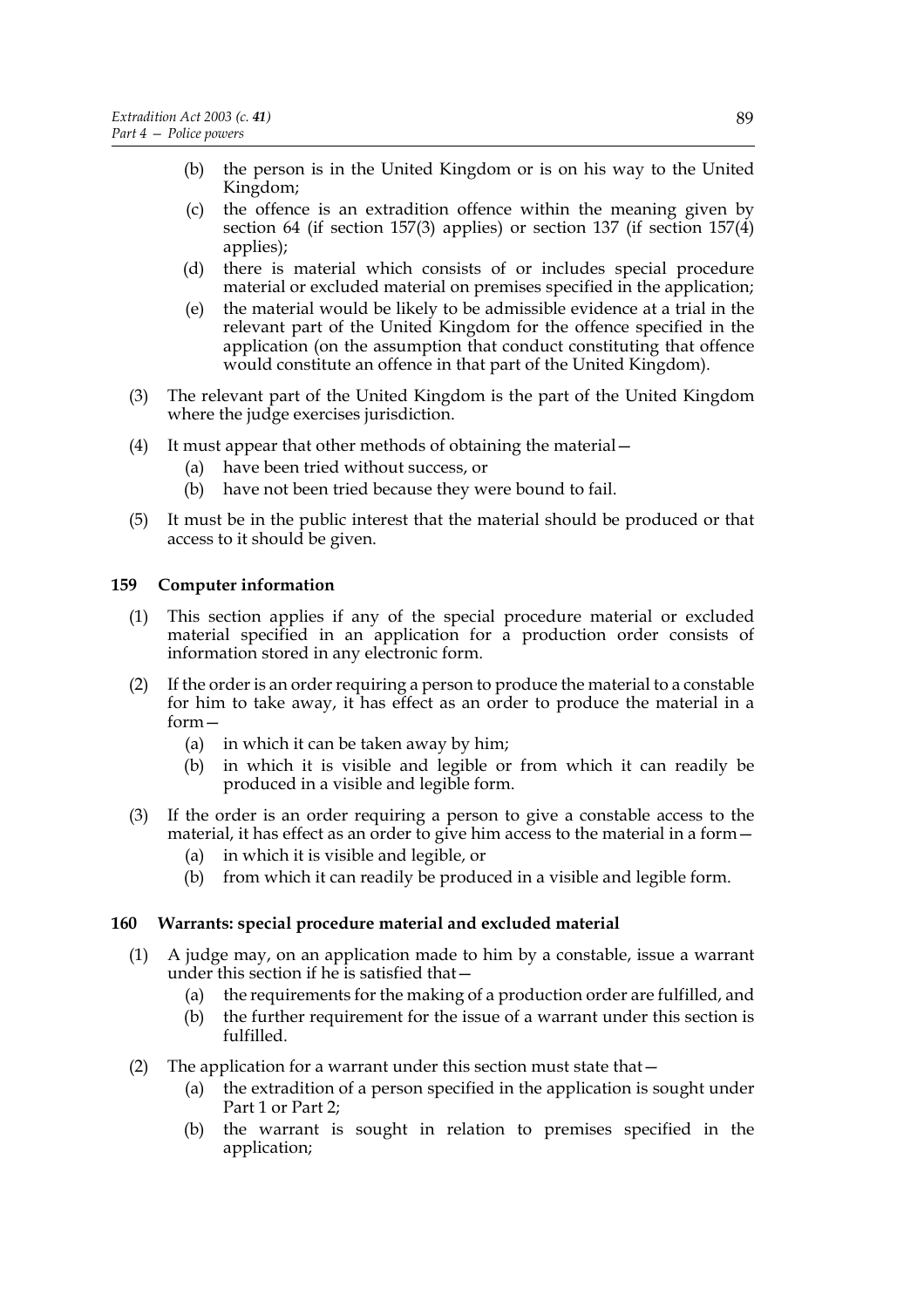- (c) the warrant is sought in relation to material, or material of a description, specified in the application;
- (d) the material is special procedure material or excluded material.
- (3) If the application states that the extradition of the person is sought under Part 1, the application must also state that the person is accused in a category 1 territory specified in the application of the commission of an offence—
	- (a) which is specified in the application, and
	- (b) which is an extradition offence within the meaning given by section 64.
- (4) If the application states that the extradition of the person is sought under Part 2, the application must also state that the person is accused in a category 2 territory specified in the application of the commission of an offence—
	- (a) which is specified in the application, and
	- (b) which is an extradition offence within the meaning given by section 137.
- (5) A warrant under this section authorises a constable to enter and search the premises specified in the application for the warrant and—
	- (a) to seize and retain any material found there which falls within subsection (6) and which is special procedure material, if the application for the warrant states that the warrant is sought in relation to special procedure material;
	- (b) to seize and retain any material found there which falls within subsection (6) and which is excluded material, if the application for the warrant states that the warrant is sought in relation to excluded material.
- (6) Material falls within this subsection if it would be likely to be admissible evidence at a trial in the relevant part of the United Kingdom for the offence specified in the application for the warrant (on the assumption that conduct constituting that offence would constitute an offence in that part of the United Kingdom).
- (7) The relevant part of the United Kingdom is the part of the United Kingdom where the judge exercises jurisdiction.
- (8) The further requirement for the issue of a warrant under this section is that any of these conditions is satisfied—
	- (a) it is not practicable to communicate with a person entitled to grant entry to the premises;
	- (b) it is practicable to communicate with a person entitled to grant entry to the premises but it is not practicable to communicate with a person entitled to grant access to the material referred to in section  $158(2)(d)$ ;
	- (c) the material contains information which is subject to a restriction on disclosure or an obligation of secrecy contained in an enactment (including one passed after this Act) and is likely to be disclosed in breach of the restriction or obligation if a warrant is not issued.
- (9) In this section "judge"—
	- (a) in England and Wales, means a circuit judge;
	- (b) in Northern Ireland, means a Crown Court judge.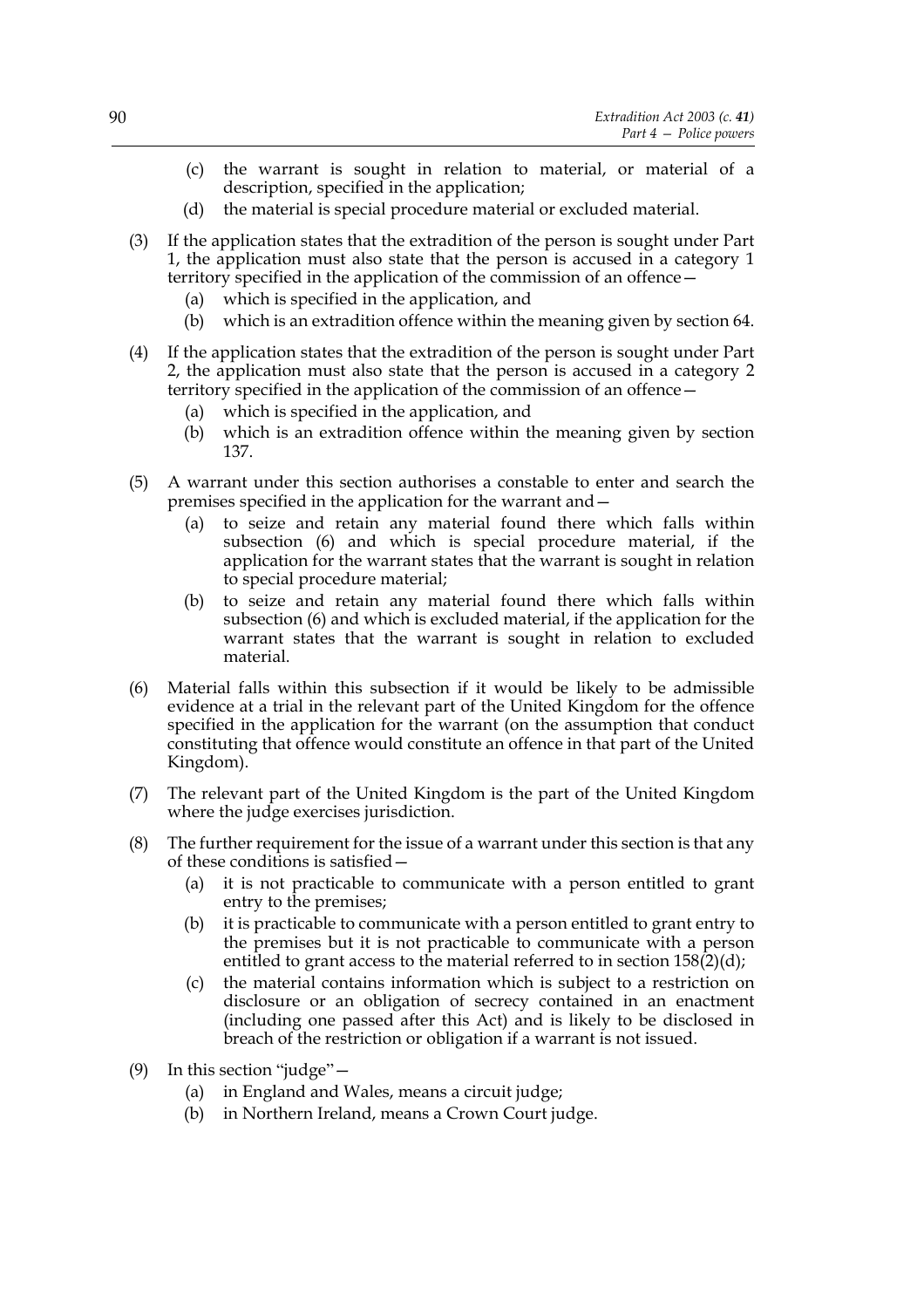### *Search and seizure without warrant*

#### **161 Entry and search of premises for purposes of arrest**

- (1) This section applies if a constable has power to arrest a person under an extradition arrest power.
- (2) A constable may enter and search any premises for the purpose of exercising the power of arrest if he has reasonable grounds for believing that the person is on the premises.
- (3) The power to search conferred by subsection (2) is exercisable only to the extent that is reasonably required for the purpose of exercising the power of arrest.
- (4) A constable who has entered premises in exercise of the power conferred by subsection (2) may seize and retain anything which is on the premises if he has reasonable grounds for believing—
	- (a) that it has been obtained in consequence of the commission of an offence or it is evidence in relation to an offence, and
	- (b) that it is necessary to seize it in order to prevent it being concealed, lost, damaged, altered or destroyed.
- (5) An offence includes an offence committed outside the United Kingdom.
- (6) If the premises contain 2 or more separate dwellings, the power conferred by subsection (2) is a power to enter and search only—
	- (a) any parts of the premises which the occupiers of any dwelling comprised in the premises use in common with the occupiers of any other dwelling comprised in the premises, and
	- (b) any dwelling comprised in the premises in which the constable has reasonable grounds for believing that the person may be.

#### **162 Entry and search of premises on arrest**

- (1) This section applies if a person has been arrested under an extradition arrest power at a place other than a police station.
- (2) A constable may enter and search any premises in which the person was at the time of his arrest or immediately before his arrest if he has reasonable grounds for believing—
	- (a) if the person has not been convicted of the relevant offence, that there is on the premises evidence (other than items subject to legal privilege) relating to the relevant offence;
	- (b) in any case, that there is on the premises evidence (other than items subject to legal privilege) relating to the identity of the person.
- (3) The relevant offence is the offence  $-$ 
	- (a) referred to in the Part 1 warrant, if the arrest was under a Part 1 warrant;
	- (b) in respect of which the constable has reasonable grounds for believing that a Part 1 warrant has been or will be issued, if the arrest was under section 5;
	- (c) in respect of which extradition is requested, if the arrest was under a warrant issued under section 71;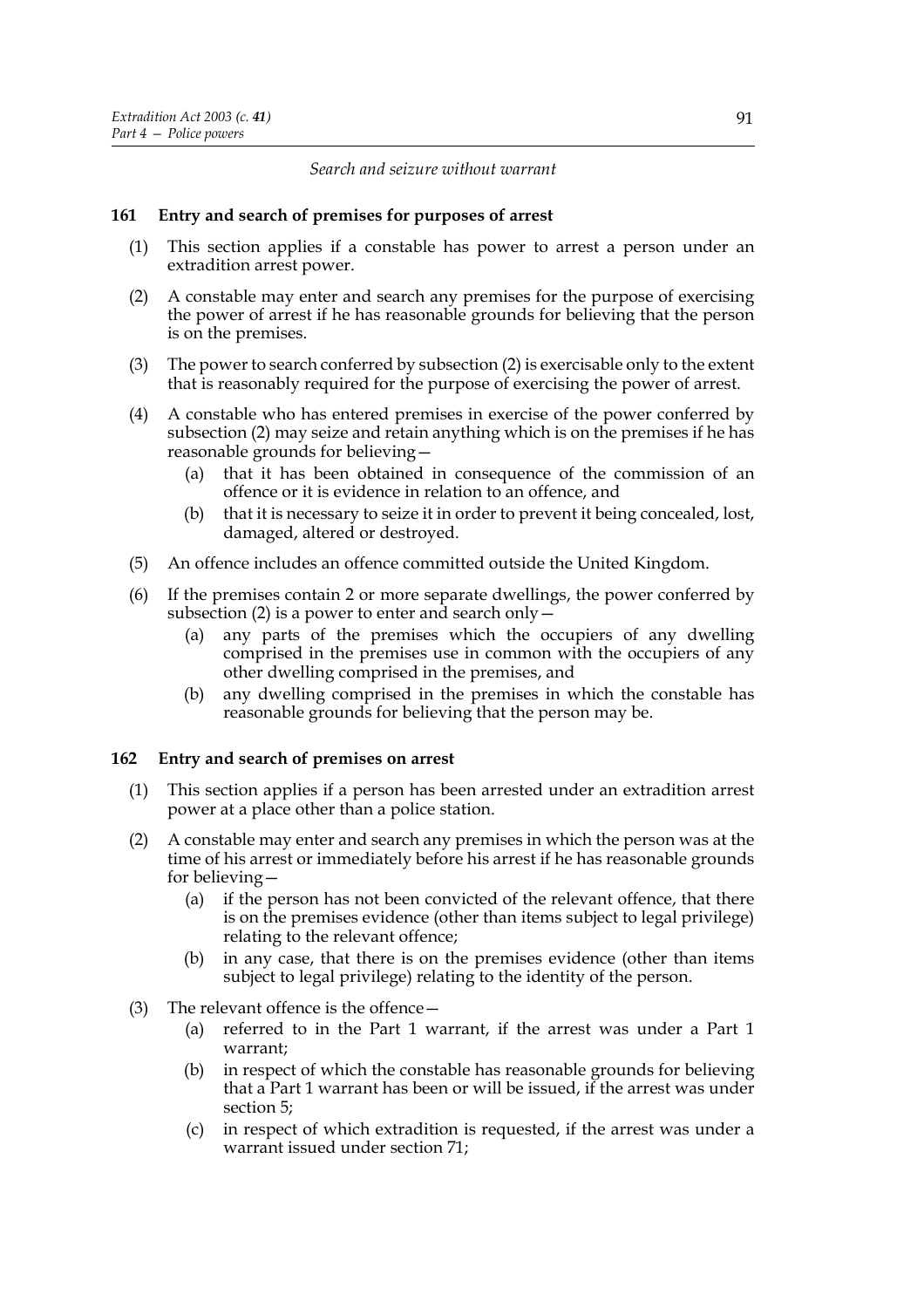- (d) of which the person is accused, if the arrest was under a provisional warrant.
- (4) The power to search conferred by subsection  $(2)$  -
	- (a) if the person has not been convicted of the relevant offence, is a power to search for evidence (other than items subject to legal privilege) relating to the relevant offence;
	- (b) in any case, is a power to search for evidence (other than items subject to legal privilege) relating to the identity of the person.
- (5) The power to search conferred by subsection (2) is exercisable only to the extent that it is reasonably required for the purpose of discovering evidence in respect of which the power is available by virtue of subsection (4).
- (6) A constable may seize and retain anything for which he may search by virtue of subsections (4) and (5).
- (7) A constable who has entered premises in exercise of the power conferred by subsection (2) may seize and retain anything which is on the premises if he has reasonable grounds for believing—
	- (a) that it has been obtained in consequence of the commission of an offence or it is evidence in relation to an offence, and
	- (b) that it is necessary to seize it in order to prevent it being concealed, lost, damaged, altered or destroyed.
- (8) An offence includes an offence committed outside the United Kingdom.
- (9) If the premises contain 2 or more separate dwellings, the power conferred by subsection  $(2)$  is a power to enter and search only  $-$ 
	- (a) any dwelling in which the arrest took place or in which the person was immediately before his arrest, and
	- (b) any parts of the premises which the occupier of any such dwelling uses in common with the occupiers of any other dwelling comprised in the premises.

#### **163 Search of person on arrest**

- (1) This section applies if a person has been arrested under an extradition arrest power at a place other than a police station.
- (2) A constable may search the person if he has reasonable grounds for believing that the person may present a danger to himself or others.
- (3) A constable may search the person if he has reasonable grounds for believing that the person may have concealed on him anything—
	- (a) which he might use to assist him to escape from lawful custody;
	- (b) which might be evidence relating to an offence or to the identity of the person.
- (4) The power to search conferred by subsection  $(3)$ 
	- (a) is a power to search for anything falling within paragraph (a) or (b) of that subsection;
	- (b) is exercisable only to the extent that is reasonably required for the purpose of discovering such a thing.
- (5) The powers conferred by subsections  $(2)$  and  $(3)$  -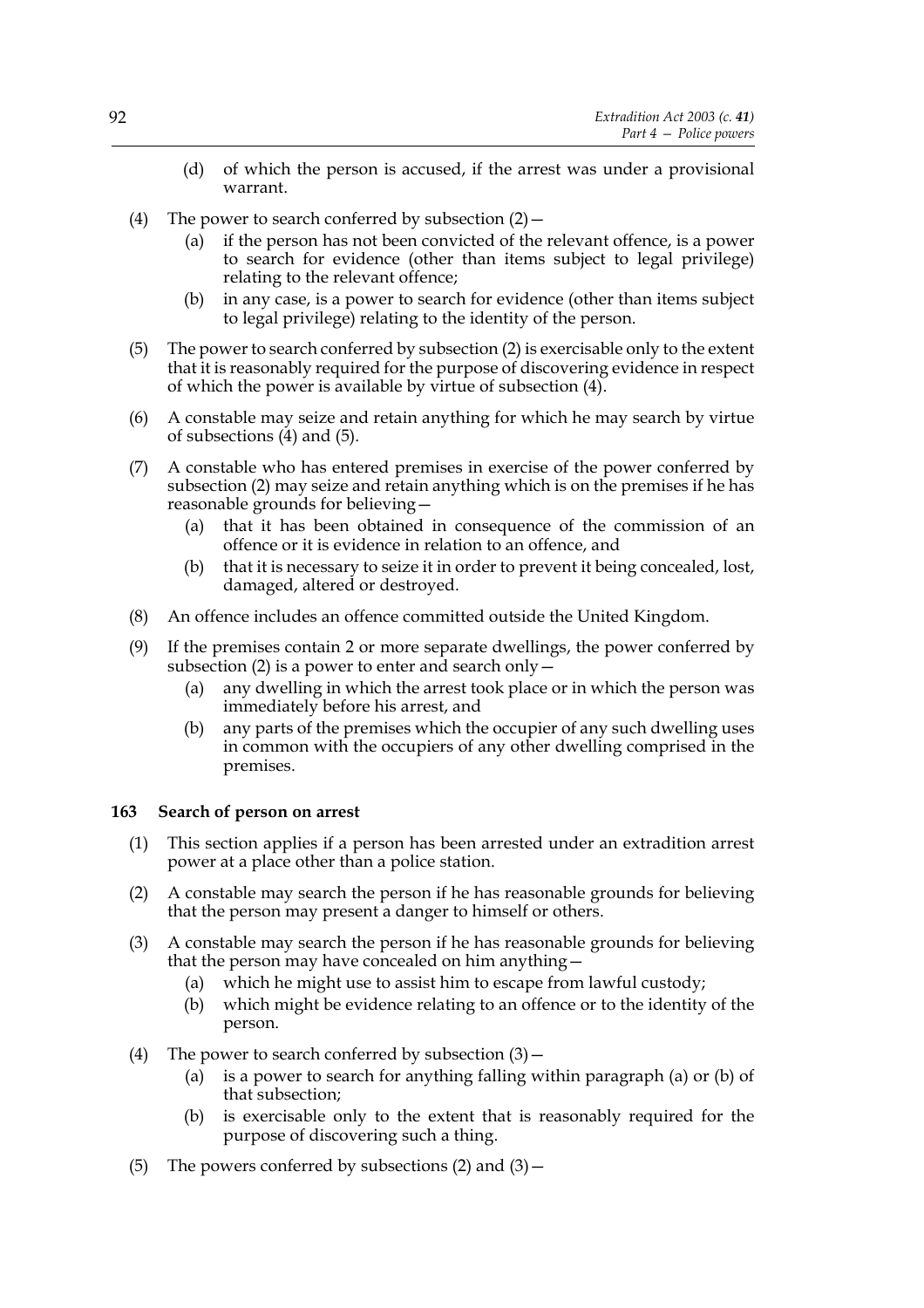- (a) do not authorise a constable to require a person to remove any of his clothing in public, other than an outer coat, jacket or gloves;
- (b) authorise a search of a person's mouth.
- (6) A constable searching a person in exercise of the power conferred by subsection (2) may seize and retain anything he finds, if he has reasonable grounds for believing that the person searched might use it to cause physical injury to himself or to any other person.
- (7) A constable searching a person in exercise of the power conferred by subsection (3) may seize and retain anything he finds if he has reasonable grounds for believing—
	- (a) that the person might use it to assist him to escape from lawful custody;
	- (b) that it is evidence of an offence or of the identity of the person or has been obtained in consequence of the commission of an offence.
- (8) An offence includes an offence committed outside the United Kingdom.
- (9) Nothing in this section affects the power conferred by section 43 of the Terrorism Act 2000 (c. 11).

## **164 Entry and search of premises after arrest**

- (1) This section applies if a person has been arrested under an extradition arrest power.
- (2) A constable may enter and search any premises occupied or controlled by the person if the constable has reasonable grounds for suspecting—
	- (a) if the person has not been convicted of the relevant offence, that there is on the premises evidence (other than items subject to legal privilege) relating to the relevant offence;
	- (b) in any case, that there is on the premises evidence (other than items subject to legal privilege) relating to the identity of the person.
- (3) The relevant offence is the offence—
	- (a) referred to in the Part 1 warrant, if the arrest was under a Part 1 warrant;
	- (b) in respect of which the constable has reasonable grounds for believing that a Part 1 warrant has been or will be issued, if the arrest was under section 5;
	- (c) in respect of which extradition is requested, if the arrest was under a warrant issued under section 71;
	- (d) of which the person is accused, if the arrest was under a provisional warrant.
- (4) The power to search conferred by subsection  $(2)$  -
	- (a) if the person has not been convicted of the relevant offence, is a power to search for evidence (other than items subject to legal privilege) relating to the relevant offence;
	- (b) in any case, is a power to search for evidence (other than items subject to legal privilege) relating to the identity of the person.
- (5) The power to search conferred by subsection (2) is exercisable only to the extent that it is reasonably required for the purpose of discovering evidence in respect of which the power is available by virtue of subsection (4).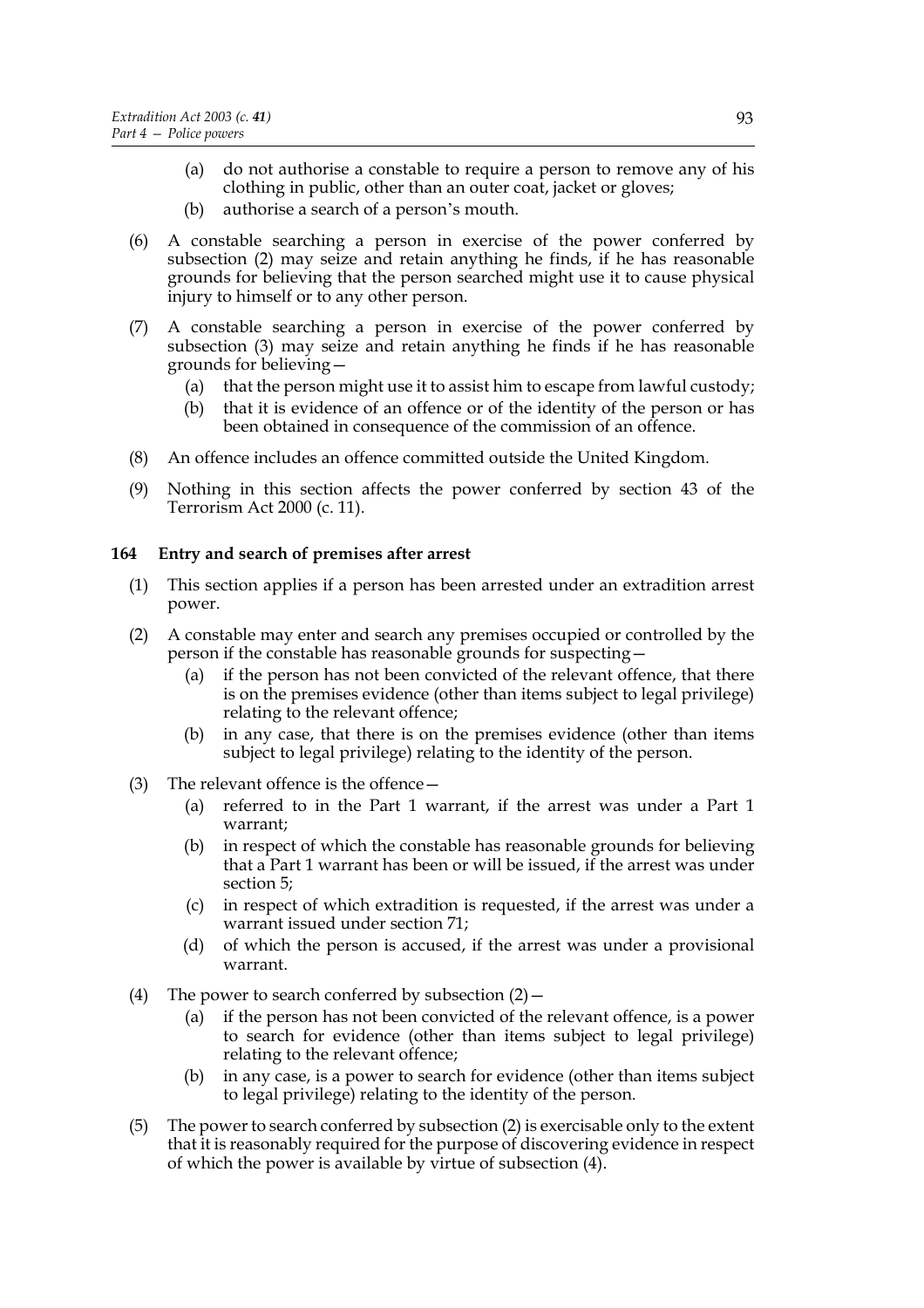- (6) A constable may seize and retain anything for which he may search by virtue of subsections  $(4)$  and  $(5)$ .
- (7) A constable who has entered premises in exercise of the power conferred by subsection (2) may seize and retain anything which is on the premises if he has reasonable grounds for believing—
	- (a) that it has been obtained in consequence of the commission of an offence or it is evidence in relation to an offence, and
	- (b) that it is necessary to seize it in order to prevent it being concealed, lost, damaged, altered or destroyed.
- (8) An offence includes an offence committed outside the United Kingdom.
- (9) The powers conferred by subsections (2) and (6) may be exercised only if a police officer of the rank of inspector or above has given written authorisation for their exercise.
- (10) But the power conferred by subsection (2) may be exercised without authorisation under subsection (9) if—
	- (a) it is exercised before the person arrested is taken to a police station, and
	- (b) the presence of the person at a place other than a police station is necessary for the effective exercise of the power to search.
- (11) Subsections (9) and (10) do not apply to Scotland.

#### **165 Additional seizure powers**

- (1) The Criminal Justice and Police Act 2001 (c. 16) is amended as follows.
- (2) In Part 1 of Schedule 1 (powers of seizure to which section 50 of that Act applies) at the end add—

*"Extradition Act 2003 (c. 41)*

- 73D The powers of seizure conferred by sections 156(5), 160(5), 161(4),  $162(6)$  and (7) and  $164(6)$  and (7) of the Extradition Act 2003 (seizure in connection with extradition)."
- (3) In Part 2 of Schedule 1 (powers of seizure to which section 51 of that Act applies) at the end add—

*"Extradition Act 2003 (c. 41)*

83A The powers of seizure conferred by section 163(6) and (7) of the Extradition Act 2003 (seizure in connection with extradition)."

#### *Treatment following arrest*

#### **166 Fingerprints and samples**

- (1) This section applies if a person has been arrested under an extradition arrest power and is detained at a police station.
- (2) Fingerprints may be taken from the person only if they are taken by a constable—
	- (a) with the appropriate consent given in writing, or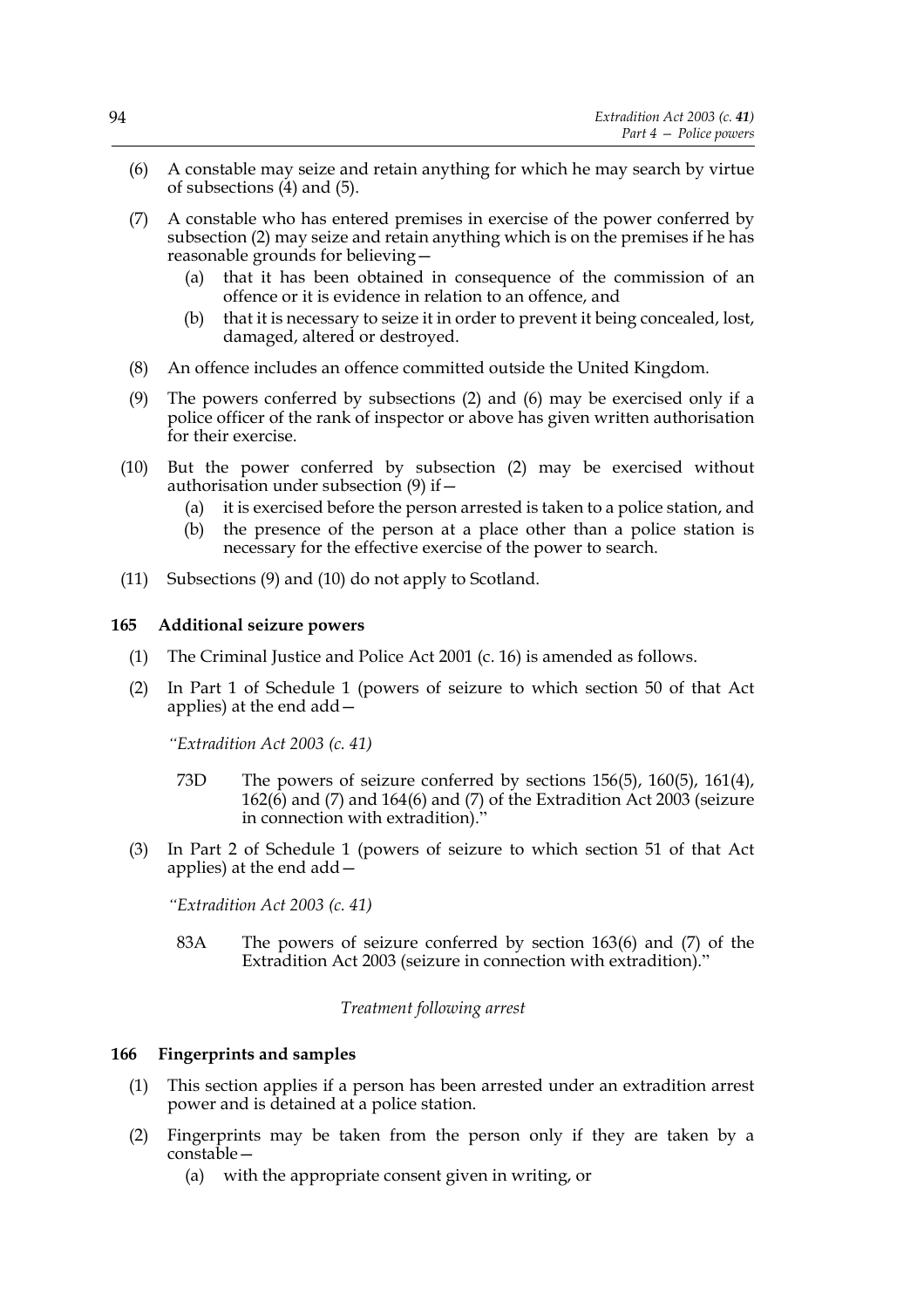- (b) without that consent, under subsection (4).
- (3) A non-intimate sample may be taken from the person only if it is taken by a constable—
	- (a) with the appropriate consent given in writing, or
	- (b) without that consent, under subsection (4).
- (4) Fingerprints or a non-intimate sample may be taken from the person without the appropriate consent only if a police officer of at least the rank of inspector authorises the fingerprints or sample to be taken.

## **167 Searches and examination**

- (1) This section applies if a person has been arrested under an extradition arrest power and is detained at a police station.
- (2) If a police officer of at least the rank of inspector authorises it, the person may be searched or examined, or both, for the purpose of facilitating the ascertainment of his identity.
- (3) An identifying mark found on a search or examination under this section may be photographed—
	- (a) with the appropriate consent, or
	- (b) without the appropriate consent, if that consent is withheld or it is not practicable to obtain it.
- (4) The only persons entitled to carry out a search or examination, or take a photograph, under this section are—
	- (a) constables;
	- (b) persons designated for the purposes of this section by the appropriate police officer.
- (5) A person may not under this section—
	- (a) carry out a search or examination of a person of the opposite sex;
	- (b) take a photograph of any part of the body (other than the face) of a person of the opposite sex.
- (6) An intimate search may not be carried out under this section.
- (7) Ascertaining a person's identity includes showing that he is not a particular person.
- (8) Taking a photograph includes using a process by means of which a visual image may be produced; and photographing a person must be construed accordingly.
- (9) Mark includes features and injuries and a mark is an identifying mark if its existence in a person's case facilitates the ascertainment of his identity.
- (10) The appropriate police officer is  $-$ 
	- (a) in England and Wales, the chief officer of police for the police area in which the police station in question is situated;
	- (b) in Northern Ireland, the Chief Constable of the Police Service of Northern Ireland.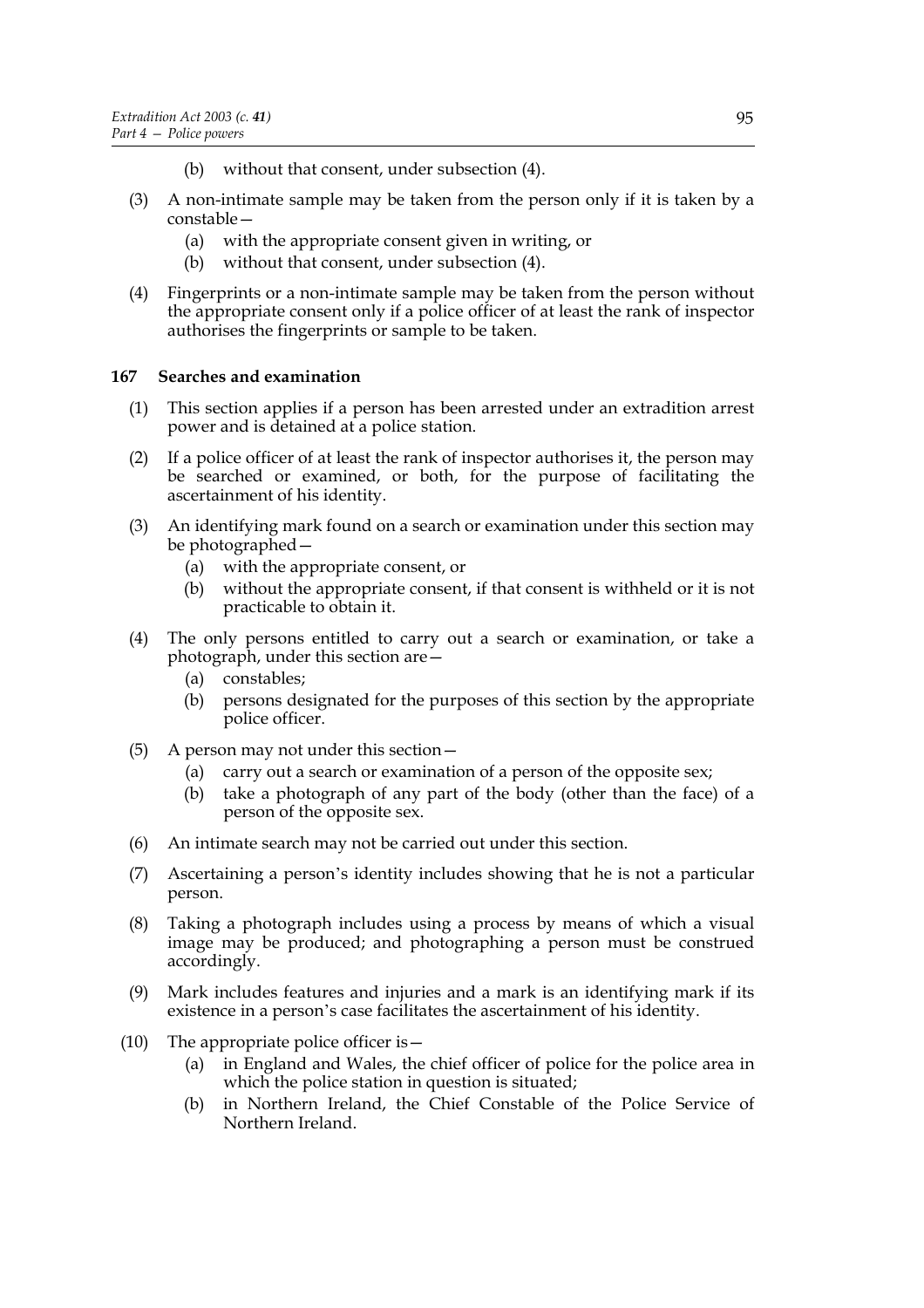## **168 Photographs**

- (1) This section applies if a person has been arrested under an extradition arrest power and is detained at a police station.
- (2) The person may be photographed—
	- (a) with the appropriate consent, or
	- (b) without the appropriate consent, if that consent is withheld or it is not practicable to obtain it.
- (3) A person proposing to take a photograph of a person under this section—
	- (a) may for the purpose of doing so require the removal of any item or substance worn on or over the whole or any part of the head or face of the person to be photographed, and
	- (b) if the requirement is not complied with may remove the item or substance himself.
- (4) The only persons entitled to take a photograph under this section are—
	- (a) constables;
	- (b) persons designated for the purposes of this section by the appropriate police officer.
- (5) Taking a photograph includes using a process by means of which a visual image may be produced; and photographing a person must be construed accordingly.
- (6) The appropriate police officer is  $-$ 
	- (a) in England and Wales, the chief officer of police for the police area in which the police station in question is situated;
	- (b) in Northern Ireland, the Chief Constable of the Police Service of Northern Ireland.

## **169 Evidence of identity: England and Wales**

- (1) The Police and Criminal Evidence Act 1984 (c. 60) is amended as follows.
- (2) In section 54A (searches and examination to ascertain identity) at the end insert—
	- "(13) Nothing in this section applies to a person arrested under an extradition arrest power."
- (3) In section 61 (fingerprinting) at the end insert—
	- "(10) Nothing in this section applies to a person arrested under an extradition arrest power."
- (4) In section 63 (non-intimate samples) at the end insert—
	- "(11) Nothing in this section applies to a person arrested under an extradition arrest power."
- (5) In section 64A (photographing of suspects etc.) at the end insert—
	- "(7) Nothing in this section applies to a person arrested under an extradition arrest power."
- (6) In section 65 (interpretation of Part 5) after the definition of "drug trafficking" and "drug trafficking offence" insert—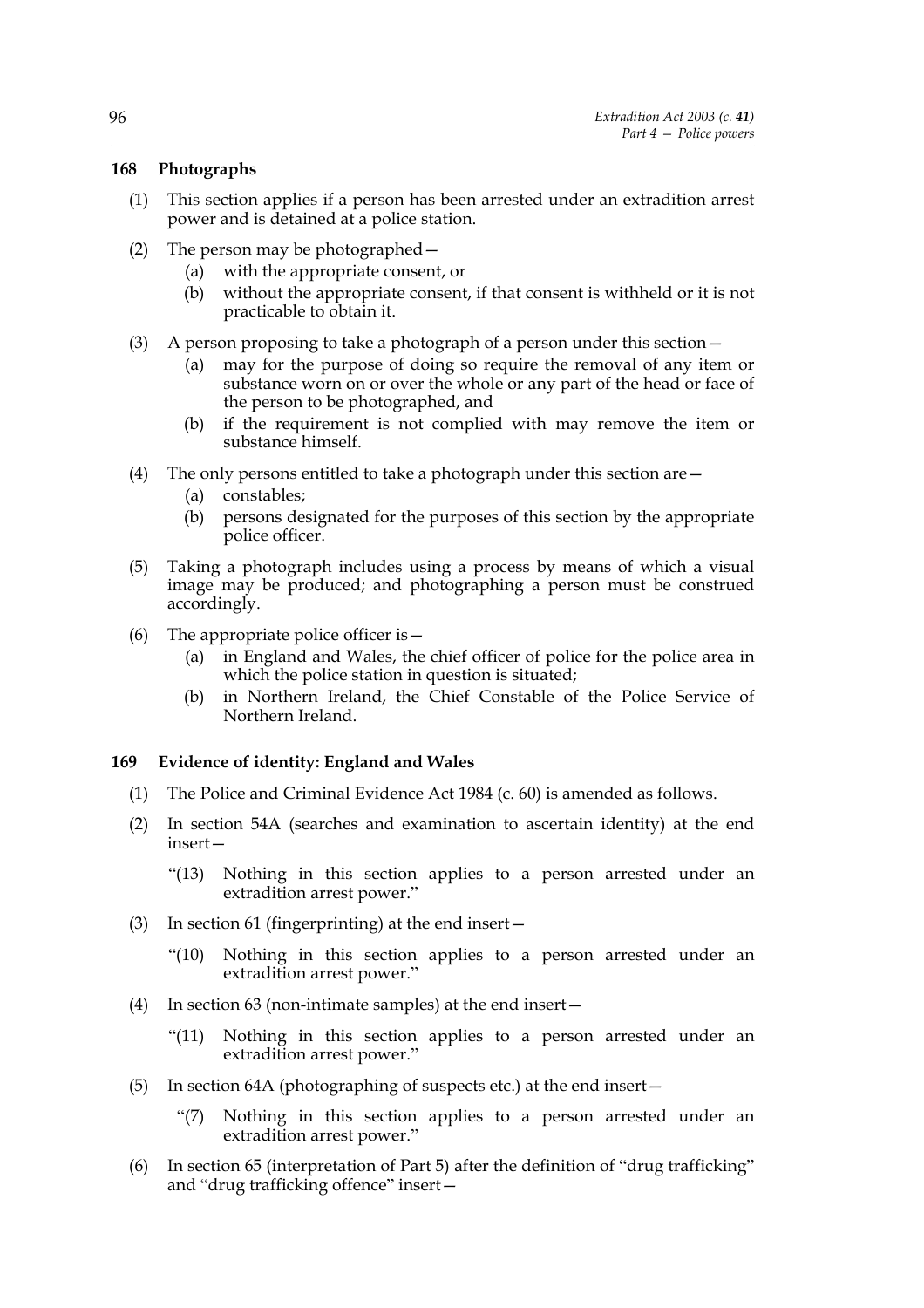""extradition arrest power" means any of the following-

- (a) a Part 1 warrant (within the meaning given by the Extradition Act 2003) in respect of which a certificate under section 2 of that Act has been issued;
- (b) section 5 of that Act;
- (c) a warrant issued under section 71 of that Act;
- (d) a provisional warrant (within the meaning given by that Act)."

## **170 Evidence of identity: Northern Ireland**

- (1) The Police and Criminal Evidence (Northern Ireland) Order 1989 (S.I. 1989/ 1341 (N.I. 12)) is amended as follows.
- (2) In Article 55A (searches and examination to ascertain identity) at the end insert—
	- "(13) Nothing in this Article applies to a person arrested under an extradition arrest power."
- (3) In Article 61 (fingerprinting) at the end insert—
	- "(10) Nothing in this Article applies to a person arrested under an extradition arrest power."
- (4) In Article 63 (non-intimate samples) at the end insert—
	- "(12) Nothing in this Article applies to a person arrested under an extradition arrest power."
- (5) In Article 64A (photographing of suspects etc.) at the end insert—
	- "(7) Nothing in this Article applies to a person arrested under an extradition arrest power."
- (6) In Article 53 (interpretation) after the definition of "drug trafficking" and "drug trafficking offence" insert—
	- ""extradition arrest power" means any of the following—
		- (a) a Part 1 warrant (within the meaning given by the Extradition Act 2003) in respect of which a certificate under section 2 of that Act has been issued;
		- (b) section 5 of that Act;
		- (c) a warrant issued under section 71 of that Act;
		- (d) a provisional warrant (within the meaning given by that Act)."

# **171 Other treatment and rights**

- (1) This section applies in relation to cases where a person—
	- (a) is arrested under an extradition arrest power at a police station;
	- (b) is taken to a police station after being arrested elsewhere under an extradition arrest power;
	- (c) is detained at a police station after being arrested under an extradition arrest power.
- (2) In relation to those cases the Secretary of State may by order apply the provisions mentioned in subsections (3) and (4) with specified modifications.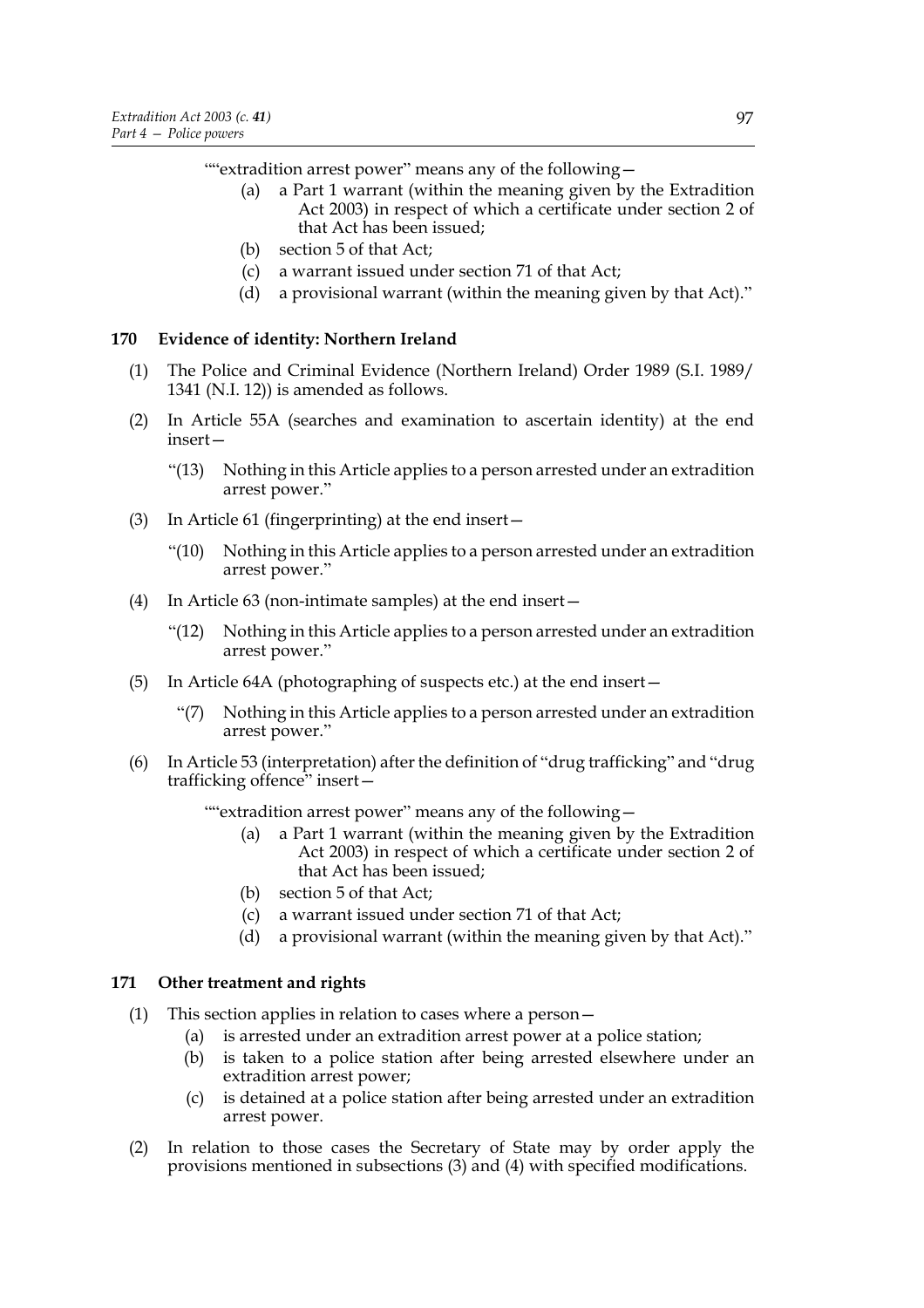- (3) The provisions are these provisions of the Police and Criminal Evidence Act 1984 (c. 60)  $-$ 
	- (a) section 54 (searches of detained persons);
	- (b) section 55 (intimate searches);
	- (c) section 56 (right to have someone informed when arrested);
	- (d) section 58 (access to legal advice).
- (4) The provisions are these provisions of the Police and Criminal Evidence (Northern Ireland) Order 1989 (S.I. 1989/1341 (N.I. 12))—
	- (a) Article 55 (searches of detained persons);
	- (b) Article 56 (intimate searches);
	- (c) Article 57 (right to have someone informed when arrested);
	- (d) Article 59 (access to legal advice).

# *Delivery of seized property*

# **172 Delivery of seized property**

- (1) This section applies to—
	- (a) anything which has been seized or produced under this Part, or
	- (b) anything which has been seized under section 50 or 51 of the Criminal Justice and Police Act 2001 (c. 16) in reliance on a power of seizure conferred by this Part.
- (2) A constable may deliver any such thing to a person who is or is acting on behalf of an authority if the constable has reasonable grounds for believing that the authority—
	- (a) is an authority of the relevant territory, and
	- (b) has functions such that it is appropriate for the thing to be delivered to it.
- (3) If the relevant seizure power was a warrant issued under this Part, or the thing was produced under an order made under this Part, the relevant territory is the category 1 or category 2 territory specified in the application for the warrant or order.
- (4) If the relevant seizure power was section 161(4), 162(6) or (7), 163(6) or (7) or 164(6) or  $(7)$ , the relevant territory is  $-$ 
	- (a) the territory in which the Part 1 warrant was issued, in a case where the applicable extradition arrest power is a Part 1 warrant in respect of which a certificate under section 2 has been issued;
	- (b) the territory in which a constable has reasonable grounds for believing that a Part 1 warrant has been or will be issued, in a case where the applicable extradition arrest power is section 5;
	- (c) the territory to which a person's extradition is requested, in a case where the applicable extradition arrest power is a warrant issued under section 71;
	- (d) the territory in which a person is accused of the commission of an offence or has been convicted of an offence, in a case where the applicable extradition arrest power is a provisional warrant.
- (5) The applicable extradition arrest power is—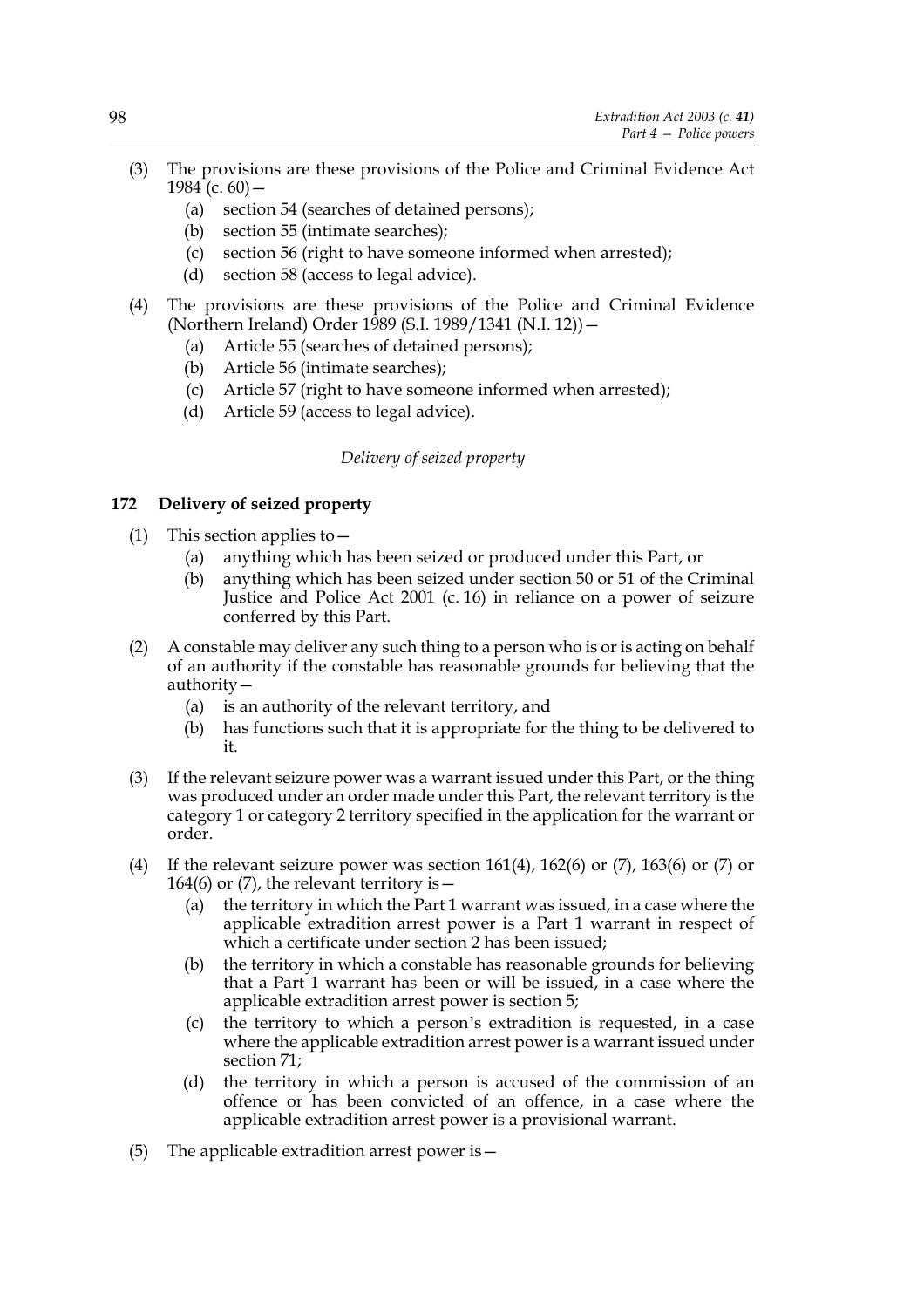- (a) the extradition arrest power under which a constable had a power of arrest, if the relevant seizure power was section 161(4);
- (b) the extradition arrest power under which a person was arrested, if the relevant seizure power was section  $162(6)$  or  $(7)$ ,  $163(6)$  or  $(7)$  or  $164(6)$ or (7).
- (6) The relevant seizure power is  $-$ 
	- (a) the power under which the thing was seized, or
	- (b) the power in reliance on which the thing was seized under section 50 or 51 of the Criminal Justice and Police Act 2001 (c. 16).
- (7) Subsection (1)(a) applies to Scotland with the insertion after "Part" of "(so far as it applies to Scotland) or for the purposes of this Act (as it so applies) by virtue of any enactment or rule of law".
- (8) Subsection (2) applies to Scotland with the substitution of "procurator fiscal" for "constable".
- (9) In subsection (7) "enactment" includes an enactment comprised in, or in an instrument made under, an Act of the Scottish Parliament.

# *Codes of practice*

# **173 Codes of practice**

- (1) The Secretary of State must issue codes of practice in connection with—
	- (a) the exercise of the powers conferred by this Part;
	- (b) the retention, use and return of anything seized or produced under this Part;
	- (c) access to and the taking of photographs and copies of anything so seized or produced;
	- (d) the retention, use, disclosure and destruction of fingerprints, a sample or a photograph taken under this Part.
- (2) If the Secretary of State proposes to issue a code of practice under this section he must—
	- (a) publish a draft of the code;
	- (b) consider any representations made to him about the draft;
	- (c) if he thinks it appropriate, modify the draft in the light of any such representations.
- (3) The Secretary of State must lay the code before Parliament.
- (4) When he has done so he may bring the code into operation by order.
- (5) The Secretary of State may revise the whole or any part of a code issued under this section and issue the code as revised; and subsections (2) to (4) apply to such a revised code as they apply to the original code.
- (6) A failure by a constable to comply with a provision of a code issued under this section does not of itself make him liable to criminal or civil proceedings.
- (7) A code issued under this section is admissible in evidence in proceedings under this Act and must be taken into account by a judge or court in determining any question to which it appears to the judge or the court to be relevant.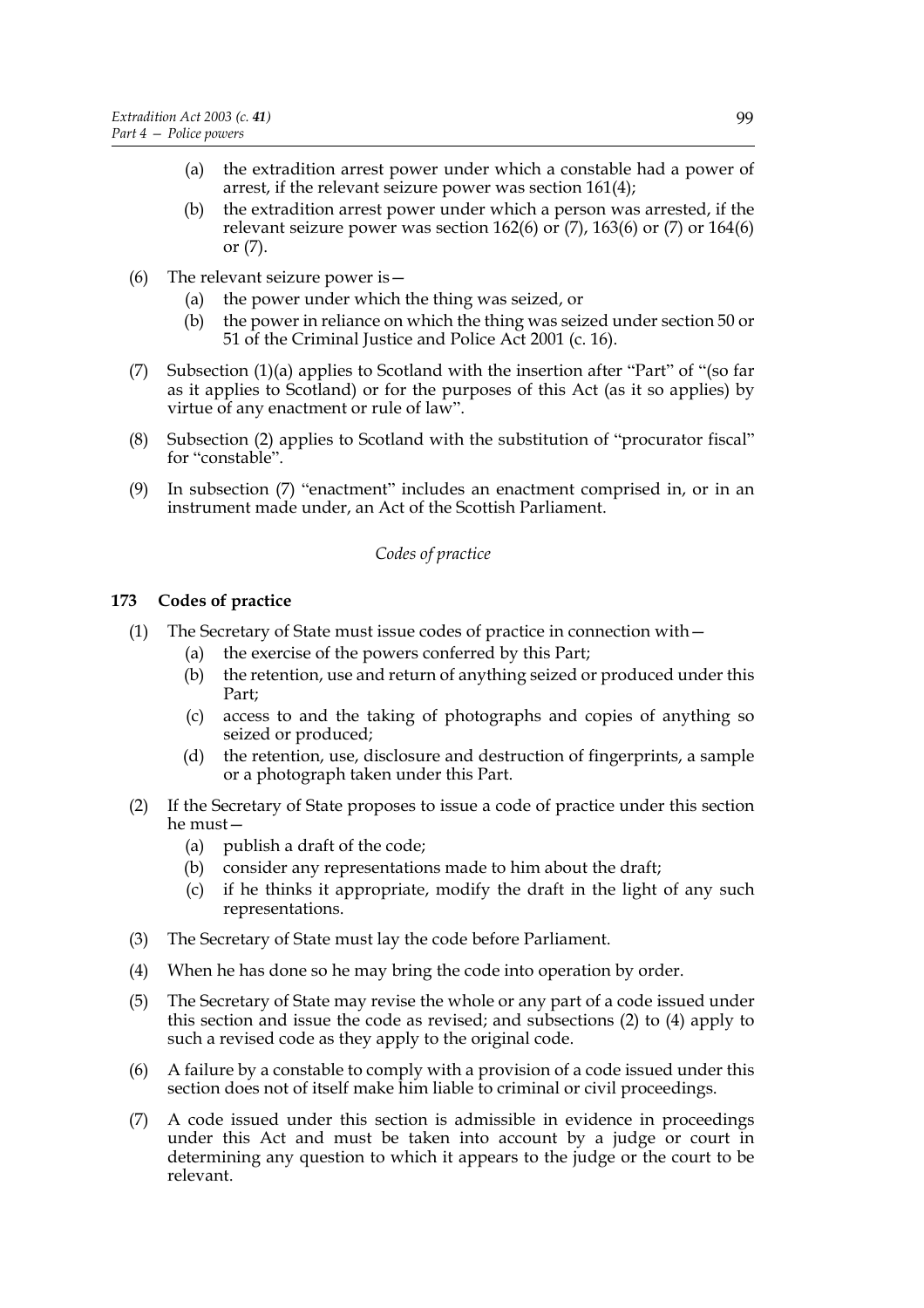- (8) If the Secretary of State publishes a draft code of practice in connection with a matter specified in subsection (1) before the date on which this section comes into force—
	- (a) the draft is as effective as one published under subsection (2) on or after that date;
	- (b) representations made to the Secretary of State about the draft before that date are as effective as representations made to him about it after that date;
	- (c) modifications made by the Secretary of State to the draft in the light of any such representations before that date are as effective as any such modifications made by him on or after that date.

#### *General*

#### **174 Interpretation**

- (1) Subsections (2) to (8) apply for the purposes of this Part.
- (2) Each of these is an extradition arrest power—
	- (a) a Part 1 warrant in respect of which a certificate under section 2 has been issued;
	- (b) section 5;
	- (c) a warrant issued under section 71;
	- (d) a provisional warrant.
- (3) "Excluded material"—
	- (a) in England and Wales, has the meaning given by section 11 of the 1984 Act;
	- (b) in Northern Ireland, has the meaning given by Article 13 of the 1989 Order.
- (4) "Items subject to legal privilege"—
	- (a) in England and Wales, has the meaning given by section 10 of the 1984 Act;
	- (b) in Scotland, has the meaning given by section 412 of the 2002 Act;
	- (c) in Northern Ireland, has the meaning given by Article 12 of the 1989 Order.
- (5) "Premises"—
	- (a) in England and Wales, has the meaning given by section 23 of the 1984 Act;
	- (b) in Scotland, has the meaning given by section 412 of the 2002 Act;
	- (c) in Northern Ireland, has the meaning given by Article 25 of the 1989 Order.
- (6) "Special procedure material"—
	- (a) in England and Wales, has the meaning given by section 14 of the 1984 Act;
	- (b) in Northern Ireland, has the meaning given by Article 16 of the 1989 Order.
- (7) The expressions in subsection  $(8)$  have the meanings given  $-$ 
	- (a) in England and Wales, by section 65 of the 1984 Act;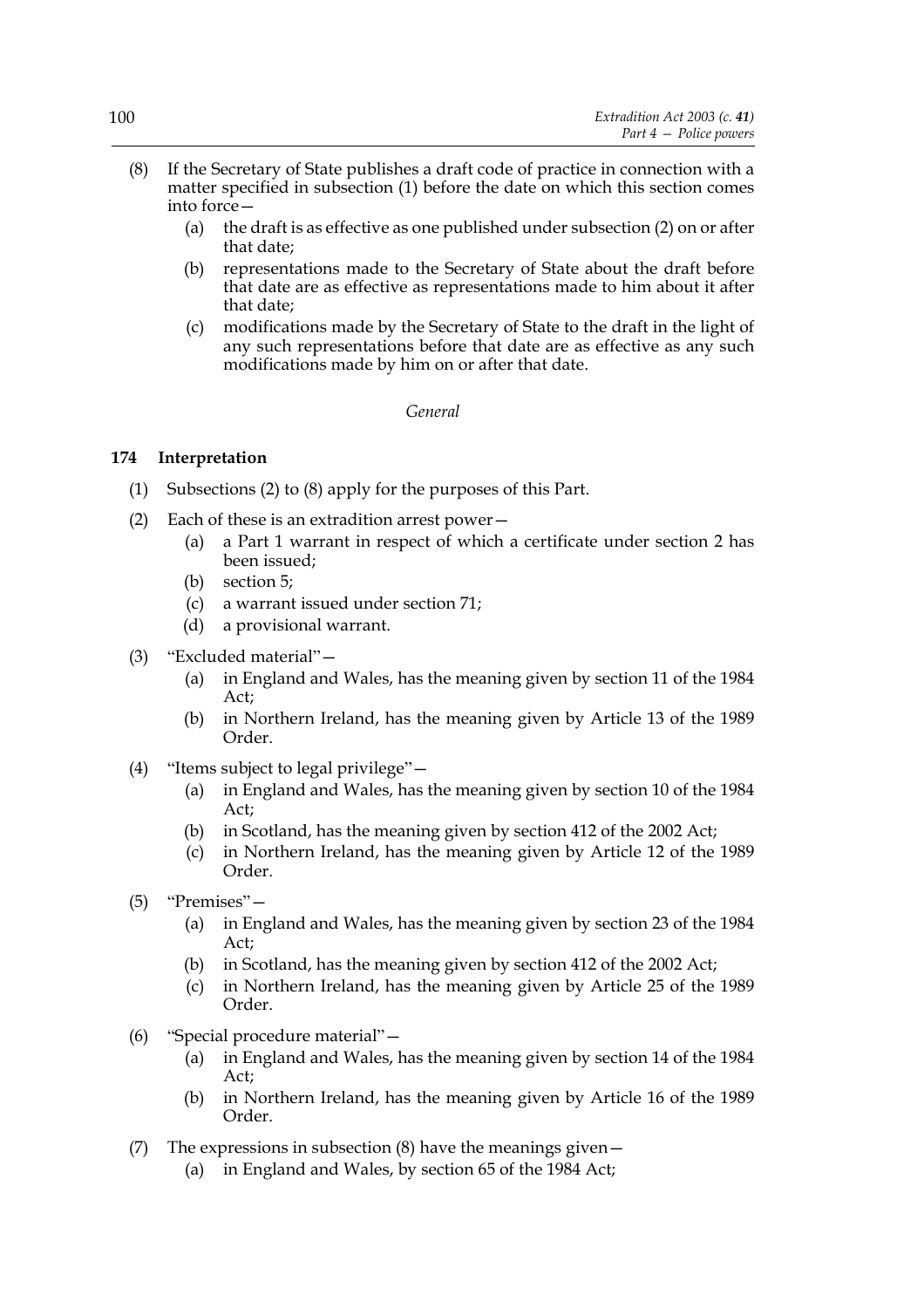- (b) in Northern Ireland, by Article 53 of the 1989 Order.
- (8) The expressions are—
	- (a) appropriate consent;
	- (b) fingerprints;
	- (c) intimate search;
	- (d) non-intimate sample.
- (9) The 1984 Act is the Police and Criminal Evidence Act 1984 (c. 60).
- (10) The 1989 Order is the Police and Criminal Evidence (Northern Ireland) Order 1989 (S.I. 1989/1341 (N.I. 12)).
- (11) The 2002 Act is the Proceeds of Crime Act 2002 (c. 29).

#### **175 Customs officers**

The Treasury may by order provide for any provision of this Part which applies in relation to police officers or persons arrested by police officers to apply with specified modifications in relation to customs officers or persons arrested by customs officers.

# **176 Service policemen**

The Secretary of State may by order provide for any provision of this Part which applies in relation to police officers or persons arrested by police officers to apply with specified modifications in relation to service policemen or persons arrested by service policemen.

#### **PART 5**

#### MISCELLANEOUS AND GENERAL

#### *British overseas territories*

#### **177 Extradition from British overseas territories**

- (1) This section applies in relation to extradition—
	- (a) from a British overseas territory to a category 1 territory;
	- (b) from a British overseas territory to the United Kingdom;
	- (c) from a British overseas territory to a category 2 territory;
	- (d) from a British overseas territory to any of the Channel Islands or the Isle of Man.
- (2) An Order in Council may provide for any provision of this Act applicable to extradition from the United Kingdom to apply to extradition in a case falling within subsection  $(1)(a)$  or  $(b)$ .
- (3) An Order in Council may provide for any provision of this Act applicable to extradition from the United Kingdom to a category 2 territory to apply to extradition in a case falling within subsection  $(1)(c)$  or  $(d)$ .
- (4) An Order in Council under this section may provide that the provision applied has effect with specified modifications.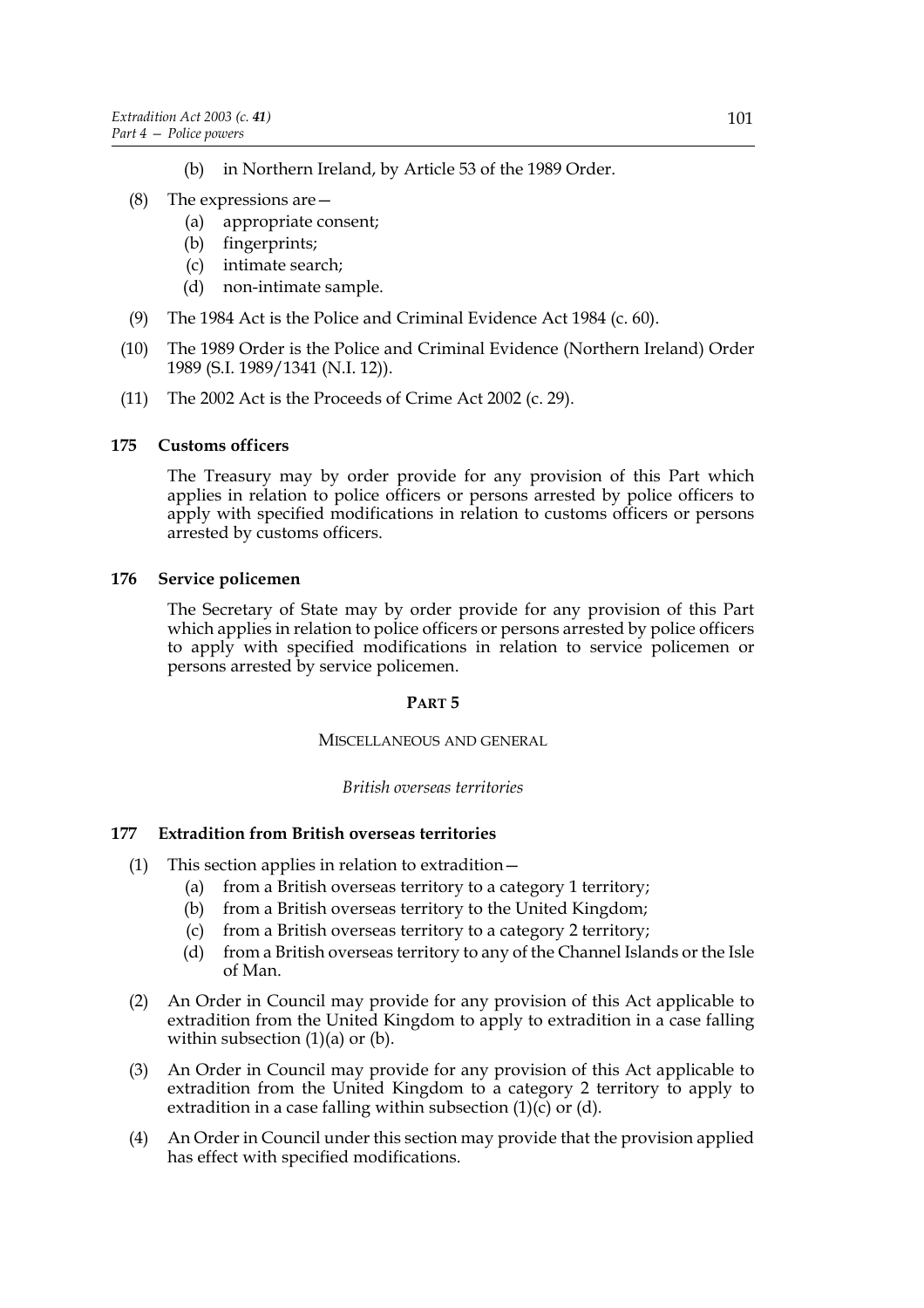# **178 Extradition to British overseas territories**

- (1) This section applies in relation to extradition—
	- (a) to a British overseas territory from a category 1 territory;
	- (b) to a British overseas territory from the United Kingdom;
	- (c) to a British overseas territory from a category 2 territory;
	- (d) to a British overseas territory from any of the Channel Islands or the Isle of Man.
- (2) An Order in Council may provide for any provision of this Act applicable to extradition to the United Kingdom to apply to extradition in a case falling within subsection  $(1)(a)$  or  $(b)$ .
- (3) An Order in Council may provide for any provision of this Act applicable to extradition to the United Kingdom from a category 2 territory to apply to extradition in a case falling within subsection  $(1)(\tilde{c})$  or  $(d)$ .
- (4) An Order in Council under this section may provide that the provision applied has effect with specified modifications.

#### *Competing extradition claims*

#### **179 Competing claims to extradition**

- (1) This section applies if at the same time—
	- (a) there is a Part 1 warrant in respect of a person, a certificate has been issued under section 2 in respect of the warrant, and the person has not been extradited in pursuance of the warrant or discharged, and
	- (b) there is a request for the same person's extradition, a certificate has been issued under section 70 in respect of the request, and the person has not been extradited in pursuance of the request or discharged.
- (2) The Secretary of State may—
	- (a) order proceedings (or further proceedings) on one of them (the warrant or the request) to be deferred until the other one has been disposed of, if neither the warrant nor the request has been disposed of;
	- (b) order the person's extradition in pursuance of the warrant to be deferred until the request has been disposed of, if an order for his extradition in pursuance of the warrant has been made;
	- (c) order the person's extradition in pursuance of the request to be deferred until the warrant has been disposed of, if an order for his extradition in pursuance of the request has been made.
- (3) In applying subsection (2) the Secretary of State must take account in particular of these matters—
	- (a) the relative seriousness of the offences concerned;
	- (b) the place where each offence was committed (or was alleged to have been committed);
	- (c) the date when the warrant was issued and the date when the request was received;
	- (d) whether, in the case of each offence, the person is accused of its commission (but not alleged to have been convicted) or is alleged to be unlawfully at large after conviction.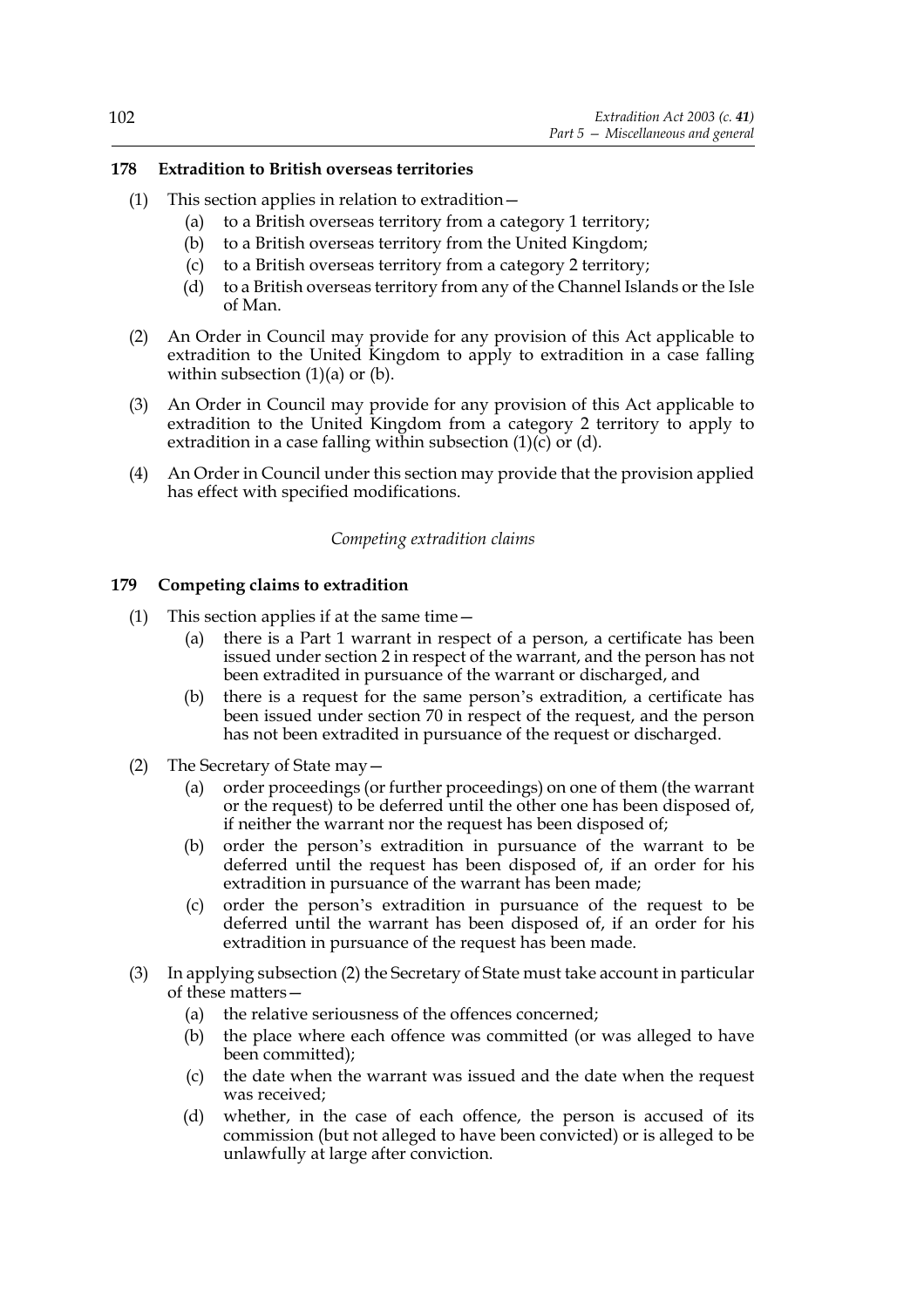(4) If both the certificates referred to in subsection (1) are issued in Scotland, the preceding provisions of this section apply as if the references to the Secretary of State were to the Scottish Ministers.

# **180 Proceedings on deferred warrant or request**

- (1) This section applies if  $-$ 
	- (a) an order is made under this Act deferring proceedings on an extradition claim in respect of a person (the deferred claim) until another extradition claim in respect of the person has been disposed of, and
	- (b) the other extradition claim is disposed of.
- (2) The judge may make an order for proceedings on the deferred claim to be resumed.
- (3) No order under subsection (2) may be made after the end of the required period.
- (4) If the person applies to the appropriate judge to be discharged, the judge may order his discharge.
- (5) If the person applies to the appropriate judge to be discharged, the judge must order his discharge if—
	- (a) the required period has ended, and
	- (b) the judge has not made an order under subsection (2) or ordered the person's discharge.
- (6) The required period is 21 days starting with the day on which the other extradition claim is disposed of.
- (7) If the proceedings on the deferred claim were under Part 1, section 67 applies for determining the appropriate judge.
- (8) If the proceedings on the deferred claim were under Part 2, section 139 applies for determining the appropriate judge.
- (9) An extradition claim is made in respect of a person if  $-$ 
	- (a) a Part 1 warrant is issued in respect of him;
	- (b) a request for his extradition is made.

#### **181 Proceedings where extradition deferred**

- (1) This section applies if  $-$ 
	- (a) an order is made under this Act deferring a person's extradition in pursuance of an extradition claim (the deferred claim) until another extradition claim in respect of him has been disposed of;
	- (b) the other extradition claim is disposed of.
- (2) The judge may make an order for the person's extradition in pursuance of the deferred claim to cease to be deferred.
- (3) No order under subsection (2) may be made after the end of the required period.
- (4) If the person applies to the appropriate judge to be discharged, the judge may order his discharge.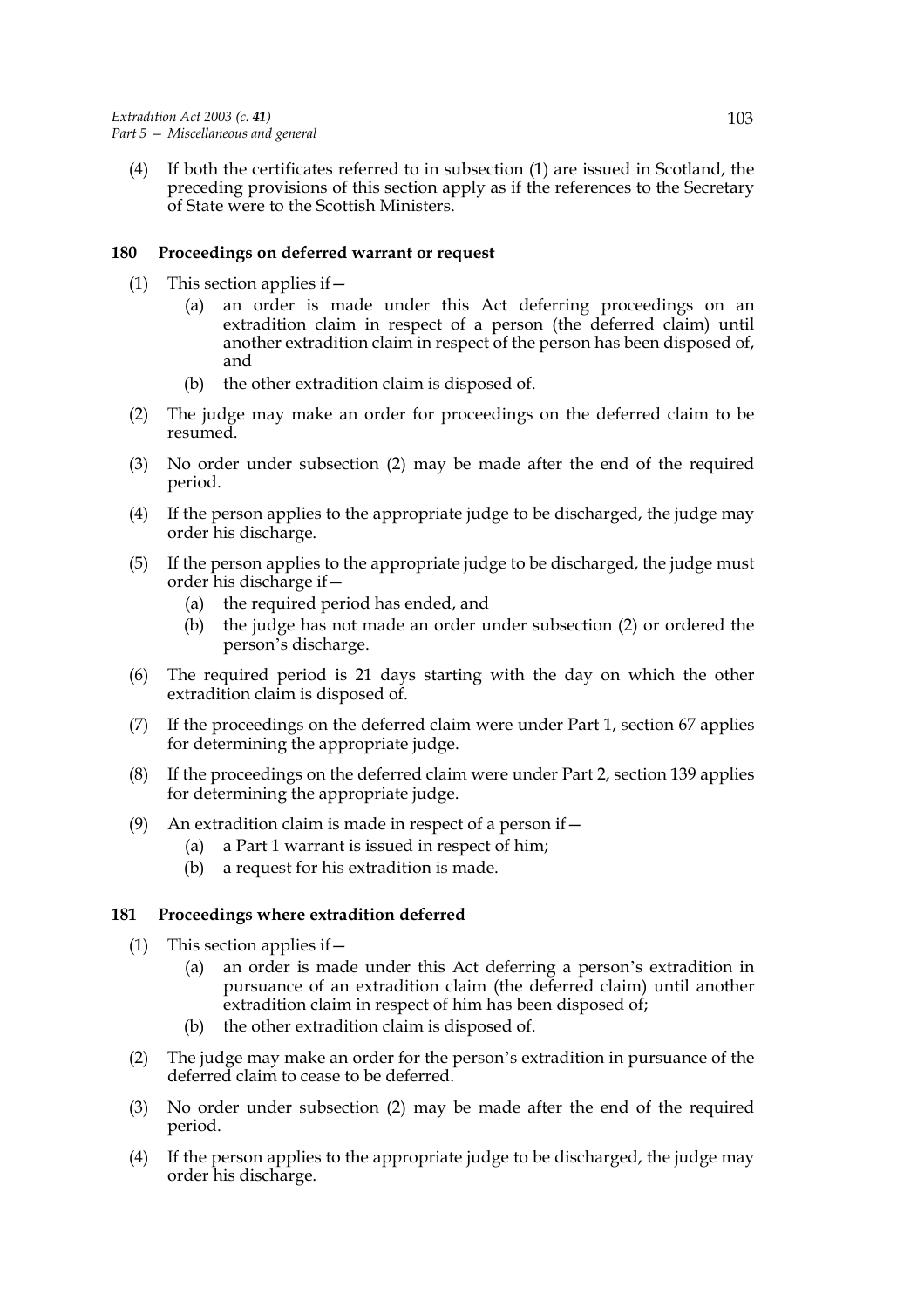- (5) If the person applies to the appropriate judge to be discharged, the judge must order his discharge if—
	- (a) the required period has ended, and
	- (b) the judge has not made an order under subsection (2) or ordered the person's discharge.
- (6) The required period is 21 days starting with the day on which the other extradition claim is disposed of.
- (7) If the person's extradition in pursuance of the deferred claim was ordered under Part 1, section 67 applies for determining the appropriate judge.
- (8) If the person's extradition in pursuance of the deferred claim was ordered under Part 2, section 139 applies for determining the appropriate judge.
- (9) An extradition claim is made in respect of a person if  $-$ 
	- (a) a Part 1 warrant is issued in respect of him;
	- (b) a request for his extradition is made.

#### *Legal aid*

#### **182 Legal advice, assistance and representation: England and Wales**

In section 12(2) of the Access to Justice Act 1999 (c. 22) (meaning of "criminal proceedings") for paragraph (c) substitute—

> "(c) proceedings for dealing with an individual under the Extradition Act 2003,".

# **183 Legal aid: Scotland**

The provisions of the Legal Aid (Scotland) Act 1986 (c. 47) apply—

- (a) in relation to proceedings in Scotland before the appropriate judge under Part  $1, 2$  or  $5$  of this Act as those provisions apply in relation to summary proceedings;
- (b) in relation to any proceedings on appeal arising out of such proceedings before the appropriate judge as those provisions apply in relation to appeals in summary proceedings.

#### **184 Grant of free legal aid: Northern Ireland**

- (1) The appropriate judge may grant free legal aid to a person in connection with proceedings under Part 1 or Part 2 before the judge or the High Court.
- (2) A judge of the High Court may grant free legal aid to a person in connection with proceedings under Part 1 or Part 2 before the High Court or the House of Lord<sub>s</sub>.
- (3) If the appropriate judge refuses to grant free legal aid under subsection (1) in connection with proceedings before the High Court the person may appeal to the High Court against the judge's decision.
- (4) A judge of the High Court may grant free legal aid to a person in connection with proceedings on an appeal under subsection (3).
- (5) Free legal aid may be granted to a person under subsection (1), (2) or (4) only if it appears to the judge that—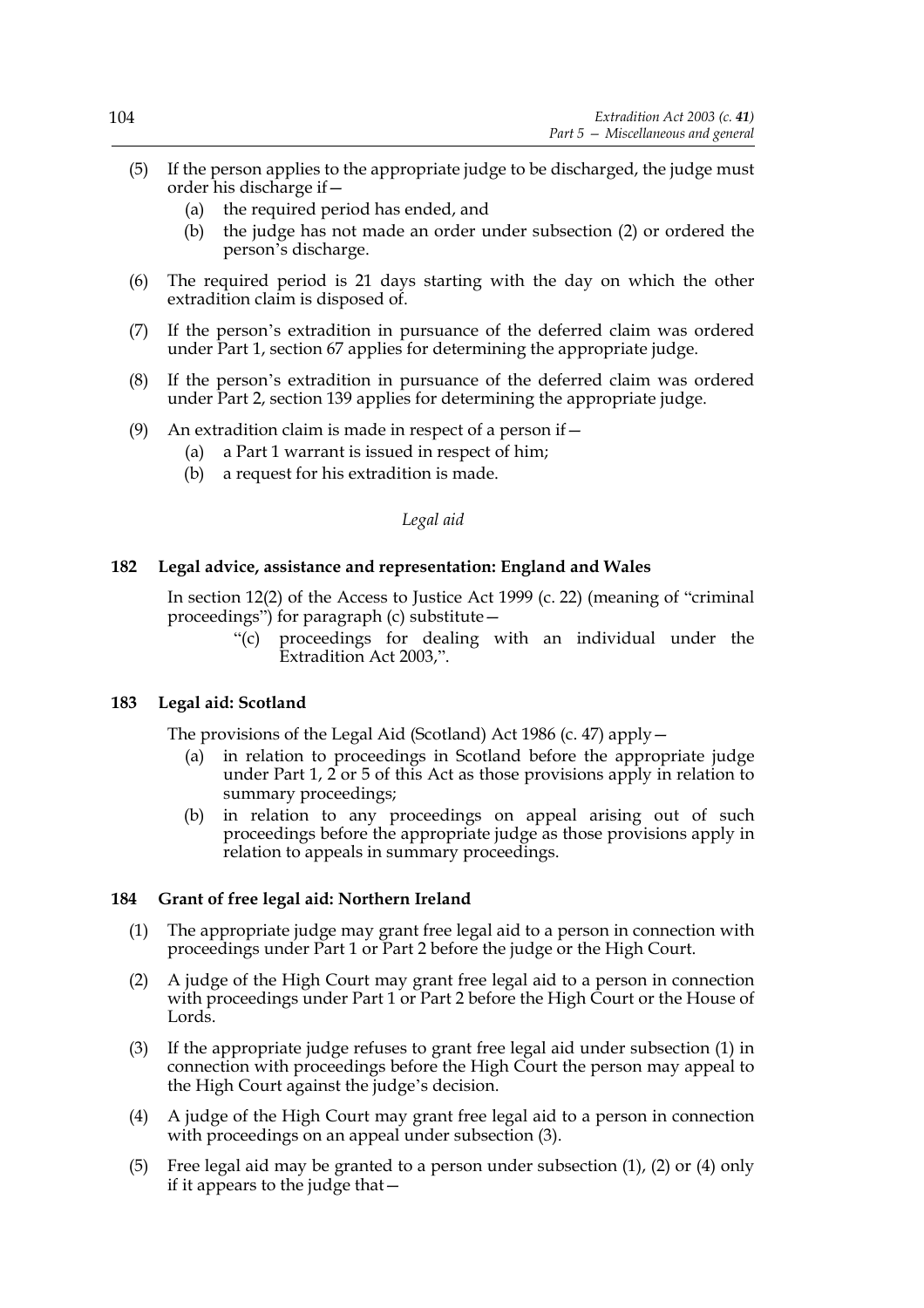- (a) the person's means are insufficient to enable him to obtain legal aid, and
- (b) it is desirable in the interests of justice that the person should be granted free legal aid.
- (6) On an appeal under subsection (3) the High Court may—
	- (a) allow the appeal;
	- (b) dismiss the appeal.
- (7) The High Court may allow an appeal under subsection (3) only if it appears to the High Court that—
	- (a) the person's means are insufficient to enable him to obtain legal aid, and
	- (b) it is desirable in the interests of justice that the person should be granted free legal aid.
- (8) If the High Court allows an appeal under subsection (3) it must grant free legal aid to the person in connection with the proceedings under Part 1 or Part 2 before it.
- (9) If on a question of granting free legal aid under this section or of allowing an appeal under subsection  $(3)$  there is a doubt as to whether  $-$ 
	- (a) the person's means are insufficient to enable him to obtain legal aid, or
	- (b) it is desirable in the interests of justice that the person should be granted free legal aid,

the doubt must be resolved in favour of granting him free legal aid.

- (10) References in this section to granting free legal aid to a person are to assigning to him—
	- (a) a solicitor and counsel, or
	- (b) a solicitor only, or
	- (c) counsel only.

#### **185 Free legal aid: supplementary**

- (1) The provisions of the Legal Aid, Advice and Assistance (Northern Ireland) Order 1981 (S.I. 1981/228 (N.I. 8)) listed in subsection (2) apply in relation to free legal aid under section 184 in connection with proceedings before the appropriate judge or the High Court as they apply in relation to free legal aid under Part III of the Order.
- (2) The provisions are—
	- (a) Article 32 (statements of means);
	- (b) Article 36(1) (payment of legal aid);
	- (c) Article  $36(3)$  and  $(4)$  (rules);
	- (d) Article 36A (solicitors excluded from legal aid work);
	- (e) Article 37 (remuneration of solicitors and counsel);
	- (f) Article 40 (stamp duty exemption).
- (3) As so applied those Articles have effect as if—
	- (a) a person granted free legal aid under section 184 had been granted a criminal aid certificate under Part III of the Order;
	- (b) section 184 were contained in Part III of the Order.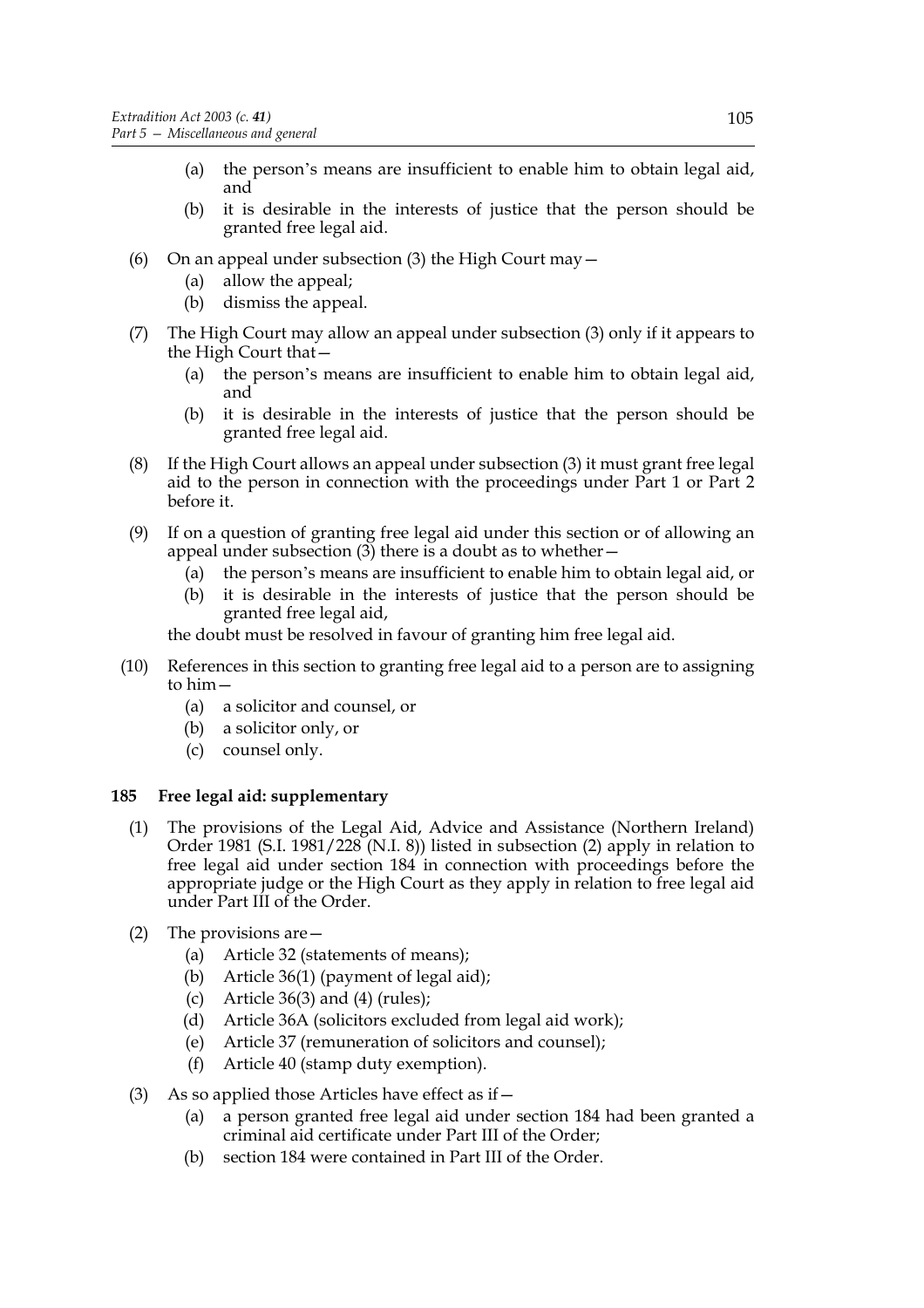- (4) The fees of any counsel, and the expenses and fees of any solicitor, assigned to a person under section 184 in connection with proceedings before the House of Lords must be paid by the Lord Chancellor.
- (5) The fees and expenses paid under subsection (4) must not exceed the amount allowed by—
	- (a) the House of Lords, or
	- (b) such officer or officers of the House of Lords as may be prescribed by order of the House of Lords.
- (6) For the purposes of section 184 and this section the appropriate judge is  $-$ 
	- (a) such county court judge or resident magistrate as is designated for the purposes of Part 1 by the Lord Chancellor, if the proceedings are under Part 1;
	- (b) such county court judge or resident magistrate as is designated for the purposes of Part 2 by the Lord Chancellor, if the proceedings are under Part 2.

#### *Re-extradition*

#### **186 Re-extradition: preliminary**

- (1) Section 187 applies in relation to a person if the conditions in subsections (2) to (6) are satisfied.
- (2) The first condition is that the person was extradited to a territory in accordance with Part 1 or Part 2.
- (3) The second condition is that the person was serving a sentence of imprisonment or another form of detention in the United Kingdom (the UK sentence) before he was extradited.
- (4) The third condition is that—
	- (a) if the person was extradited in accordance with Part 1, the Part 1 warrant in pursuance of which he was extradited contained a statement that it was issued with a view to his extradition for the purpose of being prosecuted for an offence;
	- (b) if the person was extradited in accordance with Part 2, the request in pursuance of which the person was extradited contained a statement that the person was accused of the commission of an offence.
- (5) The fourth condition is that a certificate issued by a judicial authority of the territory shows that—
	- (a) a sentence of imprisonment or another form of detention for a term of 4 months or a greater punishment (the overseas sentence) was imposed on the person in the territory;
	- (b) the overseas sentence was imposed on him in respect of  $-$ 
		- (i) the offence specified in the warrant or request, or
		- (ii) any other offence committed before his extradition in respect of which he was permitted to be dealt with in the territory.
- (6) The fifth condition is that before serving the overseas sentence the person was returned to the United Kingdom to serve the remainder of the UK sentence.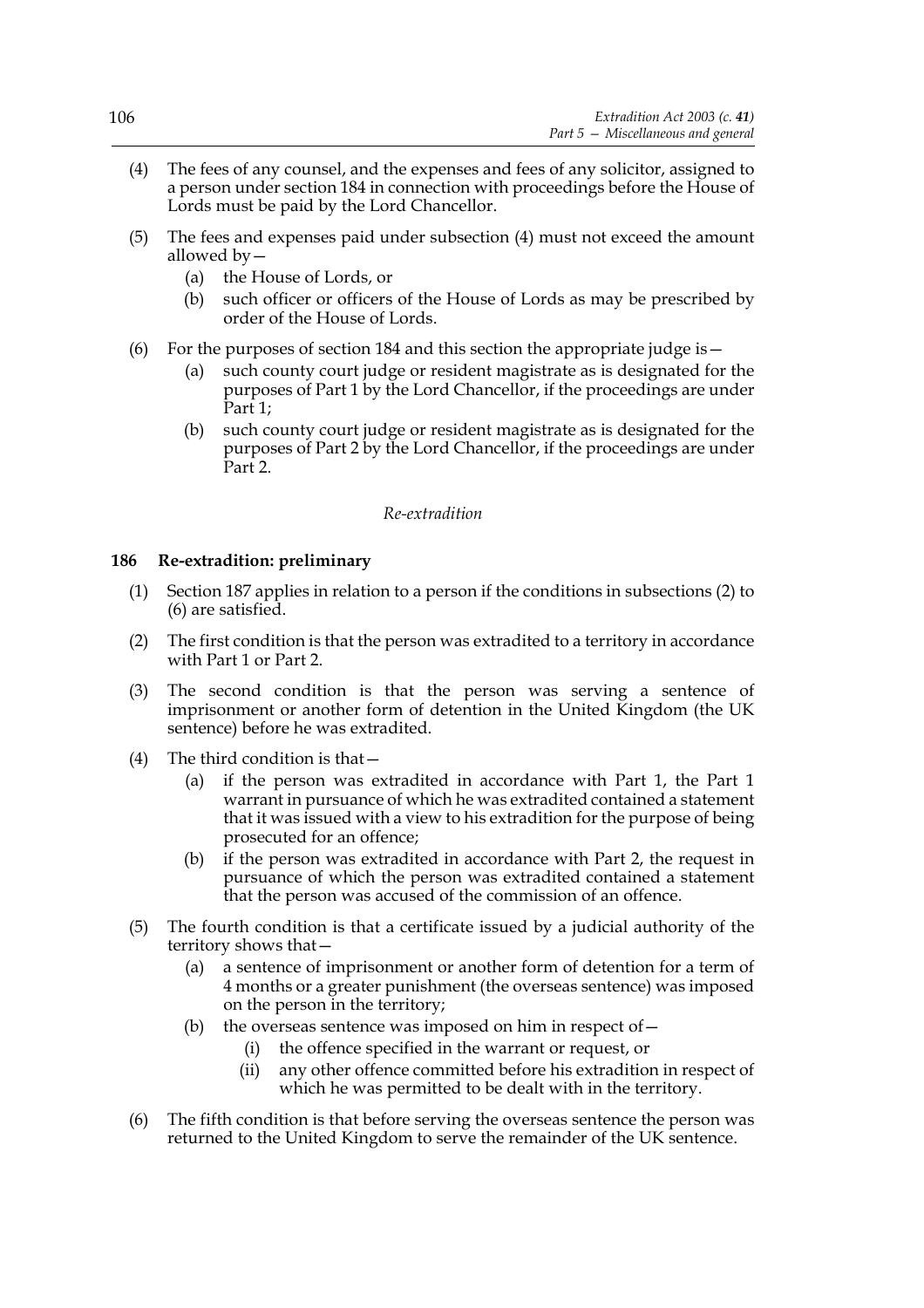# **187 Re-extradition hearing**

- (1) If this section applies in relation to a person, as soon as practicable after the relevant time the person must be brought before the appropriate judge for the judge to decide whether the person is to be extradited again to the territory in which the overseas sentence was imposed.
- (2) The relevant time is the time at which the person would otherwise be released from detention pursuant to the UK sentence (whether or not on licence).
- (3) If subsection (1) is not complied with and the person applies to the judge to be discharged, the judge must order his discharge.
- (4) The person must be treated as continuing in legal custody until he is brought before the appropriate judge under subsection (1) or he is discharged under subsection  $(\overline{3})$ .
- (5) If the person is brought before the appropriate judge under subsection (1) the judge must decide whether the territory in which the overseas sentence was imposed is—
	- (a) a category 1 territory;
	- (b) a category 2 territory;
	- (c) neither a category 1 territory nor a category 2 territory.
- (6) If the judge decides that the territory is a category 1 territory, section 188 applies.
- (7) If the judge decides that the territory is a category 2 territory, section 189 applies.
- (8) If the judge decides that the territory is neither a category 1 territory nor a category 2 territory, he must order the person's discharge.
- (9) A person's discharge as a result of this section or section 188 or 189 does not affect any conditions on which he is released from detention pursuant to the UK sentence.
- (10) Section 139 applies for determining the appropriate judge for the purposes of this section.

#### **188 Re-extradition to category 1 territories**

- (1) If this section applies, this Act applies as it would if  $-$ 
	- (a) a Part 1 warrant had been issued in respect of the person;
	- (b) the warrant contained a statement that—
		- (i) the person was alleged to be unlawfully at large after conviction of the relevant offence, and
		- (ii) the warrant was issued with a view to the person's arrest and extradition to the territory for the purpose of serving a sentence imposed in respect of the relevant offence;
	- (c) the warrant were issued by the authority of the territory which issued the certificate referred to in section  $186(5)$ ;
	- (d) the relevant offence were specified in the warrant;
	- (e) the judge were the appropriate judge for the purposes of Part 1;
	- (f) the hearing at which the judge is to make the decision referred to in section 187(1) were the extradition hearing;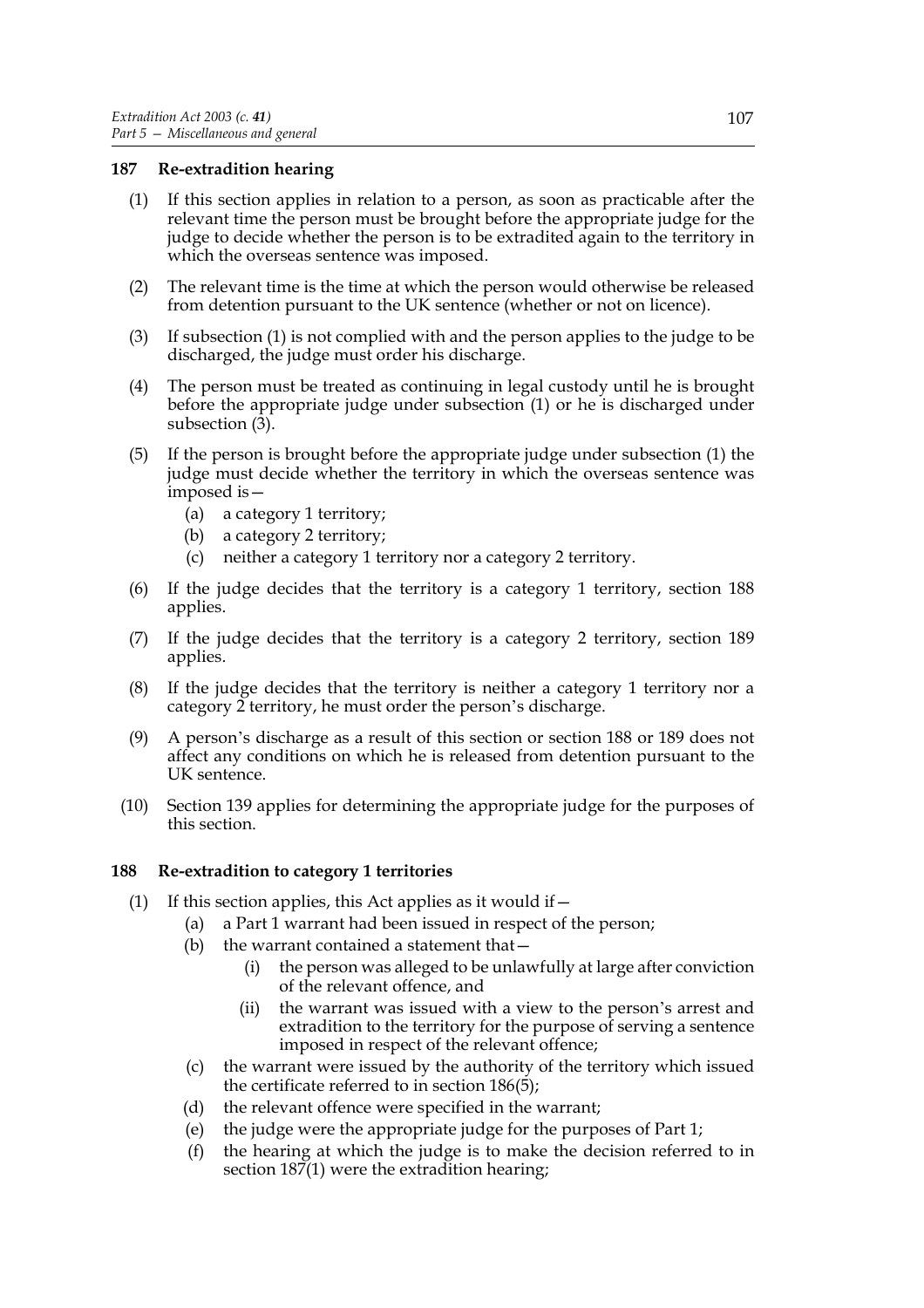- (g) the proceedings before the judge were under Part 1.
- (2) As applied by subsection (1) this Act has effect with the modifications set out in Part 1 of Schedule 1.
- (3) The relevant offence is the offence in respect of which the overseas sentence is imposed.

#### **189 Re-extradition to category 2 territories**

- (1) If this section applies, this Act applies as it would if  $-$ 
	- (a) a valid request for the person's extradition to the territory had been made;
	- (b) the request contained a statement that the person was alleged to be unlawfully at large after conviction of the relevant offence;
	- (c) the relevant offence were specified in the request;
	- (d) the hearing at which the appropriate judge is to make the decision referred to in section 187(1) were the extradition hearing;
	- (e) the proceedings before the judge were under Part 2.
- (2) As applied by subsection (1) this Act has effect with the modifications set out in Part 2 of Schedule 1.
- (3) The relevant offence is the offence in respect of which the overseas sentence is imposed.

#### *Conduct of extradition proceedings*

#### **190 Crown Prosecution Service: role in extradition proceedings**

- (1) The Prosecution of Offences Act 1985 (c. 23) is amended as follows.
- (2) In section 3 (functions of the Director) in subsection (2) after paragraph (e) insert—
	- "(ea) to have the conduct of any extradition proceedings;
	- (eb) to give, to such extent as he considers appropriate, and to such persons as he considers appropriate, advice on any matters relating to extradition proceedings or proposed extradition proceedings;".
- (3) In section 3 after subsection (2) insert—
	- "(2A) Subsection (2)(ea) above does not require the Director to have the conduct of any extradition proceedings in respect of a person if he has received a request not to do so and—
		- (a) in a case where the proceedings are under Part 1 of the Extradition Act 2003, the request is made by the authority which issued the Part 1 warrant in respect of the person;
		- (b) in a case where the proceedings are under Part 2 of that Act, the request is made on behalf of the territory to which the person's extradition has been requested."
- (4) In section 5(1) (conduct of prosecutions on behalf of Crown Prosecution Service) after "criminal proceedings" insert "or extradition proceedings".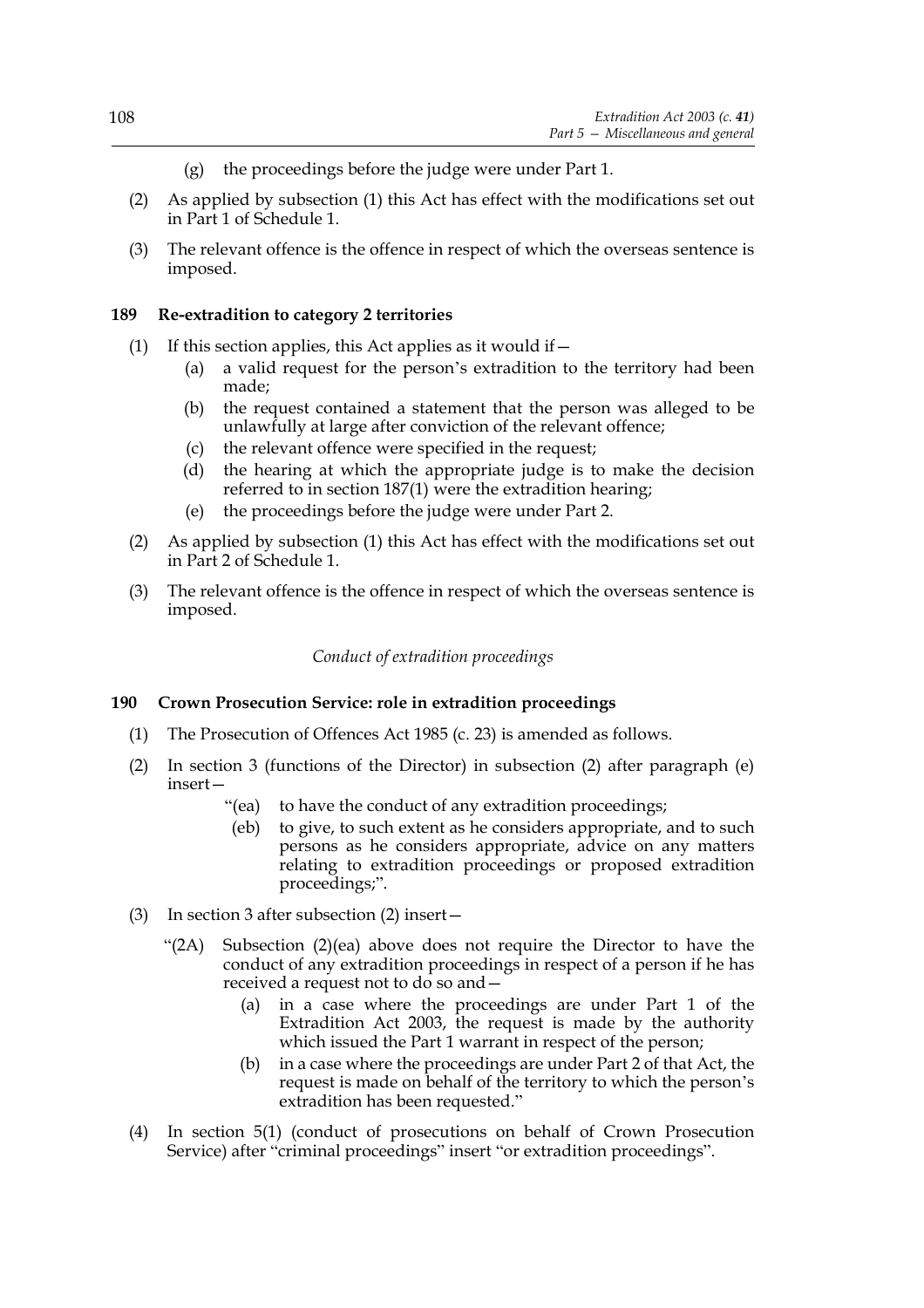- (5) In section 14 (control of fees and expenses etc paid by the Service) in subsection (1)(a) after "criminal proceedings" insert "or extradition proceedings".
- (6) In section 15(1) (interpretation of Part 1) in the appropriate place insert—

""extradition proceedings" means proceedings under the Extradition Act 2003;".

#### **191 Lord Advocate: role in extradition proceedings**

- (1) The Lord Advocate must—
	- (a) conduct any extradition proceedings in Scotland;
	- (b) give, to such extent as he considers appropriate, and to such persons as he considers appropriate, advice on any matters relating to extradition proceedings or proposed extradition proceedings, in Scotland.
- (2) Subsection (1)(a) does not require the Lord Advocate to conduct any extradition proceedings in respect of a person if he has received a request not to do so and—
	- (a) in a case where the proceedings are under Part 1, the request is made by the authority which issued the Part 1 warrant in respect of the person;
	- (b) in a case where the proceedings are under Part 2, the request is made on behalf of the territory to which the person's extradition has been requested.

#### **192 Northern Ireland DPP and Crown Solicitor: role in extradition proceedings**

- (1) The Prosecution of Offences (Northern Ireland) Order 1972 (S.I. 1972/538 (N.I. 1)) is amended as set out in subsections (2) to (4).
- (2) In article 2(2) (interpretation) in the appropriate place insert—

""extradition proceedings" means proceedings under the Extradition Act 2003;".

- (3) In article 4(7) (conduct of prosecutions on behalf of DPP) after "prosecution" insert "or extradition proceedings".
- (4) In article 5 (functions of DPP) after paragraph (1) insert—
	- " $(1A)$  The Director may  $-$ 
		- (a) have the conduct of any extradition proceedings in Northern Ireland;
		- (b) give to such persons as appear to him appropriate such advice as appears to him appropriate on matters relating to extradition proceedings, or proposed extradition proceedings, in Northern Ireland."
- (5) The Justice (Northern Ireland) Act 2002 (c. 26) is amended as set out in subsections  $(6)$  to  $(8)$ .
- (6) After section 31 insert—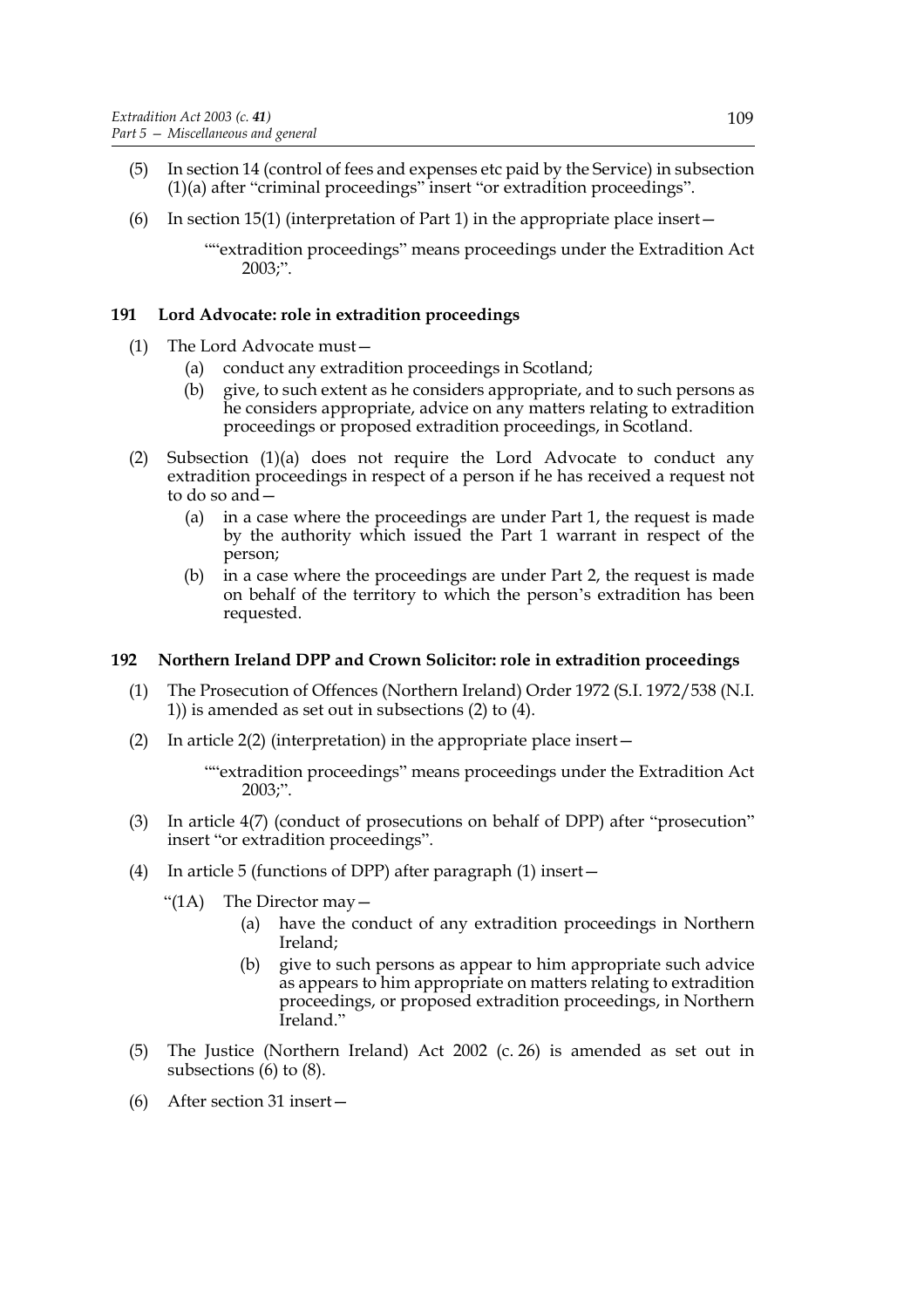# **"31A Conduct of extradition proceedings**

- (1) The Director may have the conduct of any extradition proceedings in Northern Ireland.
- (2) The Director may give to such persons as appear to him appropriate such advice as appears to him appropriate on matters relating to extradition proceedings, or proposed extradition proceedings, in Northern Ireland."
- (7) In section 36(2) (conduct of criminal proceedings on behalf of DPP) after "criminal proceedings" insert "or extradition proceedings".
- (8) In section 44 (interpretation) after subsection (6) insert—
	- "(7) For the purposes of this Part "extradition proceedings" means proceedings under the Extradition Act 2003."
- (9) The Crown Solicitor for Northern Ireland may—
	- (a) have the conduct of any proceedings under this Act in Northern Ireland;
	- (b) give to such persons as appear to him appropriate such advice as appears to him appropriate on matters relating to proceedings under this Act, or proposed proceedings under this Act, in Northern Ireland.

*Parties to international Conventions*

# **193 Parties to international Conventions**

- (1) A territory may be designated by order made by the Secretary of State if  $-$ 
	- (a) it is not a category 1 territory or a category 2 territory, and
	- (b) it is a party to an international Convention to which the United Kingdom is a party.
- (2) This Act applies in relation to a territory designated by order under subsection (1) as if the territory were a category 2 territory.
- (3) As applied to a territory by subsection (2), this Act has effect as if  $-$ 
	- (a) sections 71(4), 73(5), 74(11)(b), 84(7), 86(7), 137 and 138 were omitted;
	- (b) the conduct that constituted an extradition offence for the purposes of Part 2 were the conduct specified in relation to the territory in the order under subsection (1) designating the territory.
- (4) Conduct may be specified in relation to a territory in an order under subsection (1) designating the territory only if it is conduct to which the relevant Convention applies.
- (5) The relevant Convention is the Convention referred to in subsection (1)(b) which is specified in relation to the territory in the order under subsection (1) designating it.

#### *Special extradition arrangements*

#### **194 Special extradition arrangements**

(1) This section applies if the Secretary of State believes that—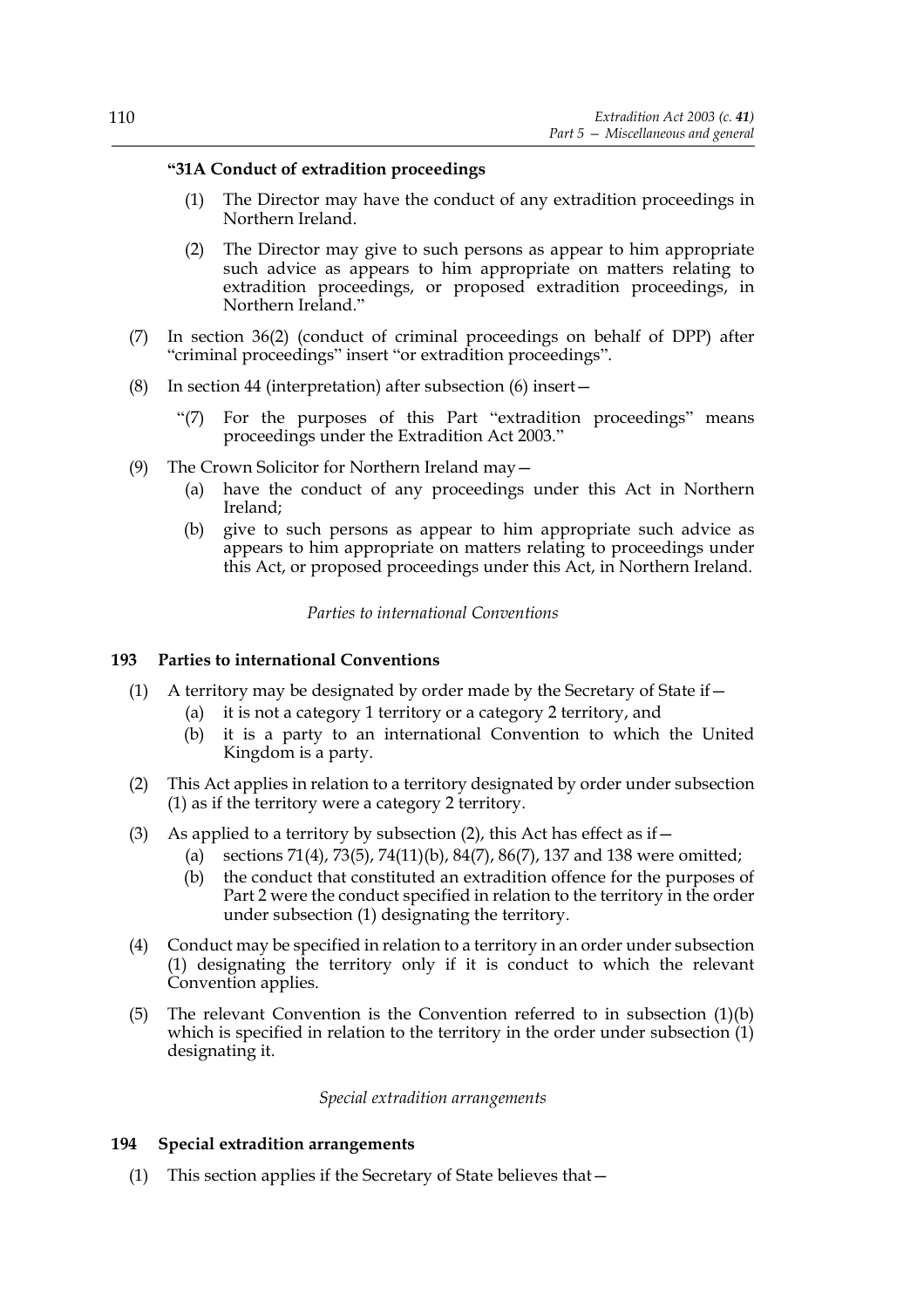- (a) arrangements have been made between the United Kingdom and another territory for the extradition of a person to the territory, and
- (b) the territory is not a category 1 territory or a category 2 territory.
- (2) The Secretary of State may certify that the conditions in paragraphs (a) and (b) of subsection (1) are satisfied in relation to the extradition of the person.
- (3) If the Secretary of State issues a certificate under subsection (2) this Act applies in respect of the person's extradition to the territory as if the territory were a category 2 territory.
- (4) As applied by subsection (3), this Act has effect—
	- (a) as if sections 71(4), 73(5), 74(11)(b), 84(7) and 86(7) were omitted;
	- (b) with any other modifications specified in the certificate.
- (5) A certificate under subsection (2) in relation to a person is conclusive evidence that the conditions in paragraphs (a) and (b) of subsection (1) are satisfied in relation to the person's extradition.

#### *Human rights*

#### **195 Human rights: appropriate tribunal**

- (1) The appropriate judge is the only appropriate tribunal in relation to proceedings under section  $7(1)(a)$  of the Human Rights Act 1998 (c. 42) (proceedings for acts incompatible with Convention rights) if the proceedings relate to extradition under Part 1 or Part 2 of this Act.
- (2) If the proceedings relate to extradition under Part 1, section 67 applies for determining the appropriate judge.
- (3) If the proceedings relate to extradition under Part 2, section 139 applies for determining the appropriate judge.

#### *Genocide etc*

## **196 Genocide, crimes against humanity and war crimes**

- (1) This section applies if—
	- (a) a Part 1 warrant in respect of a person is issued in respect of an offence mentioned in subsection (2), or
	- (b) a valid request for a person's extradition is made in respect of an offence mentioned in subsection (2).
- (2) The offences are—
	- (a) an offence that if committed in the United Kingdom would be punishable as an offence under section 51 or 58 of the International Criminal Court Act 2001 (c. 17) (genocide, crimes against humanity and war crimes);
	- (b) an offence that if committed in the United Kingdom would be punishable as an offence under section 52 or 59 of that Act (conduct ancillary to genocide, etc. committed outside the jurisdiction);
	- (c) an offence that if committed in the United Kingdom would be punishable as an ancillary offence, as defined in section 55 or 62 of that Act, in relation to an offence falling within paragraph (a) or (b);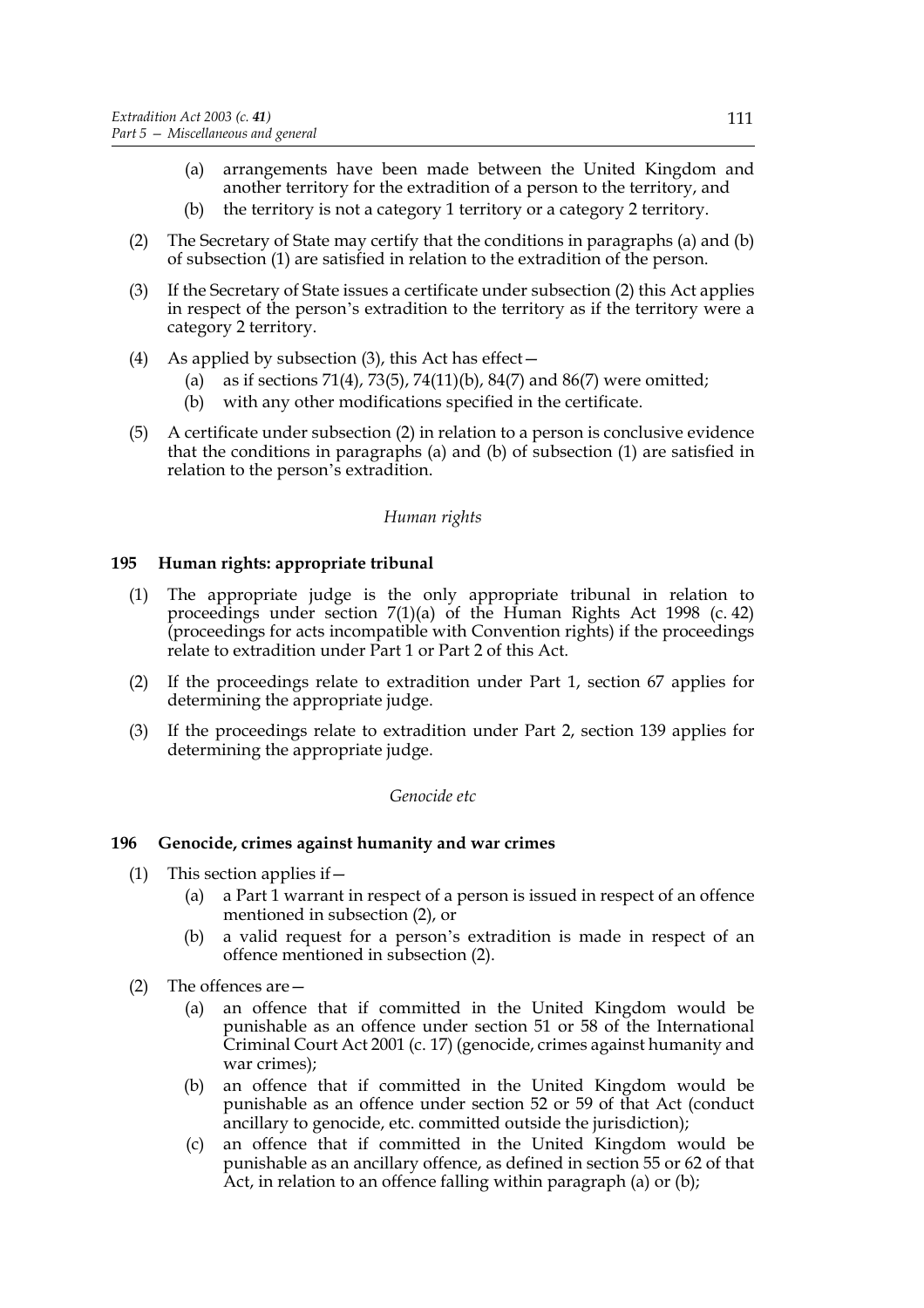- (d) an offence that if committed in the United Kingdom would be punishable as an offence under section 1 of the International Criminal Court (Scotland) Act 2001 (asp 13) (genocide, crimes against humanity and war crimes);
- (e) an offence that if committed in the United Kingdom would be punishable as an offence under section 2 of that Act (conduct ancillary to genocide etc. committed outside the jurisdiction);
- (f) an offence that if committed in the United Kingdom would be punishable as an ancillary offence, as defined in section 7 of that Act, in relation to an offence falling within paragraph (d) or (e);
- (g) any offence punishable in the United Kingdom under section 1 of the Geneva Conventions Act 1957 (c. 52) (grave breach of scheduled conventions).
- (3) It is not an objection to extradition under this Act that the person could not have been punished for the offence under the law in force at the time when and in the place where he is alleged to have committed the act of which he is accused or of which he has been convicted.

#### *Custody and bail*

#### **197 Custody**

- (1) If a judge remands a person in custody under this Act, the person must be committed to the institution to which he would have been committed if charged with an offence before the judge.
- (2) If a person in custody following his arrest under Part 1 or Part 2 escapes from custody, he may be retaken in any part of the United Kingdom in the same way as he could have been if he had been in custody following his arrest or apprehension under a relevant domestic warrant.
- (3) A relevant domestic warrant is a warrant for his arrest or apprehension issued in the part of the United Kingdom in question in respect of an offence committed there.
- (4) Subsection (5) applies if  $-$ 
	- (a) a person is in custody in one part of the United Kingdom (whether under this Act or otherwise);
	- (b) he is required to be removed to another part of the United Kingdom after being remanded in custody under this Act;
	- (c) he is so removed by sea or air.
- (5) The person must be treated as continuing in legal custody until he reaches the place to which he is required to be removed.
- (6) An order for a person's extradition under this Act is sufficient authority for an appropriate person—
	- (a) to receive him;
	- (b) to keep him in custody until he is extradited under this Act;
	- (c) to convey him to the territory to which he is to be extradited under this Act.
- (7) An appropriate person is—
	- (a) a person to whom the order is directed;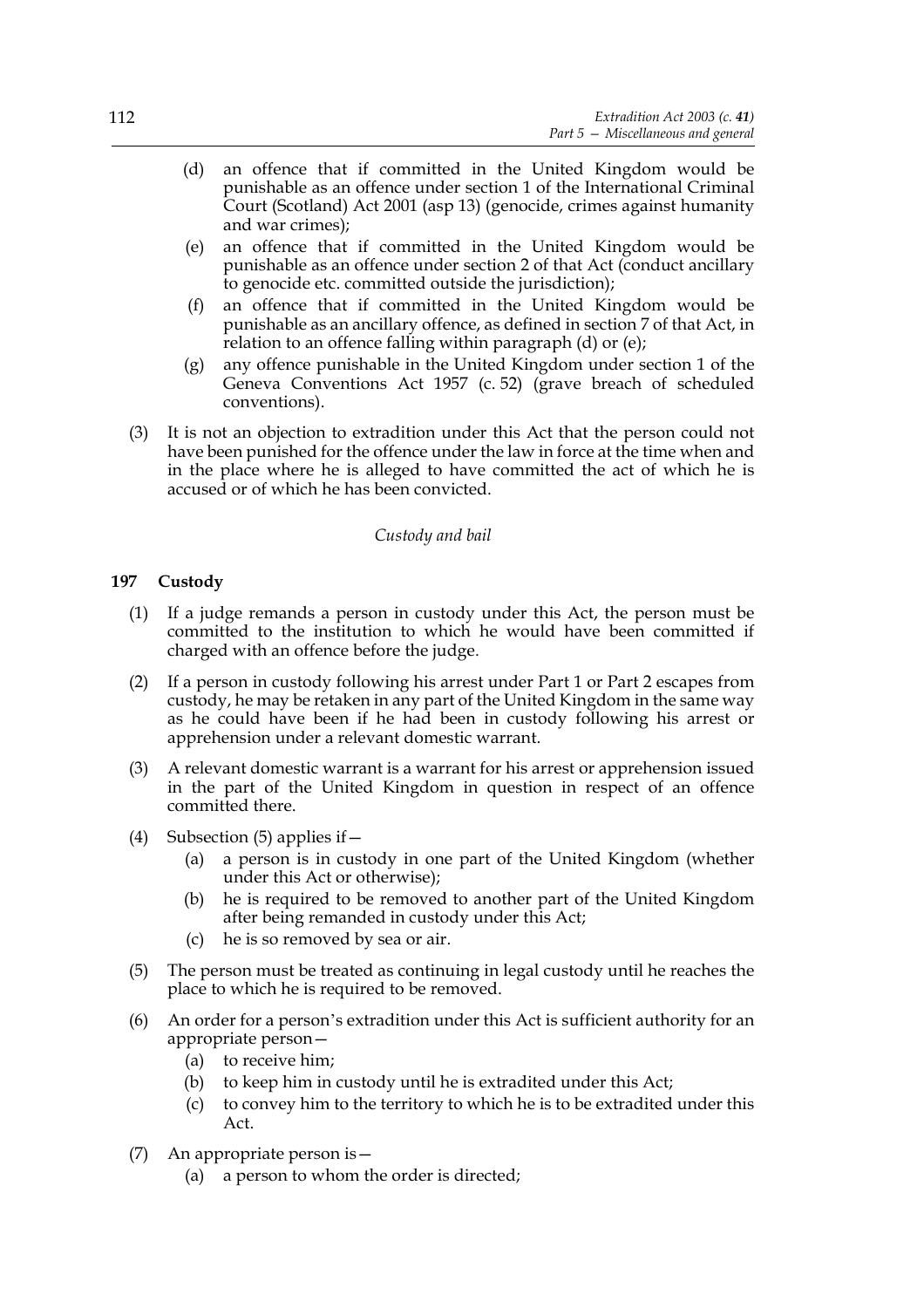(b) a constable.

# **198 Bail: England and Wales**

- (1) The Bail Act 1976 (c. 63) is amended as follows.
- (2) In section 1(1) (meaning of "bail in criminal proceedings") after paragraph (b) insert—

", or

- (c) bail grantable in connection with extradition proceedings in respect of an offence."
- (3) In section 2(2) (other definitions) omit the definition of "proceedings against a fugitive offender" and in the appropriate places insert—

""extradition proceedings" means proceedings under the Extradition Act 2003;";

""prosecutor", in relation to extradition proceedings, means the person acting on behalf of the territory to which extradition is sought;".

- (4) In section 4 (general right to bail) in subsection (2) omit the words "or proceedings against a fugitive offender for the offence".
- (5) In section 4 after subsection (2) insert—
	- "(2A) This section also applies to a person whose extradition is sought in respect of an offence, when—
		- (a) he appears or is brought before a court in the course of or in connection with extradition proceedings in respect of the offence, or
		- (b) he applies to a court for bail or for a variation of the conditions of bail in connection with the proceedings.
	- (2B) But subsection (2A) above does not apply if the person is alleged to be unlawfully at large after conviction of the offence."
- (6) In section 5B (reconsideration of decisions granting bail) for subsection (1) substitute—
	- "(A1) This section applies in any of these cases—
		- (a) a magistrates' court has granted bail in criminal proceedings in connection with an offence to which this section applies or proceedings for such an offence;
		- (b) a constable has granted bail in criminal proceedings in connection with proceedings for such an offence;
		- (c) a magistrates' court or a constable has granted bail in connection with extradition proceedings.
		- (1) The court or the appropriate court in relation to the constable may, on application by the prosecutor for the decision to be reconsidered—
			- (a) vary the conditions of bail,
			- (b) impose conditions in respect of bail which has been granted unconditionally, or
			- (c) withhold bail."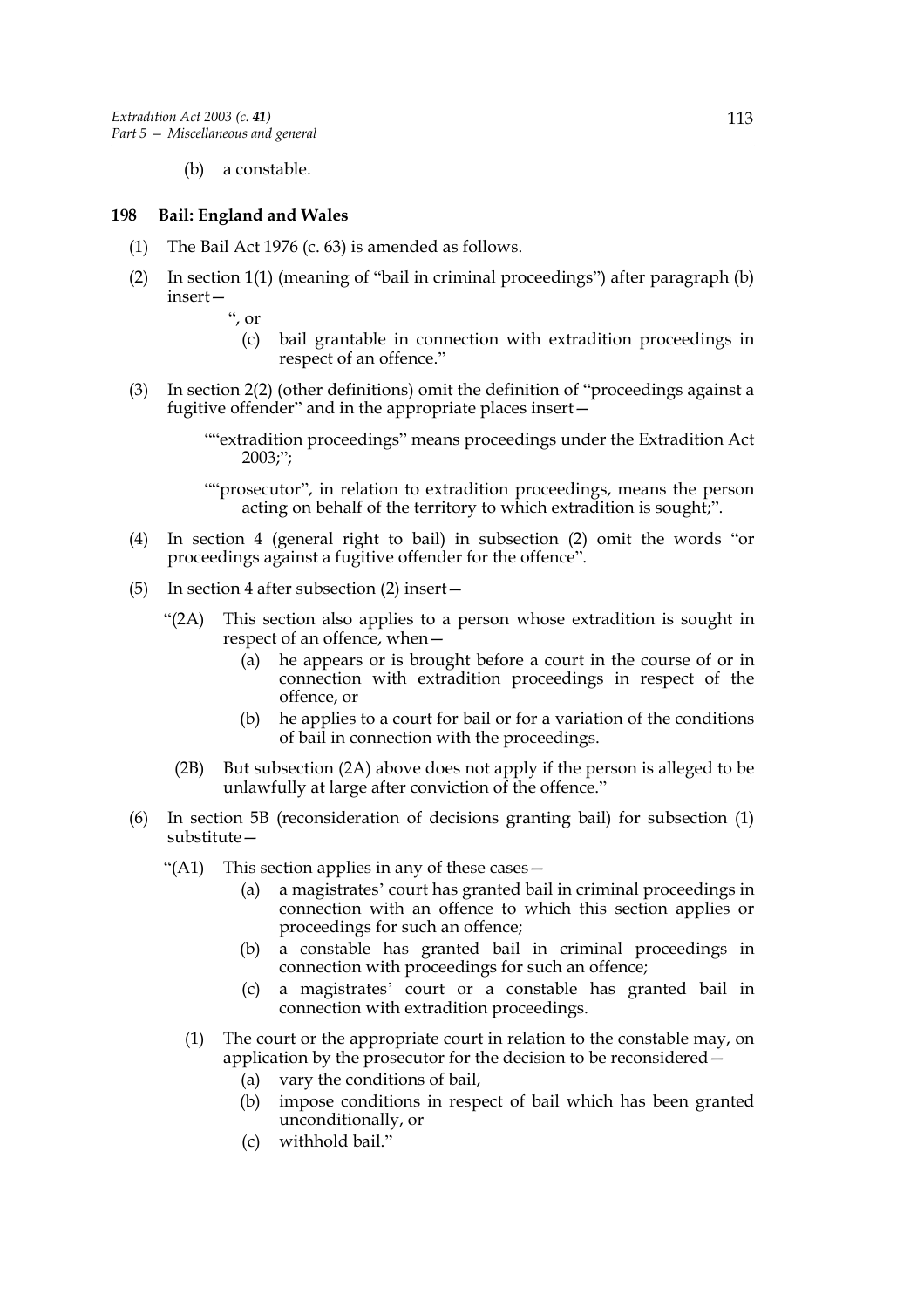- (7) In section 7 (liability to arrest for absconding or breaking conditions of bail) after subsection (1) insert—
	- "(1A) Subsection (1B) applies if  $-$ 
		- (a) a person has been released on bail in connection with extradition proceedings,
		- (b) the person is under a duty to surrender into the custody of a constable, and
		- (c) the person fails to surrender to custody at the time appointed for him to do so.
		- (1B) A magistrates' court may issue a warrant for the person's arrest."
- (8) In section 7(4) omit the words from "In reckoning" to "Sunday".
- (9) In section 7 after subsection (4) insert—
	- "(4A) A person who has been released on bail in connection with extradition proceedings and is under a duty to surrender into the custody of a constable may be arrested without warrant by a constable on any of the grounds set out in paragraphs (a) to (c) of subsection (3).
		- (4B) A person arrested in pursuance of subsection (4A) above shall be brought as soon as practicable and in any event within 24 hours after his arrest before a justice of the peace for the petty sessions area in which he was arrested."
- (10) In section 7(5) after "subsection (4)" insert "or (4B)".
- (11) In section 7 after subsection (6) insert—
	- "(7) In reckoning for the purposes of this section any period of 24 hours, no account shall be taken of Christmas Day, Good Friday or any Sunday."
- (12) In Part 1 of Schedule 1 (defendants accused or convicted of imprisonable offences) for paragraph 1 substitute—
	- "1 The following provisions of this Part of this Schedule apply to the defendant if—
		- (a) the offence or one of the offences of which he is accused or convicted in the proceedings is punishable with imprisonment, or
		- (b) his extradition is sought in respect of an offence."
- (13) In Part 1 of Schedule 1 after paragraph 2A insert—
	- "2B The defendant need not be granted bail in connection with extradition proceedings if—
		- (a) the conduct constituting the offence would, if carried out by the defendant in England and Wales, constitute an indictable offence or an offence triable either way; and
		- (b) it appears to the court that the defendant was on bail on the date of the offence."
- (14) In Part 1 of Schedule 1 in paragraph 6 after "the offence" insert "or the extradition proceedings".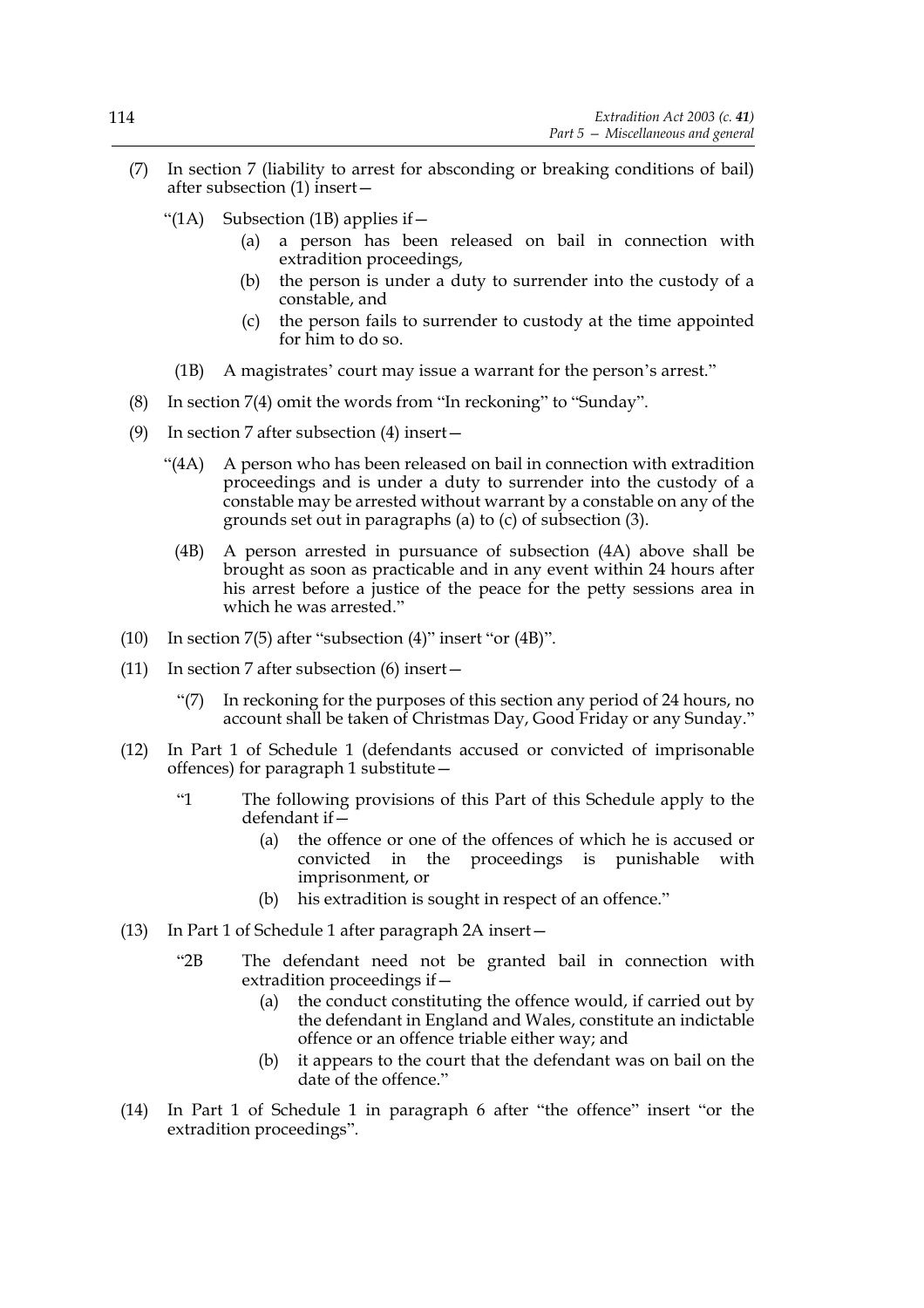# **199 Bail: Scotland**

After section 24 of the Criminal Procedure (Scotland) Act 1995 (c. 46) (bail and bail conditions) insert—

# **"24A Bail: extradition proceedings**

- (1) In the application of the provisions of this Part by virtue of section 9(2) or 77(2) of the Extradition Act 2003 (judge's powers at extradition hearing), those provisions apply with the modifications that —
	- (a) references to the prosecutor are to be read as references to a person acting on behalf of the territory to which extradition is sought;
	- (b) the right of the Lord Advocate mentioned in section 24(2) of this Act applies to a person subject to extradition proceedings as it applies to a person charged with any crime or offence;
	- (c) the following do not apply  $-$ 
		- (i) paragraph (b) of section 24(3); and
		- (ii) subsection (3) of section 30; and
	- (d) sections 28(1) and 33 apply to a person subject to extradition proceedings as they apply to an accused.
- (2) Section 32 of this Act applies in relation to a refusal of bail, the amount of bail or a decision to allow bail or ordain appearance in proceedings under this Part as the Part applies by virtue of the sections of that Act of 2003 mentioned in subsection (1) above.
- (3) The Scottish Ministers may, by order, for the purposes of section 9(2) or 77(2) of the Extradition Act 2003 make such amendments to this Part as they consider necessary or expedient.
- (4) The order making power in subsection (3) above shall be exercisable by statutory instrument subject to annulment in pursuance of a resolution of the Scottish Parliament."

# **200 Appeal against grant of bail**

- (1) Section 1 of the Bail (Amendment) Act 1993 (c. 26) (prosecution right of appeal against grant of bail) is amended as follows.
- (2) After subsection (1) insert—
	- "(1A) Where a magistrates' court grants bail to a person in connection with extradition proceedings, the prosecution may appeal to a judge of the Crown Court against the granting of bail."
- (3) In subsection (3) for "Such an appeal" substitute "An appeal under subsection (1) or (1A)".
- (4) In subsection  $(4)$ 
	- (a) after subsection (1) insert "or  $(1A)$ ";
	- (b) for "magistrates' court" substitute "court which has granted bail";
	- (c) omit "such".
- (5) In subsection (5) for "magistrates' court" substitute "court which has granted bail".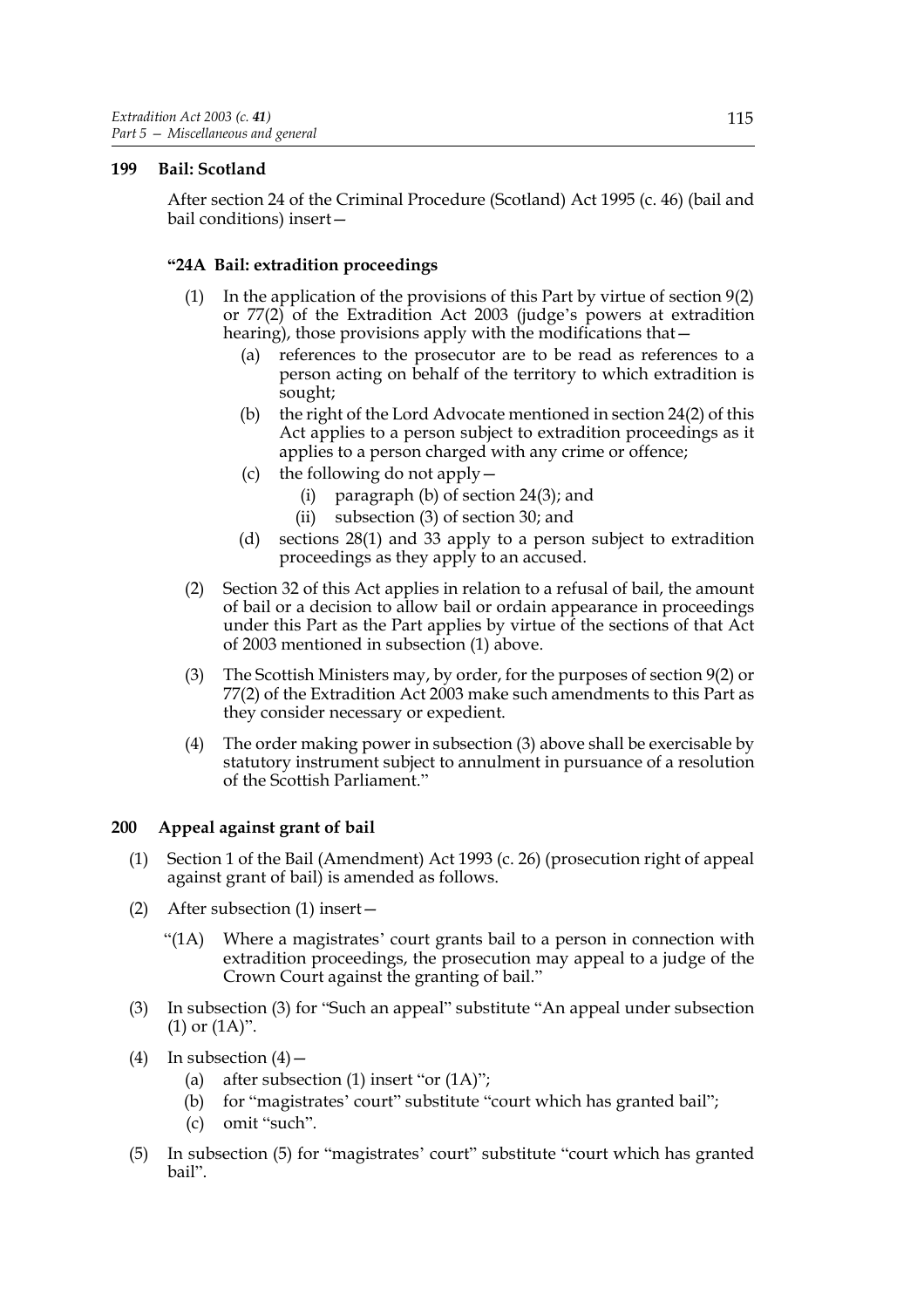- (6) In subsection (6) for "magistrates' court" substitute "court which has granted bail".
- (7) In subsection  $(8)$ 
	- (a) after "subsection  $(1)$ " insert "or  $(1A)$ ";
	- (b) omit "magistrates'".
- (8) In subsection (10)(b) for "reference in subsection (5) above to remand in custody is" substitute "references in subsections (6) and (9) above to remand in custody are".
- (9) After subsection (11) insert—
	- "(12) In this section—
		- "extradition proceedings" means proceedings under the Extradition Act 2003;
		- "magistrates' court" and "court" in relation to extradition proceedings means a District Judge (Magistrates' Courts) designated for the purposes of Part 1 or Part 2 of the Extradition Act 2003 by the Lord Chancellor;
		- "prosecution" in relation to extradition proceedings means the person acting on behalf of the territory to which extradition is sought."

#### **201 Remand to local authority accommodation**

- (1) Section 23 of the Children and Young Persons Act 1969 (c. 54) (remand to local authority accommodation) is amended as set out in subsections (2) to (11).
- (2) In subsection (1) after "following provisions of this section" insert "(except subsection  $(1A)$ <sup>"</sup>.
- (3) After subsection (1) insert—
	- "(1A) Where a court remands a child or young person in connection with extradition proceedings and he is not released on bail the remand shall be to local authority accommodation."
- (4) In subsection (4) after "subsections (5)" insert ", (5ZA)".
- (5) In subsection (5) after "security requirement" insert "in relation to a person remanded in accordance with subsection (1) above".
- (6) After subsection (5) insert—
	- "(5ZA) A court shall not impose a security requirement in relation to a person remanded in accordance with subsection (1A) above unless—
		- (a) he has attained the age of twelve and is of a prescribed description;
		- (b) one or both of the conditions set out in subsection (5ZB) below is satisfied; and
		- (c) the condition set out in subsection (5AA) below is satisfied.
		- (5ZB) The conditions mentioned in subsection (5ZA)(b) above are  $-$ 
			- (a) that the conduct constituting the offence to which the extradition proceedings relate would if committed in the United Kingdom constitute an offence punishable in the case of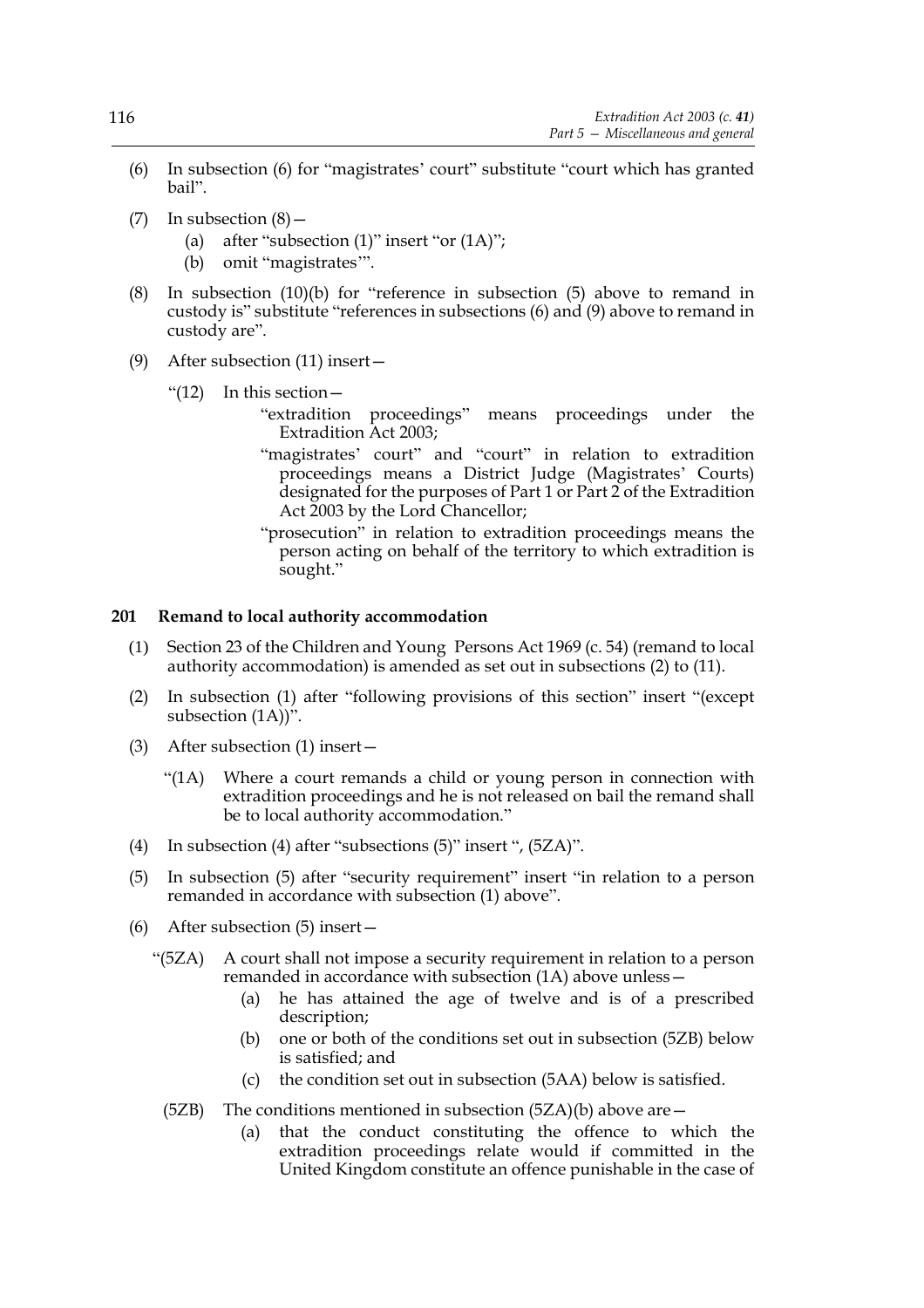an adult with imprisonment for a term of fourteen years or more;

- (b) that the person has previously absconded from the extradition proceedings or from proceedings in the United Kingdom or the requesting territory which relate to the conduct constituting the offence to which the extradition proceedings relate.
- (5ZC) For the purposes of subsection (5ZB) above a person has absconded from proceedings if in relation to those proceedings—
	- (a) he has been released subject to a requirement to surrender to custody at a particular time and he has failed to surrender to custody at that time, or
	- (b) he has surrendered into the custody of a court and he has at any time absented himself from the court without its leave."
- (7) In subsection (5AA) for "subsection (5)" substitute "subsections (5) and (5ZA)".
- (8) In subsection (12) for the definition of "relevant court" substitute—

""relevant court"—

- (a) in relation to a person remanded to local authority accommodation under subsection (1) above, means the court by which he was so remanded, or any magistrates' court having jurisdiction in the place where he is for the time being;
- (b) in relation to a person remanded to local authority accommodation under subsection (1A) above, means the court by which he was so remanded."
- (9) In subsection (12) in the appropriate places insert—
	- ""extradition proceedings" means proceedings under the Extradition Act 2003;";
	- ""requesting territory" means the territory to which a person's extradition is sought in extradition proceedings;".
- (10) In section 98(1) of the Crime and Disorder Act 1998 (c. 37) (modifications of section 23 of the Children and Young Persons Act 1969 (c. 54) in relation to 15 and 16 year old boys) after paragraph (b) insert "; and
	- (c) is not remanded in connection with proceedings under the Extradition Act 2003."

*Evidence*

#### **202 Receivable documents**

- (1) A Part 1 warrant may be received in evidence in proceedings under this Act.
- (2) Any other document issued in a category 1 territory may be received in evidence in proceedings under this Act if it is duly authenticated.
- (3) A document issued in a category 2 territory may be received in evidence in proceedings under this Act if it is duly authenticated.
- (4) A document issued in a category 1 or category 2 territory is duly authenticated if (and only if) one of these applies—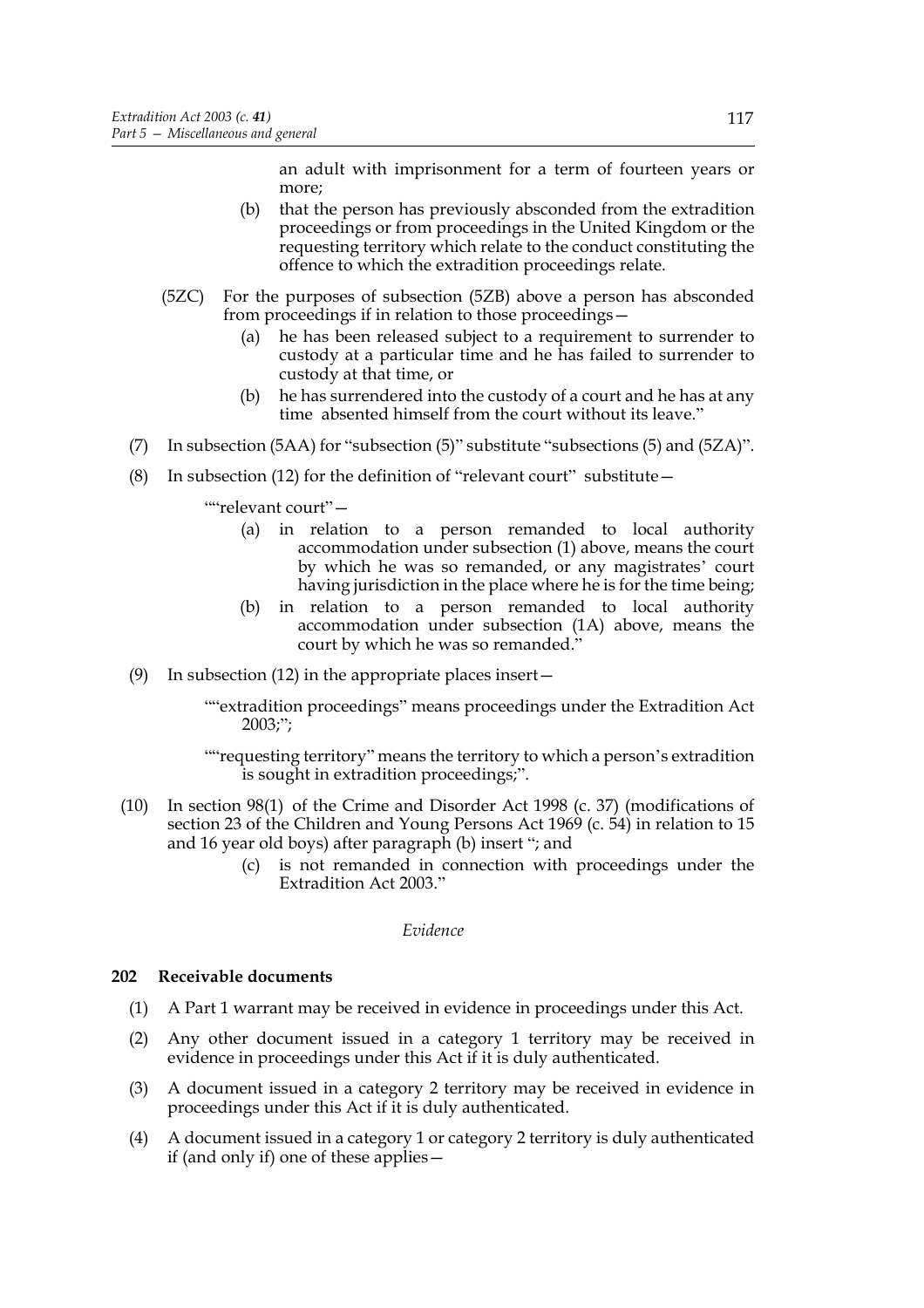- (a) it purports to be signed by a judge, magistrate or other judicial authority of the territory;
- (b) it purports to be authenticated by the oath or affirmation of a witness.
- (5) Subsections (2) and (3) do not prevent a document that is not duly authenticated from being received in evidence in proceedings under this Act.

#### **203 Documents sent by facsimile**

- (1) This section applies if a document to be sent in connection with proceedings under this Act is sent by facsimile transmission.
- (2) This Act has effect as if the document received by facsimile transmission were the document used to make the transmission.

#### **204 Part 1 warrant: transmission by other electronic means**

- (1) This section applies if a Part 1 warrant is issued and the information contained in the warrant —
	- (a) is transmitted to the designated authority by electronic means (other than by facsimile transmission), and
	- (b) is received by the designated authority in a form in which it is intelligible and which is capable of being used for subsequent reference.
- (2) This Act has effect as if the information received by the designated authority were the Part 1 warrant.
- (3) A copy of the information received by the designated authority may be received in evidence as if it were the Part 1 warrant.

# **205 Written statements and admissions**

- (1) The provisions mentioned in subsection (2) apply in relation to proceedings under this Act as they apply in relation to proceedings for an offence.
- (2) The provisions are—
	- (a) section 9 of the Criminal Justice Act 1967 (c. 80) (proof by written statement in criminal proceedings);
	- (b) section 10 of the Criminal Justice Act 1967 (proof by formal admission in criminal proceedings);
	- (c) section 1 of the Criminal Justice (Miscellaneous Provisions) Act (Northern Ireland) 1968 (c. 28) (proof by written statement in criminal proceedings);
	- (d) section 2 of the Criminal Justice (Miscellaneous Provisions) Act (Northern Ireland) 1968 (proof by formal admission in criminal proceedings).
- (3) As applied by subsection (1) in relation to proceedings under this Act, section 10 of the Criminal Justice Act 1967 and section 2 of the Criminal Justice (Miscellaneous Provisions) Act (Northern Ireland) 1968 have effect as if—
	- (a) references to the defendant were to the person whose extradition is sought (or who has been extradited);
	- (b) references to the prosecutor were to the category 1 or category 2 territory concerned;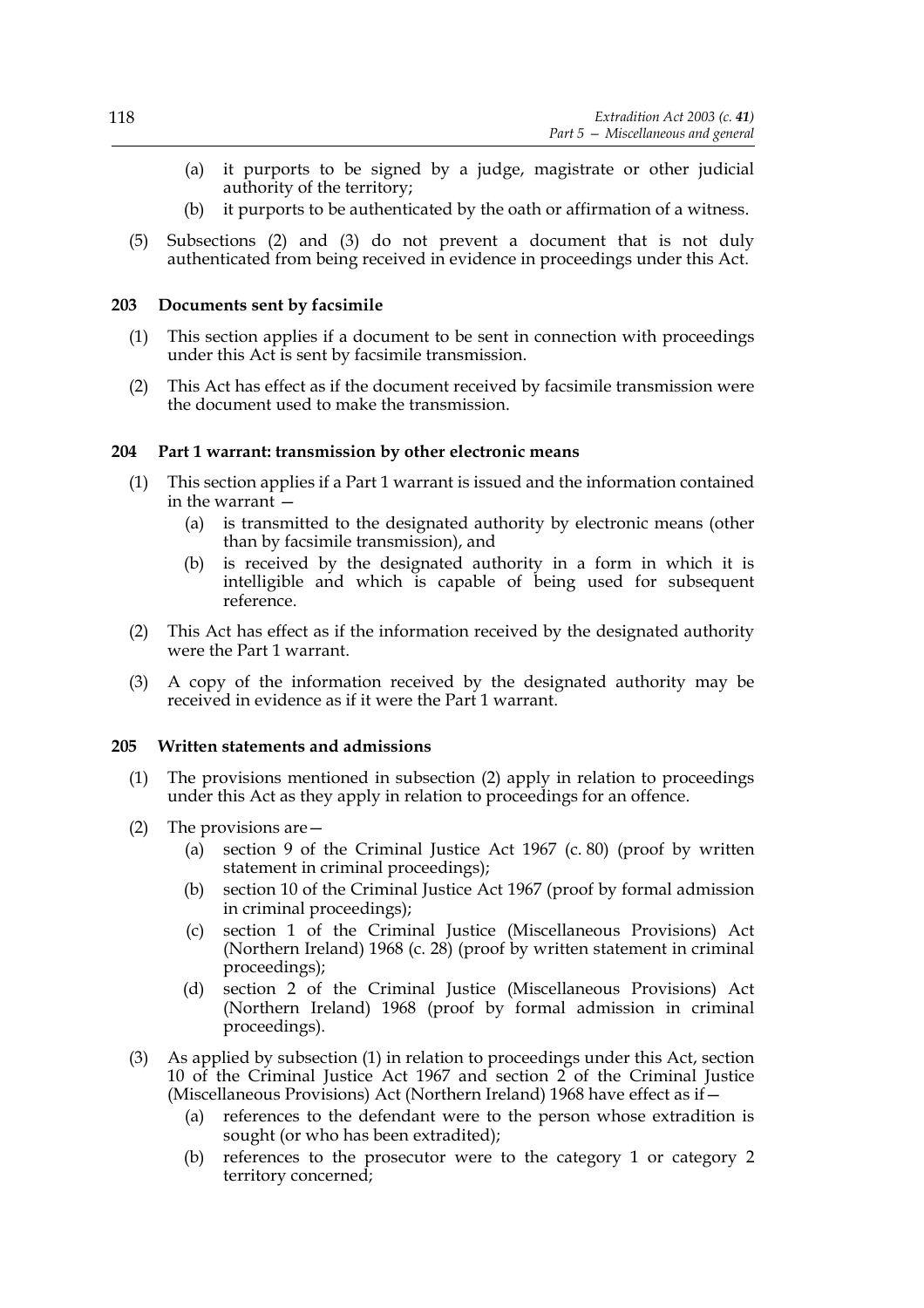- (c) references to the trial were to the proceedings under this Act for the purposes of which the admission is made;
- (d) references to subsequent criminal proceedings were to subsequent proceedings under this Act.

# **206 Burden and standard of proof**

- (1) This section applies if, in proceedings under this Act, a question arises as to burden or standard of proof.
- (2) The question must be decided by applying any enactment or rule of law that would apply if the proceedings were proceedings for an offence.
- (3) Any enactment or rule of law applied under subsection (2) to proceedings under this Act must be applied as  $if$  –
	- (a) the person whose extradition is sought (or who has been extradited) were accused of an offence;
	- (b) the category 1 or category 2 territory concerned were the prosecution.
- (4) Subsections (2) and (3) are subject to any express provision of this Act.
- (5) In this section "enactment" includes an enactment comprised in, or in an instrument made under, an Act of the Scottish Parliament.

#### *Other miscellaneous provisions*

# **207 Extradition for more than one offence**

The Secretary of State may by order provide for this Act to have effect with specified modifications in relation to a case where—

- (a) a Part 1 warrant is issued in respect of more than one offence;
- (b) a request for extradition is made in respect of more than one offence.

#### **208 National security**

- (1) This section applies if the Secretary of State believes that the conditions in subsections (2) to (4) are satisfied in relation to a person.
- (2) The first condition is that the person's extradition is sought or will be sought under Part 1 or Part 2 in respect of an offence.
- (3) The second condition is that—
	- (a) in engaging in the conduct constituting (or alleged to constitute) the offence the person was acting for the purpose of assisting in the exercise of a function conferred or imposed by or under an enactment, or
	- (b) as a result of an authorisation given by the Secretary of State the person is not liable under the criminal law of any part of the United Kingdom for the conduct constituting (or alleged to constitute) the offence.
- (4) The third condition is that the person's extradition in respect of the offence would be against the interests of national security.
- (5) The Secretary of State may certify that the conditions in subsections (2) to (4) are satisfied in relation to the person.
- (6) If the Secretary of State issues a certificate under subsection (5) he may  $-$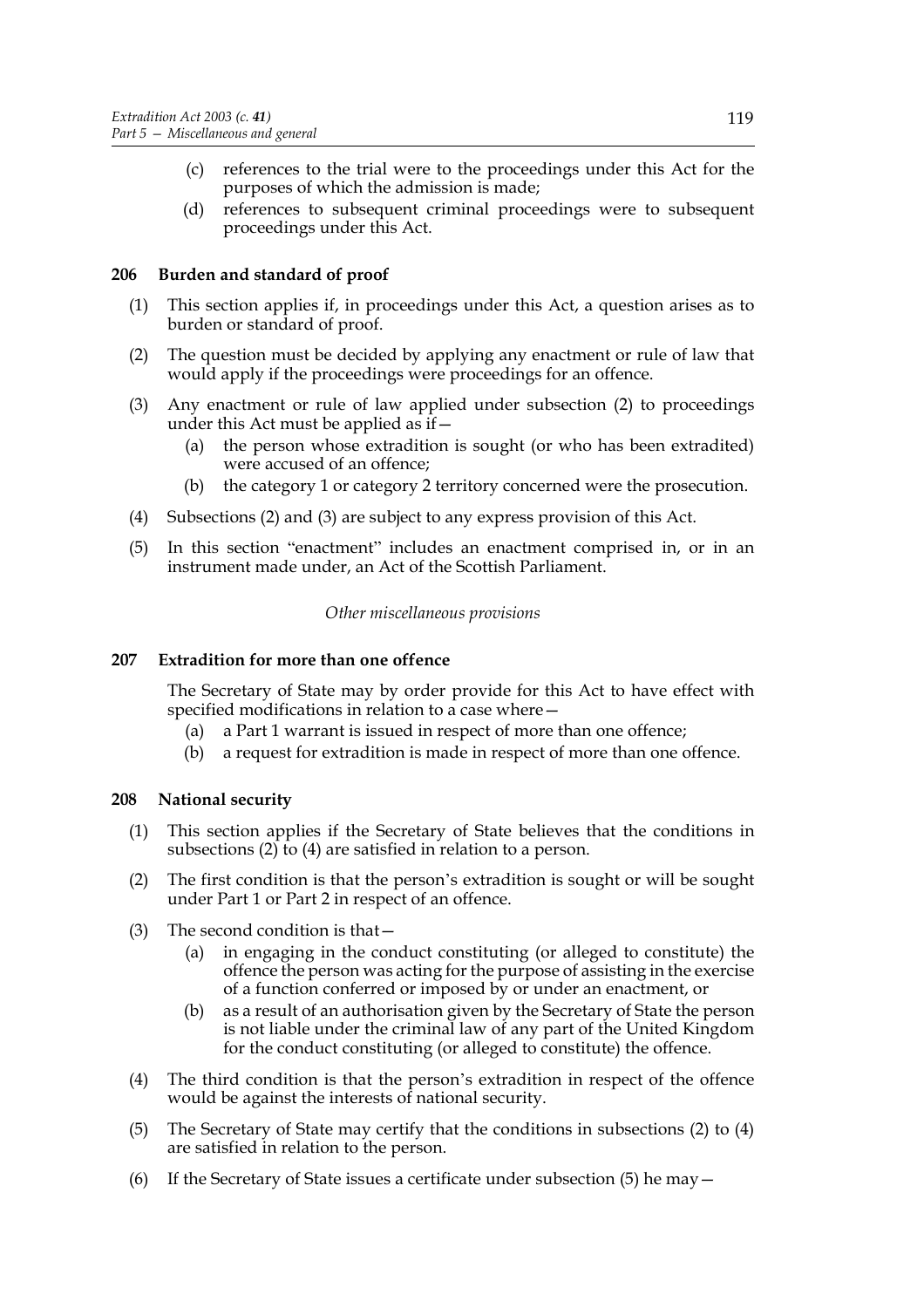- (a) direct that a Part 1 warrant issued in respect of the person and in respect of the offence is not to be proceeded with, or
- (b) direct that a request for the person's extradition in respect of the offence is not to be proceeded with.
- (7) If the Secretary of State issues a certificate under subsection (5) he may order the person's discharge (instead of or in addition to giving a direction under subsection  $(6)$ ).
- (8) These rules apply if the Secretary of State gives a direction under subsection  $(6)(a)$  in respect of a warrant –
	- (a) if the designated authority has not issued a certificate under section 2 in respect of the warrant it must not do so;
	- (b) if the person is arrested under the warrant or under section 5 there is no requirement for him to be brought before the appropriate judge and he must be discharged;
	- (c) if the person is brought before the appropriate judge under section 4 or 6 the judge is no longer required to proceed or continue proceeding under sections 7 and 8;
	- (d) if the extradition hearing has begun the judge is no longer required to proceed or continue proceeding under sections 10 to 25;
	- (e) if the person has consented to his extradition, the judge is no longer required to order his extradition;
	- (f) if an appeal to the High Court or House of Lords has been brought, the court is no longer required to hear or continue hearing the appeal;
	- $(g)$  if the person's extradition has been ordered there is no requirement for him to be extradited.
- (9) These rules apply if the Secretary of State gives a direction under subsection  $(6)(b)$  in respect of a request –
	- (a) if he has not issued a certificate under section 70 in respect of the request he is no longer required to do so;
	- (b) if the person is arrested under a warrant issued under section 71 or under a provisional warrant there is no requirement for him to appear or be brought before the appropriate judge and he must be discharged;
	- (c) if the person appears or is brought before the appropriate judge the judge is no longer required to proceed or continue proceeding under sections 72, 74, 75 and 76;
	- (d) if the extradition hearing has begun the judge is no longer required to proceed or continue proceeding under sections 78 to 91;
	- (e) if the person has given his consent to his extradition to the appropriate judge, the judge is no longer required to send the case to the Secretary of State for his decision whether the person is to be extradited;
	- (f) if an appeal to the High Court or House of Lords has been brought, the court is no longer required to hear or continue hearing the appeal;
	- (g) if the person's extradition has been ordered there is no requirement for him to be extradited.
- (10) These must be made under the hand of the Secretary of State—
	- (a) a certificate under subsection (5);
	- (b) a direction under subsection (6);
	- (c) an order under subsection (7).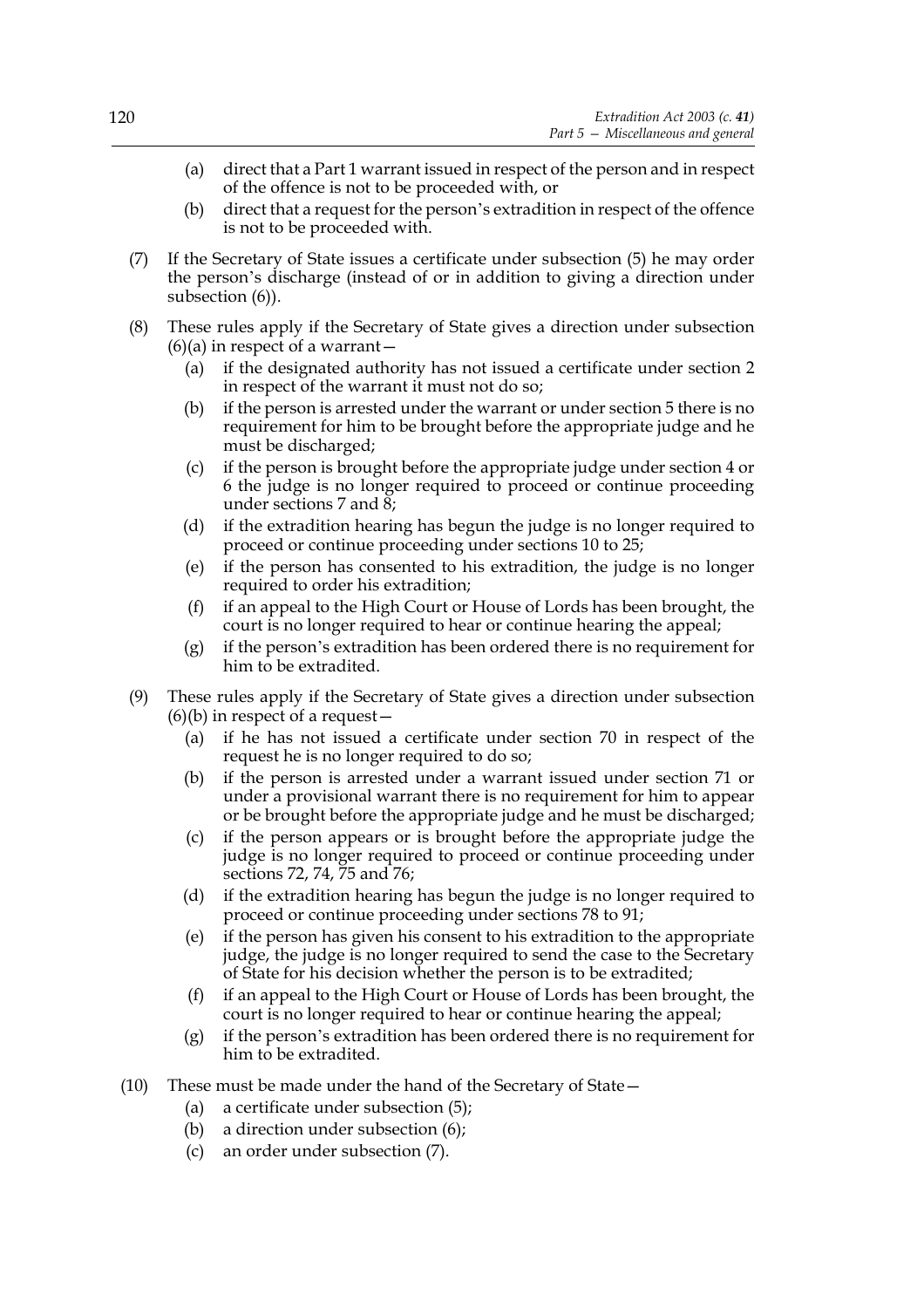- (11) The preceding provisions of this section apply to Scotland with these modifications—
	- (a) in subsection (9)(a) for "he has" substitute "the Scottish Ministers have" and for "he is" substitute "they are";
	- (b) in subsection (9)(e) for "Secretary of State for his" substitute "Scottish Ministers for their".
- (12) In subsection (3) the reference to an enactment includes an enactment comprised in, or in an instrument made under, an Act of the Scottish Parliament.

#### **209 Reasonable force**

A person may use reasonable force, if necessary, in the exercise of a power conferred by this Act.

#### **210 Rules of court**

- (1) Rules of court may make provision as to the practice and procedure to be followed in connection with proceedings under this Act.
- (2) In Scotland any rules of court under this Act are to be made by Act of Adjournal.

#### **211 Service of notices**

Service of a notice on a person under section 54, 56, 58, 129, 130 or 131 may be effected in any of these ways—

- (a) by delivering the notice to the person;
- (b) by leaving it for him with another person at his last known or usual place of abode;
- (c) by sending it by post in a letter addressed to him at his last known or usual place of abode.

# **212 Article 95 alerts: transitional provision**

- (1) This section applies in a case where an article 95 alert is issued before 1 January 2004 by an authority of a category 1 territory.
- (2) In such a case, this Act applies as if  $-$ 
	- (a) the alert were a Part 1 warrant issued by the authority;
	- (b) any information sent with the alert relating to the case were included in the warrant.
- (3) As applied by subsection (2), this Act has effect with these modifications—
	- (a) in sections 2(7) and (8), 28(1), 30(1) and (4)(d), 32(2)(b), 33(6)(b), 35(4)(b), 36(3)(b), 47(3)(b), 49(3)(b), 190(3) and 191(2)(a) for "authority which issued the Part 1 warrant" substitute "authority at the request of which the alert was issued";
	- (b) omit section 5;
	- (c) in sections  $33(4)(b)$ ,  $42(2)(a)$ ,  $43(2)(a)$  and  $(4)$  and  $61(1)(d)$  and  $(e)$ , for "authority which issued the warrant" substitute "authority at the request of which the alert was issued";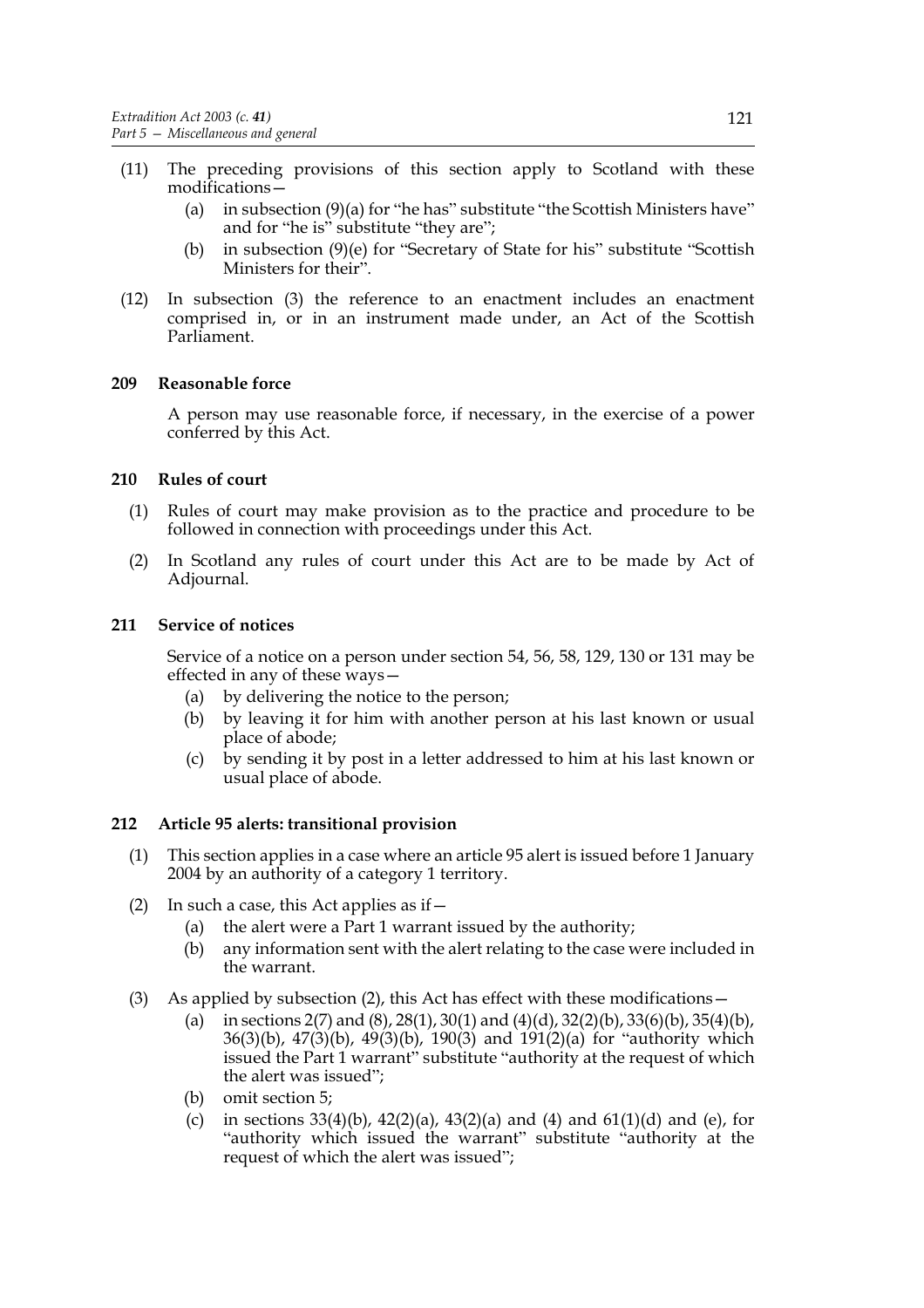- (d) in section 66(2), for the words from "believes" to the end substitute "believes is the authority at the request of which the alert was issued".
- (4) An article 95 alert is an alert issued pursuant to article 95 of the Convention implementing the Schengen agreement of 14th June 1985.

#### *Interpretation*

#### **213 Disposal of Part 1 warrant and extradition request**

- (1) A Part 1 warrant issued in respect of a person is disposed of  $-$ 
	- (a) when an order is made for the person's discharge in respect of the warrant and there is no further possibility of an appeal;
	- (b) when the person is taken to be discharged in respect of the warrant;
	- (c) when an order is made for the person's extradition in pursuance of the warrant and there is no further possibility of an appeal.
- (2) A request for a person's extradition is disposed of  $-$ 
	- (a) when an order is made for the person's discharge in respect of the request and there is no further possibility of an appeal;
	- (b) when the person is taken to be discharged in respect of the request;
	- (c) when an order is made for the person's extradition in pursuance of the request and there is no further possibility of an appeal.
- (3) There is no further possibility of an appeal against an order for a person's discharge or extradition—
	- (a) when the period permitted for giving notice of an appeal to the High Court ends, if notice is not given before the end of that period;
	- (b) when the decision of the High Court on an appeal becomes final, if there is no appeal to the House of Lords against that decision;
	- (c) when the decision of the House of Lords on an appeal is made, if there is such an appeal.
- (4) The decision of the High Court on an appeal becomes final—
	- (a) when the period permitted for applying to the High Court for leave to appeal to the House of Lords ends, if there is no such application;
	- (b) when the period permitted for applying to the House of Lords for leave to appeal to it ends, if the High Court refuses leave to appeal and there is no application to the House of Lords for leave to appeal;
	- (c) when the House of Lords refuses leave to appeal to it;
	- (d) at the end of the permitted period, which is 28 days starting with the day on which leave to appeal to the House of Lords is granted, if no such appeal is brought before the end of that period.
- (5) These must be ignored for the purposes of subsections (3) and  $(4)$ 
	- (a) any power of a court to extend the period permitted for giving notice of appeal or for applying for leave to appeal;
	- (b) any power of a court to grant leave to take a step out of time.
- (6) Subsections (3) to (5) do not apply to Scotland.

#### **214 Disposal of charge**

(1) A charge against a person is disposed of  $-$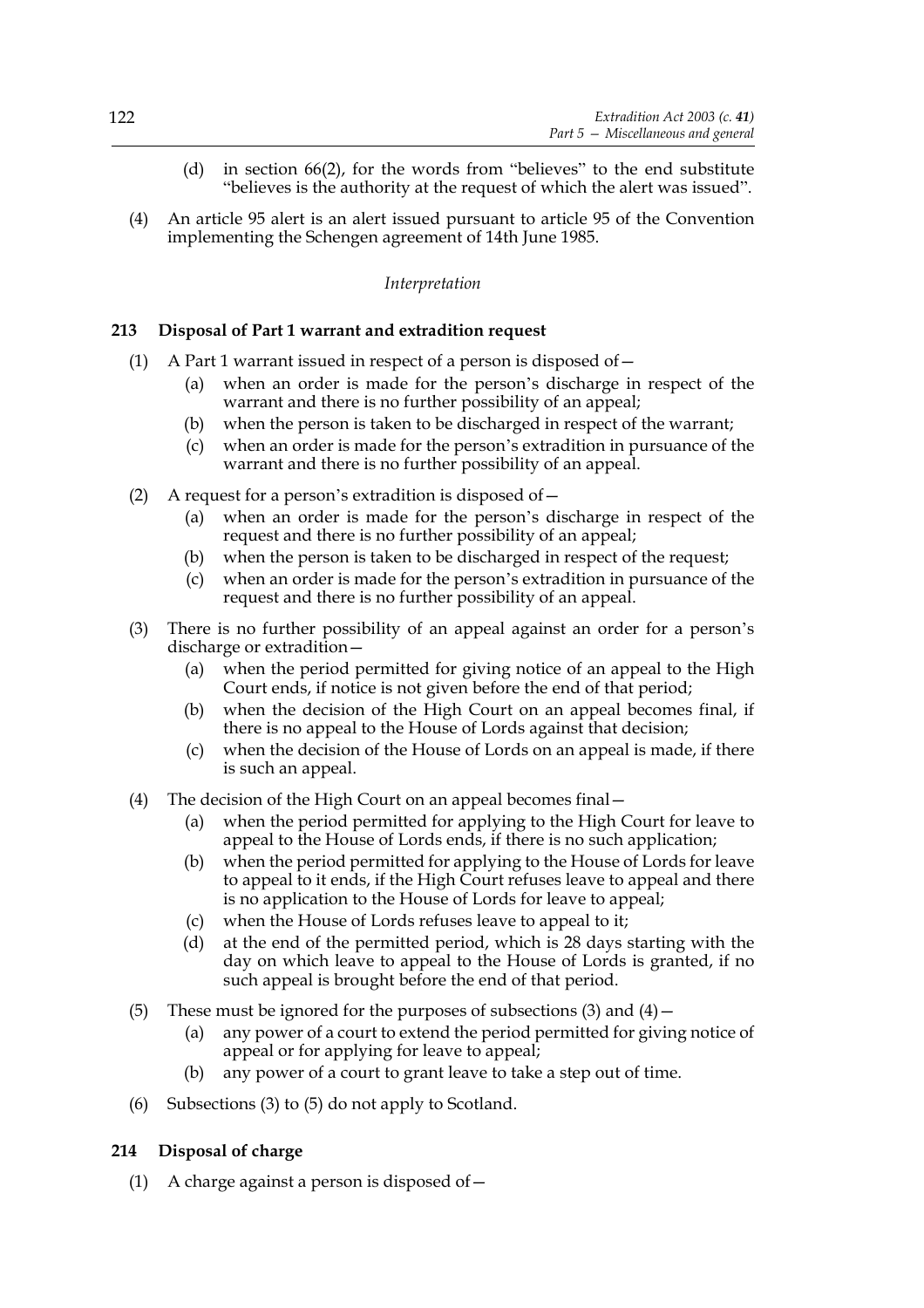- (a) if the person is acquitted in respect of it, when he is acquitted;
- (b) if the person is convicted in respect of it, when there is no further possibility of an appeal against the conviction.
- (2) There is no further possibility of an appeal against a conviction—
	- (a) when the period permitted for giving notice of application for leave to appeal to the Court of Appeal against the conviction ends, if the leave of the Court of Appeal is required and no such notice is given before the end of that period;
	- (b) when the Court of Appeal refuses leave to appeal against the conviction, if the leave of the Court of Appeal is required and notice of application for leave is given before the end of that period;
	- (c) when the period permitted for giving notice of appeal to the Court of Appeal against the conviction ends, if notice is not given before the end of that period;
	- (d) when the decision of the Court of Appeal on an appeal becomes final, if there is no appeal to the House of Lords against that decision;
	- (e) when the decision of the House of Lords on an appeal is made, if there is such an appeal.
- (3) The decision of the Court of Appeal on an appeal becomes final—
	- (a) when the period permitted for applying to the Court of Appeal for leave to appeal to the House of Lords ends, if there is no such application;
	- (b) when the period permitted for applying to the House of Lords for leave to appeal to it ends, if the Court of Appeal refuses leave to appeal and there is no application to the House of Lords for leave to appeal;
	- (c) when the House of Lords refuses leave to appeal to it;
	- (d) at the end of the permitted period, which is 28 days starting with the day on which leave to appeal to the House of Lords is granted, if no such appeal is brought before the end of that period.
- (4) These must be ignored for the purposes of subsections  $(2)$  and  $(3)$  -
	- (a) any power of a court to extend the period permitted for giving notice of appeal or of application for leave to appeal or for applying for leave to appeal;
	- (b) any power of a court to grant leave to take a step out of time.
- (5) Subsections (2) to (4) do not apply to Scotland.

# **215 European framework list**

- (1) The European framework list is the list of conduct set out in Schedule 2.
- (2) The Secretary of State may by order amend Schedule 2 for the purpose of ensuring that the list of conduct set out in the Schedule corresponds to the list of conduct set out in article 2.2 of the European framework decision.
- (3) The European framework decision is the framework decision of the Council of the European Union made on 13 June 2002 on the European arrest warrant and the surrender procedures between member states (2002/584/JHA).

# **216 Other interpretative provisions**

(1) References to a category 1 territory must be read in accordance with section 1.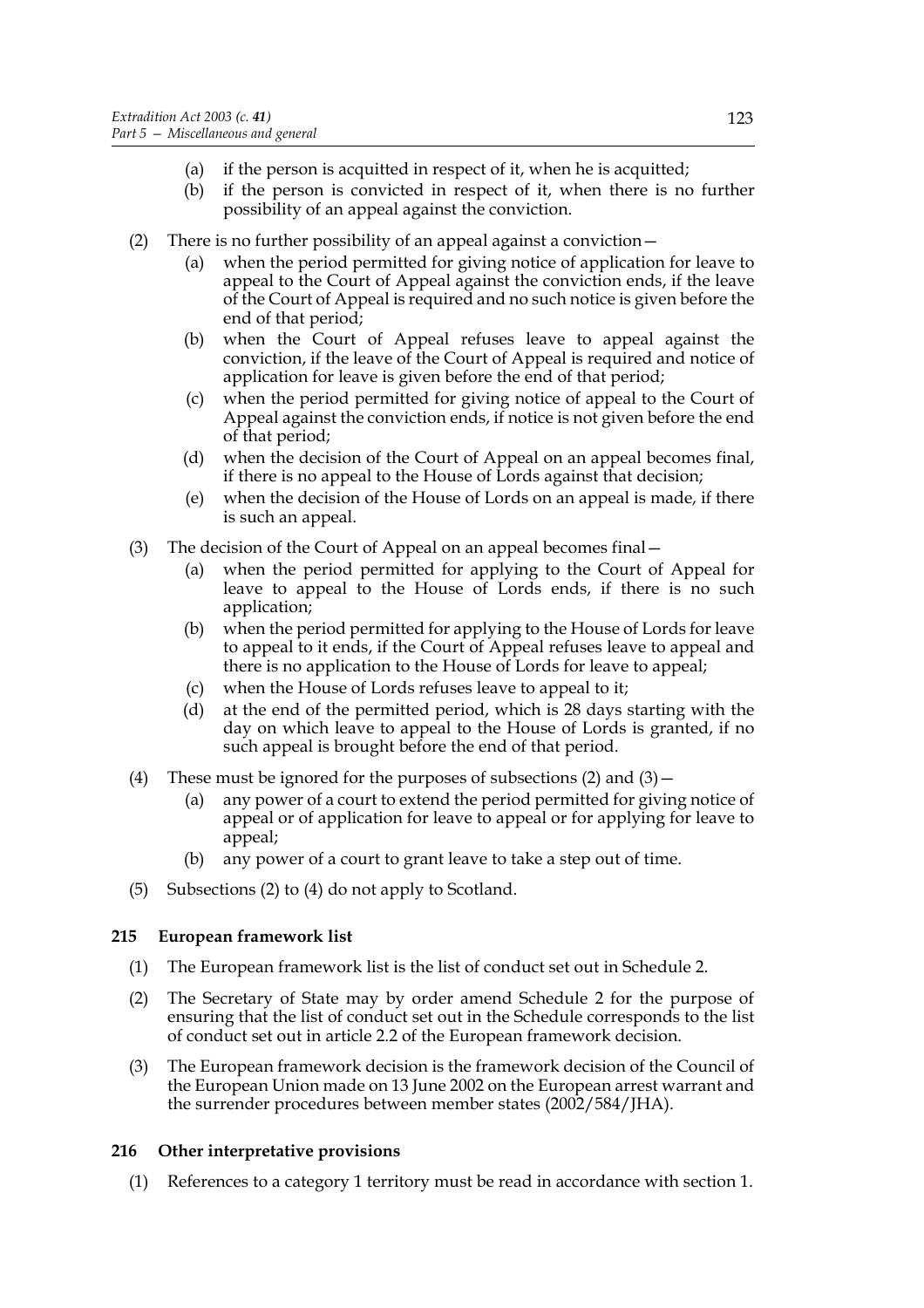- (2) References to a category 2 territory must be read in accordance with section 69.
- (3) References to the designated authority must be read in accordance with section 2(9).
- (4) References to a Part 1 warrant must be read in accordance with section 2.
- (5) References to a Part 3 warrant must be read in accordance with section 142.
- (6) References to a valid request for a person's extradition must be read in accordance with section 70.
- (7) "Asylum claim" has the meaning given by section 113(1) of the Nationality, Immigration and Asylum Act 2002 (c. 41).
- (8) A customs officer is a person commissioned by the Commissioners of Customs and Excise under section 6(3) of the Customs and Excise Management Act 1979 (c. 2).
- (9) "High Court" in relation to Scotland means the High Court of Justiciary.
- (10) In relation to Scotland, references to an appeal being discontinued are to be construed as references to its being abandoned.
- (11) "Police officer" in relation to Northern Ireland has the same meaning as in the Police (Northern Ireland) Act 2000 (c. 32).
- (12) A provisional warrant is a warrant issued under section 73(3).
- (13) A service policeman is a member of the Royal Navy Regulating Branch, the Royal Marines Police, the Royal Military Police or the Royal Air Force Police.
- (14) The Provost Marshal of the Royal Air Force and any officer appointed to exercise the functions conferred on provost officers by the Air Force Act 1955 (3 & 4 Eliz. 2 c. 19) are to be taken to be members of the Royal Air Force Police for the purposes of subsection (13).
- (15) This section and sections 213 to 215 apply for the purposes of this Act.

# *General*

#### **217 Form of documents**

The Secretary of State may by regulations prescribe the form of any document required for the purposes of this Act.

#### **218 Existing legislation on extradition**

These Acts shall cease to have effect—

- (a) the Backing of Warrants (Republic of Ireland) Act 1965 (c. 45);
- (b) the Extradition Act 1989 (c. 33).

#### **219 Amendments**

- (1) Schedule 3 contains miscellaneous and consequential amendments.
- (2) The Secretary of State may by order make—
	- (a) any supplementary, incidental or consequential provision, and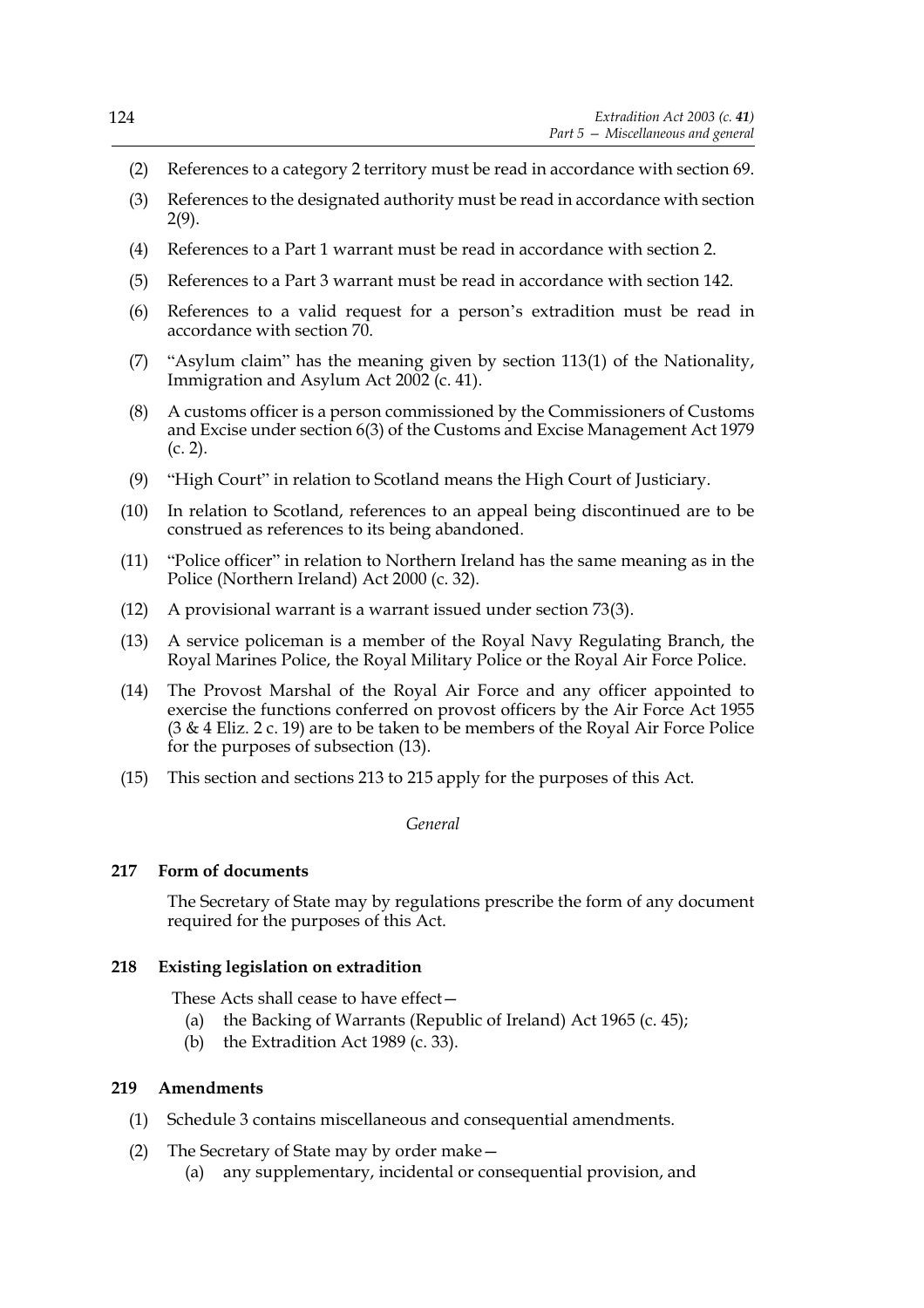(b) any transitory, transitional or saving provision,

which he considers necessary or expedient for the purposes of, in consequence of, or for giving full effect to any provision of this Act.

- (3) An order under subsection (2) may, in particular—
	- (a) provide for any provision of this Act which comes into force before another such provision has come into force to have effect, until that other provision has come into force, with such modifications as are specified in the order, and
	- (b) amend, repeal or revoke any enactment other than one contained in an Act passed in a Session after that in which this Act is passed.
- (4) The amendments that may be made under subsection (3)(b) are in addition to those made by or under any other provision of this Act.

# **220 Repeals**

Schedule 4 contains repeals.

#### **221 Commencement**

The preceding provisions of this Act come into force in accordance with provision made by the Secretary of State by order.

# **222 Channel Islands and Isle of Man**

An Order in Council may provide for this Act to extend to any of the Channel Islands or the Isle of Man with the modifications (if any) specified in the Order.

#### **223 Orders and regulations**

- (1) References in this section to subordinate legislation are to—
	- (a) an order of the Secretary of State under this Act (other than an order within subsection (2));
	- (b) an order of the Treasury under this Act;
	- (c) regulations under this Act.
- (2) The orders referred to in subsection  $(1)(a)$  are  $-$ 
	- (a) an order for a person's extradition or discharge;
		- (b) an order deferring proceedings on a warrant or request;
		- (c) an order deferring a person's extradition in pursuance of a warrant or request.
- (3) Subordinate legislation—
	- (a) may make different provision for different purposes;
	- (b) may include supplementary, incidental, saving or transitional provisions.
- (4) A power to make subordinate legislation is exercisable by statutory instrument.
- (5) No order mentioned in subsection (6) may be made unless a draft of the order has been laid before Parliament and approved by a resolution of each House.
- (6) The orders are—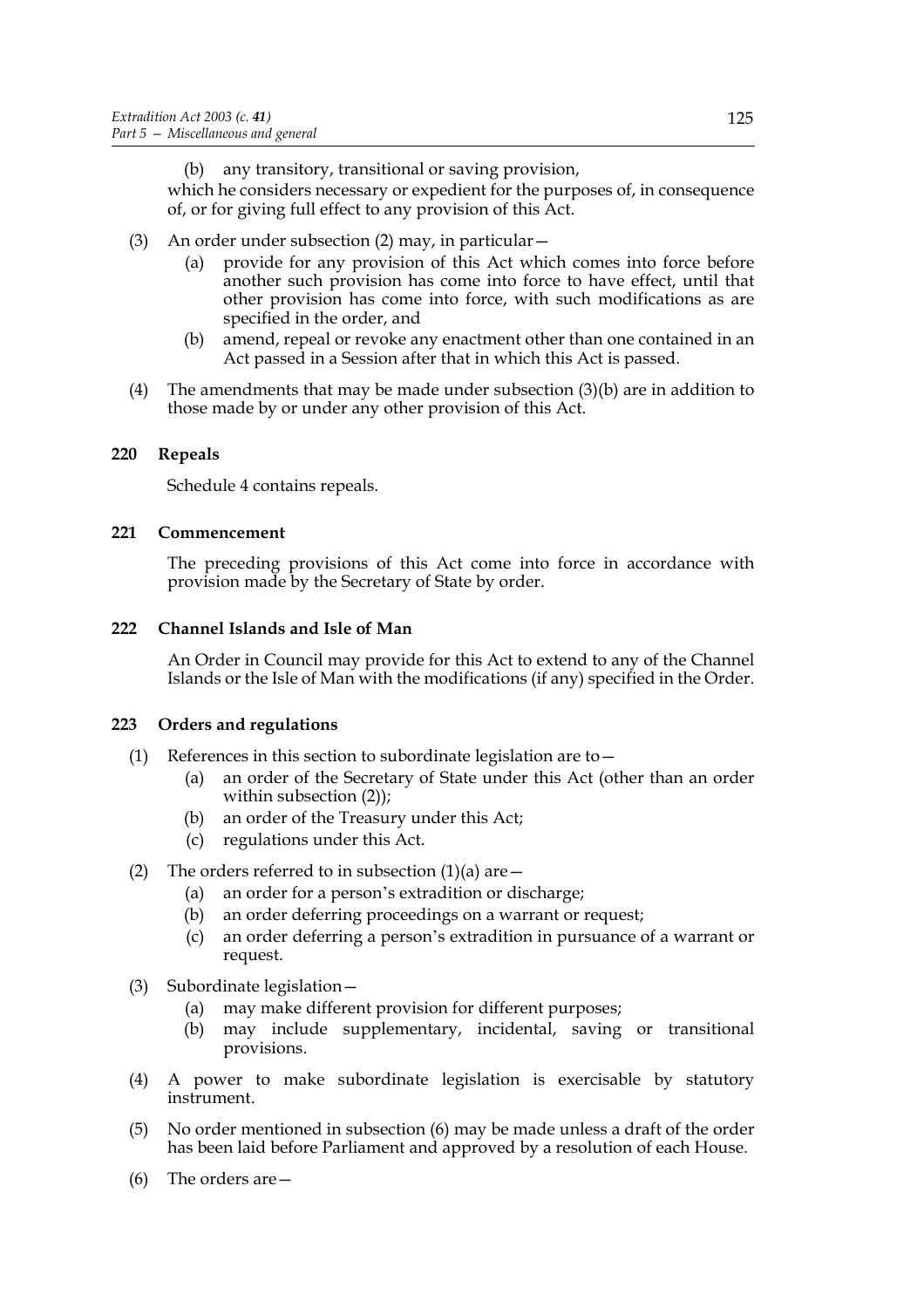(a) an order under any of these provisions—

section 1(1); section 69(1); section 71(4); section 73(5); section 74(11)(b); section 84(7); section 86(7); section 142(9); section 173(4); section 215(2);

- (b) an order under section 219(2) which contains any provision (whether alone or with other provisions) amending or repealing any Act or provision of an Act.
- (7) A statutory instrument is subject to annulment in pursuance of a resolution of either House of Parliament if it contains subordinate legislation other than an order mentioned in subsection (6) or an order under section 221.
- (8) A territory may be designated by being named in an order made by the Secretary of State under this Act or by falling within a description set out in such an order.
- (9) An order made by the Secretary of State under section  $1(1)$  or 69(1) may provide that this Act has effect in relation to a territory designated by the order with specified modifications.

# **224 Orders in Council**

- (1) An Order in Council under section 177 or 178 is subject to annulment in pursuance of a resolution of either House of Parliament.
- (2) An Order in Council under this Act—
	- (a) may make different provision for different purposes;
	- (b) may include supplementary, incidental, saving or transitional provisions.

# **225 Finance**

The following are to be paid out of money provided by Parliament—

- (a) any expenditure incurred by the Lord Chancellor under this Act;
- (b) any increase attributable to this Act in the sums payable out of money provided by Parliament under any other enactment.

# **226 Extent**

- (1) Sections 157 to 160, 166 to 168, 171, 173 and 205 do not extend to Scotland.
- (2) Sections 154, 198, 200 and 201 extend to England and Wales only.
- (3) Sections 183 and 199 extend to Scotland only.
- (4) Sections 184 and 185 extend to Northern Ireland only.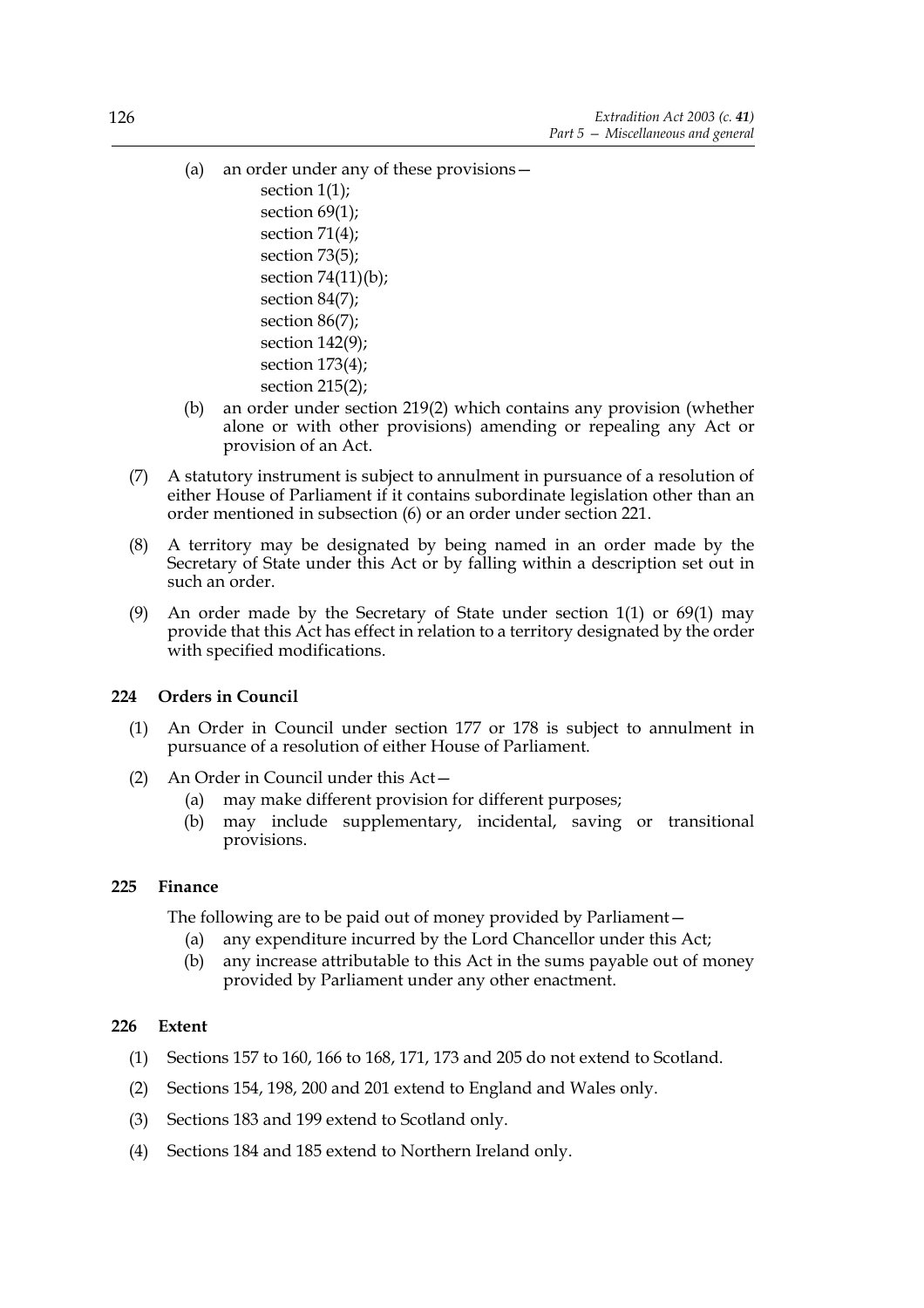# **227 Short title**

This Act may be cited as the Extradition Act 2003.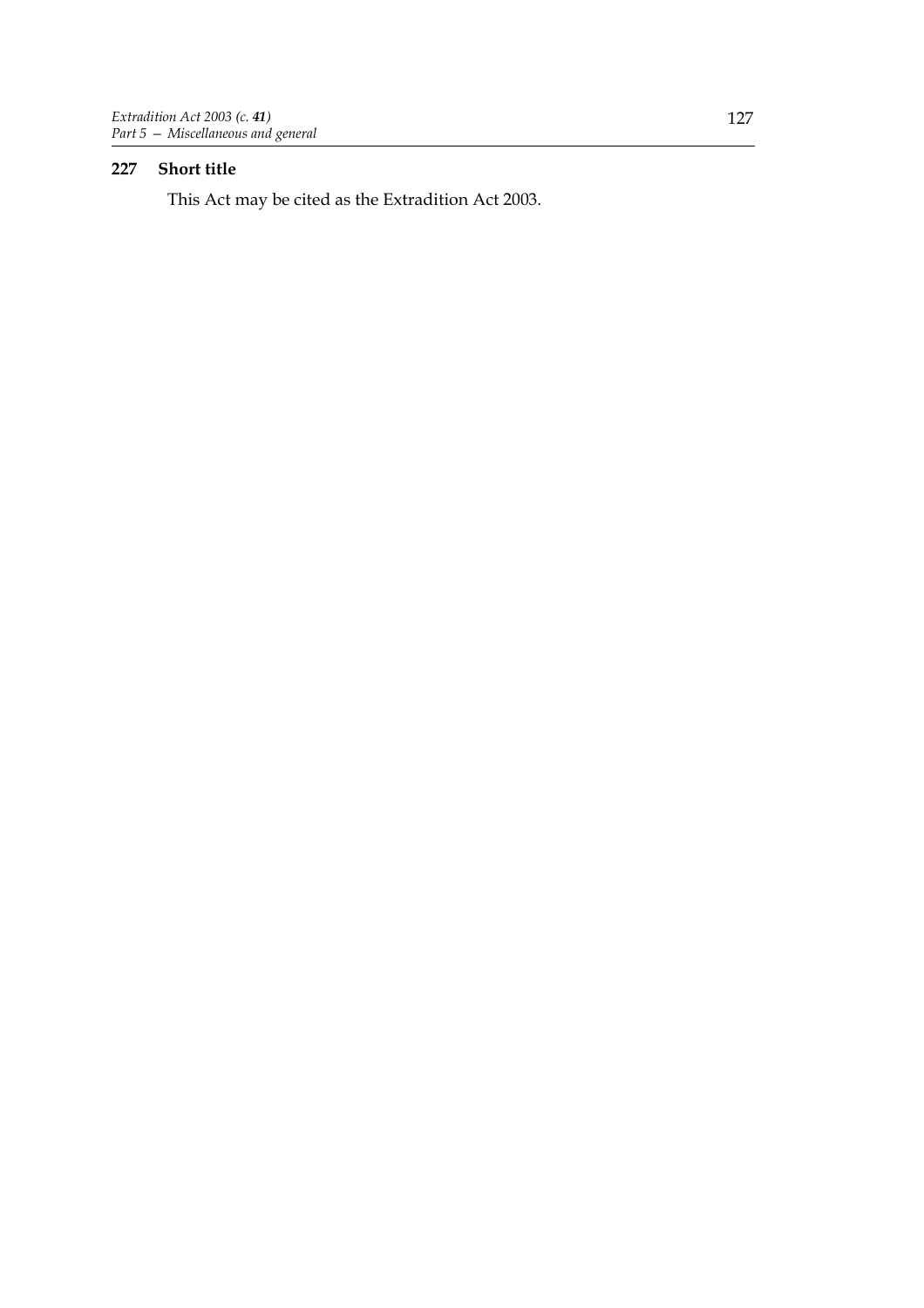# SCHEDULES

# SCHEDULE 1 Sections 188 and 189

#### RE-EXTRADITION: MODIFICATIONS

#### PART 1

#### CATEGORY 1 TERRITORIES

- 1 In section 11(1), omit paragraphs  $(c)$ ,  $(g)$  and  $(h)$ .
- 2 Omit sections 14, 18 and 19.
- 3 In section 21(3), for "must" substitute "may".
- 4 In section 31(2), for paragraphs (a) and (b) substitute "would (apart from section  $187(1)$ ) be released from detention pursuant to the UK sentence (whether or not on licence)".
- 5 In section 39(2)(a), for "a certificate is issued under section 2 in respect of the warrant" substitute "the person would (apart from section 187(1)) be released from detention pursuant to the  $\overrightarrow{UK}$  sentence (whether or not on licence)".
- 6 In section 44(2)(a), for "following his arrest under this Part" substitute "under section 187(1)".
- 7 In section 45(1), for the words from "arrested" to "issued" substitute "brought before the appropriate judge under section 187(1) may consent to his extradition to the territory in which the overseas sentence was imposed".

#### PART 2

#### CATEGORY 2 TERRITORIES

- 8 In section 78, omit subsections (2), (3), (5) and (8).
- 9 In section 78, for subsection (4) substitute—
	- "(4) The judge must decide whether the offence specified in the request is an extradition offence."
- 10 In section 78(6), for "any of the questions" substitute "the question".
- 11 In section 78(7), for "those questions" substitute "that question".
- 12 In section 79(1), omit paragraph (c).
- 13 Omit section 82.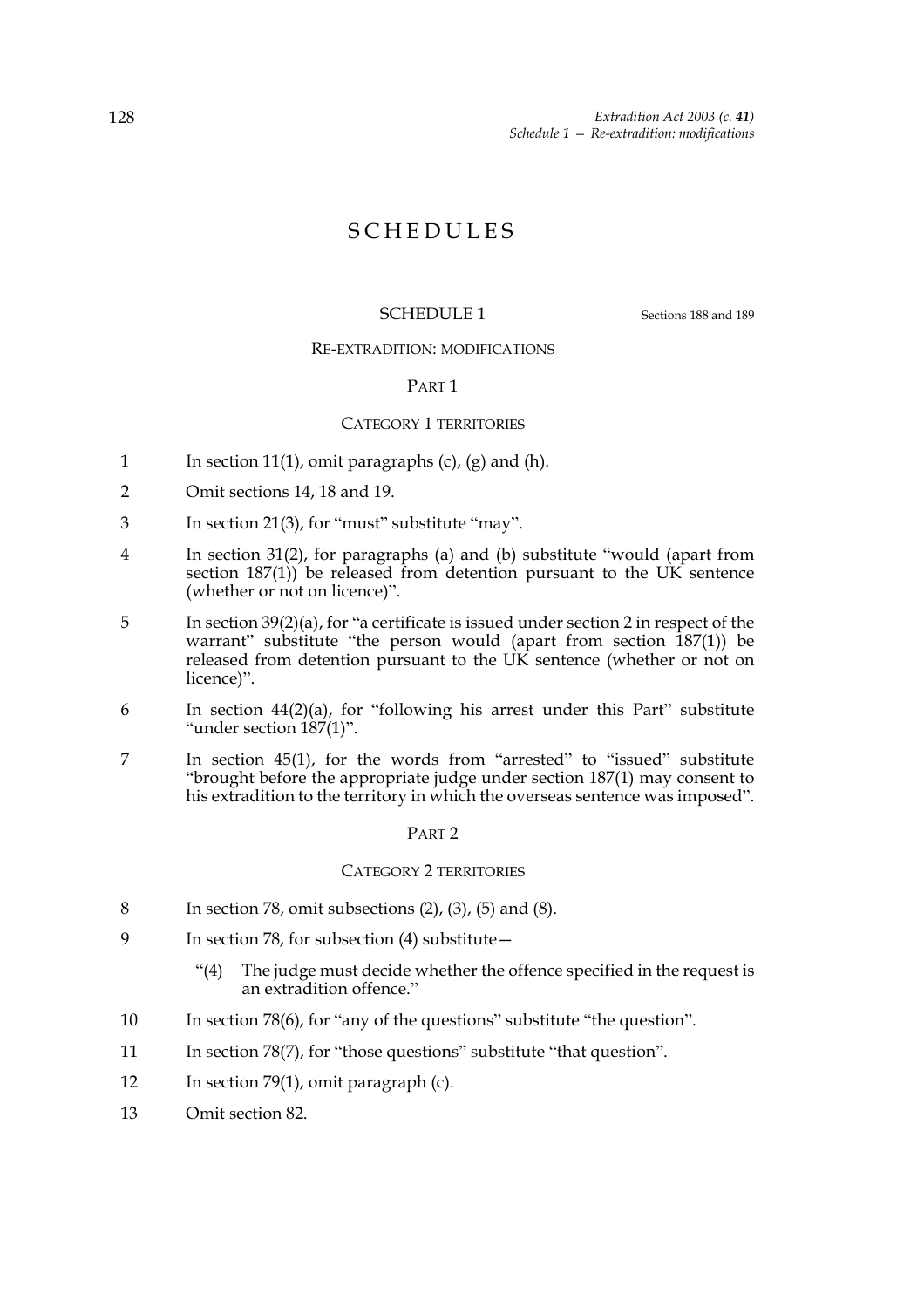- 14 In section 87(3), for the words from "must send the case" to "extradited" substitute "may order the person to be extradited to the category 2 territory".
- 15 In section 87, after subsection (3) insert—
	- "(4) If the judge makes an order under subsection (3) he must remand the person in custody or on bail to wait for his extradition to the territory.
	- (5) If the judge remands the person in custody he may later grant bail."
- 16 In section  $103(1)$ 
	- (a) for the words from "sends a case" to "extradited" substitute "orders a person's extradition under this Part"; and
	- (b) for "the relevant decision" substitute "the order".
- 17 In section 103(2), for the words from "the person" to "the Secretary of State" substitute "the order is made under section 128".
- 18 In section 103, omit subsections (3), (5), (6), (7) and (8).
- 19 In section 103(9), for the words from "the Secretary of State" to "person" substitute "the order is made".
- 20 In section 104, omit subsections  $(1)(b)$ ,  $(6)$  and  $(7)$ .
- 21 In section 106, omit subsections  $(1)(b)$ ,  $(7)$  and  $(8)$ .
- 22 In section 117(1)(a), for "the Secretary of State" substitute "the appropriate judge".
- 23 In section 117(1)(b), for the words from "permitted period" to "extradition" substitute "period permitted under that section".
- 24 In section 117, after subsection (1) insert—
	- "(1A) But this section does not apply if the order is made under section 128."
- 25 In section 117(2), for "the Secretary of State" substitute "the judge".
- 26 In section 119(1)(a), for "the Secretary of State" substitute "the appropriate judge".
- 27 In section 119, in subsections (2) to (6) and in each place in subsection (7), for "the Secretary of State" substitute "the judge".
- 28 In section 120, after subsection (1) insert—
	- "(1A) But this section does not apply if the order for the person's extradition is made under section 128."
- 29 In section 121(2)(a), for "a certificate is issued under section 70 in respect of the request" substitute "the person would (apart from section  $187(1)$ ) be released from detention pursuant to the UK sentence (whether or not on licence)".
- 30 In section 127(1), for the words from "arrested" to "requested" substitute "brought before the appropriate judge under section 187(1) may consent to his extradition to the territory in which the overseas sentence was imposed".
- 31 In section 127(3), before paragraph (a) insert— "(aa) must be given before the appropriate judge;".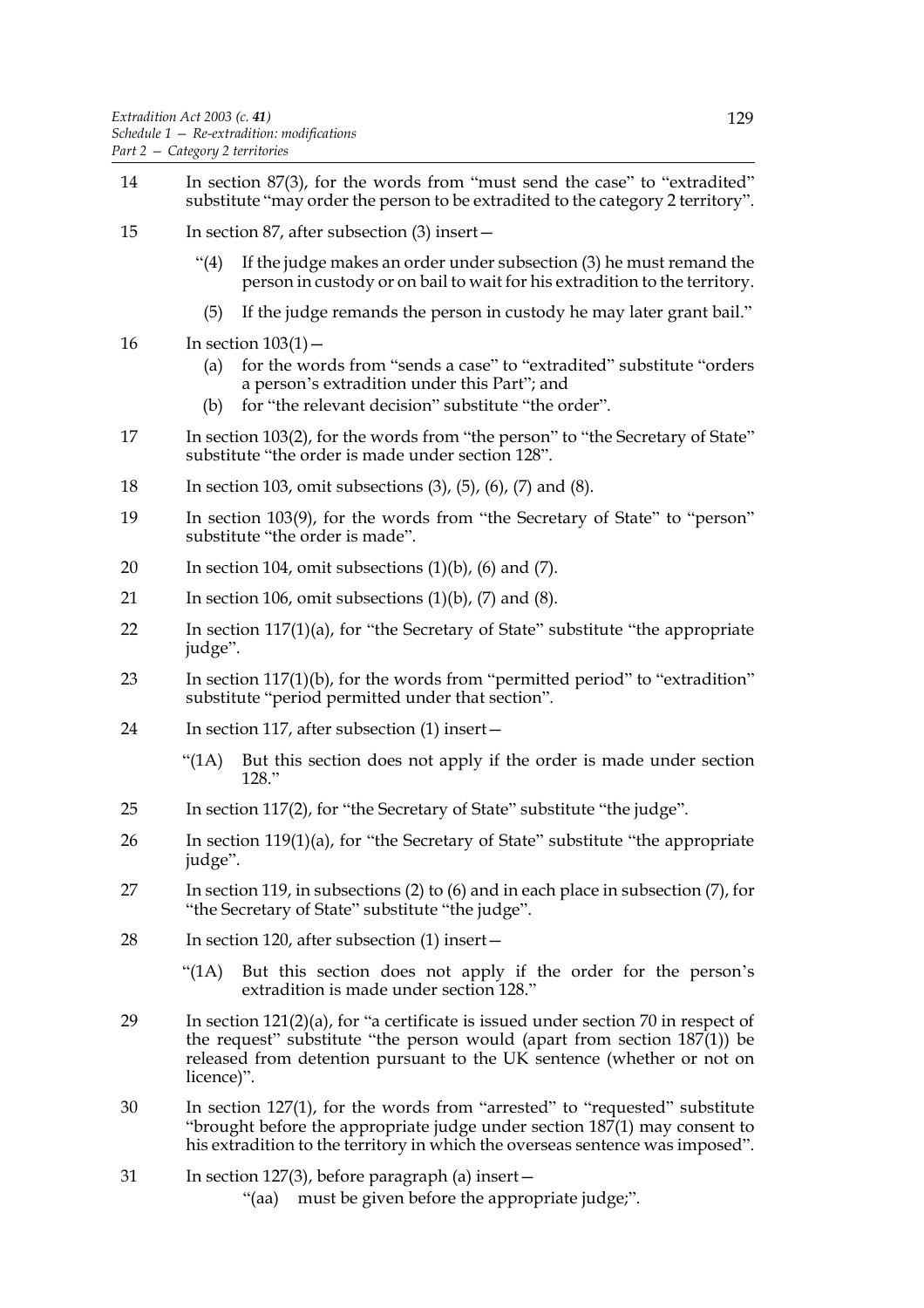- 32 In section 127, omit subsections (4) and (5).
- 33 In section 128, after subsection (1) insert—
	- "(1A) The judge must remand the person in custody or on bail.
		- (1B) If the judge remands the person in custody he may later grant bail."
- 34 In section 128(4), for the words from "send the case" to "extradited" substitute "within the period of 10 days starting with the day on which consent is given order the person's extradition to the category 2 territory".
- 35 In section 128, after subsection (5) insert—
	- "(6) Subsection (4) has effect subject to section 128B.
	- (7) If subsection (4) is not complied with and the person applies to the judge to be discharged the judge must order his discharge."
- 36 After section 128 insert—

#### **"128A Extradition to category 2 territory following consent**

- (1) This section applies if the appropriate judge makes an order under section 128(4) for a person's extradition to a category 2 territory.
- (2) The person must be extradited to the category 2 territory before the end of the required period, which is 28 days starting with the day on which the order is made.
- (3) If subsection (2) is not complied with and the person applies to the judge to be discharged the judge must order his discharge, unless reasonable cause is shown for the delay.

#### **128B Extradition claim following consent**

- (1) This section applies if  $-$ 
	- (a) a person consents under section 127 to his extradition to a category 2 territory, and
	- (b) before the judge orders his extradition under section 128(4), the judge is informed that the conditions in subsection (2) or (3) are met.
- (2) The conditions are that—
	- (a) the Secretary of State has received another valid request for the person's extradition to a category 2 territory;
	- (b) the other request has not been disposed of.
- (3) The conditions are that—
	- (a) a certificate has been issued under section 2 in respect of a Part 1 warrant issued in respect of the person;
	- (b) the warrant has not been disposed of.
- (4) The judge must not make an order under section 128(4) until he is informed what order has been made under section 126(2) or 179(2).
- (5) If the order under section 126(2) or 179(2) is for further proceedings on the request under consideration to be deferred until the other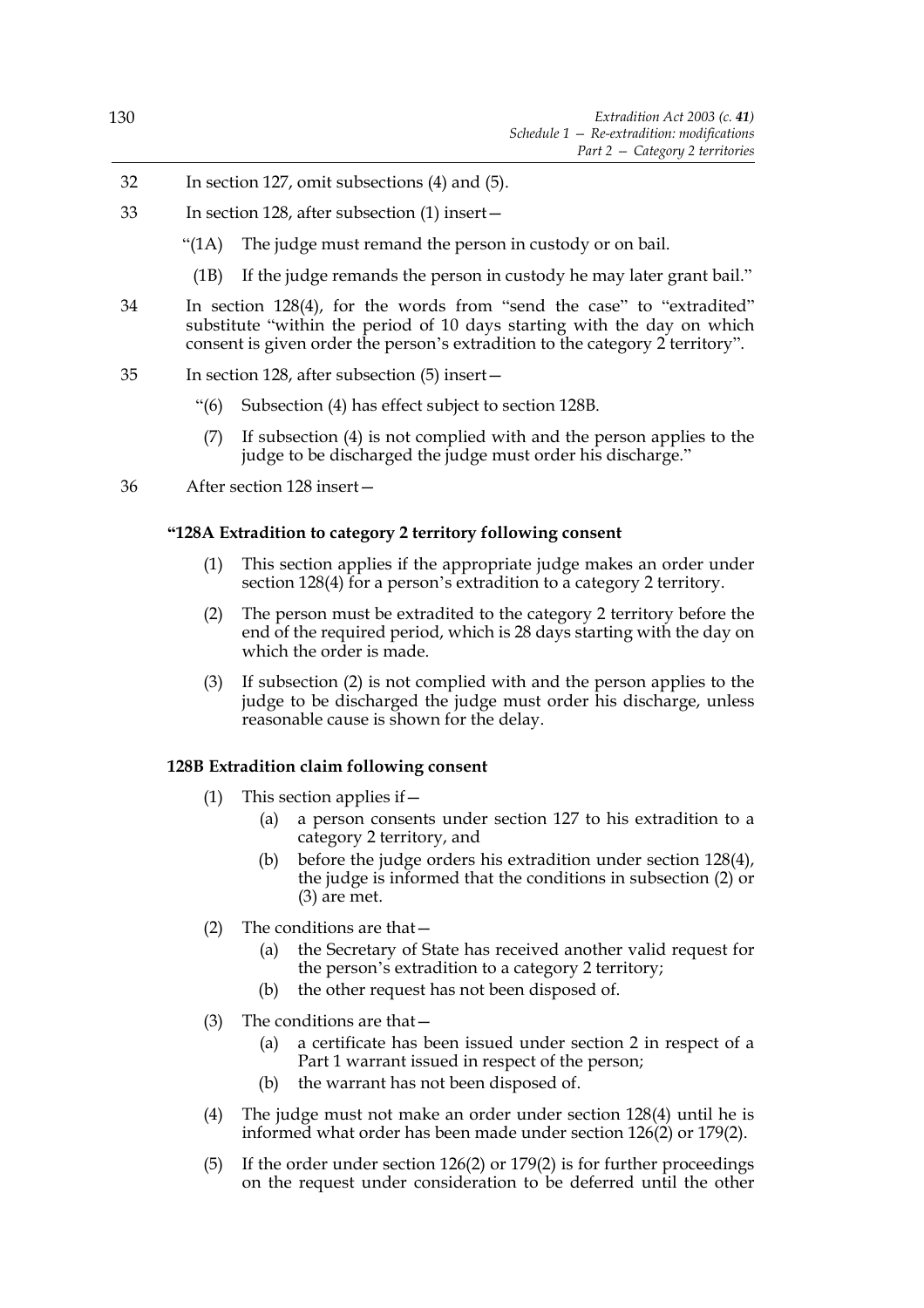request, or the warrant, has been disposed of, the judge must remand the person in custody or on bail.

- (6) If the judge remands the person in custody he may later grant bail.
- $(7)$  If  $-$ 
	- (a) the order under section 126(2) or 179(2) is for further proceedings on the request under consideration to be deferred until the other request, or the warrant, has been disposed of, and
	- (b) an order is made under section 180 for proceedings on the request under consideration to be resumed,

the period specified in section 128(4) must be taken to be 10 days starting with the day on which the order under section 180 is made.

(8) If the order under section 126(2) or 179(2) is for further proceedings on the other request, or the warrant, to be deferred until the request under consideration has been disposed of, the period specified in section 128(4) must be taken to be 10 days starting with the day on which the judge is informed of the order.

#### **128C Extradition following deferral for competing claim**

- (1) This section applies if—
	- (a) an order is made under section 128(4) for a person to be extradited to a category 2 territory in pursuance of a request for his extradition;
	- (b) before the person is extradited to the territory an order is made under section 126(2) or 179(2) for the person's extradition in pursuance of the request to be deferred;
	- (c) the appropriate judge makes an order under section 181(2) for the person's extradition in pursuance of the request to cease to be deferred.
- (2) The required period for the purposes of section 128A(2) is 28 days starting with the day on which the order under section 181(2) is made.'

# SCHEDULE 2 Section 215

#### EUROPEAN FRAMEWORK LIST

- 1 Participation in a criminal organisation.
- 2 Terrorism.
- 3 Trafficking in human beings.
- 4 Sexual exploitation of children and child pornography.
- 5 Illicit trafficking in narcotic drugs and psychotropic substances.
- 6 Illicit trafficking in weapons, munitions and explosives.
- 7 Corruption.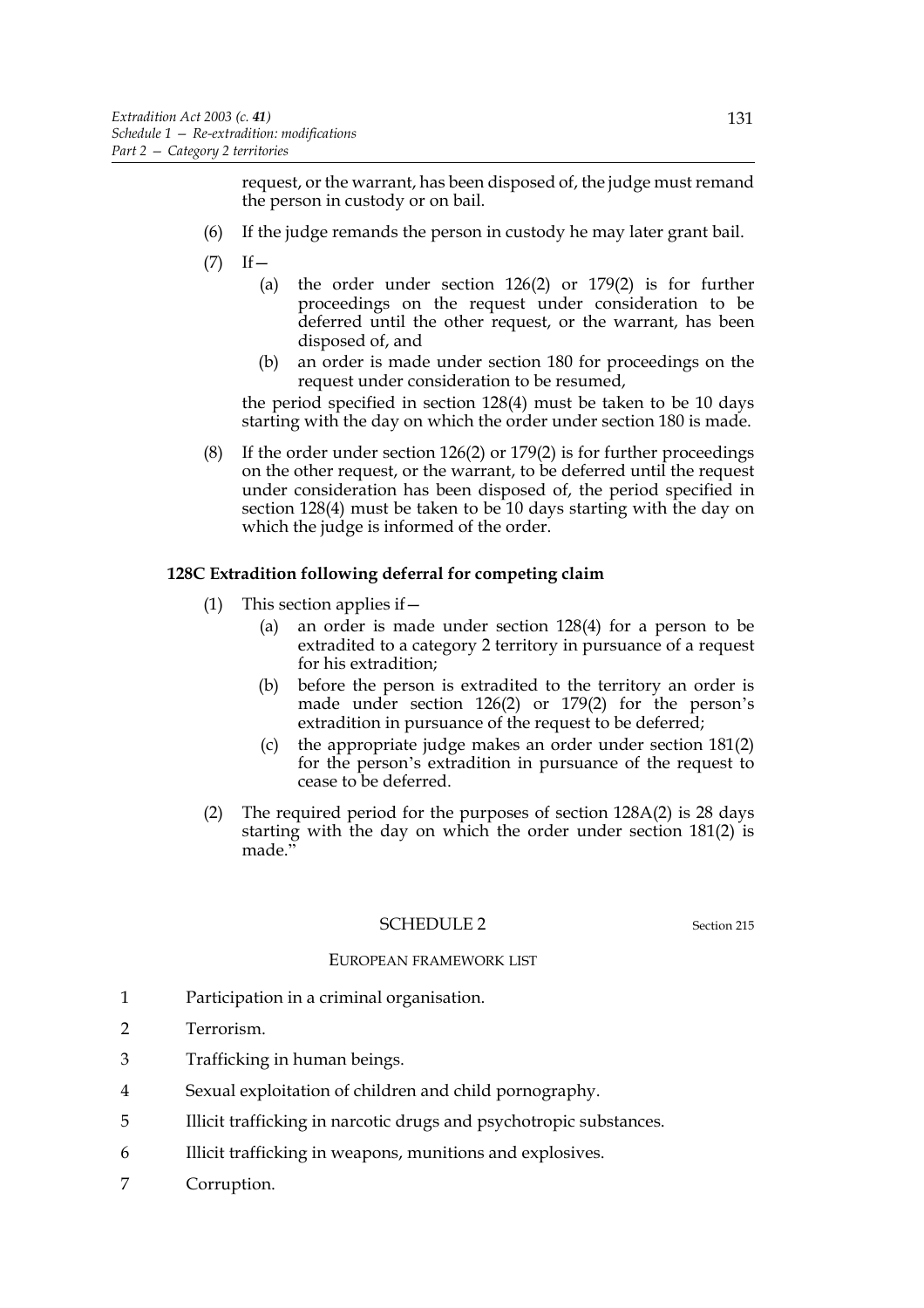| 132 | Extradition Act 2003 (c. 41)<br>Schedule 2 - European framework list                                                                                                                                               |
|-----|--------------------------------------------------------------------------------------------------------------------------------------------------------------------------------------------------------------------|
| 8   | Fraud, including that affecting the financial interests of the European<br>Communities within the meaning of the Convention of 26 July 1995 on the<br>protection of the European Communities' financial interests. |
| 9   | Laundering of the proceeds of crime.                                                                                                                                                                               |
| 10  | Counterfeiting currency, including of the euro.                                                                                                                                                                    |
| 11  | Computer-related crime.                                                                                                                                                                                            |
| 12  | Environmental crime, including illicit trafficking in endangered animal<br>species and in endangered plant species and varieties.                                                                                  |
| 13  | Facilitation of unauthorised entry and residence.                                                                                                                                                                  |
| 14  | Murder, grievous bodily injury.                                                                                                                                                                                    |
| 15  | Illicit trade in human organs and tissue.                                                                                                                                                                          |
| 16  | Kidnapping, illegal restraint and hostage-taking.                                                                                                                                                                  |
| 17  | Racism and xenophobia.                                                                                                                                                                                             |
| 18  | Organised or armed robbery.                                                                                                                                                                                        |
| 19  | Illicit trafficking in cultural goods, including antiques and works of art.                                                                                                                                        |
| 20  | Swindling.                                                                                                                                                                                                         |
| 21  | Racketeering and extortion.                                                                                                                                                                                        |
| 22  | Counterfeiting and piracy of products.                                                                                                                                                                             |
| 23  | Forgery of administrative documents and trafficking therein.                                                                                                                                                       |
| 24  | Forgery of means of payment.                                                                                                                                                                                       |
| 25  | Illicit trafficking in hormonal substances and other growth promoters.                                                                                                                                             |
| 26  | Illicit trafficking in nuclear or radioactive materials.                                                                                                                                                           |
| 27  | Trafficking in stolen vehicles.                                                                                                                                                                                    |
| 28  | Rape.                                                                                                                                                                                                              |
| 29  | Arson.                                                                                                                                                                                                             |
| 30  | Crimes within the jurisdiction of the International Criminal Court.                                                                                                                                                |
| 31  | Unlawful seizure of aircraft/ships.                                                                                                                                                                                |
| 32  | Sabotage.                                                                                                                                                                                                          |
|     |                                                                                                                                                                                                                    |

# SCHEDULE 3 Section 219

# **AMENDMENTS**

# *Introduction*

1 The amendments specified in this Schedule shall have effect.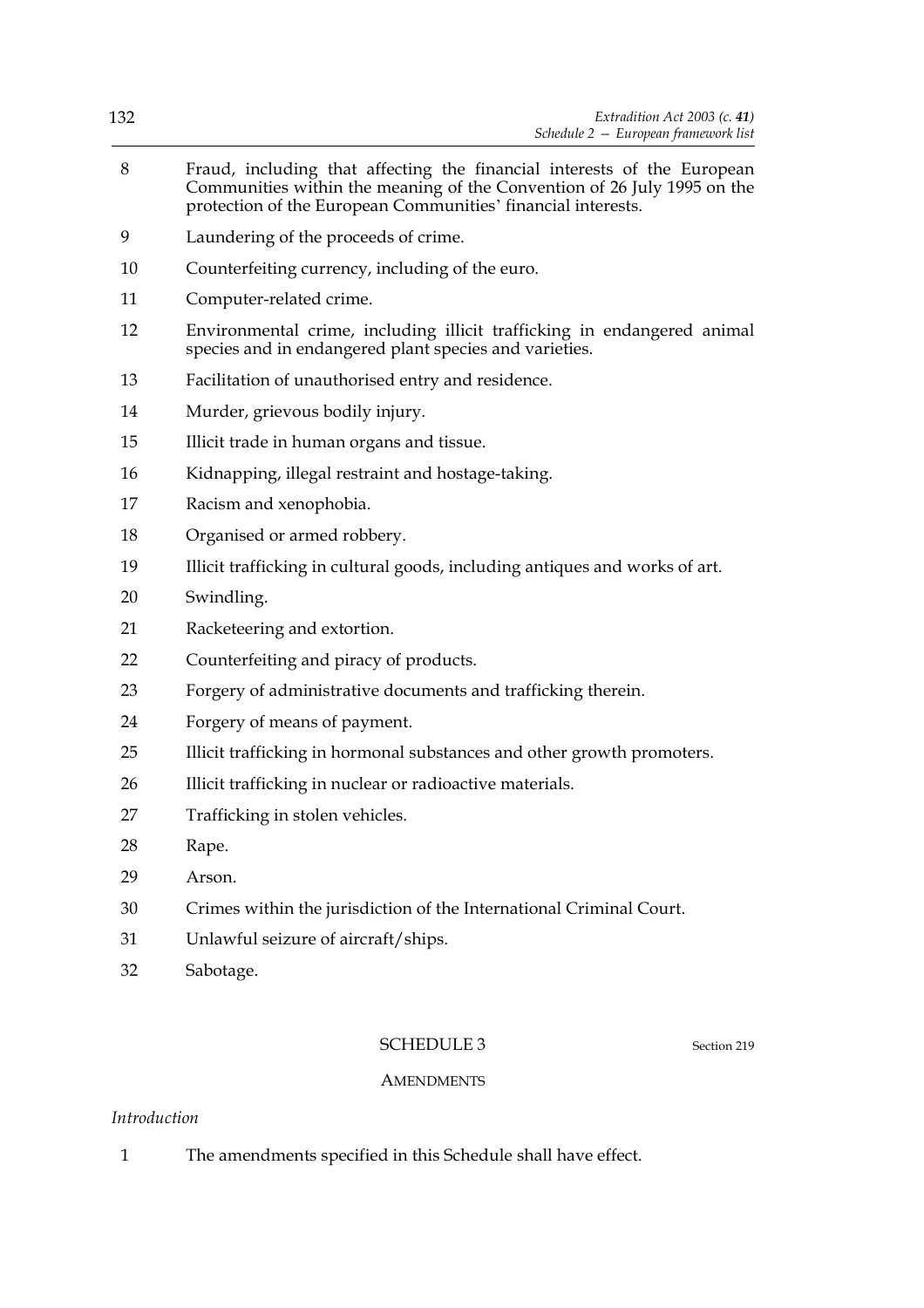*Parliamentary Commissioner Act 1967 (c. 13)*

- 2 In Schedule 3 to the Parliamentary Commissioner Act 1967 (c. 13) (matters not subject to investigation) for paragraph 4 substitute—
	- "4 Action taken by the Secretary of State under the Extradition Act 2003."

*Criminal Justice Act 1967 (c. 80)*

3 Section 34 of the Criminal Justice Act 1967 (c. 80) (committal of persons under twenty-one accused of extradition crimes) shall cease to have effect.

*Suppression of Terrorism Act 1978 (c. 26)*

- 4 Sections 1 (offences not to be regarded as of a political character) and 2 (restrictions on return of criminal under Extradition Act 1870 or to Republic of Ireland) of the Suppression of Terrorism Act 1978 (c. 26) shall cease to have effect.
- 5 For section 5 of the Suppression of Terrorism Act 1978 substitute—

# **"5 Power to apply section 4 to non-convention countries**

- (1) The Secretary of State may by order direct that section 4 above shall apply in relation to a country falling within subsection (2) below as it applies in relation to a convention country, subject to the exceptions (if any) specified in the order.
- (2) A country falls within this subsection if—
	- (a) it is not a convention country; and
	- (b) it is a category 1 territory or a category 2 territory within the meaning of the Extradition Act 2003."

*Criminal Justice (International Co-operation) Act 1990 (c. 5)*

6 Section 22(1) of the Criminal Justice (International Co-operation) Act 1990 (c. 5) (offences to which an Order in Council under the Extradition Act 1870 can apply) shall cease to have effect.

*Computer Misuse Act 1990 (c. 18)*

7 Section 15 of the Computer Misuse Act 1990 (c. 18) (extradition where Schedule 1 to the Extradition Act 1989 applies) shall cease to have effect.

*Aviation and Maritime Security Act 1990 (c. 31)*

8 Section 49 of the Aviation and Maritime Security Act 1990 (c. 31) (extradition by virtue of Orders in Council under Extradition Act 1870) shall cease to have effect.

#### *Criminal Justice Act 1991 (c. 53)*

9 In section 47 of the Criminal Justice Act 1991 (c. 53) (persons extradited to the United Kingdom) subsection (4) shall cease to have effect.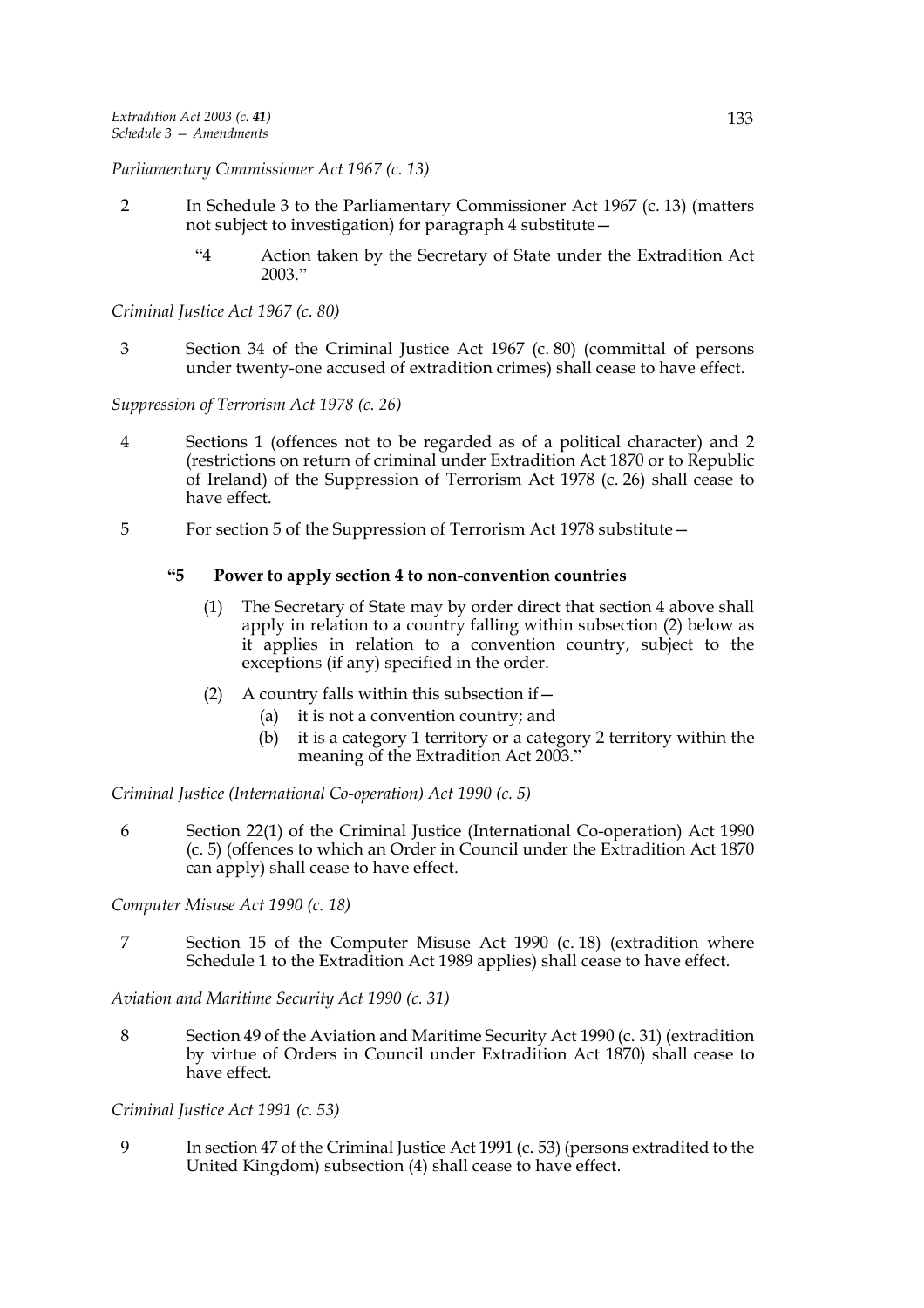*United Nations Personnel Act 1997 (c. 13)*

10 Section 6(1) of the United Nations Personnel Act 1997 (c. 13) (offences to which an Order in Council under section 2 of the Extradition Act 1870 can apply) shall cease to have effect.

*Terrorism Act 2000 (c. 11)*

11 Section 64(5) of the Terrorism Act 2000 (c. 11) (offences to which an Order in Council under section 2 of the Extradition Act 1870 can apply) shall cease to have effect.

*International Criminal Court Act 2001 (c. 17)*

- 12 Section 71 of the International Criminal Court Act 2001 (c. 17) (extradition: Orders in Council under the Extradition Act 1870) shall cease to have effect.
- 13 (1) Part 2 of Schedule 2 to the International Criminal Court Act 2001 (delivery up to International Criminal Court of persons subject to extradition proceedings) is amended as follows.
	- (2) For paragraph 7 (meaning of "extradition proceedings") substitute—
		- "7 In this Part of this Schedule "extradition proceedings" means proceedings before a court or judge in the United Kingdom under the Extradition Act 2003."
	- (3) In paragraph 8 (extradition proceedings in England and Wales or Northern Ireland) after sub-paragraph (5) add—
		- "(6) References in this paragraph to a court include references to a judge."
	- (4) In paragraph 9 (extradition proceedings in Scotland) after sub-paragraph (3) ad $\mathbf{\dot{d}}$   $-$ 
		- "(4) References in this paragraph to a court include references to a judge."
	- (5) In paragraph 10 (power to suspend or revoke warrant or order) for subparagraph (1) substitute—
		- "(1) Where a court makes a delivery order in respect of a person whose extradition has been ordered under the Extradition Act 2003, it may make any such order as is necessary to enable the delivery order to be executed."
	- (6) In paragraph 10(2) omit the words "by a court or judicial officer".

*Enterprise Act 2002 (c. 40)*

14 Section 191 of the Enterprise Act 2002 (c. 40) (offences to which an Order in Council under the Extradition Act 1870 can apply) shall cease to have effect.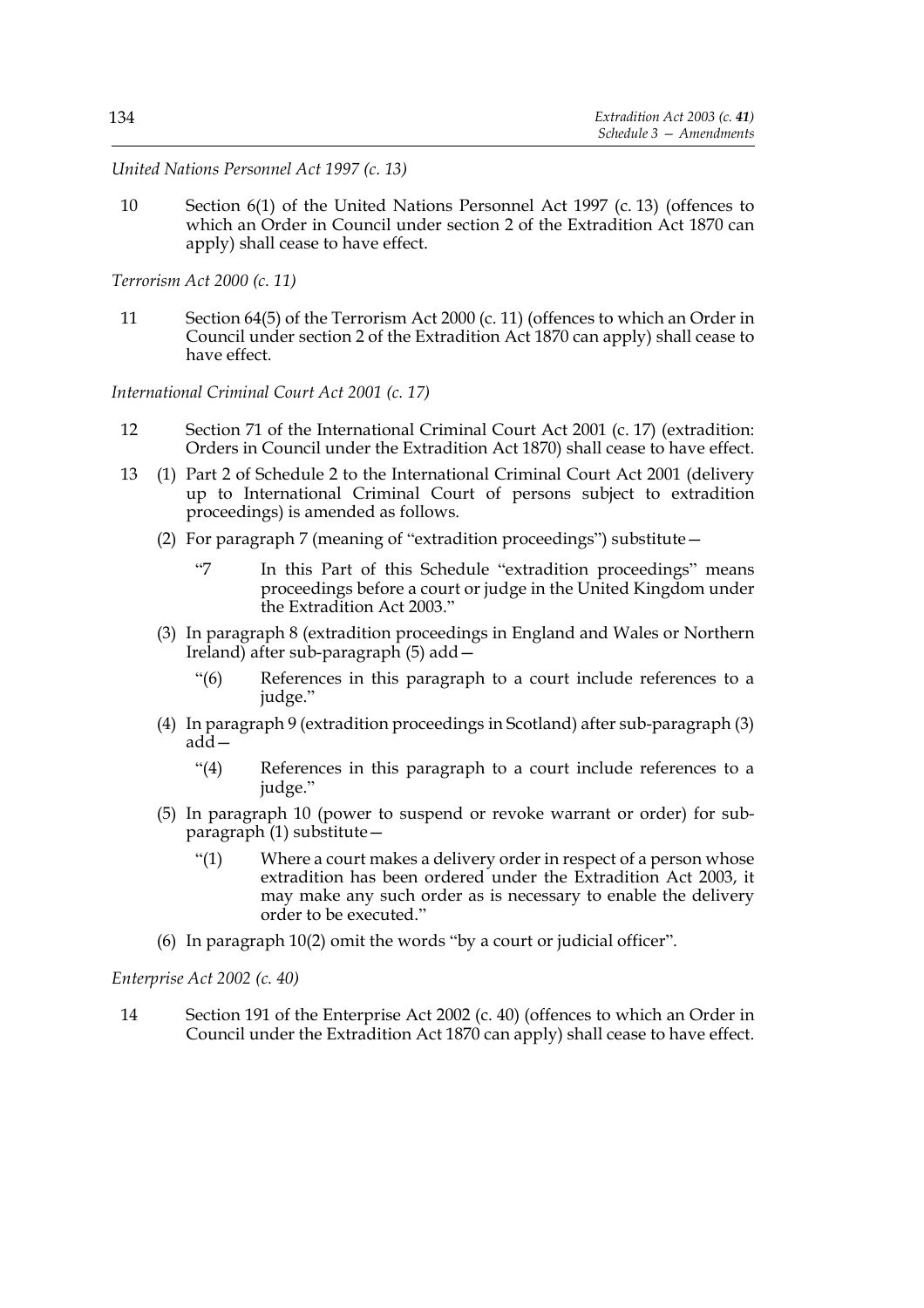## SCHEDULE 4 Section 220

## REPEALS

| Short title and chapter                                            | Extent of repeal                                                                                                                                                                                                                                                                      |
|--------------------------------------------------------------------|---------------------------------------------------------------------------------------------------------------------------------------------------------------------------------------------------------------------------------------------------------------------------------------|
| Backing of Warrants (Republic<br>of Ireland) Act 1965 (c. 45)      | The whole Act.                                                                                                                                                                                                                                                                        |
| Criminal Justice Act 1967 (c. 80)                                  | Section 34.                                                                                                                                                                                                                                                                           |
| Criminal Jurisdiction Act 1975<br>(c. 59)                          | In Schedule 3, paragraph 1.                                                                                                                                                                                                                                                           |
| Bail Act 1976 (c. 63)                                              | In section $2(2)$ the definition of "proceedings"<br>against a fugitive offender".<br>In section $4(2)$ the words "or proceedings<br>against a fugitive offender for the offence".<br>In section $7(4)$ the words from "In reckoning" to<br>"Sunday".<br>In Schedule 2, paragraph 33. |
| Criminal Law Act 1977 (c. 45)                                      | In Schedule 12, in the entry for the Bail Act 1976,<br>paragraph 4.                                                                                                                                                                                                                   |
| Suppression of Terrorism Act<br>1978 (c. 26)                       | Sections 1 and 2.<br>In section $8-$                                                                                                                                                                                                                                                  |
|                                                                    | subsection $(5)(a)$ ;<br>(a)<br>in subsection (6) the words from "an<br>(b)<br>order made under section $1(4)$ " to "or".                                                                                                                                                             |
| Extradition Act 1989 (c. 33)                                       | The whole Act.                                                                                                                                                                                                                                                                        |
| Criminal Justice (International<br>Co-operation) Act 1990 (c. 5)   | Section 22.                                                                                                                                                                                                                                                                           |
| Computer Misuse Act 1990<br>(c. 18)                                | Section 15.                                                                                                                                                                                                                                                                           |
| <b>Aviation and Maritime Security</b><br>Act 1990 (c. 31)          | Section 49.                                                                                                                                                                                                                                                                           |
| Criminal Justice Act 1991 (c. 53)                                  | Section $47(4)$ .                                                                                                                                                                                                                                                                     |
| Bail (Amendment) Act 1993<br>(c. 26)                               | In section $1-$<br>in subsection (4), the word "such";<br>(a)<br>subsection<br>the<br>(b)<br>in<br>(8),<br>word<br>"magistrates"".                                                                                                                                                    |
| Criminal Justice Act 1993 (c. 36)                                  | Section 72.<br>Section 79(7).                                                                                                                                                                                                                                                         |
| Criminal Justice and Public<br>Order Act 1994 (c. 33)              | Sections 158 and 159.                                                                                                                                                                                                                                                                 |
| United Nations Personnel Act<br>1997 (c. 13)                       | Section 6.                                                                                                                                                                                                                                                                            |
| Justices of the Peace Act 1997<br>(c. 25)                          | In Schedule 5, paragraph 9.                                                                                                                                                                                                                                                           |
| Access to Justice Act 1999 (c. 22)                                 | In Schedule 11, paragraphs 18 and 31 to 36.                                                                                                                                                                                                                                           |
| of<br>Criminal<br>Powers<br>Courts<br>(Sentencing) Act 2000 (c. 6) | In Schedule 9, paragraph 124.                                                                                                                                                                                                                                                         |